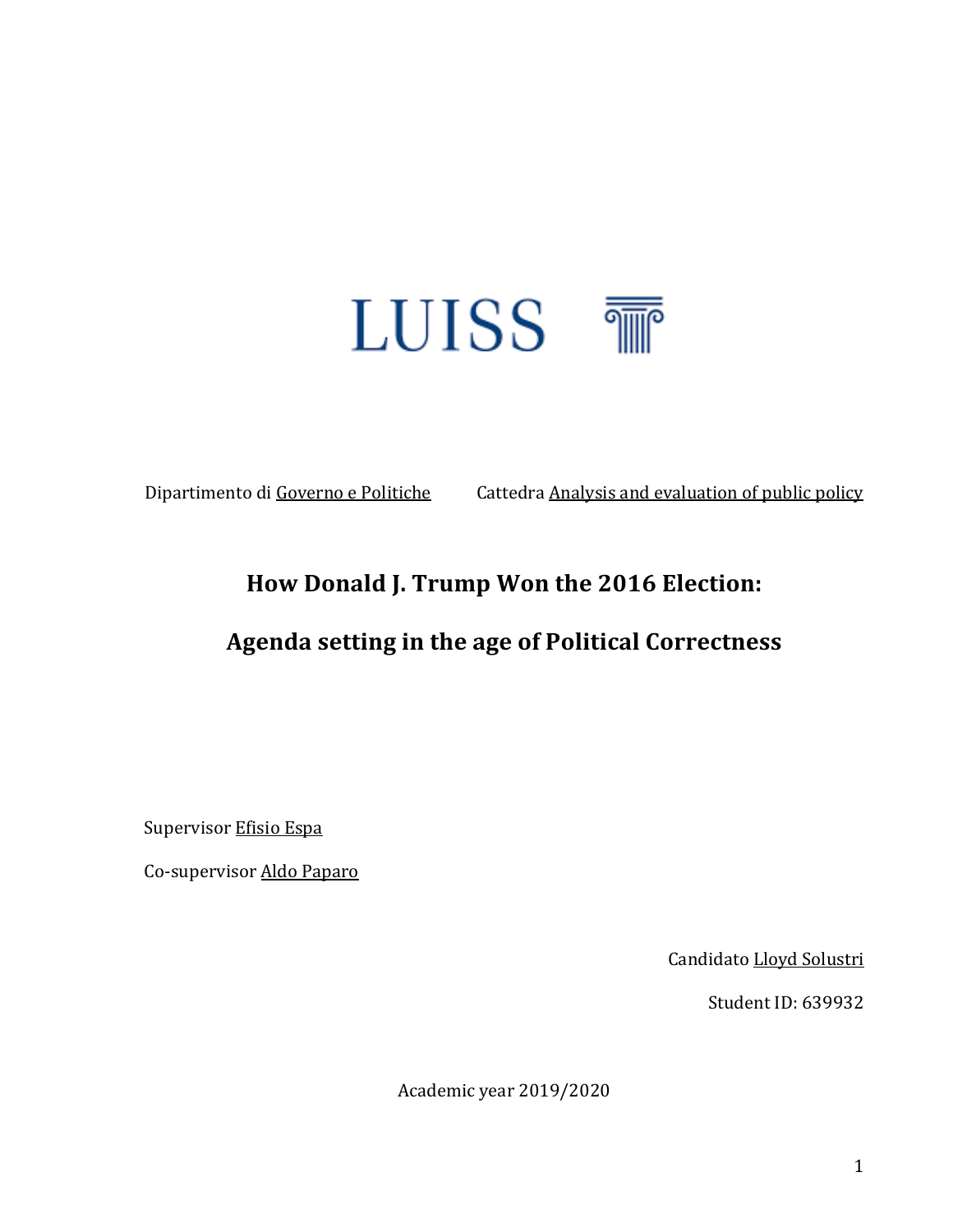# INDEX

# Introduction-4

Theory of Framing and Agenda setting- 5

Post-modernism and Political Correctness- 10

The election of Donald J. Trump: Literature review and thesis-13

### The Issues- 18

Choice of Issues and analysis parameters- 18

America Winning Again- 20

Introduction of the issue- 22

Importance of the issue in Primary and Presidential debates- 25

Issue in context- 30

# Foreign Policy- 35

Introduction of the issue- 36

Importance of the issue in Primary and Presidential debates- 41

Issue in context- 48

Immigration- 52

Introduction of the issue- 54

Importance of the issue in Primary and Presidential debates- 59

Issue in context- 65

The Media- 70

Introduction of the issue- 71

Importance of the issue in Primary and Presidential debates- 75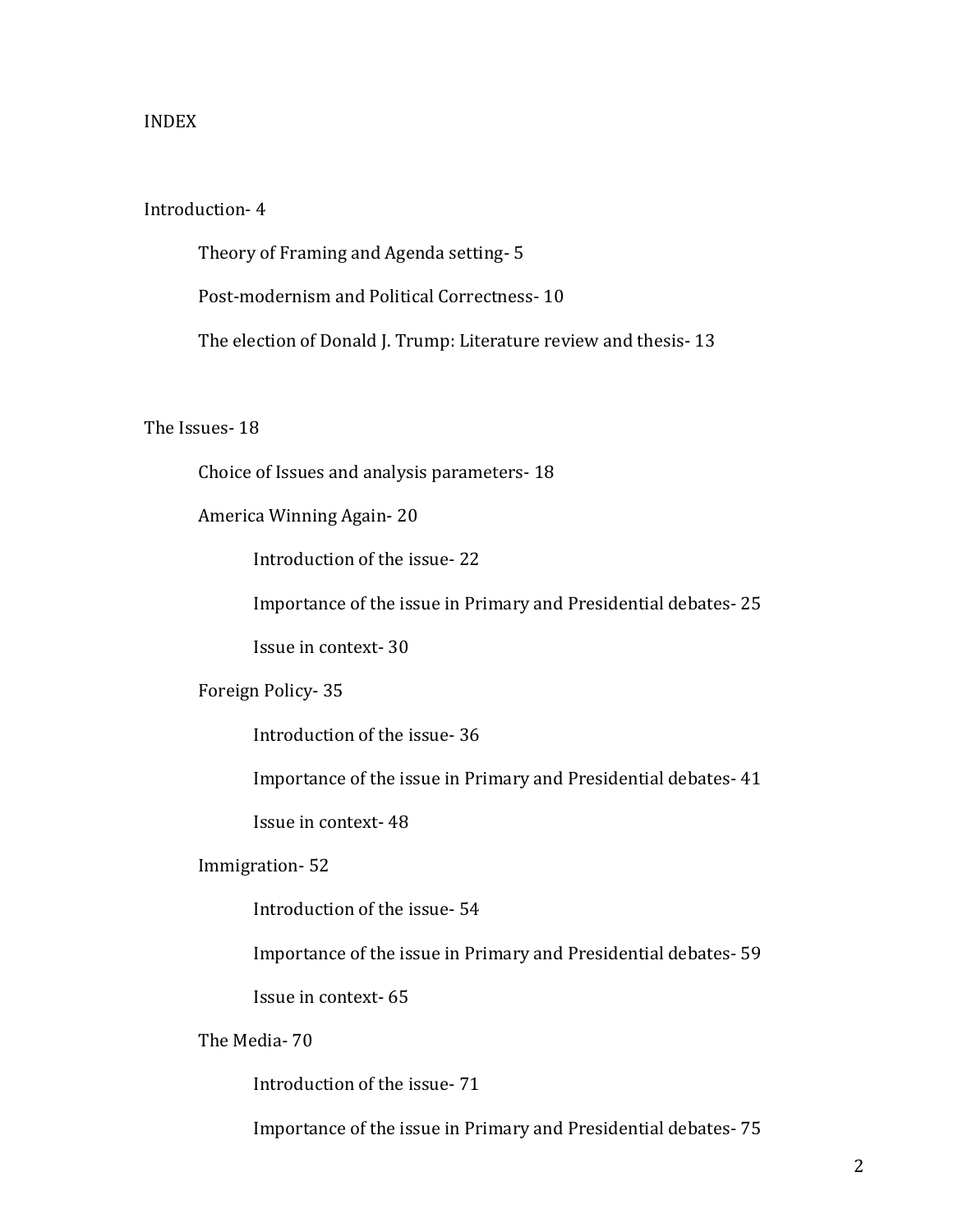Issue in context- 83

Climate Change- 87

Introduction of the issue- 88

Importance of the issue in Primary and Presidential debates- 92

Issue in context- 93

Racial and Ethnic minorities- 97

Introduction of the issue- 99

Importance of the issue in Primary and Presidential debates- 103

Issue in context- 108

Gender politics and Reproductive rights- 112

Introduction of the issue- 114

Importance of the issue in Primary and Presidential debates- 118

Issue in context- 124

Conclusion-129

Weighing the issues: Setting a successful Agenda through the right Frames- 129

The Democratic Conundrum: Trapped in PC rhetoric- 131

Trump's anti-PC victory- 133

Bibliography- 134

Executive summary- 148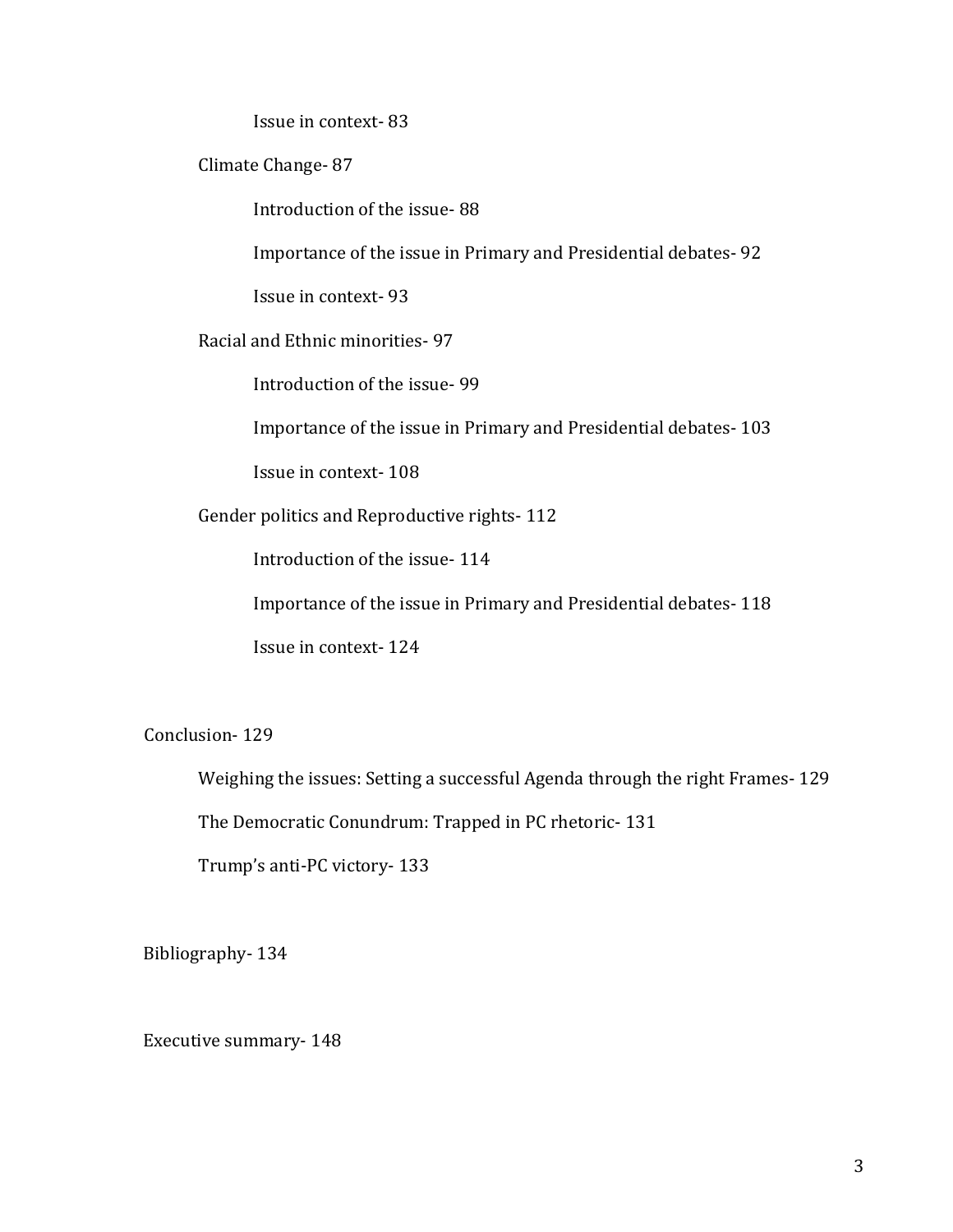#### 1. Introduction

On November  $8<sup>th</sup>$ , 2016 Donald J. Trump was elected President of the United States (POTUS). This was and continues to be seen as one of – if not *the* most - shocking electoral results in American electoral history (Goldmacher et al, 2016). Few outlets produced polls and just a hand-full of individuals predicted Trump's victory (Sen, 2016). The few that predicted the victory were not - as one might expect - republicans, but rather scholars of political history or deeply involved in the practice (DeCosta-Klipa, 2016). Polls coming out of Breitbart News, for example, were not given credit by the so-called mainstream media because they were seen as the product of a biased source whose agenda was skewing the results. After the election, and after the appointment of Breitbart personnel to key positions in Trumps campaign, Breitbart News gained new credibility (Malone, 2016). It is worth noting that this seemingly innocuous mistake from the mainstream media is an important symbol of the detachment between working class US citizens and those tasked with informing them. Donald Trump won the US presidency, the most powerful position in any governmental post around the world, and no one expected it. How? A number of explanations have been given for the Trump phenomena (Krieg, 2016), and several of these will be analyzed further to weigh their credibility. This thesis will attempt to give a valid explanation for the election of Donald J. Trump. As with the study of public policy and the policy cycle, the first step to a successful campaign is identifying a problem ('problem identification') that resonates with the target electorate, and subsequently promise to place that problem on top of one's political and electoral agenda. It is this initial but vital step that allows a candidate to start creating a list of priorities that will inform his/her agenda and start drawing consensus. The electorate is called to engage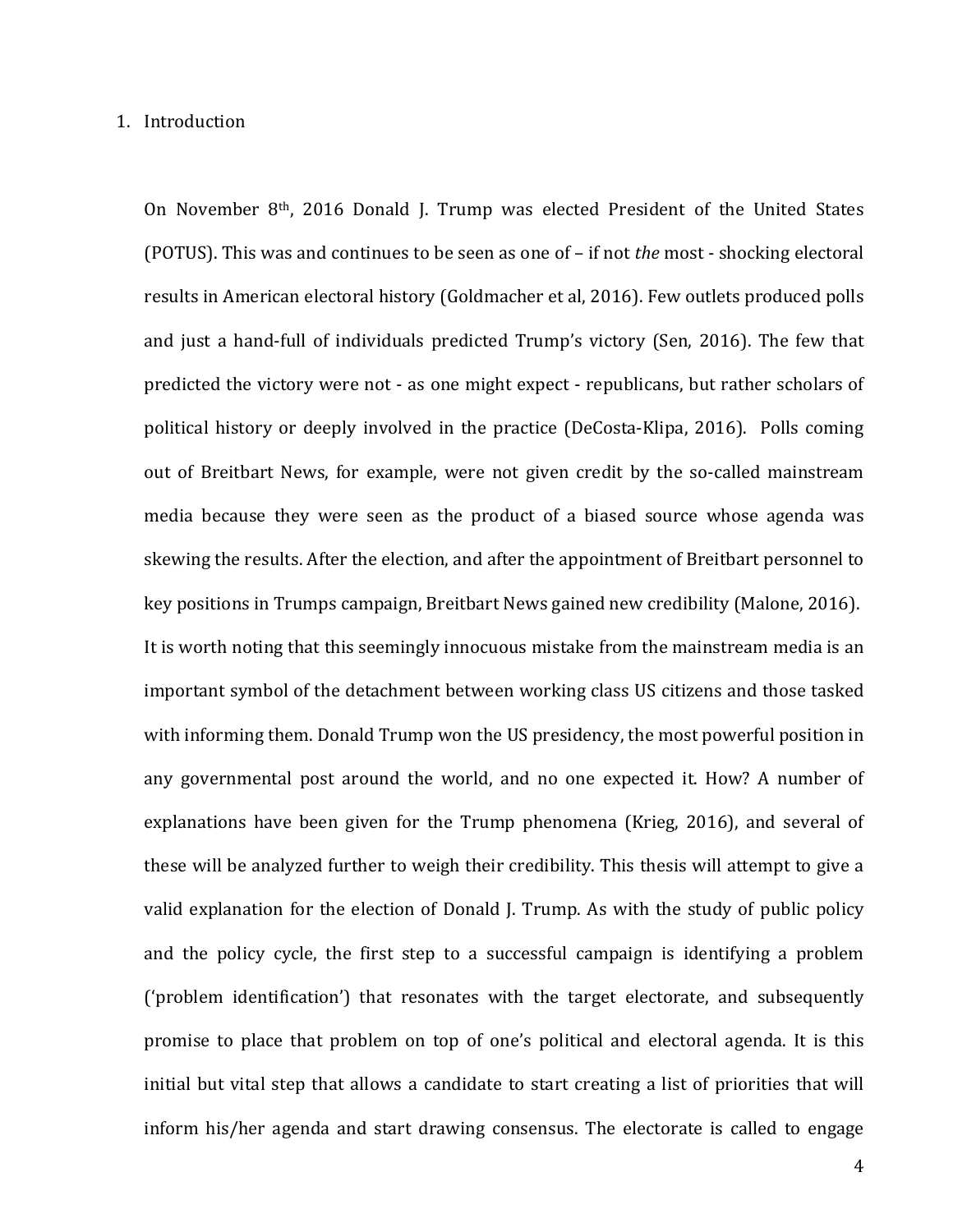with the topics that are on the agenda, and those that are not remain outside the discourse. This thesis will argue that it was the issues Donald Trump covered while campaigning, the way in which he presented and spoke of these issues, and those he explicitly left out that lead him to victory. The issues, however, have to be understood in the broader context of the age of "political correctness" (PC) and of the US's reaction to it. This thesis will argue that Middle America was exasperated with political correctness, which they felt was being imposed on them by so called "progressives." This rejection of progressive values was what Donald J Trump tapped into, focusing especially - but not exclusively - on the anger experienced by white men (Potts, 2016).

This thesis will be structured in three parts. Firstly, the introduction will cover a brief overview of Trump's 2016 victory and present some public policy theory to understand it. It will then discuss what political correctness is, where it comes from and review some literature that focuses on reasons outside PC that might explain why Trump won. Secondly, it will cover the different issues that Trump focused on and (crucially) omitted, to understand why a given issue was so important. In parallel to this it will explain why certain issues were not as important as the press expected, and what the implications of this oversight were. The final section will focus on reviewing and weighing which issues held more importance to help Trump win the election and how the context of political correctness sealed his success.

#### 1.1 Theory of Framing and Agenda Setting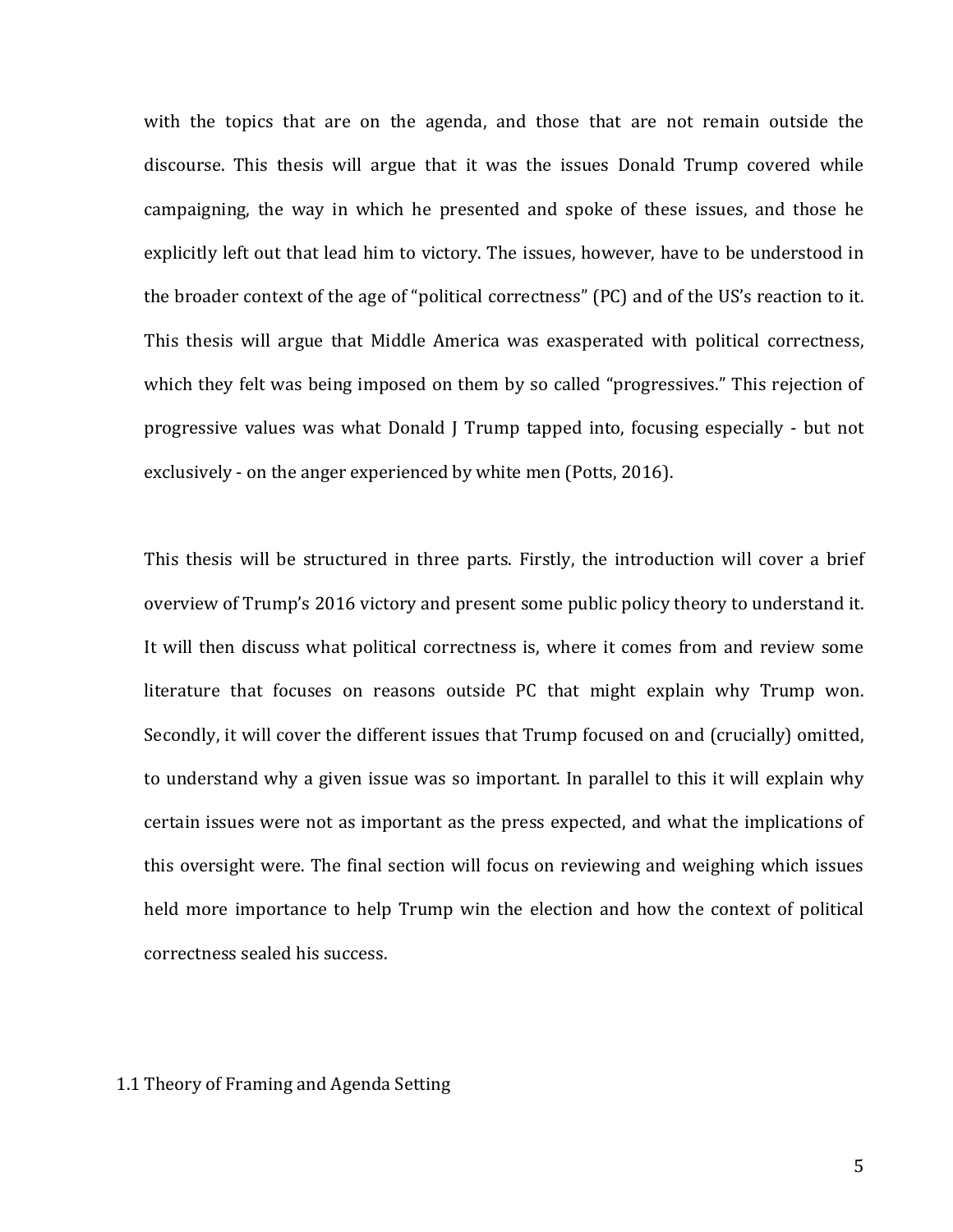The process of agenda-setting and the theory behind 'framing' are key to understanding the selection of issues in the electoral campaign, and why the way in which these issues were presented was central to Trump's victory. The two complement each other. On the one hand, selecting appropriate issues is key to drawing in voters, and on the other, the 'correct' framing of these issues is what resonates deeply with them.

Agenda setting is the first phase of the policy cycle (Jann, 2007). A policy cycle is, as the word implies, cyclical. This is important because no policy cycle is insulated from the previous one. In the case of Donald Trump and Hilary Clinton, proposals for what should be on the agenda (what they believed merited the intervention of politics) could not be insulated from the previous eight years of Obama administration. This previous cycle is incredibly important in framing why Donald Trump's approach to many issues was more successful. 

Agenda setting is the process by which new social problems are defined and accepted as such. The political brilliance in this process is to understand what social problems actually exist, what the perspective of those experiencing these problems is, and how feasible solutions to these problems are. This process is central to agenda setting and is broken into two steps: problem definition and feasibility analysis (Majone, 2008). Because this thesis focuses on the electoral agenda of Donald Trump, the feasibility analysis part of the agenda setting process will only be touched upon. A feasibility analysis is often carried out when proposing policy solutions even during electoral campaigns, but it will not be taken into consideration here. The reason for this is that while feasibility analyses are sometimes used to determine topics for electoral campaigns, the nature of over-promising during campaigning and agenda setting makes feasibility less of a relevant and interesting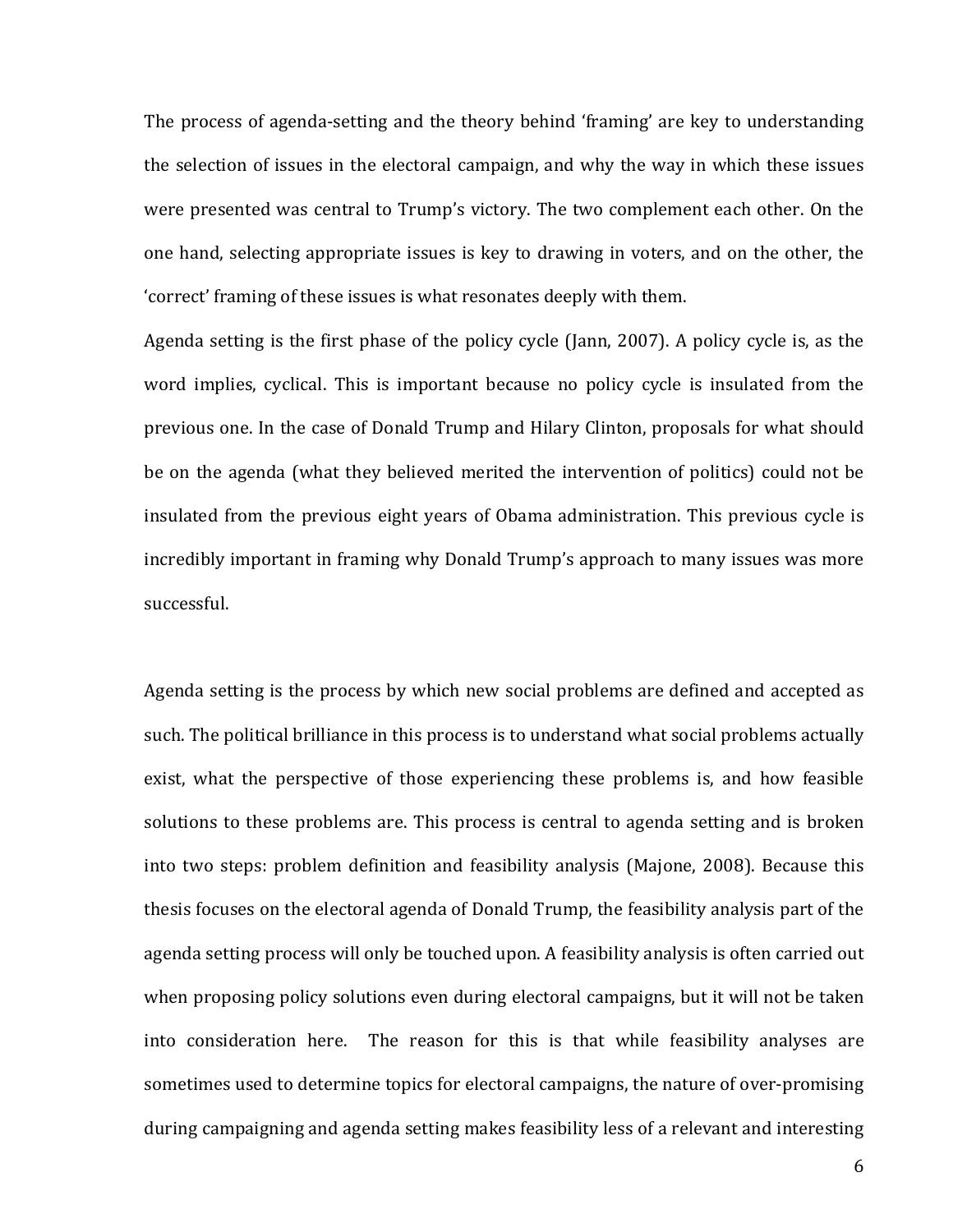topic of analysis for our purposes. The process of prioritizing certain issues over others and eventually setting an agenda is incredibly tedious: there is a huge array of social problems but a limited scope for public intervention (Zhu, 1992). Therefore, to understand Donald Trump's selection of issues, we will need to analyze the social circumstances more broadly. The issues left out of the Trump agenda hold, at least symbolically, more importance than the ones that were highlighted. Not giving importance to something that is important to many in the US and around the World is a strong act in its own right. Not giving importance to such issues was seen as political suicide (as it was with Donald Trump) until he won the election. In defining a social problem that merits political intervention, the policy maker or up-and-coming politician has to identify where he or she believes the problem originates. In identifying where the problem originates, one restricts the possible solutions. This aspect of problem identification is incredibly important in Trump's agenda setting process because it directs blame, and for the purpose of this thesis, it directly feeds into the idea of 'framing'. Agenda setting is a complicated process because it is not controlled by a single entity. It is a melting pot of popular sentiment, media reporting, journalistic accounts, social media, technicians, politicians, bureaucrats, and all those who have a say in society. To a higher or lesser degree, this includes all of us. The media - which has always played a key role in setting priorities on political agendas - is also one of the topics covered in this thesis's analyses. It is important to keep the media in mind because it was so heavily attacked by Trump that it became an agenda 'issue' in its own right. In the lead up to Donald Trump's election, the media did not play its recognized historic role in setting priorities on the agenda, but rather inadvertently played a key role in enabling the election of Donald Trump.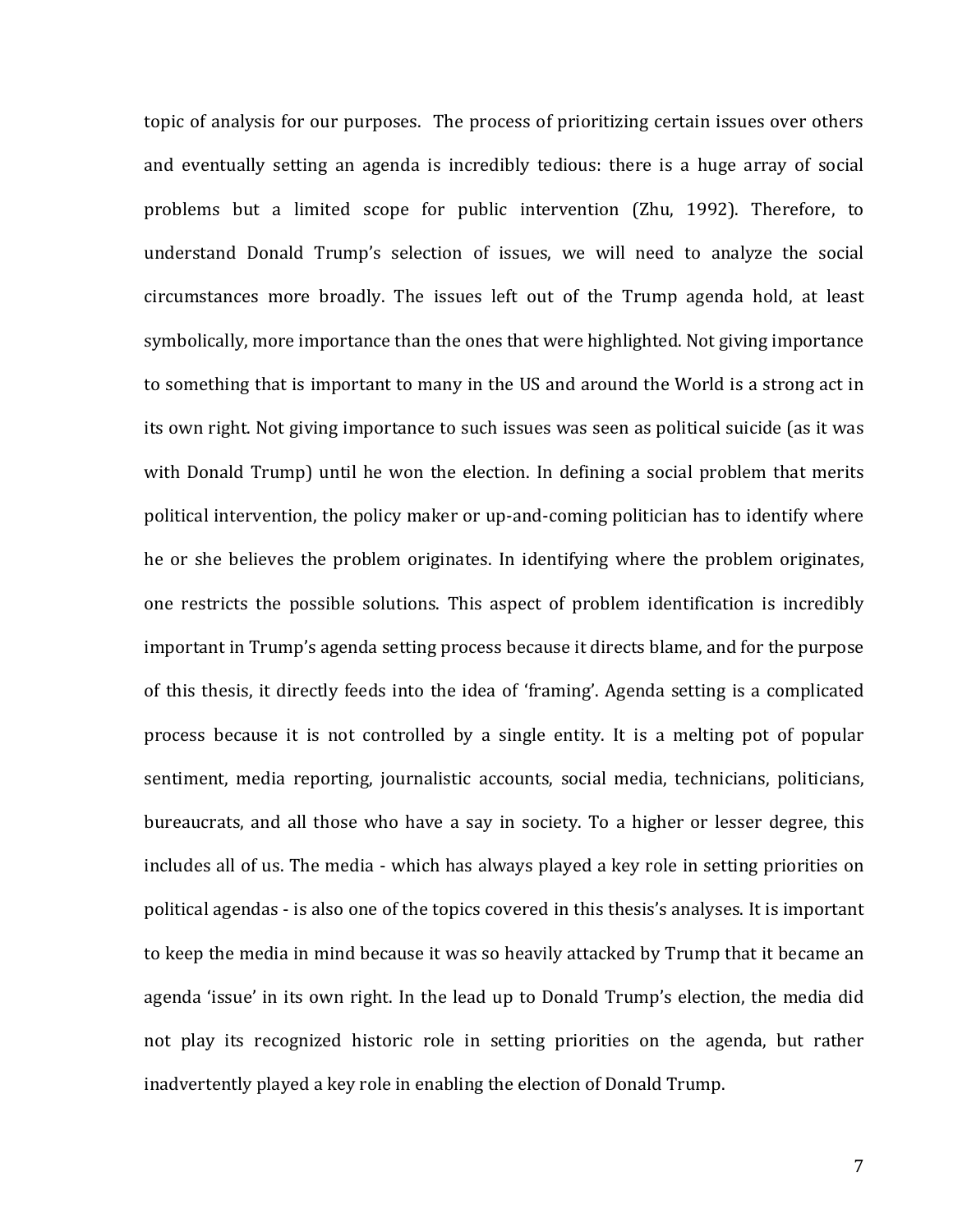Framing issues is therefore crucial for a candidate to resonate and connect with the electorate. The 'Theory of Frames' stems from cognitive psychology and the work of Erving Goffman (Johansson, 2007). This theory focused on the role of the media in giving importance to certain events over others and giving these events a 'frame of meaning' (Lorino, 2017). This process is critical for successful political campaigns. It is in the right selection and framing of issues that a campaign achieves its goals. As mentioned above, the media did not influence the framing of Trump's campaign in a standard manner. The media was not able to frame issues according to their own terms, given that they themselves were under scrutiny by the Trump campaign. The first framing stroke of genius from the Trump campaign: painting the media as a bias entity with its own political agenda, one that did not act independently. Framing theory is based on similar principles to Behavioral psychology. It is a cognitive tool that allows individuals to reach the conclusions you want them to reach without appearing to be exerting any power or pressure onto them (Lorino, 2017 and Lundy, 2006). By tapping into subconscious feelings, primordial instincts, or societal stigma, the framing of an idea or issue can have people believing they were on your side all along. Framing a social issue determines the solution the issue warrants. As this thesis will explain in the first part of the 'Issue' section, framing societal problems that people face contextualizes and simplifies the problems themselves. Donald Trump framed the majority of issues facing the US as the result of politically correct and corrupt liberal elite. By connecting issues to one root cause (however far-fetched) the complexity and the solution to the issues at hand simplify dramatically. Once solutions are simple and easy to understand they appeal to people, they give people something to remember and something to transform into slogan, something that can truly represent them. Framing is done mainly through rhetoric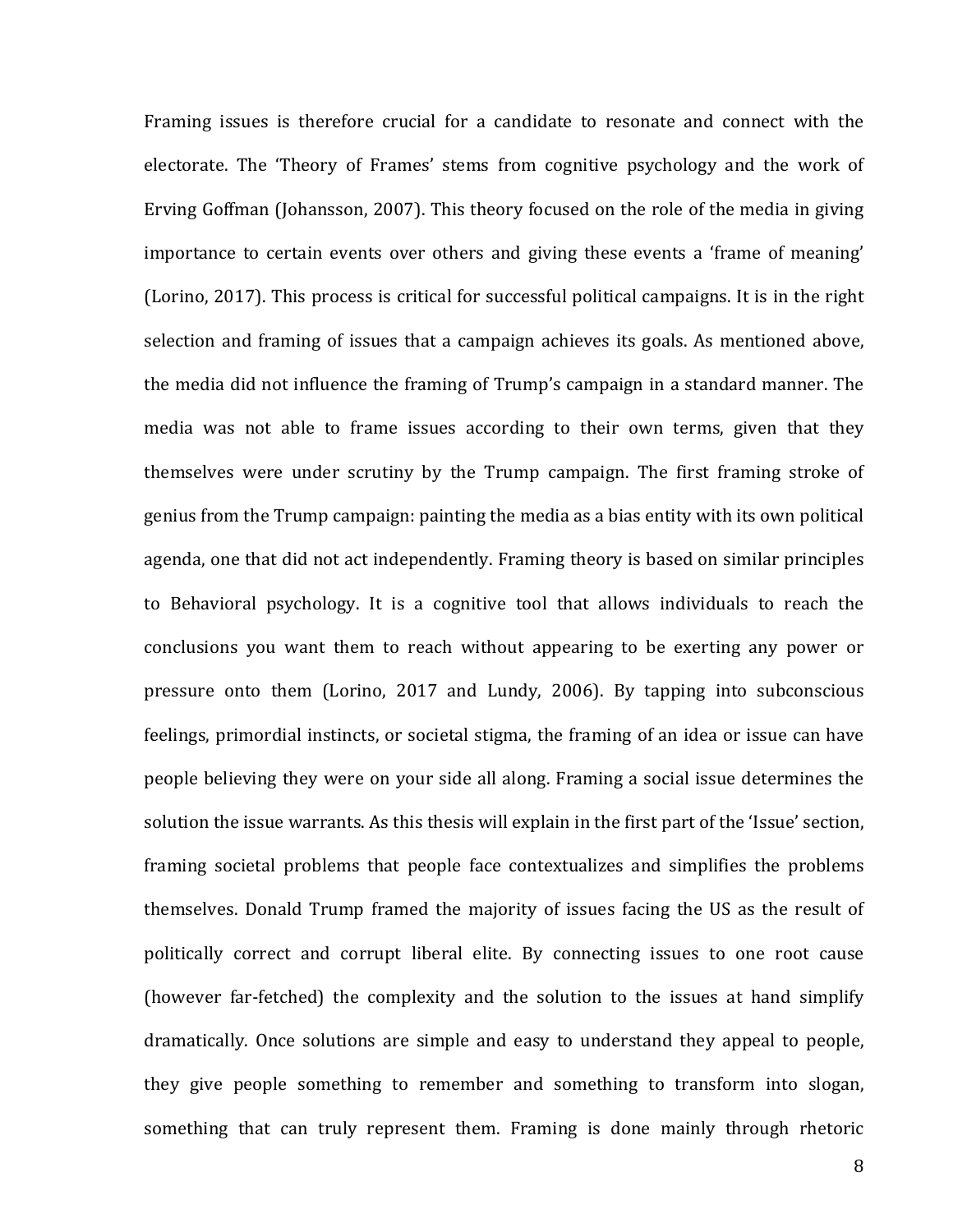(speeches and debates in the case of a presidential race) but other mediums are also available to candidates today. Framing an issue today takes place in speeches and debates, tweets, photo and video ops, news stories, etc. Information is then presented by the candidate through language, that has often been called "loaded". "Loaded language" is a framing technique that uses emotive or persuasive terms to influence an audience through deep cultural, stereotypical, or personal connections (Matthews, 2009). This technique was used throughout Donald Trump's campaign to connect the voter base emotively and viscerally to the Republican candidate. Amongst all the communication mediums that Donald Trump had, this technique strongly contributed to building a strong allied ideological camp based on profound emotive attachment. By choosing and framing issues he cast victims and perpetrators, preparing his electorate for a war against the liberal elites. 

Agenda-setting and problem identification, connected to the theory of framing, allow us to understand why choosing or omitting issues was so critical to building a case that would truly resonate with the public. Once the issues were chosen, framing was the key to creating a strong base that understood problems in a similar manner and saw them originating from the same source, therefore demanding similar solutions.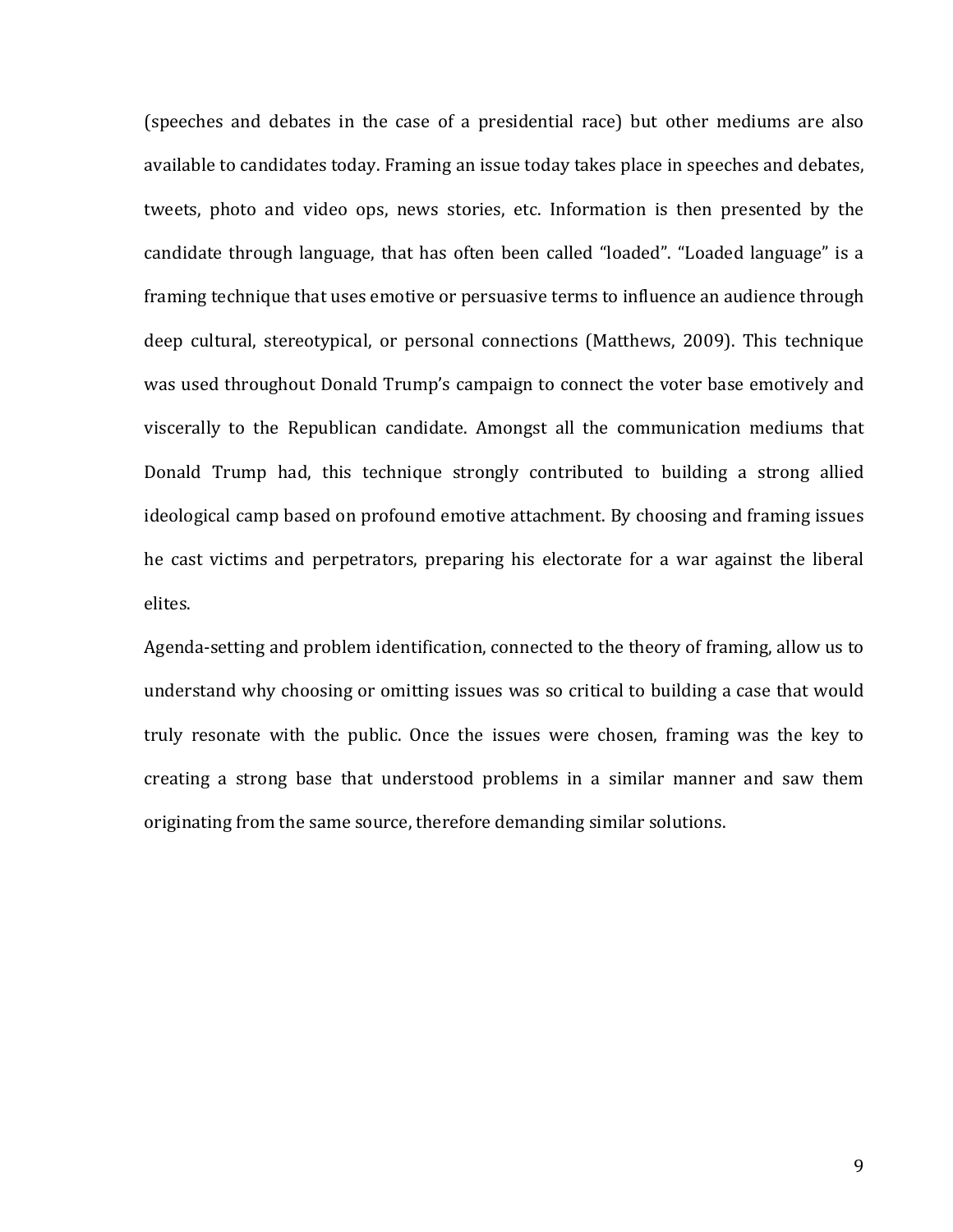### 1.2 Post-modernism and Political Correctness

Post-modernism is the name of a broad political, philosophical, and artistic movement born in the mid 20<sup>th</sup> century. As its name states, the movement follows and is in opposition to 'modernism'. Modernism had as its central pillar the belief that the historical phenomena of 'modernity' would bring prosperity through technology and that righteous leaders and countries would defeat the tyrants of our world (Armstrong, 2008). With two world wars and crises looming around the globe, the modernist prediction had clearly failed. With the idea central to modernism debunked, a new movement was needed. Enter 'postmodernism.' This movement centered its belief on the idea that there are an infinite amount of interpretations to a given phenomenon (Toulmin, 1982). This shift resulted in the return of a subjective interpretation of reality in opposition to modernism's objectivity. This emphasis on subjectivity is the starting point from which postmodern thinkers analyze and interpret the world. Postmodern thought, therefore, claims that any given fact can mean different things or be interpreted by different people in different ways. Today, this idea is widely accepted. This elevated role of subjectivity goes in hand in hand with constructivism and social constructivism: the belief that people's interpretation of the world is a product of their environment. Combined, post-modernism and constructivism embrace the idea that a given reality has a set meaning for someone as a result of their social experiences and background. This is widely accepted to be a truism today. The impossibility of objectivity results in the claim that all subjective understandings of a given reality have the same value (Danziger, 1997). A philosophy born with the best intentions quickly appears problematic: equal value can be counterproductive at best and dangerous at worst. Not all interpretations are correct, and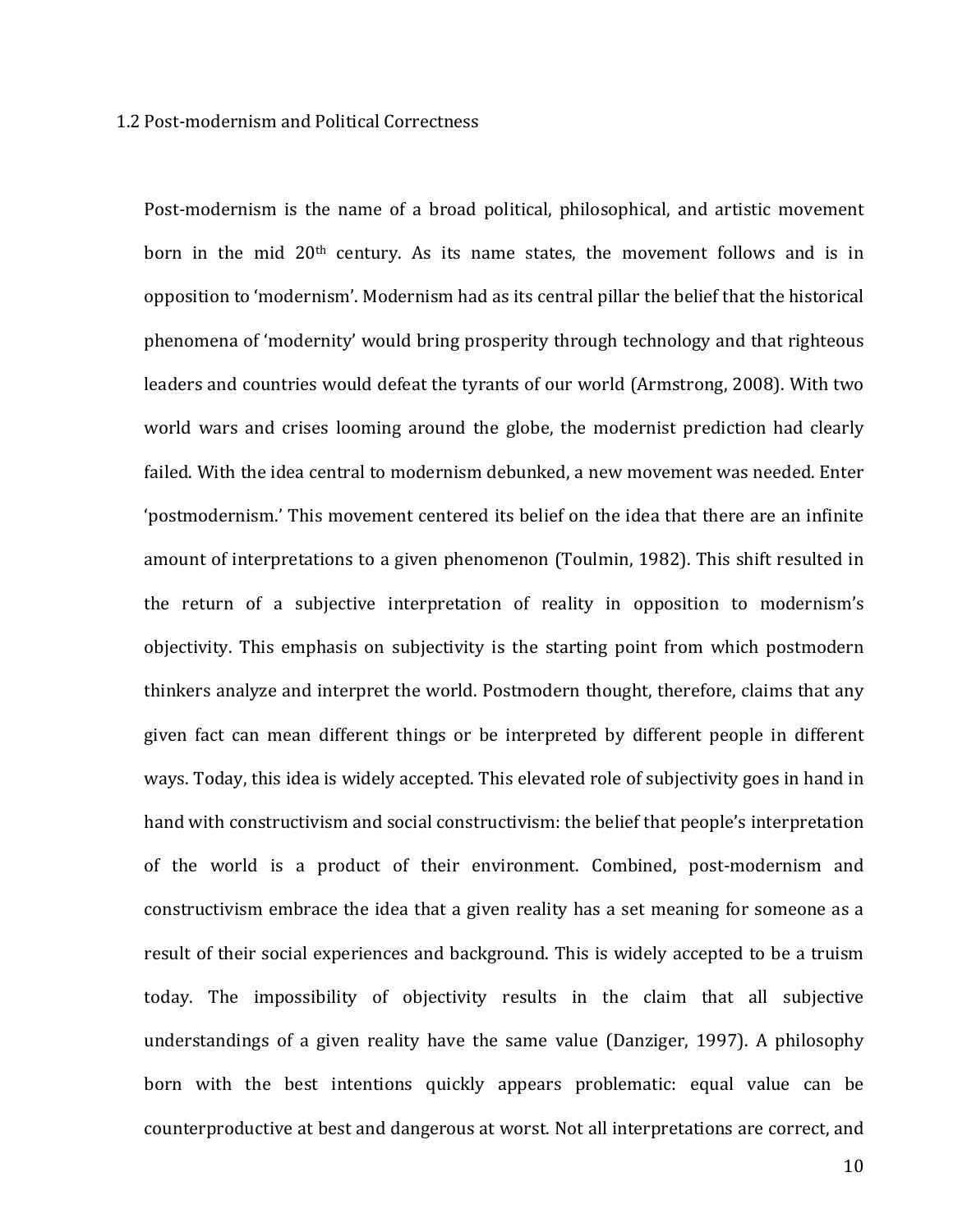therefore not all interpretations have the same value. Jordan Peterson, a psychologist and Canadian academic, explains this difference of interpretations as a basic fact of life. From the very first days of existence, humans have to make decisions. As we know today, there were many species of humans (Mosley, 2011) and each interpreted the world in a different manner. Evolutions' way to tell humans which interpretation was correct was by killing off all the others. It's crude to think about, but that's exactly what happened. Each humanoid species that understood the world in the wrong manner, died. Post modernism mistakenly puts all interpretations of reality on the same level. These varied interpretations of reality manifest in our opinions, and the fact that reality in a postmodern society can be traced back to a matter of opinion will become crucial to our analysis. Power is also central to explaining interpretations of reality in post-modernism. Power relations are at the basis of how one might interpret the world. Different political philosophies, including postmodernism, create a framework to interpret and explain social dynamics.

The disenfranchisement or alienation of the white middle class due to political correctness happens because power imbalances are redefined in post modernism. While preaching the idea that all interpretations of a given reality have the same value, the postmodernists attribute more value to some interpretations and less to others. The interpretations that are given less value are the ones that are understood to originate from the positions of power in previous hierarchical structures. These are therefore only seen as tools to reinforce or reinstate that old hierarchy. This binary division originates from a classical understanding of Marxism: The oppressor and the oppressed. However, while Marxism centered its struggle on class, the postmodern struggle is centered on social identity, mainly race, gender, or sexuality. People are therefore categorized and eventually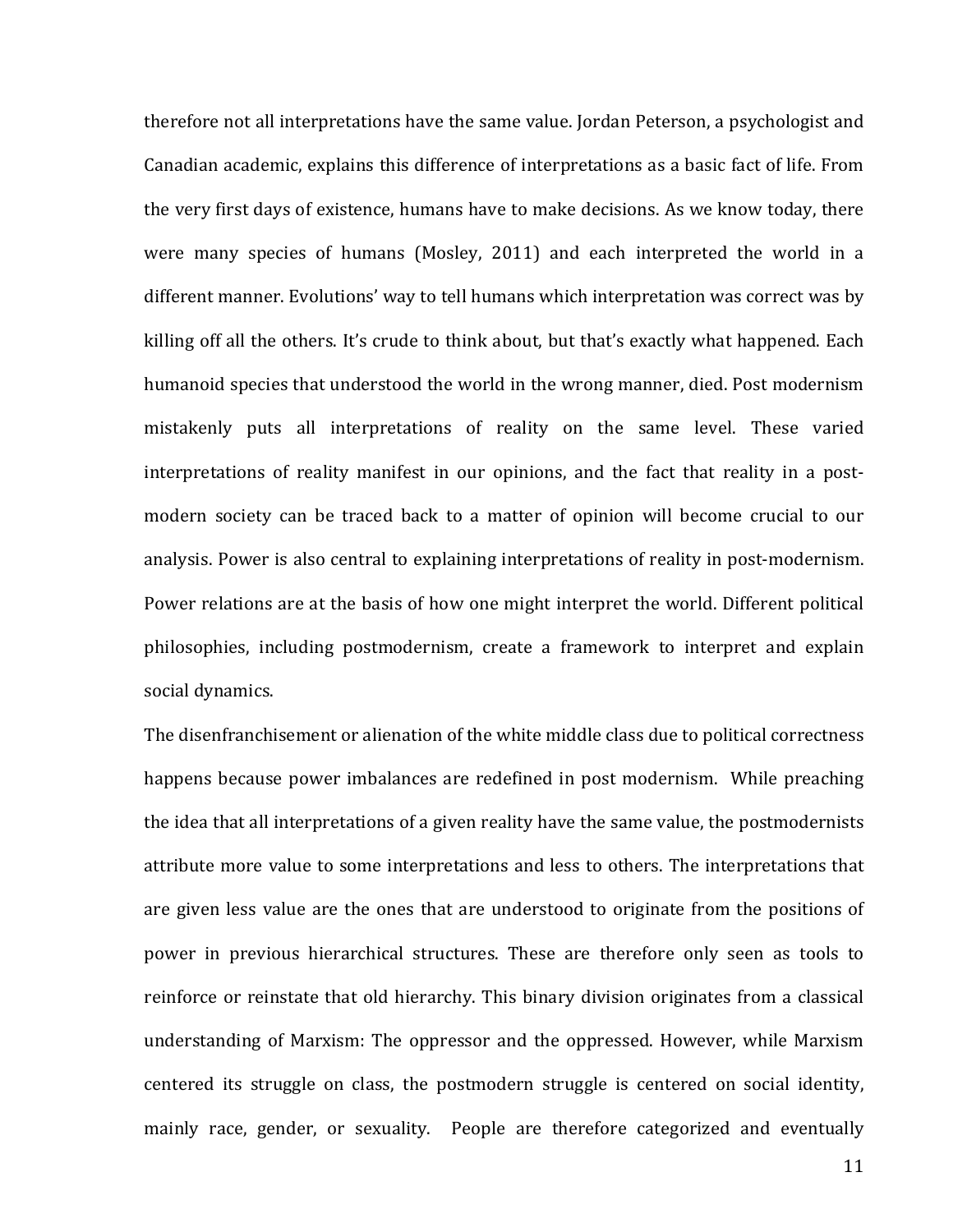attributed an opinion because of how they look. Identity based on non-changeable factors of biology is not a problem per se. It becomes a problem when that identity defines what beliefs one can hold, and, especially, what beliefs one cannot hold. The exasperation of this phenomenon leads the white middle class to be excluded from conversations a priori. Their being white (especially male) is a demonstration that they come from a past of oppression and that this disallows them from having a say. Not having a say or being labeled something offensive when one does have a say is what pushed this important part of the electorate towards an outspoken and non PC candidate, not caring about his mistakes. 

Political correctness has therefore been corrupted. If originally that term was used to identify language that had been modified to seemingly not exclude anyone from it (see Chairman into Chairperson) in an effort to include and respect. Today and in recent decades it has meant the creation of a space where only those who were or have been seemingly oppressed know the truth (and, importantly, people whom belong to social groups that are historically associated with oppression are seen as oppressors). In practical terms, this has meant: the in-validation of the opinions of huge amounts of white middle class voters, the strengthening of social groups based on racial or sexual identity, and the furthering apart of these same groups.

Post modernism and a Marxist framework have therefore been combined to create a political correct space where people can be arbitrarily shut down. Not allowing for confrontation and imposing ones truth on others eventually, and this is what we saw happen with Trump's election, alienates people and leads them to look for non establishment leadership.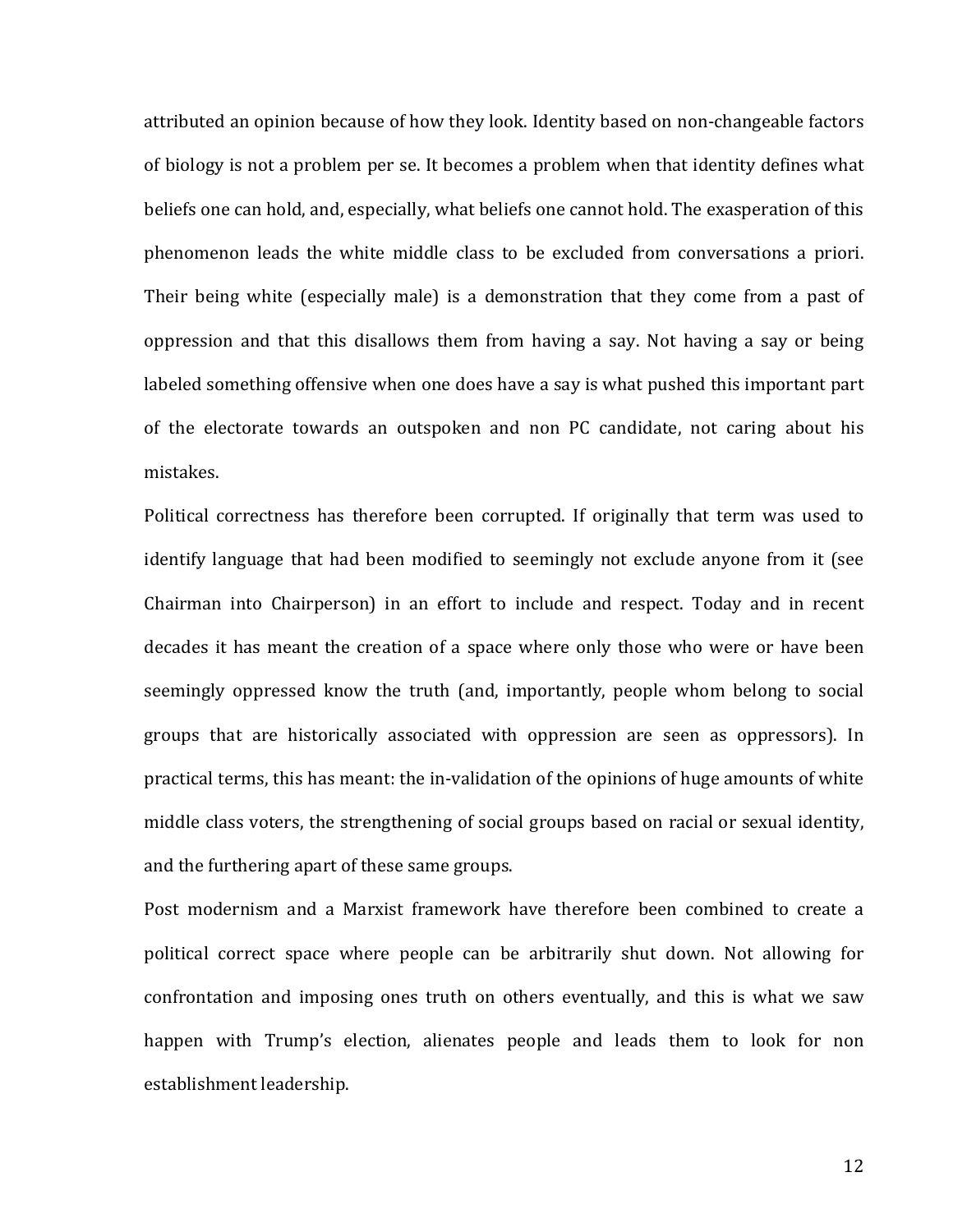1.3 The Election of Donald J Trump: Literature Review and Thesis

The election of Donald Trump came as a shock. Explaining how and why it happened is a tedious but incredibly interesting task to undertake. This thesis supports the claim that it was the Issues Donald Trump focused on and the anti-political correct manner in which he spoke about these that led him to victory. However, there are numerous differing explanations for why Trump won. Interestingly, a number of books written *before* Trump's victory hold some of the most compelling answers. This is important. Literature concerning Trump's victory often points out the prolonged series of events that led to Trump winning. Many authors had predicted pre-election that a 'Trump-like figure' (not necessarily Trump himself) was needed to win the presidency. This thesis also points to a combination of long-term phenomena (the rooting of politically correct) and short-term strategies (Trump's 2015 campaign agenda) as having impacted the outcome. Long term cultural, institutional, and social changes must be taken into consideration when analyzing Trumps victory. A number of explanations complement and feed off each other.

One of the principal explanations for Trump's victory is the decade-long failure by the liberals in the Democratic Party to be a voice for middle-class concerns. The overemphasis on working professionals, the loss of core middle-class democratic values, and the divestment in liberal institutions lead to the collapse of the Democratic Party and everything it stood for. This idea of middle-class disillusionment with the Democratic Party has as its centerpiece deep frustration with political correctness. The overly liberal elite was seen as having abandoned its commitment to the working class and masked its corruption behind the 'progressive' label.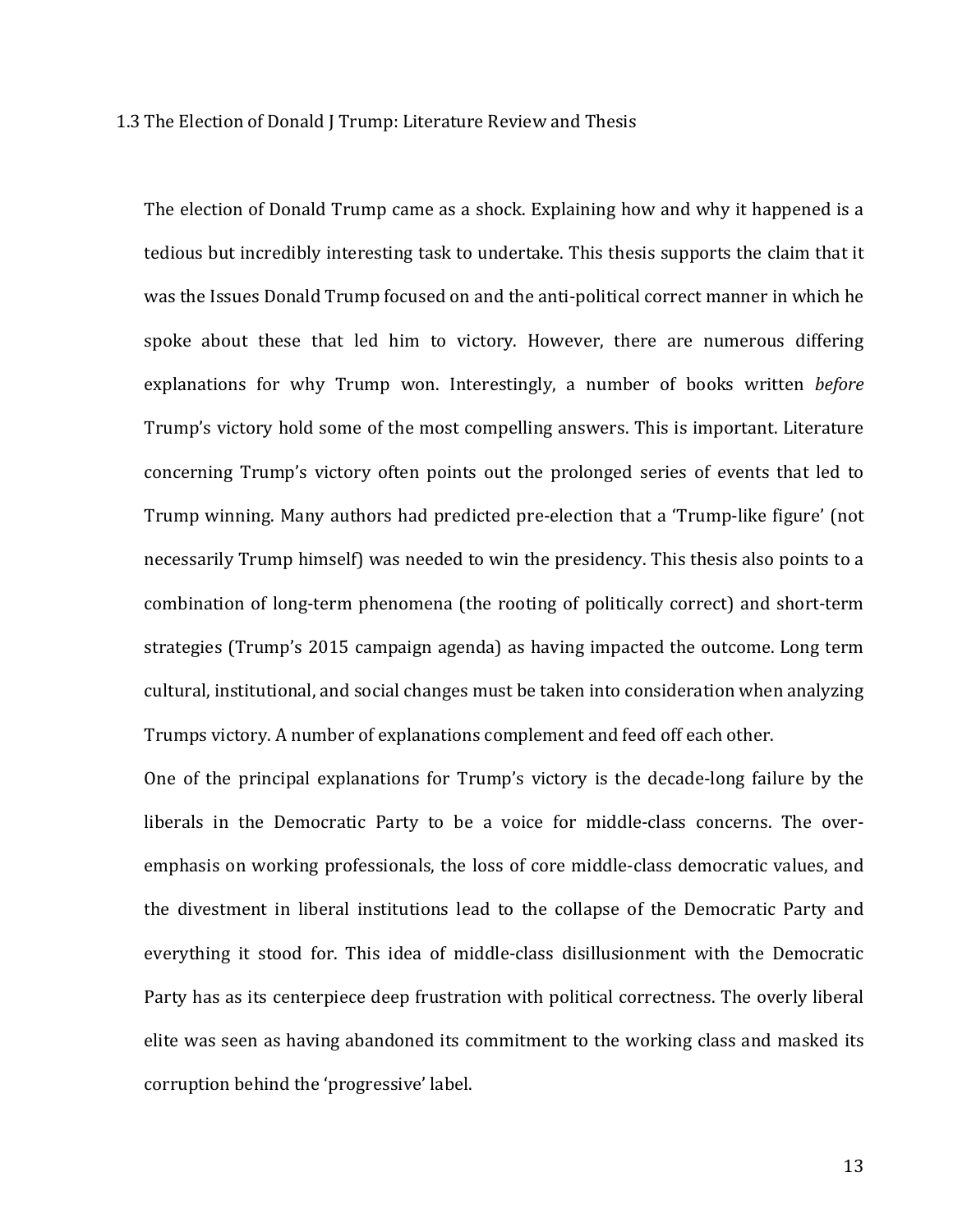Notable books have been written concerning the failures of the democratic and liberal elites in relation to the middle-class. "Listen, Liberal" by Thomas Frank is a direct attack on liberal elites. The author accuses the Democratic party of having lost touch with their working-class voter base in favor of the "professional-managerial class" (Frank, 2017). Frank presents several examples of the detachment that the party has from the people who vote it. One such example is how the party neglects organized labor on one hand, and on the other supports NAFTA (North American Free Trade Agreement). The reoccurring problem that arises in this politically correct context is the unhinged commitment to 'progressive'/'liberal' policy aimed at furthering multi-ethnicity and a globalized world. Frank sees the Democratic Party as having completely lost touch with working class problems. No factory worker in their right mind would have looked at a deal that entailed furthering competition with countries that have weaker labor laws and therefore cheaper production costs. The NAFTA deal is instrumental in demonstrating how detached the democratic establishment was from its electorate. Importantly, NAFTA was specifically picked up by Trump to attack democrats, attract voters, and ignite conversations around economics and foreign policy.

"The Unwinding" by George Packer is a closer to a novel, but it unravels the story of American institutional decline in the last three decades. It follows the stories of American citizens trying to work within the system to do right by their ideals and do well for themselves and their families (Packer, 2014). These characters find that the loss of investment in what Packer sees as fundamental liberal institutions results in a loss of the liberal values that were at the basis of the Democratic Party. Charter schools, news outlets, and many other institutions that are fundamental to the spread of liberal values and that constituted the 'balance' in our system of 'checks-and-balances' were being replaced by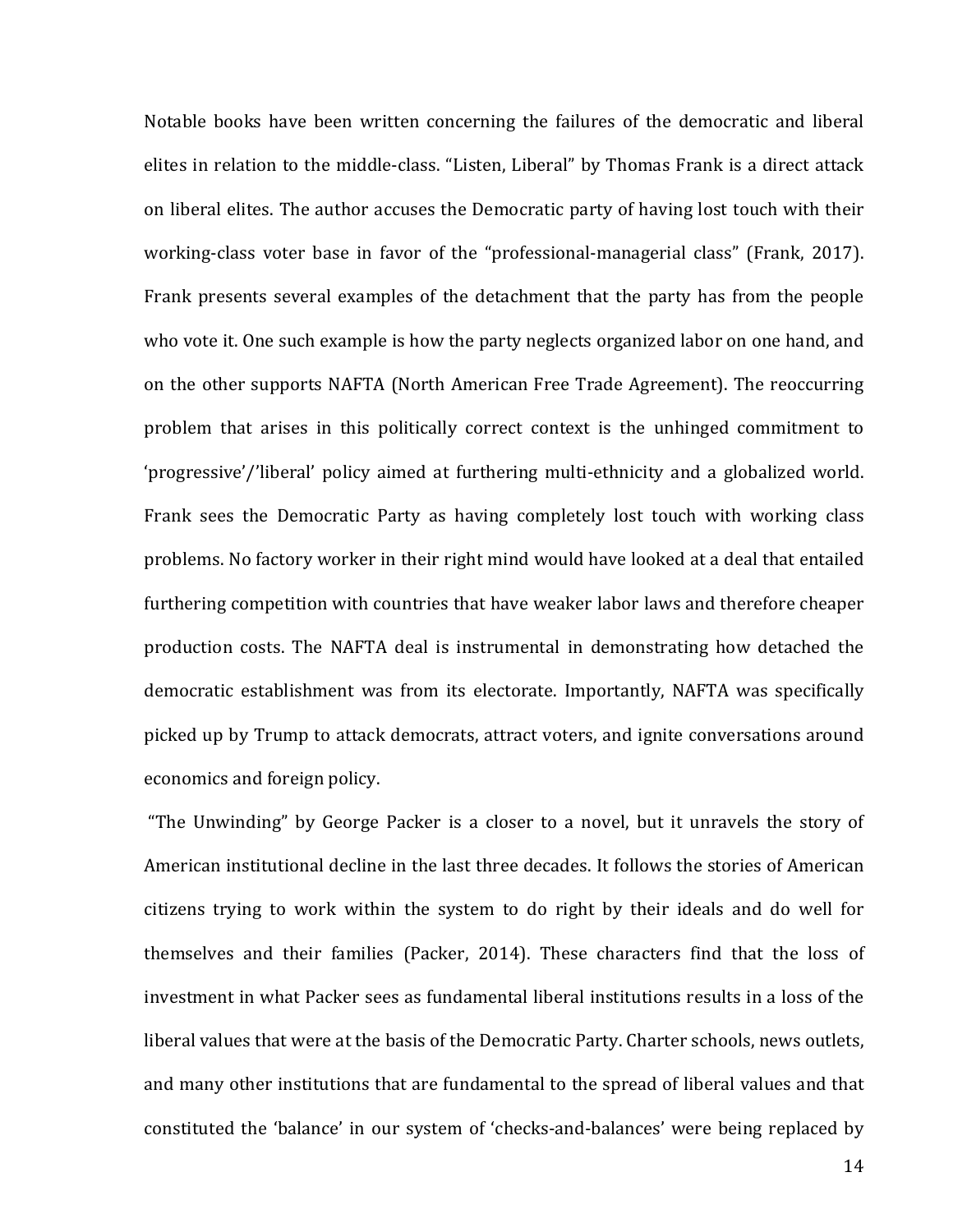what Packer calls 'organized money' (Packer, 2014). The pursuit of private interest lead by capital investment has captured institutions that were the birthplace of culture and idealism. The loss of value in these institutions permeates to the people that inhabit them, corrupting them to live for themselves and for their personal gain alone. In his narrative, the American dream dies out, as people find that hard work and strong values count for very little: nothing is guaranteed. The book explains, with a different approach to Frank's, that the hard working middle-class, which has always voted for the Democratic Party, all of a sudden, is not represented in its liberal institutions. In losing the institutions they lose themselves, which leads to a search for someone or something else to represent them.

"Hillbilly Elegy," by J.D. Vance, is an autobiography that describes changes in the social fabric of society due to poverty, welfare, and lack of investment in those who need it the most. Vance's family, a group of historically democratic voters, moved from Kentucky to Ohio to follow the trail of investments entering the automotive industry (ARMCO). He recalls his grandfather's pride in working, feeding his family and raising his children. Work was at the center of a person's identity; it gave them a role in the community and made the individual proud. Work was essential to being a proud member of the community. Tragedy struck when factories were relocated and work was replaced with work benefits. Throughout this tragedy, the democrats were seen as simple bystanders. Democratic candidates, such as Mondale, were Northern liberals that had nothing in common with hard working middle-class southerners (Vance, 2016). As with Frank's "Listen, Liberal" and Packer's "The Unwinding", it portrays the combined loss of liberal values at the institutional level and the blind support for liberal economic policies that worsened the life of working class Americans. The book is much more about the unique experience of being a hillbilly then the election of Donald Trump, but it gives deep insight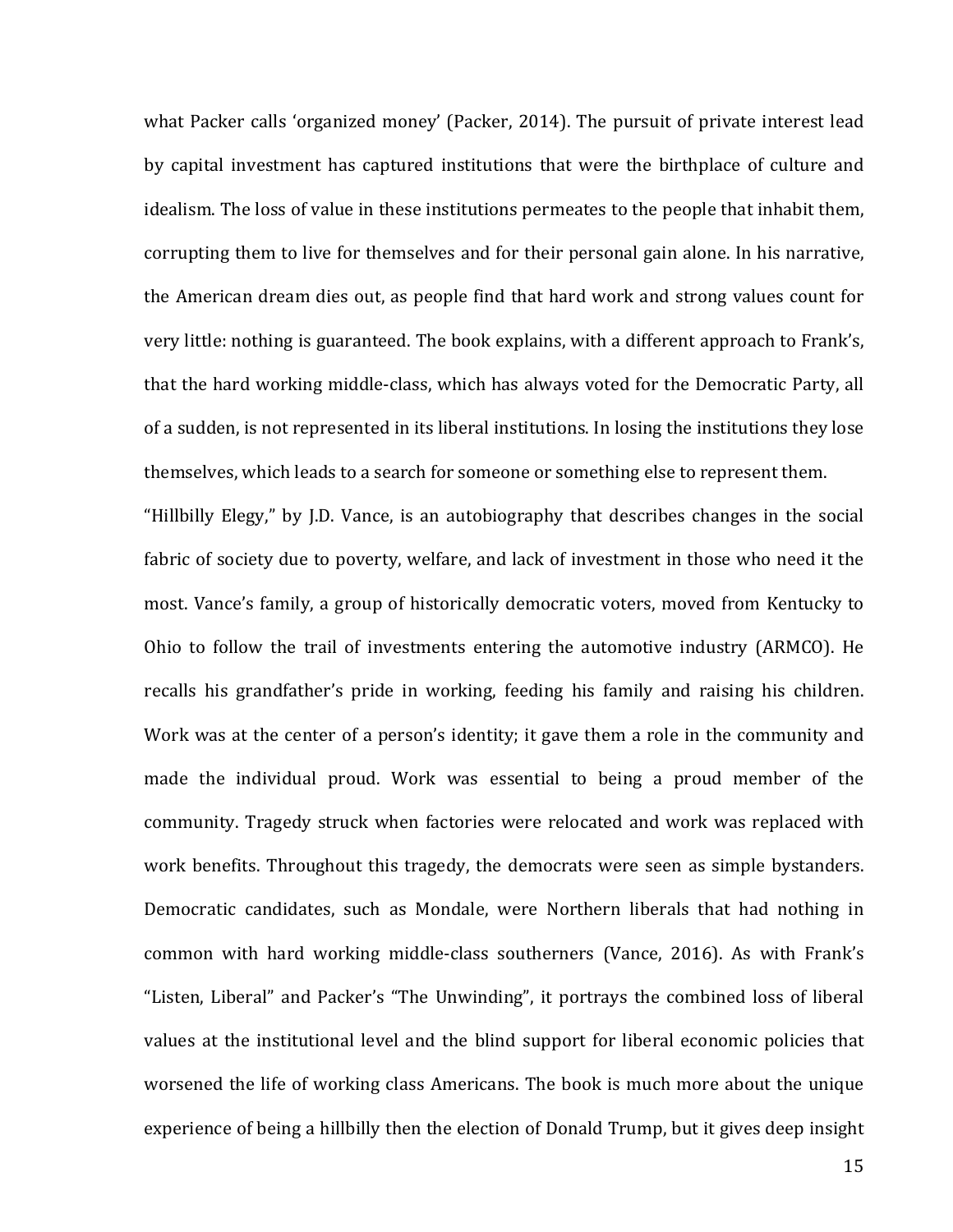into the disenchantment that matured in white working class people towards the Democratic Party. The blind support for what is termed 'liberal', 'progressive', 'multicultural', and 'globalized' resulted in a politically correct space that alienated and ignored white Americans from Ohio. In this space it was inadmissible to debate against the aforementioned ideas and not be called a 'nationalist' (in the pejorative sense), a 'racist', a 'homophobe', and more.

In "Death of the Liberal Class" Chris Hedges explores a similar topic: the basic dissolution of the values the Liberal class stood for and the replacement of these with the will of financiers and other powerful groups (Hedges, 2011). Hedges reaches similar conclusions to the other authors. He also makes a very interesting reflection that will be important to understanding the rhetorical methodology used by Trump. Hedges explains that when the liberal class leaves a vacuum, radical governments that predicate against liberal values have historically replaced it. However, Hedges explains that this time around the proposals of populists and neo-fascists would be unrealizable, as history has shown time and time again. Differently from the other authors, Hedges believes the blame populists' put on the liberals is well deserved. Although populists might make outrageous claims, they (and Donald Trump especially) will always fall back onto a basis of truth, that the liberals and their values *are* to blame for the current mess.

"Bullies" by Ben Shapiro addresses the impossibility of having a conversation with a democrat or liberal without being labeled a 'racist' or any kind of generalized pejorative term. His account is important to understanding how white working class men were marginalized from a number of conversations regarding immigration, social rights, and the economy in general. This phenomenon alienated significant parts of the population (as with the Hillbillies) and eventually pushed them towards voting for someone who - in a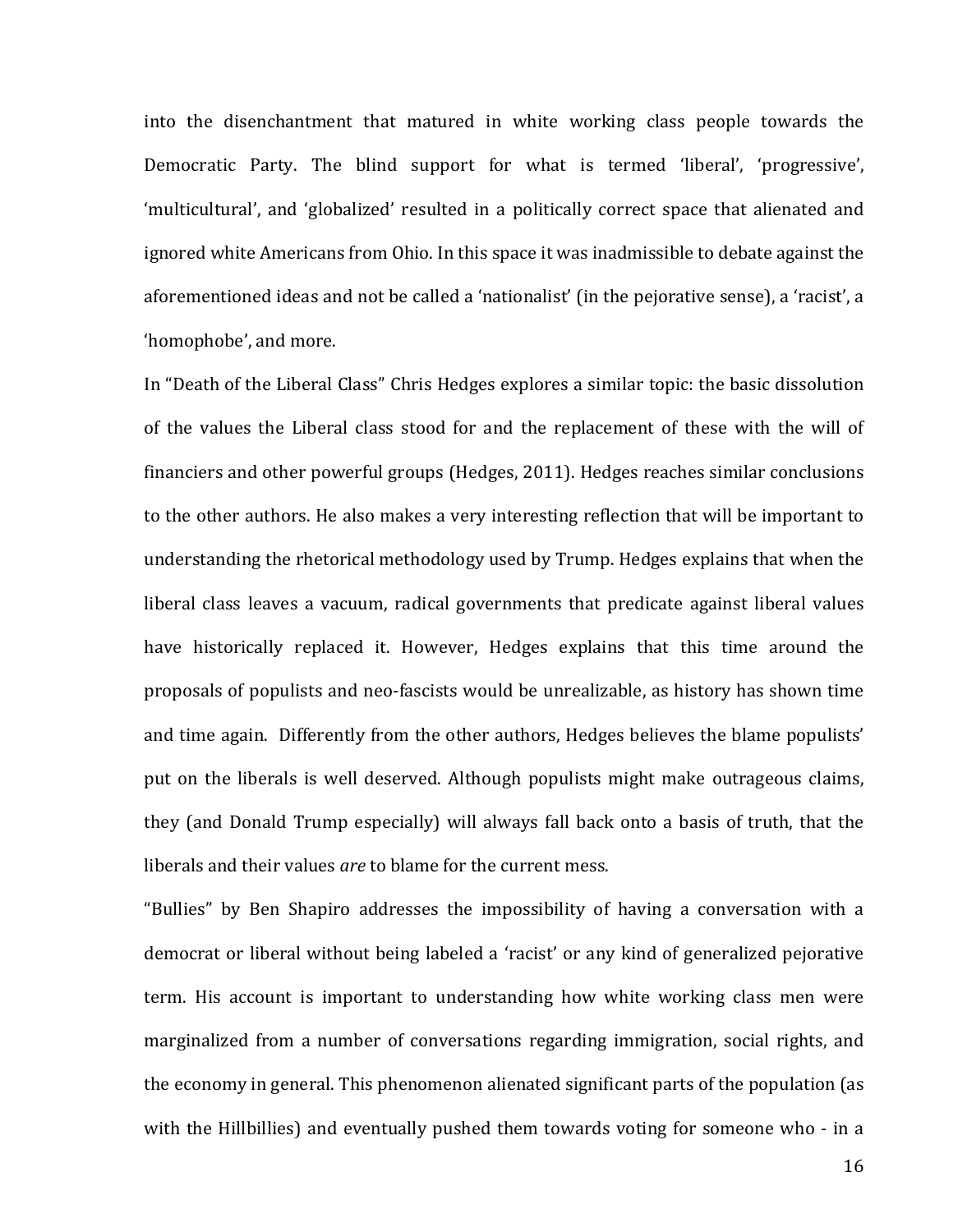number of Trump voters' words - "speaks his mind" (Zurcher, 2016). Shapiro explains that 'the left' believes that debating policy and any other form of political debate is worthless because the truth exists, and they know what it is. Those who do not fall in line with this 'truth' are automatically 'morally deficient human beings' (Shapiro, 2014) who are not worth debating with. It is interesting to note how the implicit pluralism of postmodernism in its acceptance of a multitude of experiences has radicalized against those who do not understand or do not agree with that pluralism, perpetuating the intolerance they so strongly preach against. The biggest problem with these accusations is that they are not always founded. If a Republican does not believe in Obamacare, they are labeled ignorant and racist, resulting in their voice of concern being suppressed. This process furthers the alienation that other books have explained. Shapiro outlines the various types of bullies in different institutional contexts. As described in "The Unwinding," important institutions lose their value in balancing power, proposing alternative views, and creating conversation and debate. This results in bullies crowding governmental institutions, religious institutions, and social justice circles (commonly called social justice workers or SJW). These embody the PC arena that the Trump electorate would eventually vote against. The use of the word "bullies" sheds light, from a Republican point of view, on the impossibility of expressing one's opinion in a space saturated with ultra-liberal politically correct agendas.

Other explanations for why Trump won focus on the campaign itself and the series of events that unfolded between the nomination and the election. Russian intervention (Filipov, 2016), the numerous changes in Trump's campaign staff (Warren, 2016), Hilary's email scandal and Sanders being cheated out of the nomination (Ball, 2016), the Clinton victim stunt and more generally the ferocious campaign (Pollak, 2017), the number of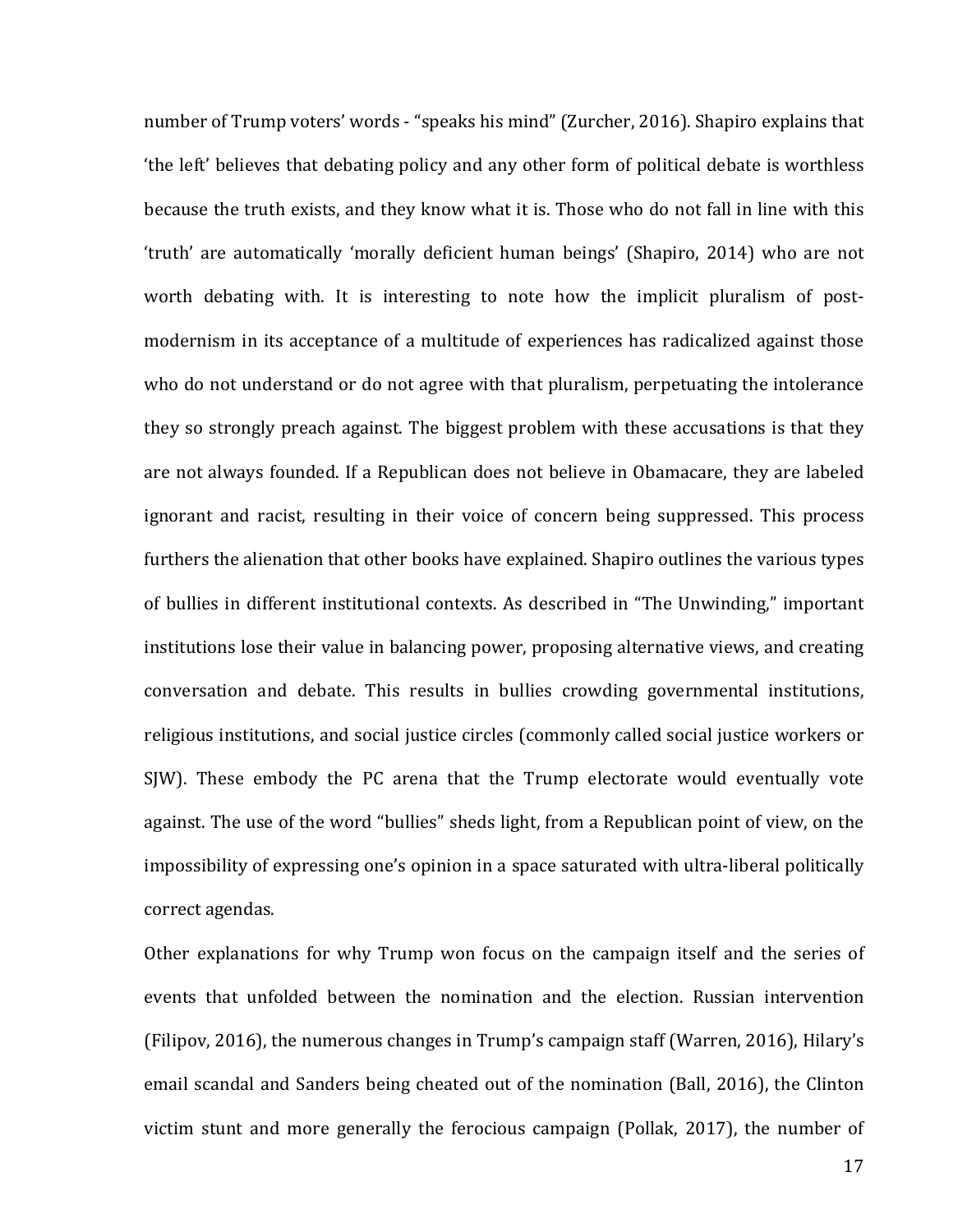events each candidate participated in (Terrel, 2017) and many more can all be seen as having played a role in the rollercoaster of events that eventually enabled Trump's victory. Taking into account the possible explanations that have been given for Trump's victory and understanding that none of them are isolated from one another, this thesis will argue that the agenda that Trump presented and the anti-PC way he spoke about the issues on his agenda are the two critical factors that truly enabled his presidential win. The other reasons for Trump's victory are acknowledged and will have complementary value in explaining the effectiveness of Trump and the ineffectiveness of Democratic criticism towards him. As mentioned in the analysis of "Death of the Liberal Class", Trump's absurd statements appeared meager in the eyes of middle-class white America when compared to the huge mistakes that the Democratic Party had made in previous decades. In other words, he could fall, but he'd always fall back onto something real, legitimate, and effective. 

#### 2. The Issues

#### 2.1 Choice of Issues and Analysis Parameters

The issues that will be analyzed in this section have all played a part in allowing Donald Trump to become POTUS. The way in which these issues are addressed and rhetorically framed is also key to understanding why these issues have enabled Trump to win. We will analyze twelve issues, each addressed in six sections.

The issues analyzed are of varying importance and can be broadly categorized into two sections (this will change in the conclusion because, in analyzing them, the Media and PC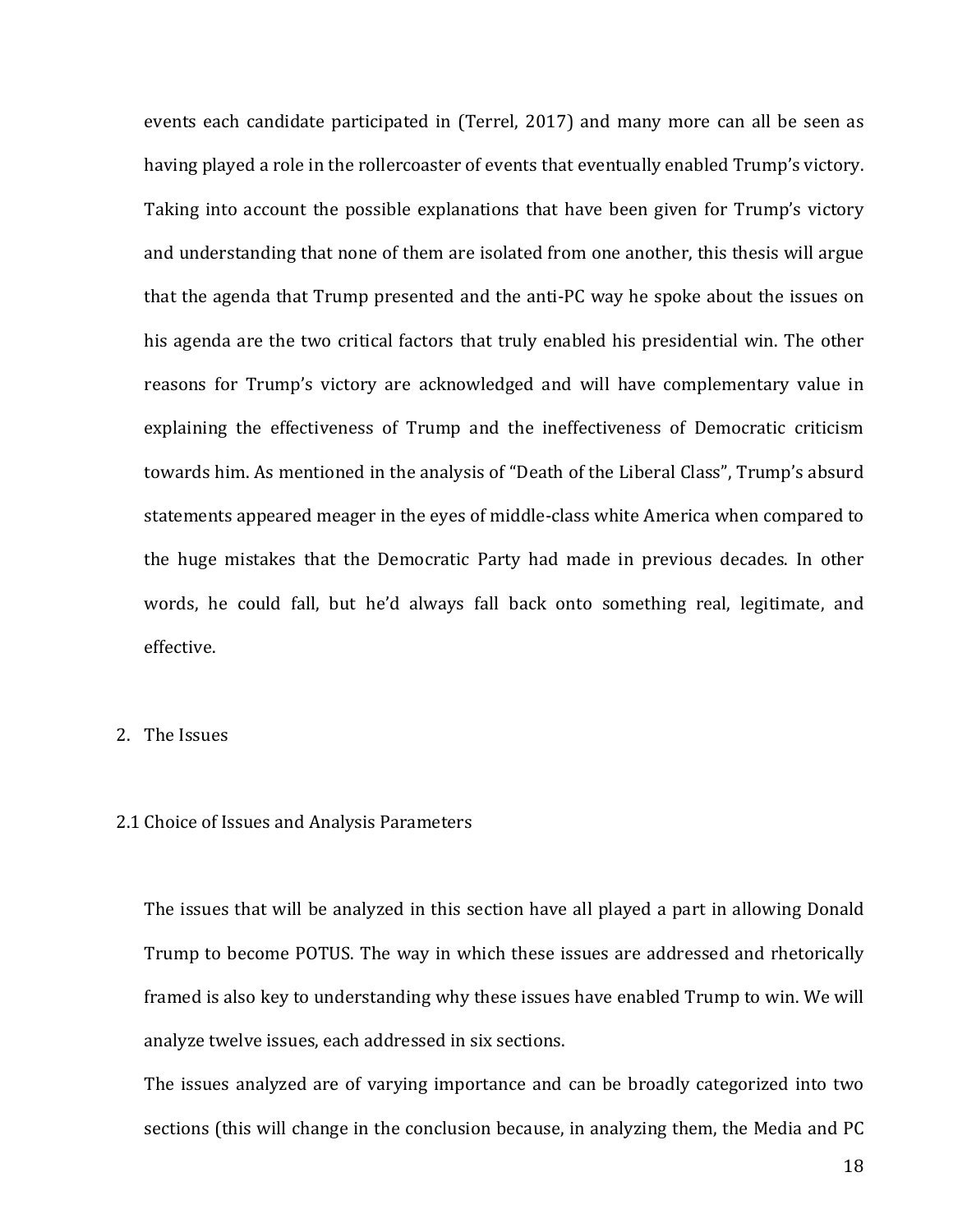issues will be given a new and functional role in helping Donald Trump get elected). The first set of issues was chosen because they are the most defining set of issues in Trump's campaign and agenda. These are covered in his book "Crippled America" (later renamed "Great Again: how to fix our crippled America" after the election), published when Trump announced his candidacy for President. Topics include "America Winning Again". These issues resonated emotively with the Trump base and were readily used by his electorate to defend their candidate. These issues and the way Trump spoke about them was deemed controversial at best, but certainly allowed him to distinguish himself and uphold his anti political-correctness. The way the issues were addressed was demonstrative of his anti political-correctness, but the choice of issues itself was a bold anti PC statement in its own right. 

The second and final set of issues were battle cries for the Democratic party and can be conceptualized as directly stemming from the post-modern politically correct world. These include topics such as "Climate change" and "Gender politics and reproductive rights." The thesis will analyze how Donald Trump's opposite approach to the democrats in these areas was his ultimate success, one rooted in anti political rhetoric. "Climate change" is the only one of the issues in this section that Donald Trump addresses directly in a whole chapter called "The Energy debate: a lot of hot air". The other two issues, "Racial and ethnic minorities" and "Gender politics and reproductive rights" have been included because they were seen as deeply important to the population. Therefore, these are key issues to analyze when understanding how Trump won through his anti political correct rhetoric. As said above, Trumps rhetoric was anti PC, but his selection of issues was also anti PC in itself.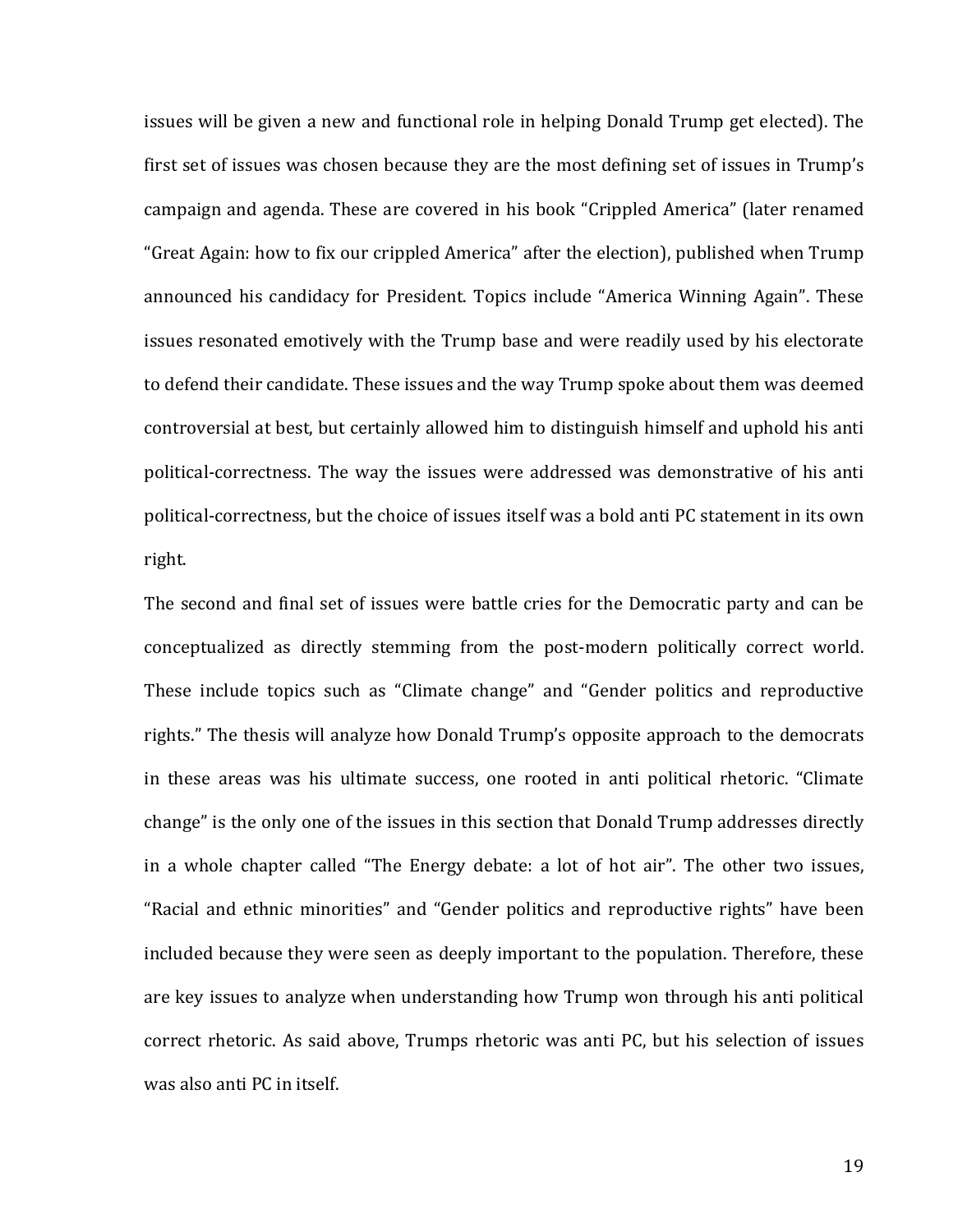The three sub-sections through which the issues will be analyzed were chosen in the hopes of giving the reader a complete understanding of why and how these informed Trump's victory.

The first sub-section will be the "Introduction of issue" in which the reader will learn the context and explanation of the issue's importance to the 2016 election. The second subsection "Importance of the Issues in Primary and Presidential debates" will zoom in more specifically on the Republican primary debates and the presidential head to head with Hilary Clinton. This analysis is key because a number of voters chose their vote by watching the now infamous televised debates before the  $2015/16$  campaign. The third sub-section "Issue in context" will be an analysis of how other political forces affected the issue. This is key to understanding what policy options people had when casting their vote. Simply put, an idea cannot have any appeal if it is not compared to others, whether from Democrats or Republicans of the past.

#### 2.2 America Winning Again

"Make America Great Again" (MAGA) was not a simple slogan, but the foundational ground laid down to frame all other issues. At the center of Donald Trump's agenda was the idea that "America is losing", and that "We (America) have to start winning again" (Trump, 2015: 1). This apparently vague guiding principle encompassed three of the most fundamental issues that Donald Trump focused on: jobs, the economy, and political correctness. He constantly referred to these issues throughout his campaign. Crucially, his framing of these issues carried a heavy ideologically anti-liberal and anti-globalization sentiment with them. From this perspective, political correctness was heralded as the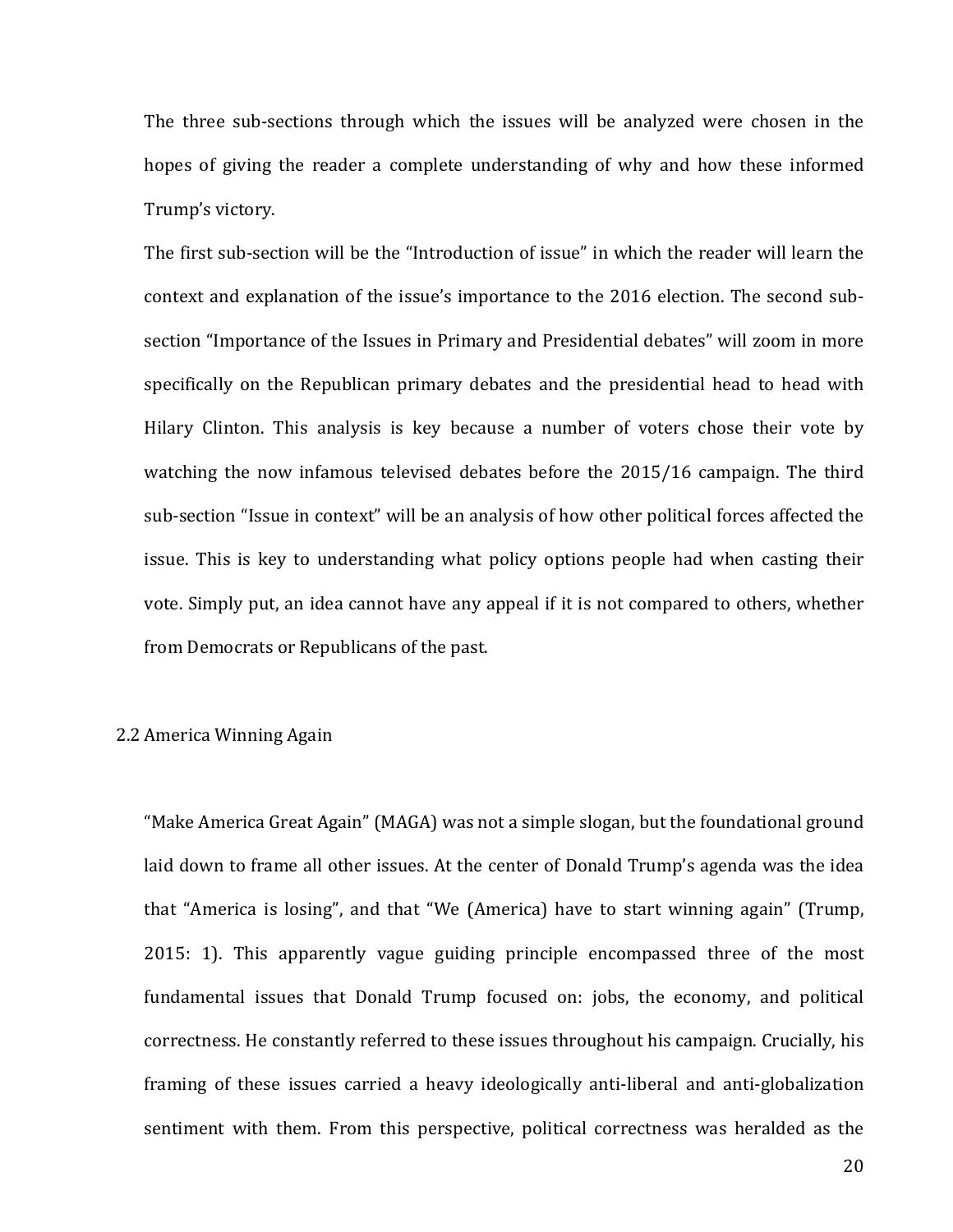reason people were censored when talking about phenomena such as liberalism or globalization. The rhetorical censorship stemming from PC and public shaming of those who held anti-liberal or anti-globalization sentiment were blamed for making America such a "loser" on the current world stage (Mansfield, 1991). Political correctness and the rhetorical bubble it created allowed for ultra-liberal policies to be pushed, liberal trade agreements to be signed, and barriers to entry into markets to be lowered. All of this, compounded by positive rhetoric around openness and multiculturalism, was seen as having masked the terrible effects these policies were having on the middle, working, and lower classes, and not just in the USA (Coburn, 2000). The importance of political correctness in Trump's campaign cannot be overstated, as it feeds into and frames what is often the most important issue in any political campaign around the world: jobs (Odiorne, 1964). The lack of jobs and a weak economy were both understood as consequences of America not standing up for itself in the international arena, and political correctness was at the heart of this perceived weakness. The blind belief in liberal policies and in fair competition, coupled with old ideas such as self-determination and a the newfound shame in the US's oppressive and violent history, did not allow the US to keep imposing its rules and maintaining the high moral ground it has historically 'sold' to the rest of the world. Donald Trump did not accept the idea that the US was leaning towards a more marginal role in world affairs, and his electorate strongly approved of this refusal. Re-asserting the US as the world hegemon necessitated a redefinition, a re-framing of issues. The first of these was "Making America Great Again": a dismantling of the politically correct apparatus that was perceived as being the main culprit in concealing the real causes of a weak economy and limited jobs.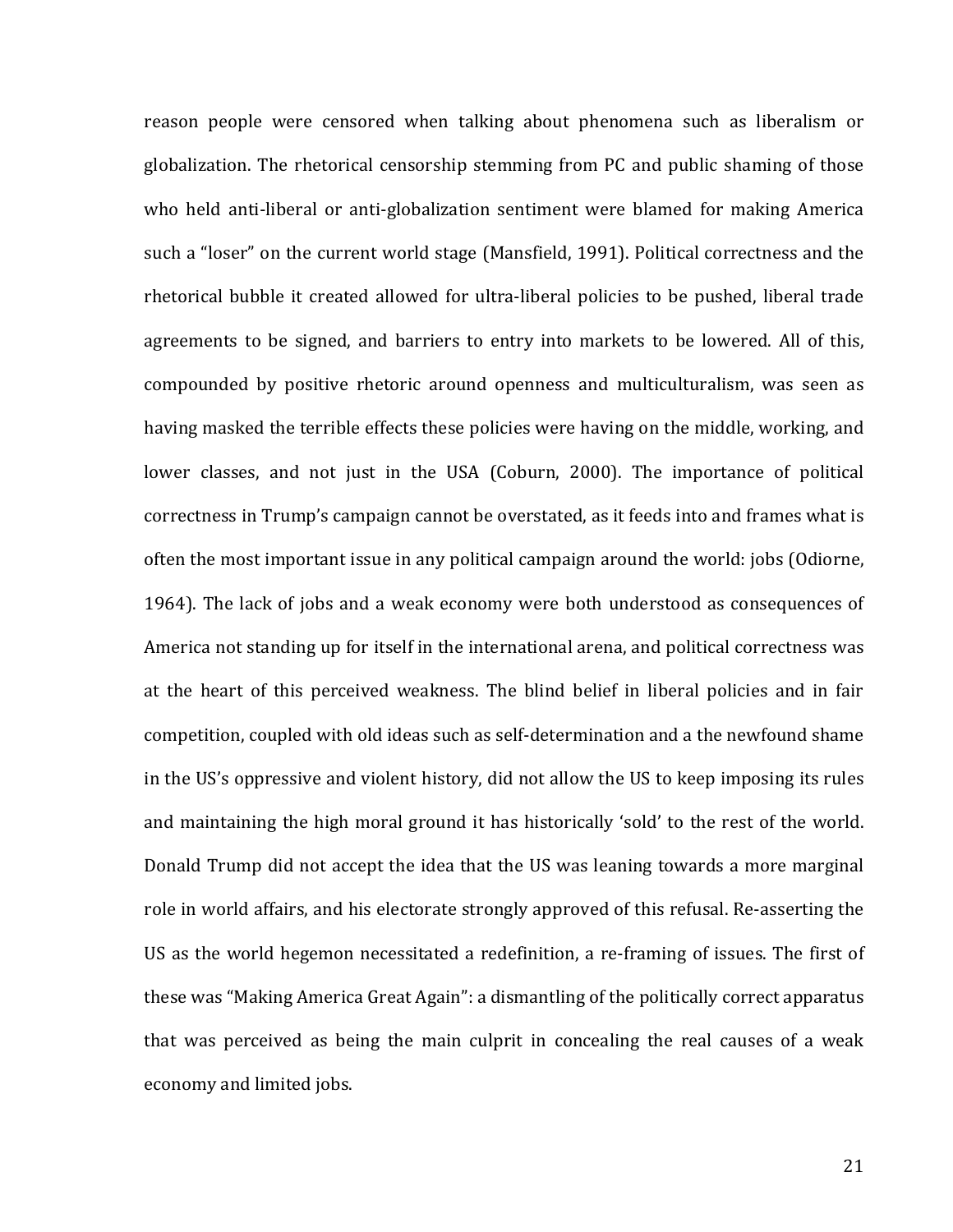#### 2.2.1 Introduction of the Issue

Throughout his long Television career Donald Trump was often outspoken about what he thought the US was doing right or wrong. Being a TV host on a program that was all about getting the best deal and 'winning', he spoke 'winning' a lot (Nunn, 2016). More than once, in the most direct and simple language one could imagine, Donald Trump, before announcing his presidency, claimed, 'America is loosing' (Barrett, 1980). His main reason for why America was loosing were incompetent politicians, awful trade deals, and regulation that imposed rules on the global stage that not everyone followed. Donald Trump, when introducing the issue of MAGA, kept bringing up all three points, the last point being of crucial importance. The idea that rules and regulations are enough to ensure the fair and smooth running of things is an idea that has strong politically correct undertones. This, in Donald Trump's mind, and in the mind of a huge portion of the electorate was simply wishful thinking. If America was loosing, someone else was winning, and that was not ok.

The two most important sources of information that we can analyze to understand how the issue of MAGA was introduced in Donald Trump's campaign are: "Great Again" (formerly "Crippled America") the book with which Trump firstly introduced the main issues his agenda would focus on, and his presidential announcement speech with which he announced that he was running for president. An analysis of the language used by Donald Trump to frame the issues will be carried out to then understand why these frames and language were so effective in reaching people.

"AMERICA NEEDS TO START winning again. Nobody likes a loser and nobody likes to be bullied. Yet, here we stand today, the greatest superpower on Earth, and everyone is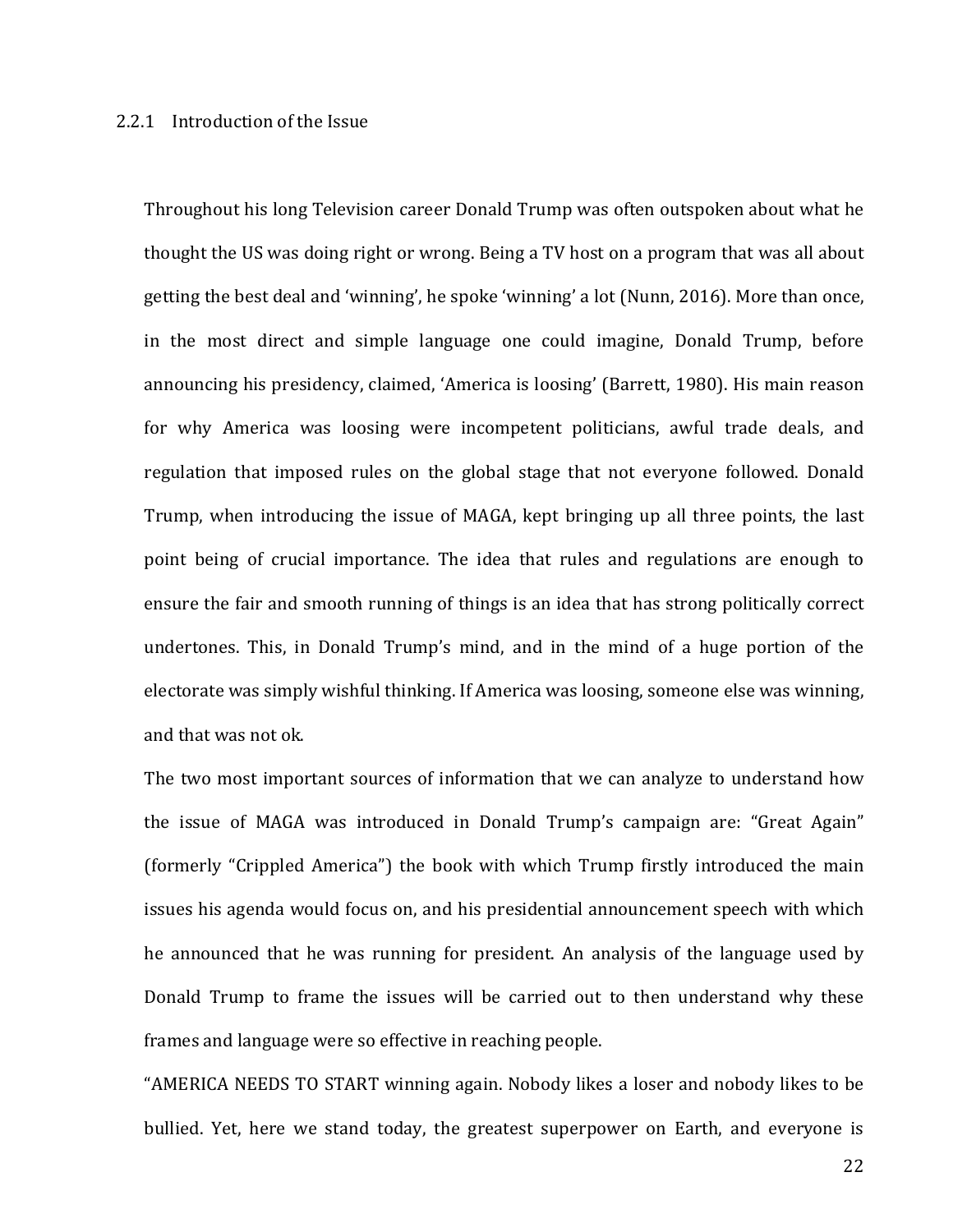eating our lunch. That's not winning." (Trump,  $2015: 1$ ). This quote is the opening paragraph in Donald Trump's book. The language is direct, honest, and with no regard for political correct ideology. PC is not criticized directly, but the language subtlety implies that the US needs to retake its place at the center of the world stage by bullying rather than being bullied. The first thing Donald Trump says is directly in opposition with the positive and respectful rhetoric of diplomacy and is de facto an attack against the politically correct clout and a rhetorical return to a real politick conception of international affairs. After criticizing the actions of President Obama, such as the Iran deal and his unwillingness to punish those who transgressed international law, Donald Trump claims that the US and its people "don't need more political rhetoric-we need more common sense. "If it ain't broke, don't fix it"- but if it is broke, let's stop talking about it and fix it." (Trump, 2015: 4). His approach to politics and his refusal to acknowledge the importance of political correctness is exemplified in this simple quote. No more need for pretty words and elaborate ideas that stem from PC ideology to complicate a situation that might have not even existed. The realization that the exasperation of PC creates problems and does not solve them is central to the first chapter of his book. And it is this obsession with political correctness that is not allowing the US, in Donald Trump's understanding, to be 'great again' because it creates divisions where there were none and imposes rules that only some follow. The issue of MAGA therefore encompasses the idea that US politicians need to restart actually understanding what problems the US populations actually have. The over imposition of wishful thinking through diplomatic rhetoric and eventually the over focus on identity politics and social policy has eschewed, in Trump's view, the focus of politicians to issues that are secondary in peoples everyday lives. The persistent focus on social policy that exemplifies political correct culture is at the center of this criticism.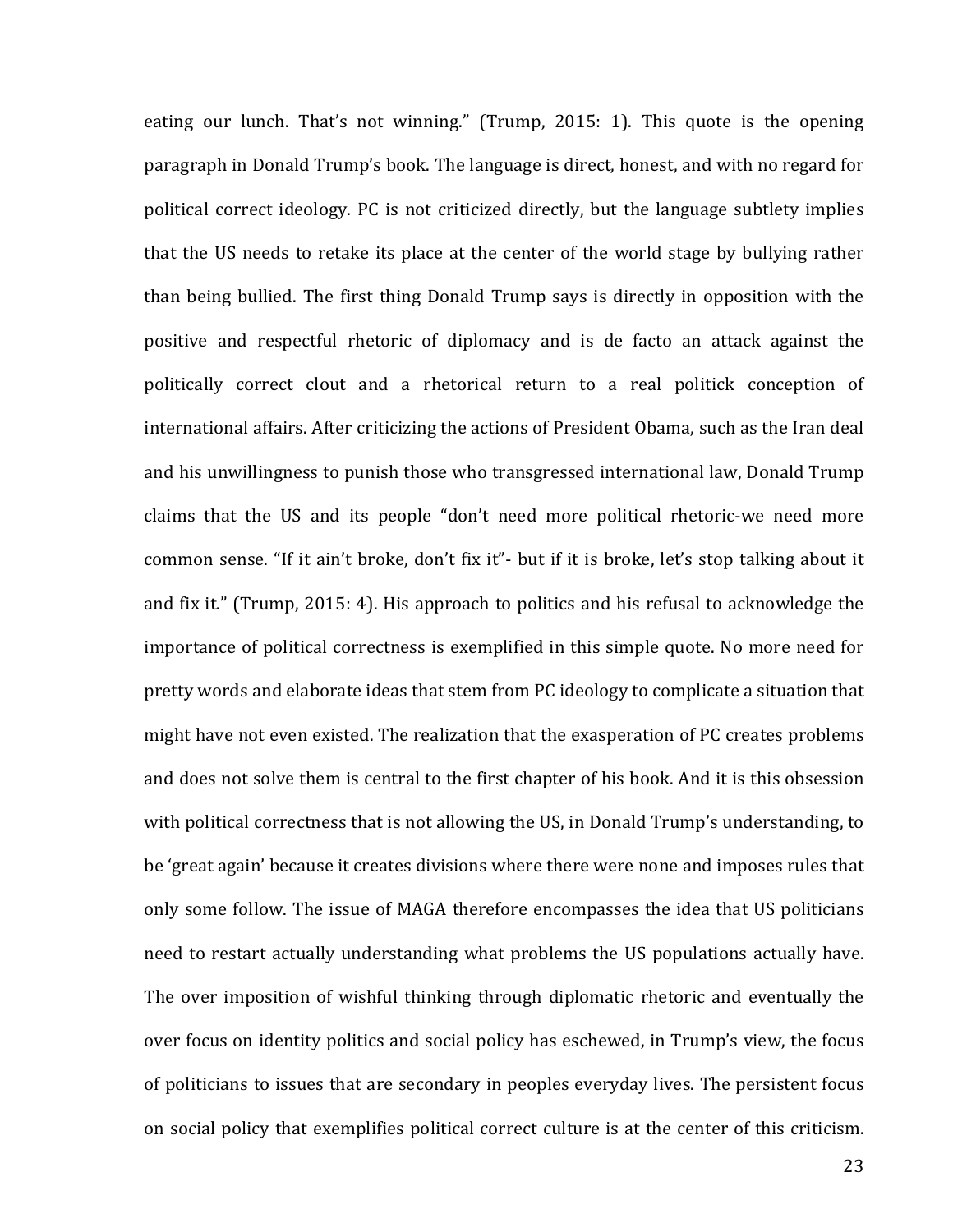Not because it is not important in itself, but because it refocused the political mind away from what was and still is the most important issues for 'normal' people: jobs and the economy. 

The first thing that Donald Trump focuses on (after commenting on the crowd, as he does) in the presidential announcement speech is the fact that the US is losing. It is losing to countries such as China, Japan, and Mexico. The fact that Trump chooses to criticize those countries that are considered US trade partners (all three) or even closer economic, political, and military allies (Japan and Mexico) is perfectly in line with the refusal of political correct/diplomatic rhetoric. He criticizes these countries for dumping their products in the US with no barriers to entry while protecting their economies. Most importantly, Trump refocuses on a historic staple of the what the American dream is all about: jobs. "A lot of people up there can't get jobs. They can't get jobs, because there are no jobs, because China has our jobs and Mexico has our jobs. They all have jobs" (Trump, 2015). The importance of this quote cannot be underestimated. This quote is important for two reasons. First, Donald Trump demonstrates that what his agenda will focus on is jobs. Even though this might seem banal, it is not. Secondly, the frame that Donald Trump creates to explain why the US is 'losing' all its jobs refocuses blame towards inept US policy and the illegitimate behavior of countries that profess to be the US's partners. The goal of MAGA necessarily needs to have at its basis an understanding of what made America weak or less competitive in the past. And Donald Trump clearly says whom he believes the blame should be placed on through an incredibly anti political correct rhetoric. The electorate responded because the language was simple, the message direct, and the explanation true. If countries compete unfairly and jobs are lost in the US as a result of this process, these countries should be called out for doing so. Donald Trump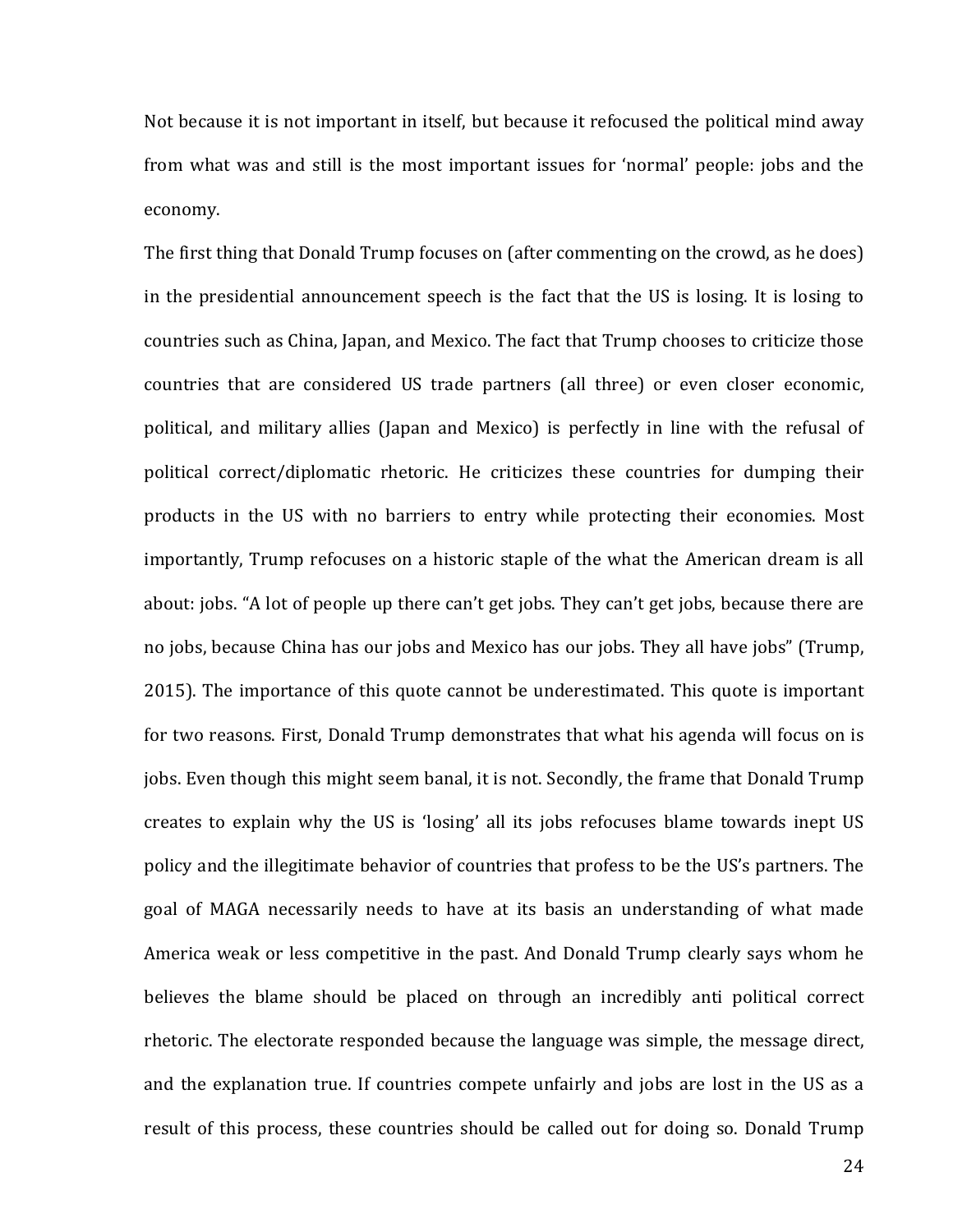called them out and in the process dismantled the political correct rhetoric that politicians and diplomats had so often used when 'criticizing'/talking about the actions of other countries. 

#### 2.2.2 Importance of the Issue in Primary and Presidential debates

The issue of Making America Great Again through the rejection of political correctness and the focus on jobs and the economy was central to Donald Trump's agenda in both the Republican primary debates and the presidential ones.

In analyzing the Republican primary debates we firstly have to focus our analysis. Some debates can be easily excluded from the analysis, for example Donald Trump did not participate in the seventh debate because of divergences with Megyn Kelly (this aspect will be analyzed later because of its symbolic importance), the FOX news moderator, and therefore can easily be discarded. Of the twelve debates, therefore, the focus on jobs and the economy to MAGA will be analyzed through the first, sixth, and ninth debates while the anti politically correct rhetoric and its effectiveness will be analyzed in the fourth, tenth, and twelfth debates.

The focus on the importance of jobs and an economy that grows and is competitive is clearly not a unique issue to Trump's agenda nor is it a unique issue for the Republicans. However, what the important aspect here is how these issues were understood in relation to their causes. In relation to what can jobs be created and can the economy grow? Therefore it will be the framing of jobs and the economy that will be important to understand why Donald Trump's agenda appealed so vastly to the US electorate. Anti political correctness is always the framework through which Donald Trump introduces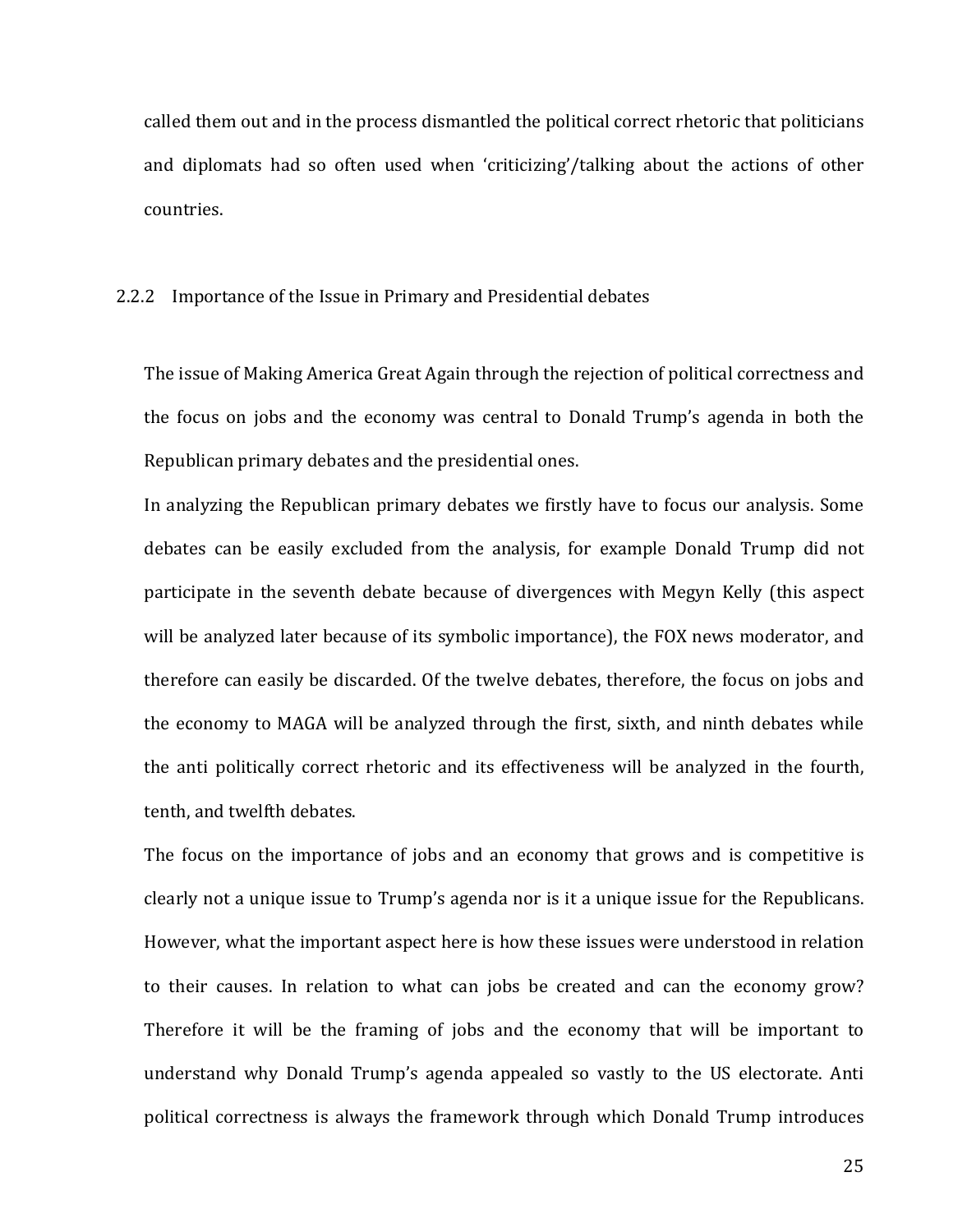these issues, however the connection of jobs and economic growth to other issues will be key in understanding how his agenda differed from that of others.

In the ninth Republican primary debate Donald Trump clearly framed the problematic realities of jobs and the economy. In terms of jobs, he stated "I'm going to bring jobs back from China. I'm going to bring jobs back from Mexico and Japan, where they're all- every country throughout the world- now Vietnam, that's the new one". The issue of jobs is therefore framed in terms of spreading globalization. Liberal policies and economic theory have combined to outsource all that which is out-source able. Jobs are one of the main factors of production that has, in fact, been outsourced. This is not new, globalization has always led companies to look for cheaper labor. However, Donald Trump unequivocally says that these jobs must come back to the US notwithstanding global economic processes. What he also does is shift the focus of blame to what are often understood as 'organic', 'natural', and often inevitable processes of progress *i.e.* liberalization and globalization. Having high unemployment is not only the fault of these processes, but especially of other countries that allow for workers to be often mistreated, and this, in turn, is not unfair because immoral, it is unfair because the process as it is economically hurts the US disproportionately through, in this case, unemployment. In a broader point on the economy Donald Trump states, "We are going to make our economy strong again... We're going to bring that money back. You take a look at what happened just this week, China bought the Chicago stock exchange, China, a Chinese company. Carrier is moving to Mexico, an air conditioning company". In a similar manner to the framing of jobs, also broader economic failures are understood as being consequential to other countries attracting American companies through lenient regulation and to the lack of protection that American companies have, also in the US.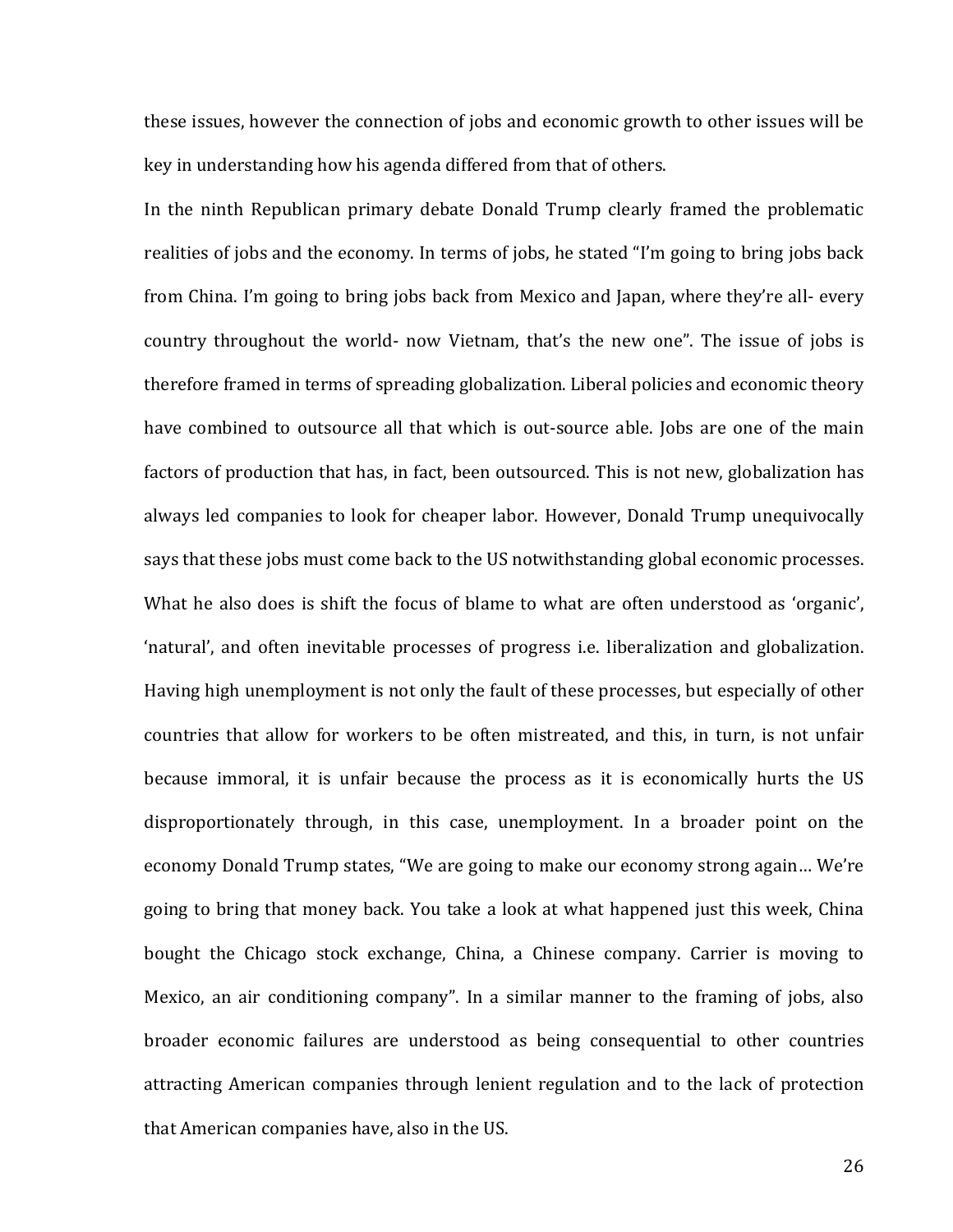In the first Republican primary debate Donald Trump makes a very important and clearly non politically correct point connected to the realities of doing ones job. Donald Trump claims that "I have used the laws of this country just like the greatest people you read about every day in business have used the laws of this country, the chapter laws, to do great for my business, for myself, for my employees, and for my family". In stating this Donald Trump clearly justifies the behavior of companies that relocate to other countries to become or remain competitive. He is stating that he behaved against the interest of the US because it made sense in terms of economic gain. He therefore relieves blame for his behavior and the behavior of companies, while blaming nonsensical laws of the US and other countries that unfairly attract companies. The sole fact that Trump allows himself to say such a thing is in contrast with a politically correct understanding of what is ok to say and what is not. He behaves in such a manner, again, because he believes it to be 'common sense' (with all the important non politically correct implications that such an idea has). The economy is understood by Donald Trump as the crucial weapon in the new geopolitical war for hegemony. Even though the economy has always been central to domination, Trump restates the importance of such a reality and through his direct and non-politically correct rhetoric makes these connections resonate with the electorate.

In the sixth Republican primary debate Donald Trump re-iterates a lot of the things said above. Importantly, the frame with which he understands the issue of making America great again, related to the issue of jobs, is clearly outlined. He says "We've (The US) lost anywhere between 4 and 7 million jobs because of China. What I said then was 'we have very unfair trade with China. We're going to have a 505 billion trade deficit with China this year.' A lot of that because they devalue their currency". This quote epitomizes the framing of the issue in Donald Trump's understanding of the problem. Jobs are a problem,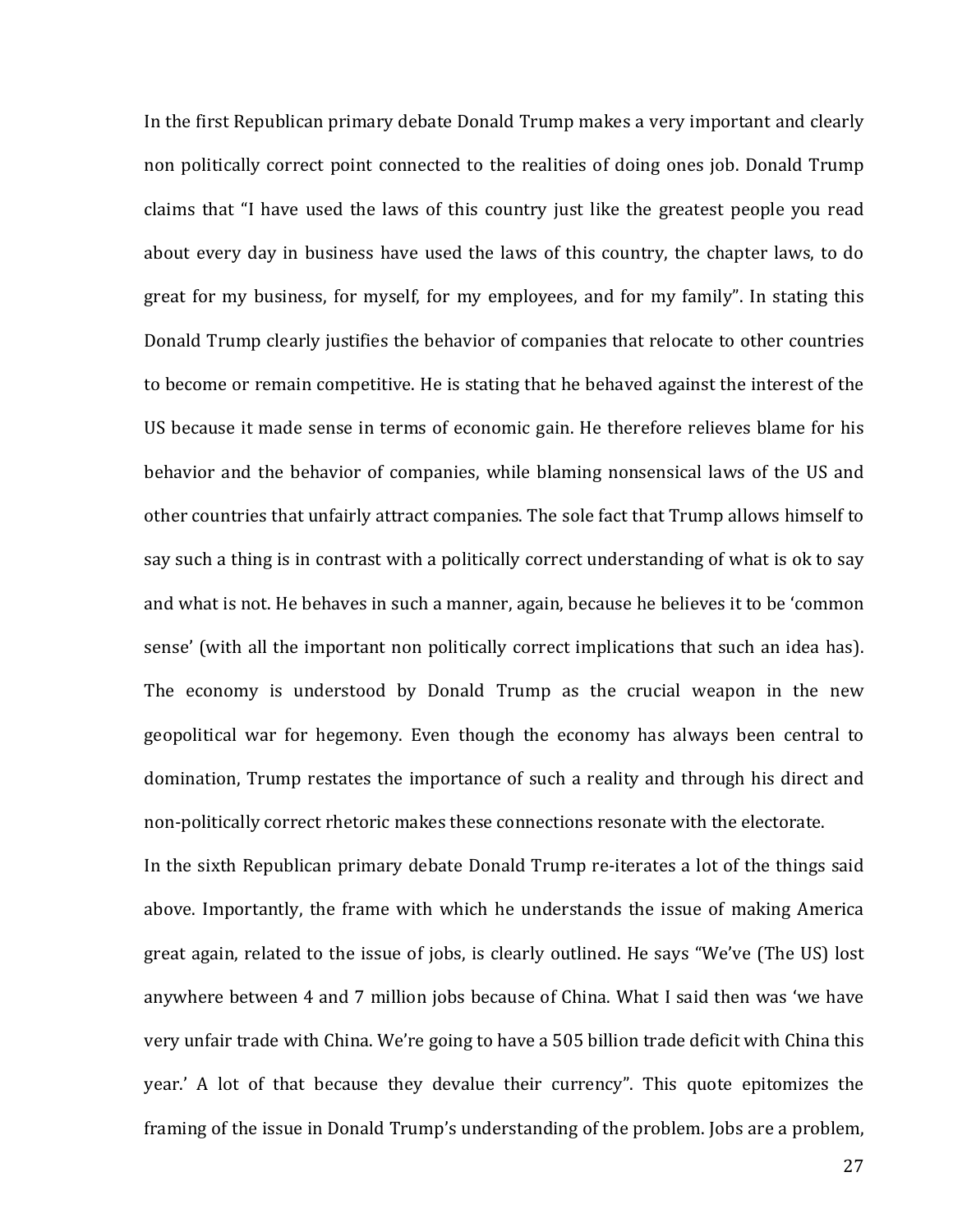unemployment is a problem, and other countries and their unfair practices are to blame. Not only does this redirect blame and changes the understanding of processes such as liberalization and globalization, but also directly contrasts the political correct censorship that did not allow for such harsh criticism and outspoken blame. In turn, it was this nonpolitically correct rhetoric connected to the issues that people could relate to that made Donald Trump's appeal so vast.

In pin pointing the use of non-politically correct rhetoric in the Republican primary debates by Donald Trump and why this rhetorical tool was so successful one must briefly discuss what can be considered non-politically correct rhetoric. Non-politically correct rhetoric is not simply enclosed in statements against or debating race, gender, sexuality, and other affiliated topics of Identity politics. Non-politically correct rhetoric is also saying something that is not normal to say in the political paradigm one finds him or herself. The example of Donald Trump addressing China as a real enemy and as a malicious world player openly is an example of that. Importantly, also saying things 'as they are' can often be seen as non politically correct if the reality that one is exposing is not an ideal one and therefore does not reflect the values that the US wants to promote throughout the world.

In the fourth Republican primary debate Donald Trump says something that not only is not politically correct, but is not politically correct in the sense that it is intellectually honest and not politically savvy. He says, in relation to Syria, "Assad is a bad guy, but we have no idea who the so-called rebels…are. I spoke to a general two weeks ago, he said- he was very up on exactly what we're talking about. He said. 'you know, Mr. Trump? We're giving hundreds of millions of dollars of equipment to these people, we have no idea who they are'. So, I don't like Assad. Who's going to like Assad? But we have no idea who these people, and what they're going to be, and what they're going to represent. They may be far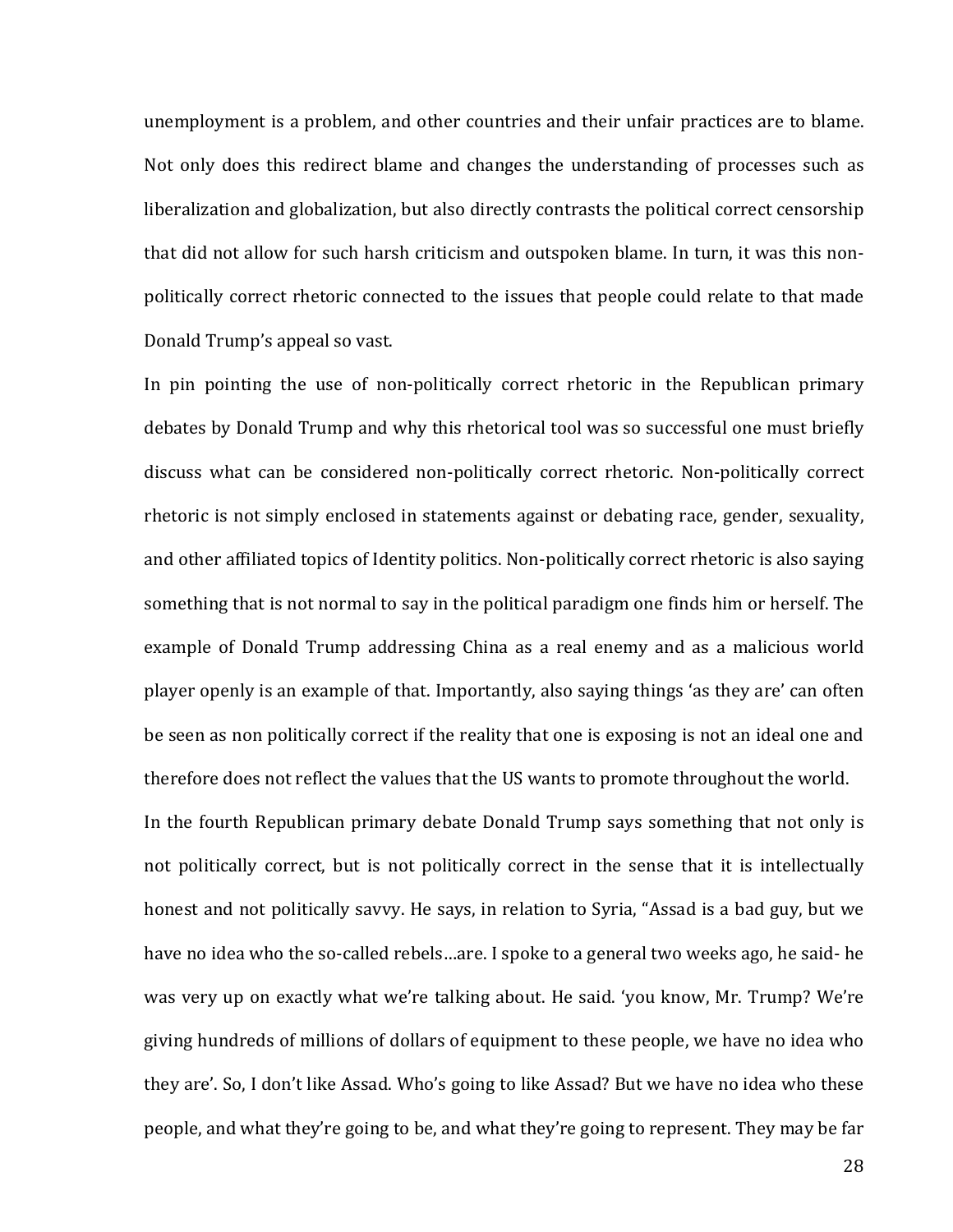worse than Assad." This quote demonstrates the completely different rhetorical approach to political life Donald Trump has. Although he is de facto saying that he would prefer to keep Assad in Syria even though he has committed atrocities, his main understanding is that Assad can be controlled, he is known. Donald Trump's understanding seems similar to the famous phrase FDR supposedly said, "he is a son a bitch, but he's our son of a bitch" (Drum, 2006). This geopolitical understanding is very much anti PC and at the same time very much in line with the MAGA motto. America first, even if some other places might have to suffer, and a vast part of the electorate agreed.

In the tenth Republican primary debate Donald Trump unleashes all his anti political correctness. This time, apart from making fun of Marco Rubio's hands to then insinuate the size of his own penis, which, I may say, does not warrant an explanation for why it is not politically correct, Donald Trump does not hide the fact that he is running for President not because he strongly believes in Republican values, but because he wants to MAGA. He says "Your lobbyist and your special interest and your donors, because the audience is packed with them, and they're packed with you. I've had an amazing relation with politicians-with politicians both Democrat, Republican...". Donald Trump clearly states, in one of the last public Republican primary debates, that he supported democrats. But, most importantly, he moulds all politicians together saying that they are controlled by special interest and that he is the only way towards making America great again. Donald Trump therefore embraces the 'outsider' tag and rhetorically carpet bombs the whole political establishment. The clear, direct, and non politically correct language used by Donald Trump greatly contrasts the censorship of the progressive diplomatic left and attracted huge parts of the electorate that were disenchanted with the past twenty years of American politics.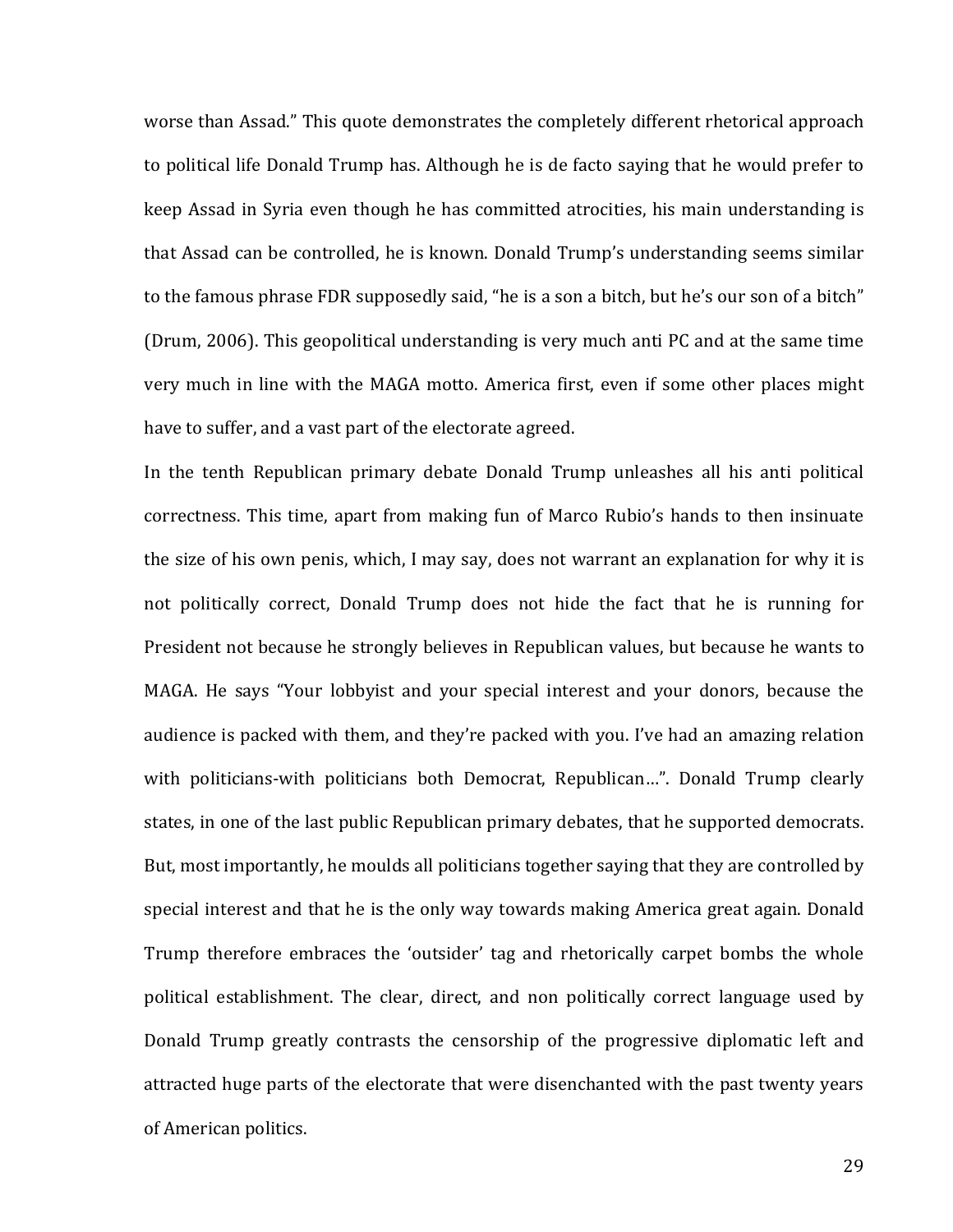#### 2.2.3 Issue in context

Making America Great Again was a slogan that addressed three main issues: The economy. jobs, and political correctness. The framing of the three issues, however, was unique, a characteristic that made it appeal to the American electorate because different from others. Ideas exist amongst other ideas, and good, convincing, and better ideas are only classed as such when compared to others. The framing and interpretation of common political campaign issues such as the economy and jobs can only be used to stand out when candidates frame such issues in a different light. Other issues, such as Political correctness, stand out because of the originality of the issue presented to the electorate and because people actually feel strongly about it. To understand the appeal that issues such as economic growth and jobs had in Donald Trump's campaign, it is essential to know how other potential candidates were framing such issues. The issue of political correctness, on the other hand, was embedded in the establishment according to Trump, so this particular issue set him apart. It is crucial to find elements of this political correctness he rallies against to highlight problems arising from the issue and the resulting appeal Donald Trump enjoyed as a result of addressing the issue. The structure of this section and all subsequent sections concerning the "issue in context" will be as follows: Firstly, the general importance of the issue in a politically correct context will be outlined; Secondly, an example will be given of how Obama dealt or addressed the issue in the previous eight years to try and demonstrate a stark contrast at least in the framing of the issue; the Third section will outline Hilary Clinton's contrasting framing of the issue (this will be very brief because already touched upon in the presidential debates); the Fourth will present a news event, if existing, that happened during the campaign and that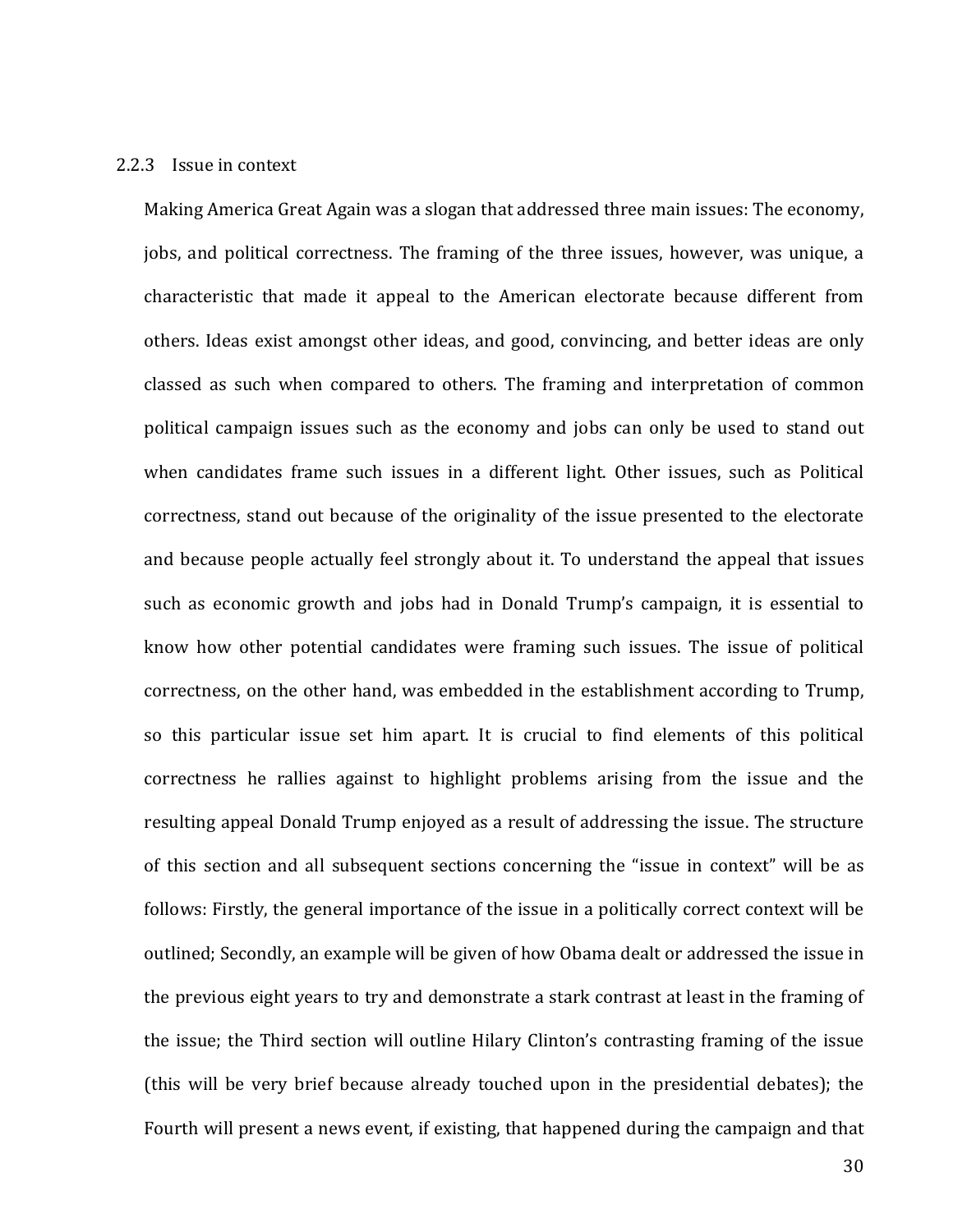helped enhance Donald Trump's framing of a given issue. Lastly, the conclusion will touch upon world political events that paralleled Donald Trump's campaign and reinforced his conception of the issues according to his frames.

The importance of issues such as jobs and the economy and placing them under the fierce slogan of MAGA was the foundation of Donald Trump's campaign. The appeal that issues such as jobs and the economy had was vast and concerned every single person in the country. They are two issues that are central to any political campaign. A growing economy and high unemployment practically guarantee re-election. Having jobs and the Economy as the first issues in the political campaign made the foundations of the campaign solid. From this starting point, Donald Trump could then frame the issues to identify problems that in turn became additional issues he addressed. By attaching the issue of political correctness to jobs and the economy he made this possible. By using an anti political-correct set-up as the main frame through which he understood and presented jobs and the economy, he justified anything he said, while refocusing the topic around anything he wanted. For this reason, while jobs and the economy were important issues in themselves, combining them to the issue of political correctness Donald Trump allowed himself to navigate and reach the more contentious issues he wanted to address. All of this while justifying the reasoning through an anti political-correct lens that could connect any issue to jobs and the economy.

During the Presidency of Barack Obama, Economic and financial reform was essential. Having been elected straight after the greatest economic crisis since the Great Depression (Stewart, 2008) Obama spent most of his initial years trying to put Wall street back in place, the banking system under check, and creating a safety net for Americans in crises. President Obama passed regulation such as the *Dodd-Frank Wall street reform* and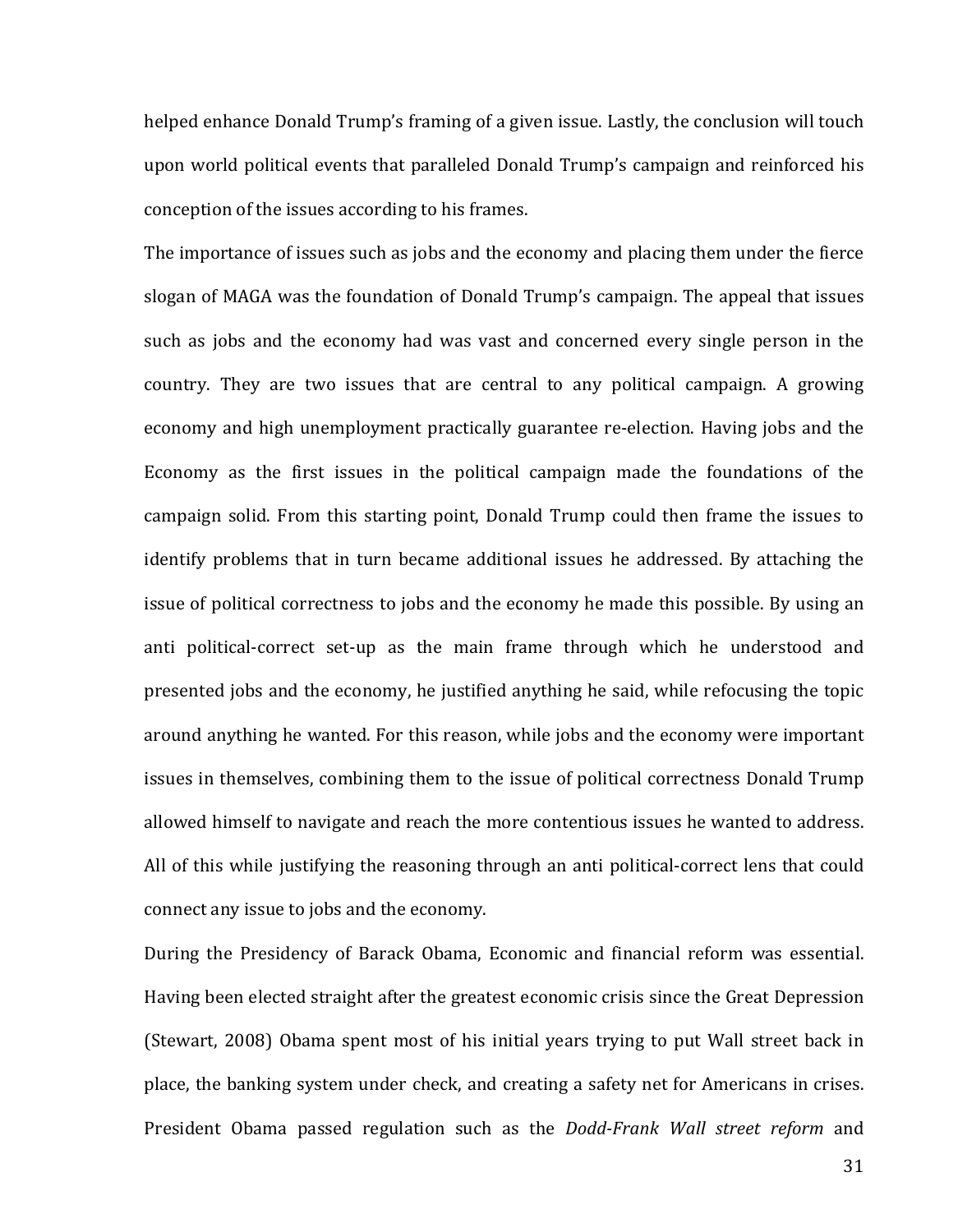*consumer Protection Act* to regulate what the banks could invest and what needed to remain as savings. However, he did not significantly brake down or close the banks that were to blame for the crises. As a result of the crisis, many of these banks had become even bigger thanks to forced mergers (Lieber, 2016). Although Obama is often hailed as a having been a glimpse of hope and a people's fighter, he has been seen as having fallen in line with 'the establishment' of powerful politicians, financiers and bankers. President Obama's most legacy-defining reform was therefore the *Affordable Care Act*, known colloquially as 'Obamacare'. This reform is important for three reasons: One, it is the reform that created the most jobs under the Obama administration; Two, it is a reform based on an ideology of welfare that is very close to a European state centered conception of Healthcare, which sees government as having a more prominent role in people's wellbeing; and, lastly, it was important because Donald Trump did nothing but attack and promise to repeal it (Humer, 2016). What Obamacare did for the people, whether successful and correct or not, is a very interesting topic that required its own analysis, so it will not be covered here. What is important to understand for our purposes is that Obama's main agenda was a reform concerning healthcare to change a broken system and create jobs. If one contrasts the scale of priorities on Obama's agenda with Trump's, it becomes clear how Trump's framing of the issue of economics and job creation was less nuanced, more direct, less contentious, and resulted in a hugely appealing to the US electorate. Creating jobs though healthcare reform is probably more concretely successful than blaming China and Mexico for stealing jobs, but creates less of an emotional response and has significantly less of a power as a rallying cry. Obama's ambitions are also harder to visualize, harder to explain and harder to understand. On the other hand, Trump's direct and easy explanations to very complex problems made his framing more appealing.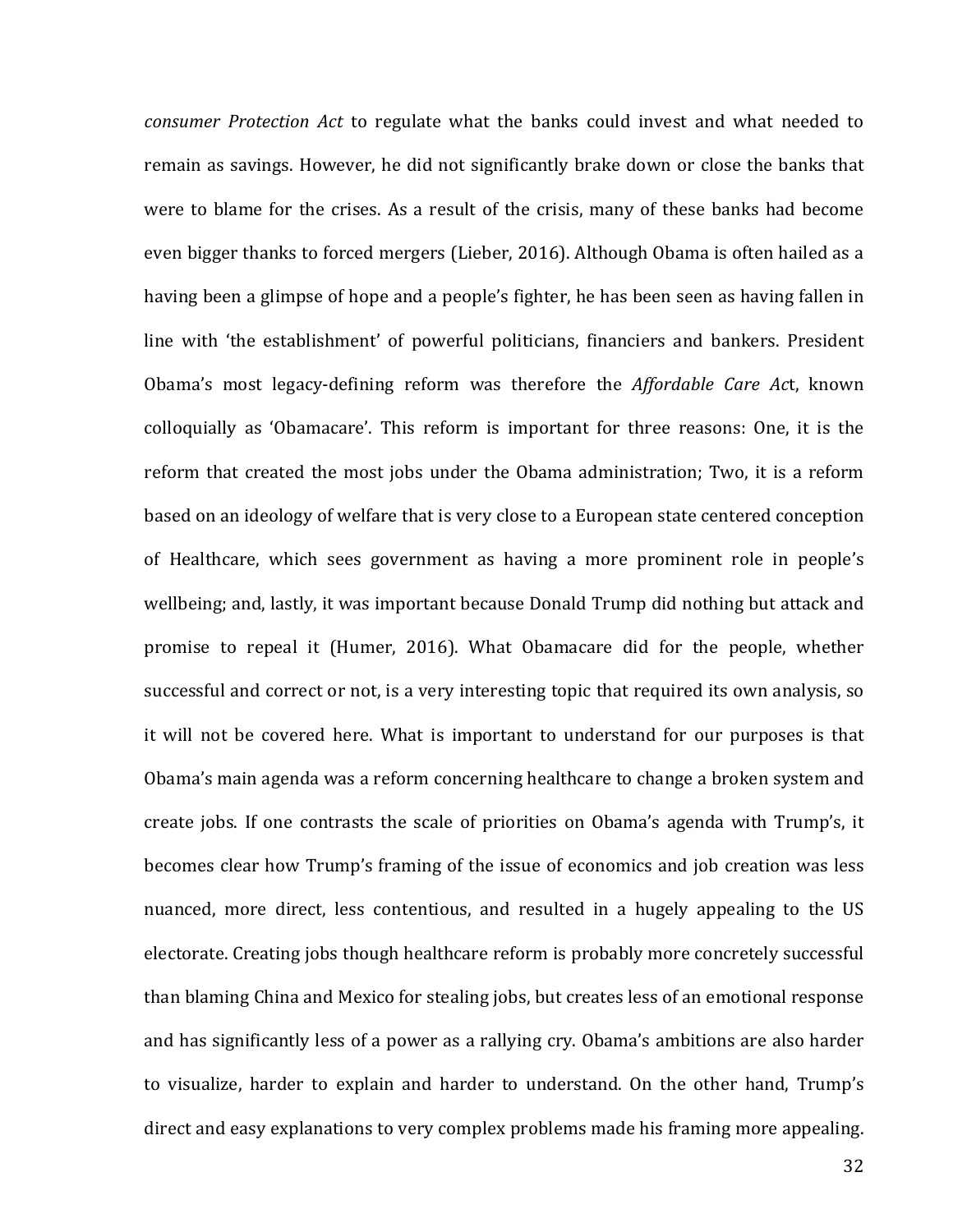To relate the frames back to political correctness and progressive thinking, we see how Obama's focus on healthcare is very much in line with an identity politics and politically correct ideology that focuses on inclusivity and fairness. Using these arguments as the basis for political reform (as valid as they may be) was less appealing and less important to people than what the Obama and Clinton administrations had thought.

Hilary Clinton's understanding of jobs, the economy, and political correctness was in stark contrast to Donald Trump's framing of the issues. In the presidential debates it was made clear that Hilary Clinton focused on ideas such as fairness and inclusivity as benchmarks to evaluate the success of the job market or of the economy. This understanding is clearly in line with progressive, politically correct thinking and resulted in a restricted appeal in the American electorate. The contrasting focus between Donald Trump's framing of the issues and Hilary Clinton's helps us understand why Donald Trump eventually won the election. His ideas were not better *per se*, but they were certainly more appealing when compared to past and possible future options.

Several events happened in terms of jobs and the economy that help us understand why Donald Trump's understanding of the issues was more appealing than others when evaluating lenses that ideas might be framed through. Donald Trump makes a number of examples himself, and a couple are also reiterated by Hilary Clinton. When blaming Mexico and China for the loss of jobs and consequent economic stagnation, he tells the tale of the Ford manufacturing company and how Mexico attracted them to reopen in Mexico because of their loose regulation (Agence, 2016). He then promises that if elected, he will not allow Mexico to behave this way, while vaguely hinting that he will incentives Ford to stay. Donald Trump never blames the company for moving, because the company needs to think about its own business. He uses a news story to make his framing of the idea more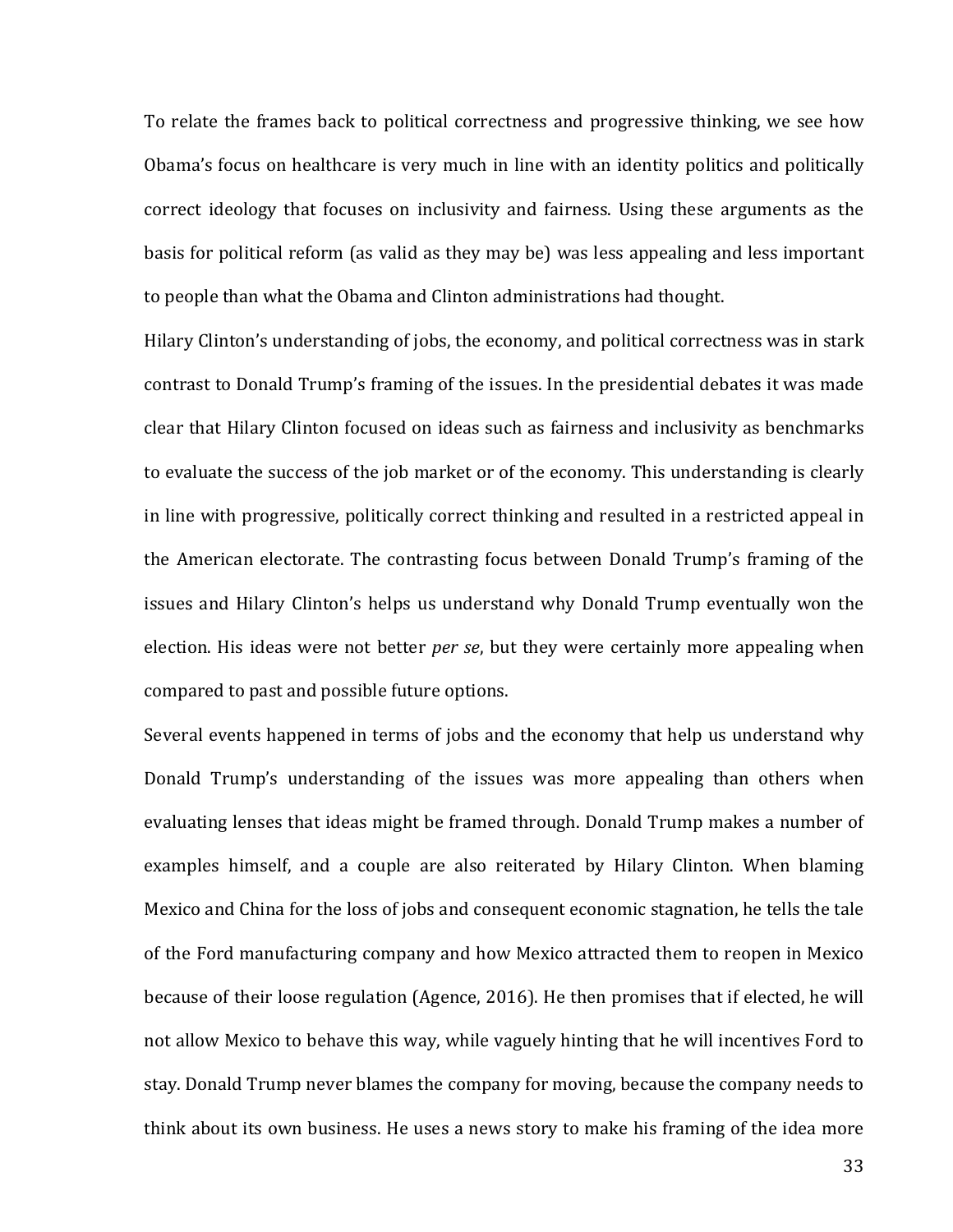appealing and relatable - a story is easier to grasp than a policy program. Donald Trump tells another important tale of "misbehavior" that lead to economic loss and job loss: China's dumping of steal product in the US market (Walker, 2017). This is a perfect example that comes up more than once of why countries such as China are to blame for US loss of jobs and stagnant economic growth. The Stories told not only strengthen Donald Trump's framing of big issues, but they vitally give a visual image to people listening. This ability to give people something to remember makes Donald Trump's frames more appealing to the electorate, while the content of his stories justify the politically incorrect approach he has towards these issues.

Donald Trump's strategy was not hatched in a vacuum. It was in contrast to the previous eight years of Obama, in contrast to what Hilary Clinton (and the other Republicans in the Republican primary debates) was proposing, and in sync with a number of world political movements that rebelled against the ideas of liberalism, progressivism, and political correctness that the two embody. The reality of BREXIT and the emergence of populist parties both on the right and the left in Europe are all symptomatic of a general feeling pervading the western world. At its center, the disbelief and mistrust in liberal institutions and principles. Donald Trump was accompanied by an overall world sentiment espoused by other leaders and intellectuals that supported and understood him and his framing of the at hand. Donald Trump's framing was therefore in line with a broader world understanding of what truly needed change, a stance in stark opposition to other views available to the American electorate.

# 2.3 Foreign Policy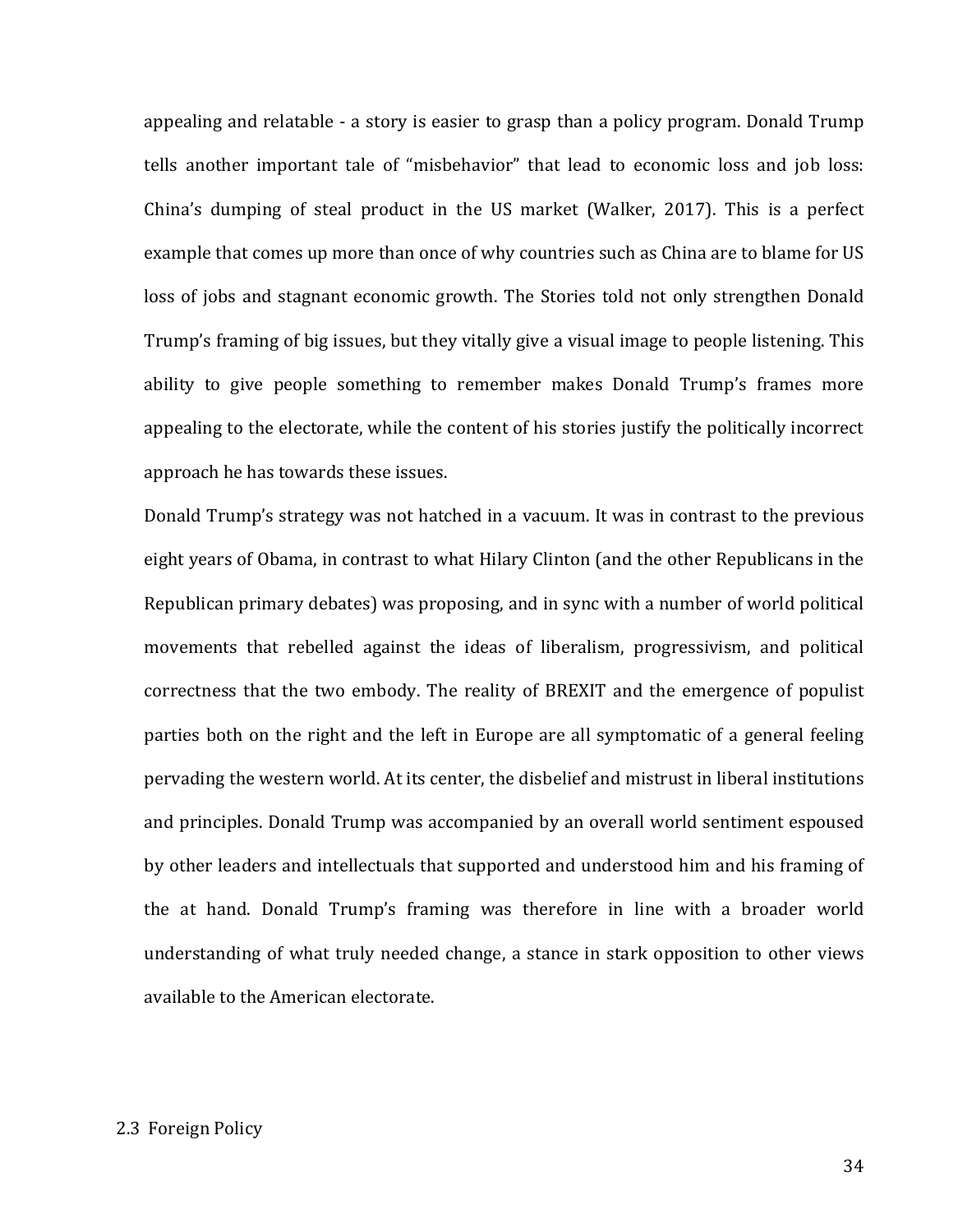Foreign policy is a vast and complex issue. It directly feeds into the main MAGA narrative and the need, according to Donald Trump, to reestablish the US's dominant role in political, economic, and military global affairs. The rhetorical focus on Foreign policy covered issues ranging from the infamous 'Iran deal', to US-China, US-Russia relations, trade agreements, and terrorism. All of these were addressed in Donald Trump's campaign and are exemplary to explain how Donald Trump's rhetoric differed from his predecessors and opponents. Donald Trump held and spoke about foreign relations issues in a unique manner, his point of view covered issues such as re-moving the US from the center of International relations and greatly limiting the supra-governmental control exerted by International agencies on the US. His direct attacks on China, his 'love' for Russia, his complete disgust for the Iran deal, and his take on Terrorism were, if not unconventional, profoundly different from what we had been used to seeing and hearing. All these issues fall under the umbrella of "Foreign policy" and "International Relations" which is important to note because of the very non politically correct ways in which Donald Trump addressed a number of these issues when compared to both previous candidates and adversaries. International relations have at their center the diplomatic relations between countries (Sharp, 2002): diplomacy is both its language and form. In a 'diplomatic' context, direct, unsentimental, and unapologetic behavior is very much out of the ordinary. For this reason, Foreign policy is one of the issues through which Donald Trump managed to shock, reach, and awe the most people. In a typical anti politically correct manner and through language that we could call anti-diplomatic, Donald Trump addressed what we would consider very delicate issues. These issues are where words often count more than actions. Trump approached the issues with a deep understanding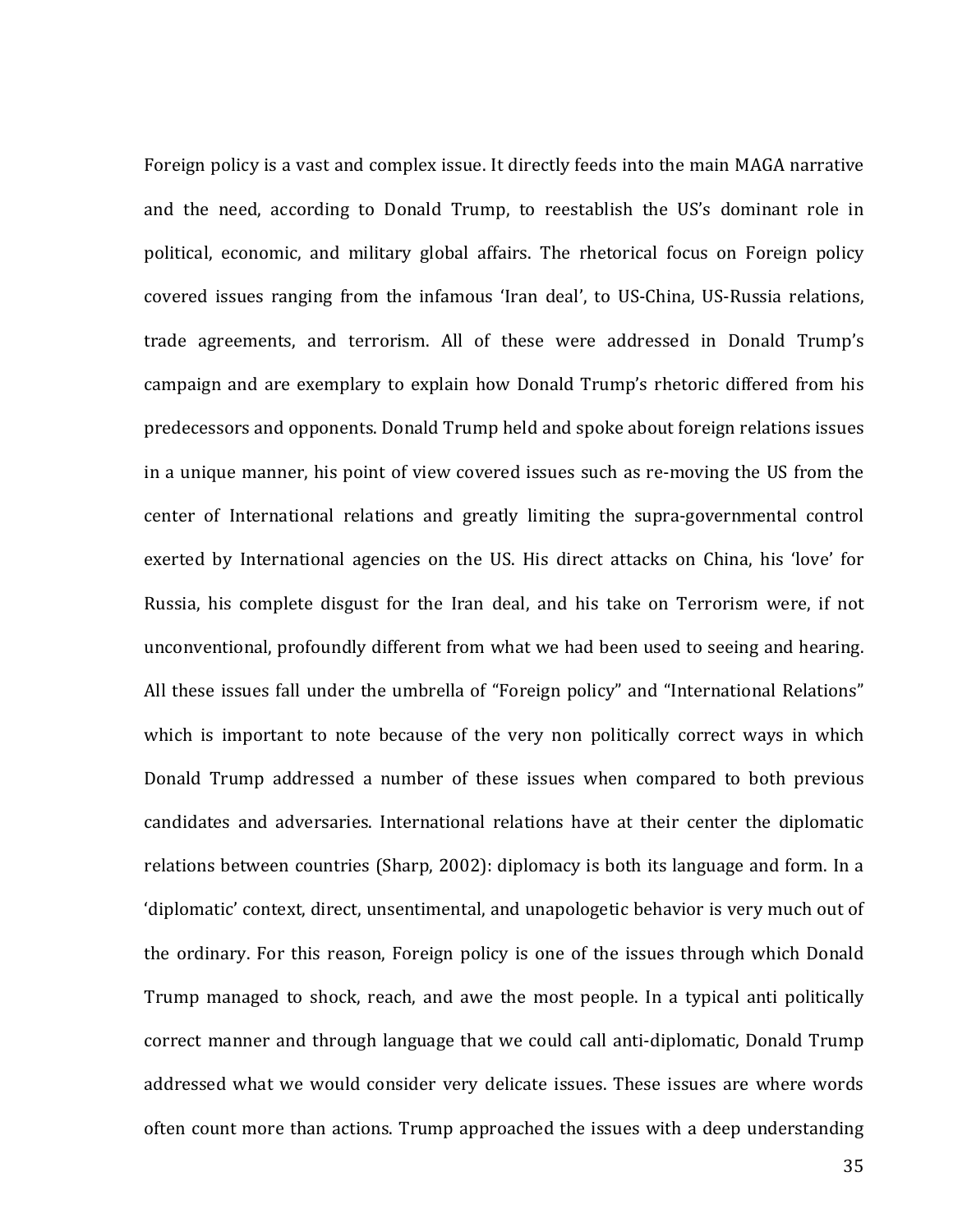of what the previous twenty years of liberal policy and rhetoric had created: resentment. In a similar manner to his approach to the first issue (jobs, the economy, and political correctness) Trump slammed the blind belief in Liberal policies, in effect returning to rhetoric of 'real politick'. Liberalism has been advertised as being the future of International relations and the best ideology to promote peace in the world. This has been taught in political science and International relations now for some time (from my own experience). Theories such as the 'Democratic Peace Theory' that 'prove' the unwillingness of democracies to go to war exemplify this belief. Notwithstanding this theory, states have continued to wage war, continuing their hawkish Bismarkian behavior (Russett et al, 2000). Countries have gone to war in the name of democracy and with the idea that they could 'export democracy'. Donald Trump exposed this incoherent behavior through direct and politically incorrect rhetoric. He blamed those who he believed were not following the rules, and he called out those who hid, and continue to hide, behind liberal rhetoric to behave in a hawkish manner. By exposing the incoherence of those claiming to embrace "liberalism" and "liberal values" he flipped the prevailing paradigm of good and bad actors. In the next section we will see how he introduced each of the delicate issues that enabled him to appeal to great swathes of the population.

### 2.3.1 Introduction of the issue

Speaking about Foreign policy and all the issues that are comprised within it Donald Trump framed what he saw to be the unacceptable status of International Relations. This status saw the United States as a declining power and this process of decline as being inevitable (Garten, 1987). The role of the United States was not that of a legitimate global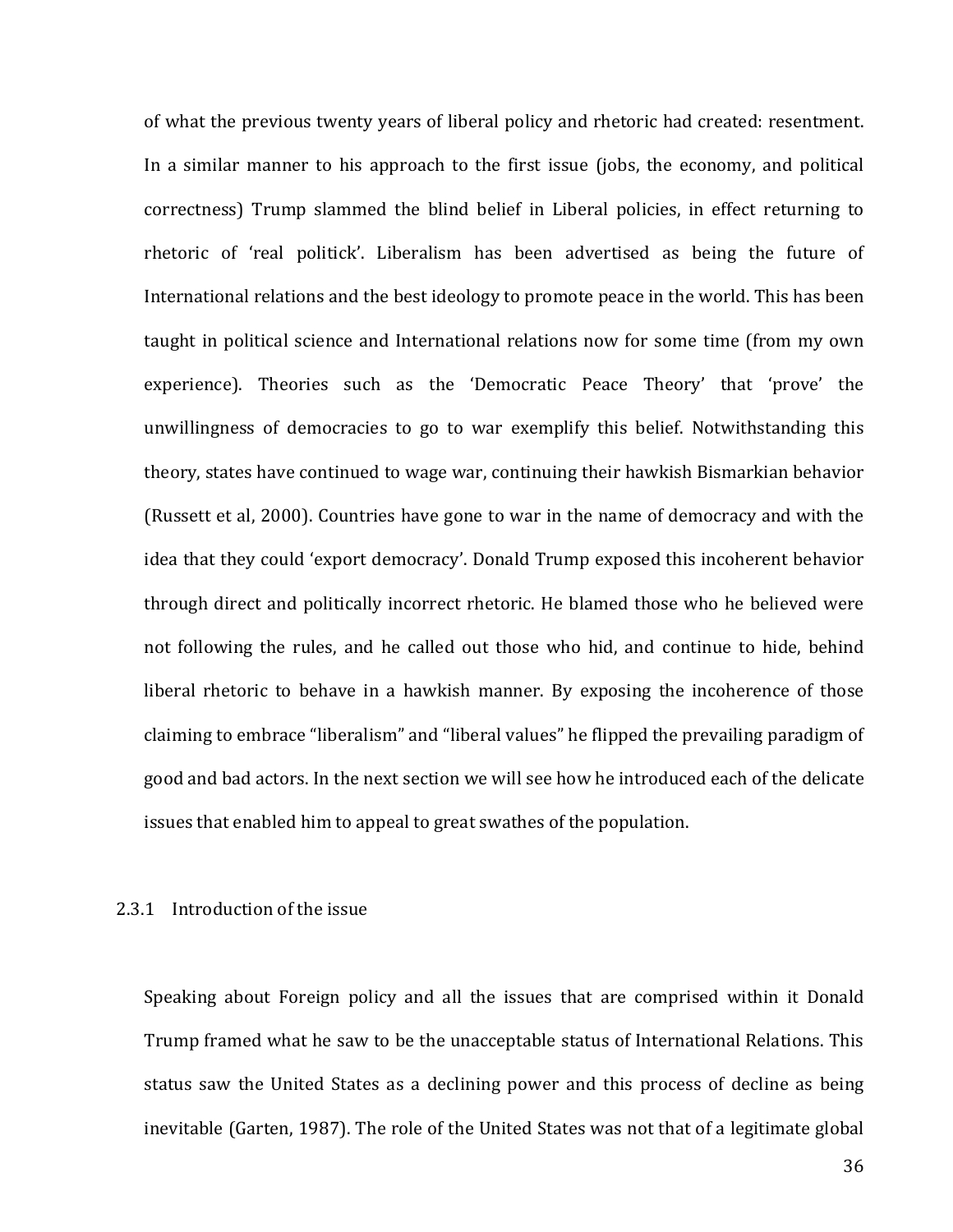hegemon anymore, but was relegated to a historically immoral state that lied to itself and its people by masking its actions behind liberal rhetoric (i.e. exporting democracy). Although the actions and specific military interventions of the US in the past twenty years can be widely criticized and seen as illegitimate based on international law, as Donald Trump also said in the case of the Iraq war (Trump, 2015), completely revising the history of US foreign policy to paint it solely with a brush of cruelty, domination, and injustice is incorrect and a-historical, but recently common. Historic revisionism is a common practice amongst liberals and advocates of political correctness. This historic revisionism completely removes the legitimacy of US actions and consequentially does not justify any future moral, military, or geopolitical centrality of the US. This idea is one that Donald Trump did not accept, especially when understanding how much the US spent and still spends for its military and what that entails for the security of the Western world. The United States was and is the greatest country in recent history under many aspects and its superiority, be it moral, military, economic, social, or political is a fact of life if not something to wish for. This is what Donald Trump did by attaching the foreign policy issue to the simple idea of Making America Great Again. He did not allow for countries whose, for example, human rights records were and are appalling to sit on their high horse and criticize the actions of the US. He encouraged US citizens to believe in the greatness of their country and not be apologetic about their history. He attacked past deals with countries that did not allow the US to control International relations. He unapologetically brought back the rhetoric of real politick, which, in turn, goes directly in contrast with the decades of political correct rhetoric since the 'end' of the war in Iraq.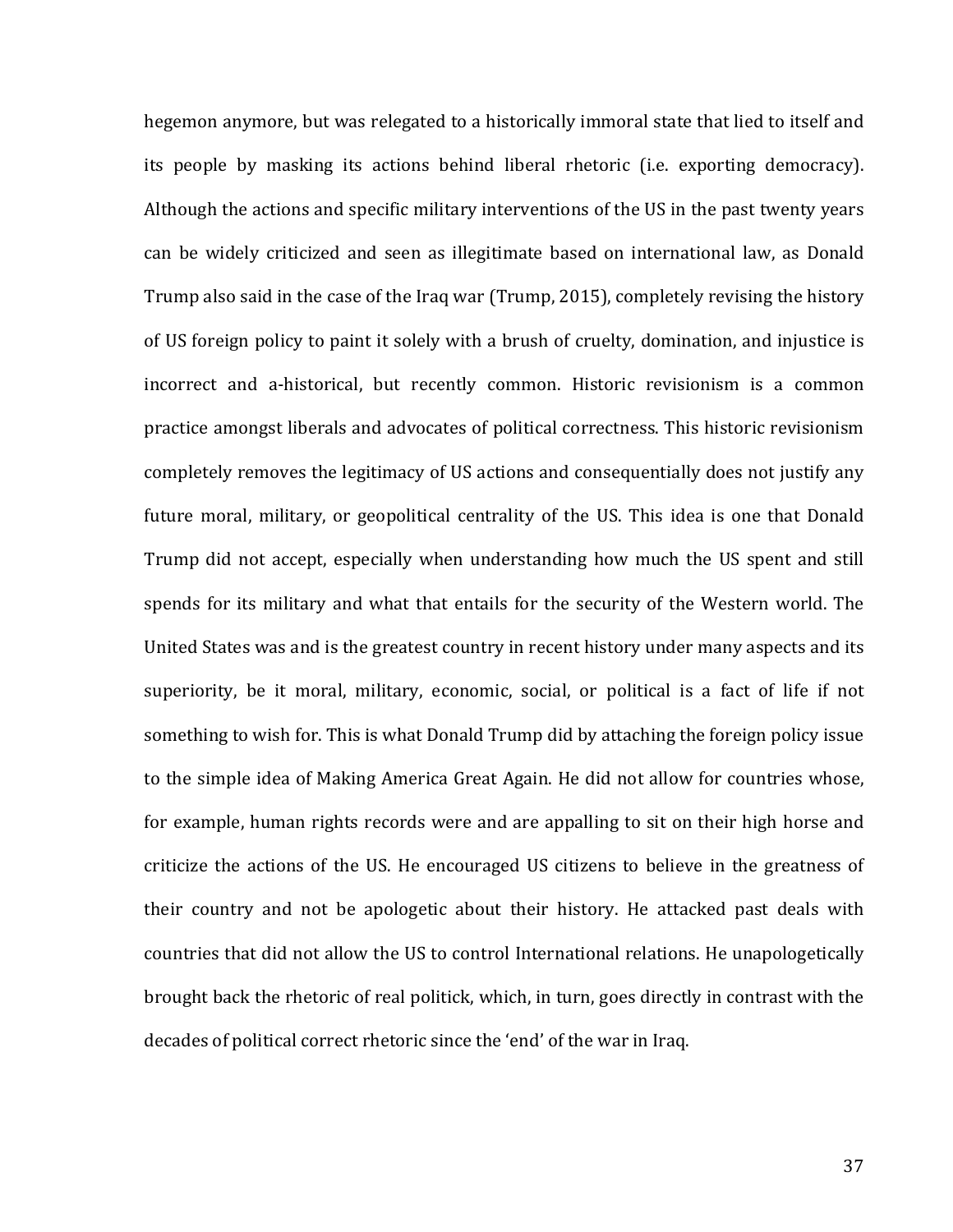Donald Trump's take on issues of Foreign policy will be carried out, as with the other issues, by analyzing what he wrote in "Great Again", the book in which he introduced all his main issues, and in his presidential announcement speech.

The first point Donald Trump made is that of military spending and what that entails for the US and the rest of the world. In an international climate rhetorically rigged with talks about 'peace and prosperity' Donald Trump made a u-turn. "My approach to foreign policy is built on a strong foundation: operate from strength. That means we have to maintain the strongest military in the world, by far." (Trump, 2015: 32) The argument was that the US must protect its interests with every mean possible and that this is not only legitimate, but also good for the US and the rest of the western world. However, because of possible budget constraints and because the US, by protecting its interests also protects the ones of Europe, South East Asia, and all other commercial and political partners Donald Trump criticized these partners too. In a very non-diplomatic and non-politically correct manner, Trump says, "if we're (the US) going to continue to be the policemen of the world, we ought to be paid for it" (Trump, 2015: 32). This idea is of utmost importance. While going against politically correct liberal ideas that advocate disinvestment from the military apparatus Donald Trump also calls out US allies that, while rhetorically criticizing US military spending, hugely benefit from US military spending. Donald Trump did not accept the double whammy that US allies were pursuing, and called them out. Through direct language and simple reasoning, Donald Trump legitimized US past hegemony and the will to continue this hegemony. This greatly resonated with the electorate whose history and self-belief had been squashed by political correct ideology. In continuing his views on foreign policy Trump writes about terrorism and the threat from ISIS. He addresses US mistakes in Iraq and the eventual birth of ISIS in Syria and says, "while ISIS is our (the US)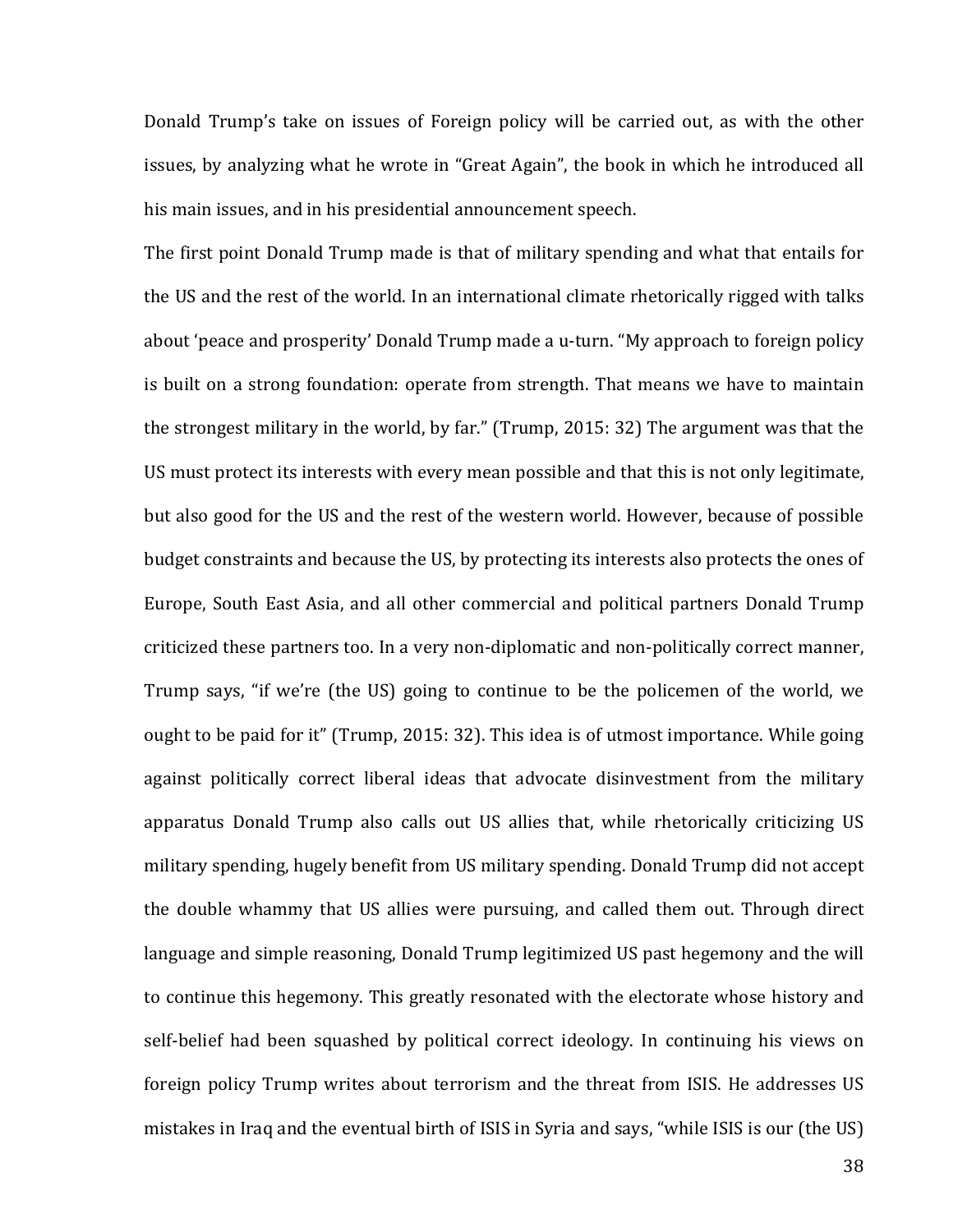most violent enemy, they ended up with oil in Iraq and Syria that we (the US) should have taken" (Trump, 2015: 37). This honesty and direct approach to how international conflicts work is a novelty, certainly for politicians. If the common critique concerning the Iraq war was that the US intervened solely for the natural resources (oil), Trump says that the US's mistake was not to retreat, but to not have taken or burned all the oil that was there. For how crude and apparently overly simplistic, it is a tactic that Saddam Hussein used when retreating from Kuwait (Salgado, 2016) and that could have limited the economic solidity of terrorist organization such as ISIS. Saying such a thing and the appeal that a statement such as this one had is therefore the demonstration of the saturation with PC and the need for blunt honesty that the electorate necessitated and was looking for after years of empty rhetorical performances by politicians. In a similar tone, Trump approached the 'China issue'. Not accepting the rhetoric of the 'inevitable rise of China', Trump redefined US-China relations. "There are people who wish I wouldn't refer to China as our enemy. But that's exactly what they are." (Trump, 2015: 43). No hint of partnership or collaboration, just a crude understanding of how geopolitics work. If China rises, the US loses, and this not only is unacceptable, but it must be avoidable. This idea, such as the other foreign policy statements outlined above, greatly appealed to the US electorate (Haverty, 2020). Middle and lower class workers, small businesses and entrepreneurs lived and keep living the reality of having to compete with what Bannon would define a "mercantilist state" (Bannon, 2019). The realization that China's behavior cannot be accepted if the US wants to compete with it on a level playing field is essential to the appeal that Trump's approach to China had with the electorate. Donald Trump called China out directly and unapologetically. Notwithstanding diplomatic or politically correct rhetoric was at the bases of why his approach appealed so much to the US electorate.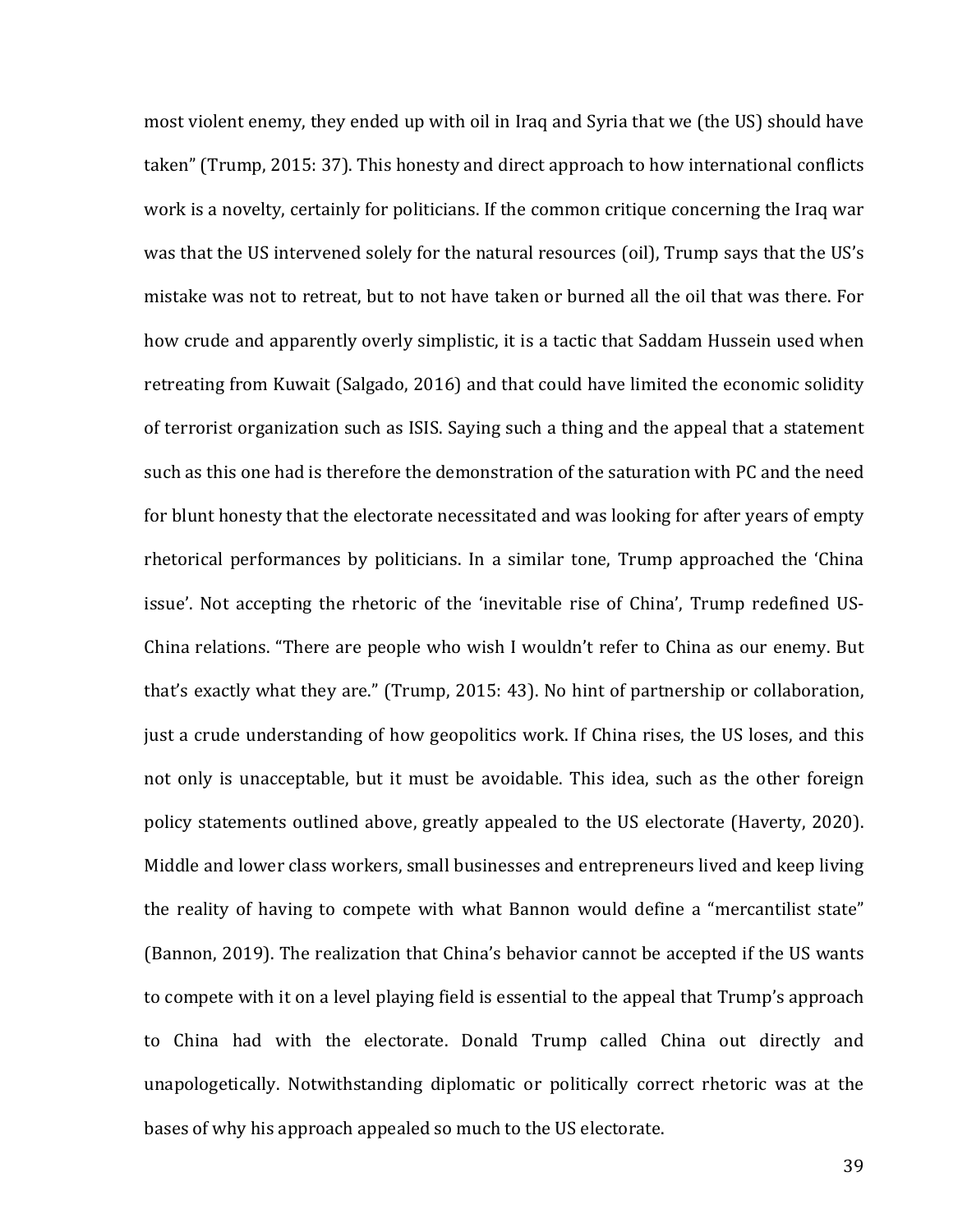In his presidential announcement speech Donald Trump reiterates a number of concepts on his electoral agenda that he mentioned in his book. The necessity to be strong in the face of US adversaries and not allow for other countries to take over key economic and political roles in international relations was central to his speech. Trump focused a lot of his attention, as many campaigns do, on what others were not able to do or what, if elected instead of him, will not do. After reiterating the point about US military intervention, ISIS, and the necessity to take the oil from Iraq and Syria when retreating Donald Trump moved to what other candidates are doing or saying about China. "I like them (other candidates). I hear their speeches. And they don't talk jobs and they don't talk China" (Trump, 2015). This is crucial in the process of framing the problem of low employment and 'loosing' in the arena of foreign relations. Trump redirected the attention to the behavior of China that does not allow r US workers and businesses to fairly compete in the world market. Trump, again, calls out China. But, in the process, also calls out all the politicians that for years have seemingly accepted and legitimized the rise of China as the next superpower and understood this rise as being inevitable. This will be discussed more at length in the section "issue in context". However it is important to always keep in mind that ideas don't exist in a vacuum, but that they exist in relation to other ideas and are given value in a context of different ideas. Another incredibly unambiguous position that Donald Trump stated was his support for Israel and his despise for the 'Iran deal' signed by President Obama (Trump, 2015). In the context of political correctness and progressivism Israel was slowly seen more and more as the aggressor in the context of the Israeli-Palestinian struggle (Ayres, 1997). In a typically politically correct/identity politics fashion, Israelis were always seen more at fault because clearly the more powerful in the contest. As mentioned in the introduction the unwillingness by the progressive identity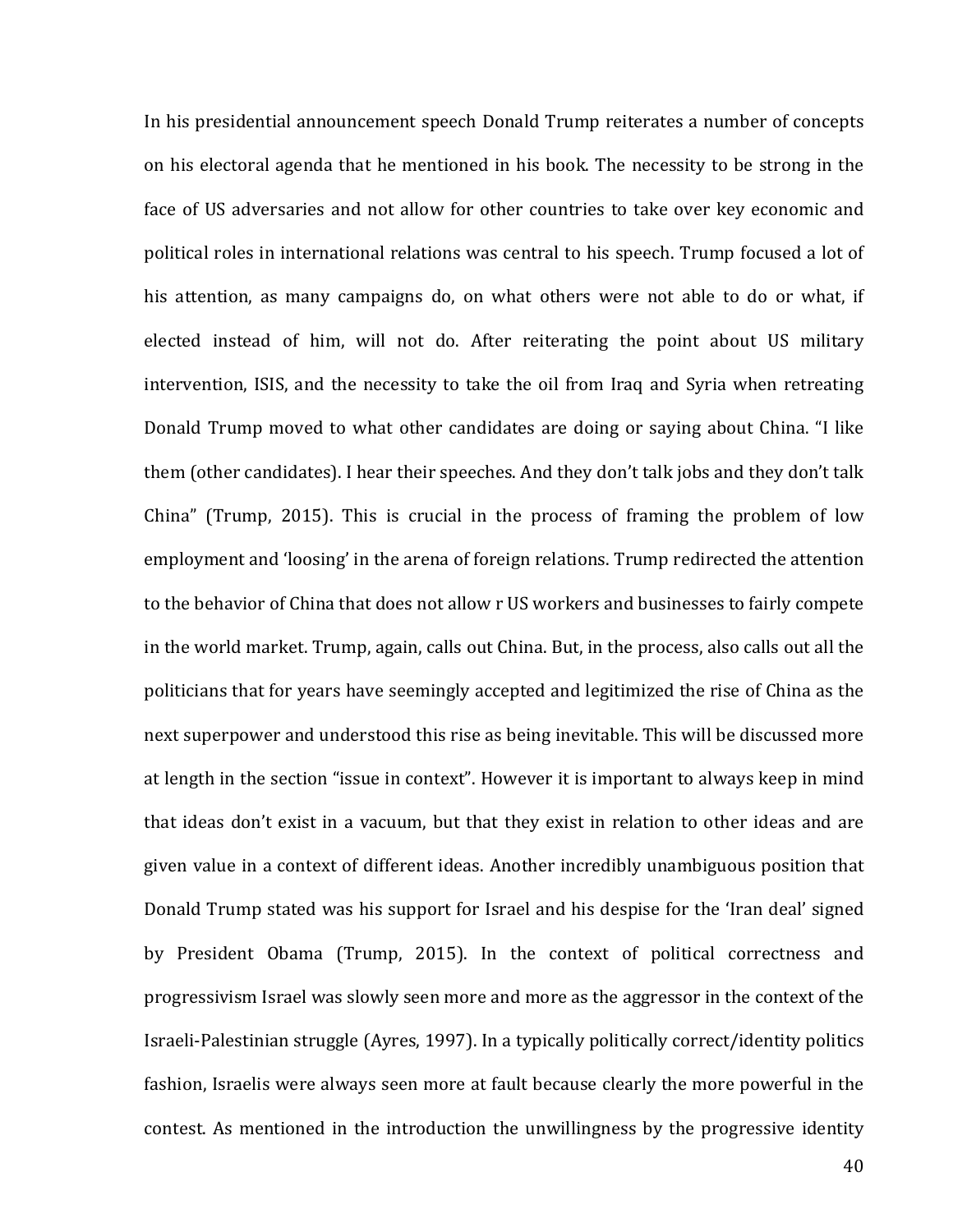politics advocates to accept an interpretation of reality that stems from a position of power is exemplified in the slow refusal of Israeli legitimacy. I do not want to give any kind of opinion in relation to the Israeli-Palestinian conflict. But reiterate the special relationship that the US and Israel have historically had, and that Donald Trump unapologetically wanted to uphold. "Take a look at the deal he's (Obama) making with Iran. He makes that deal, Israel maybe won't exist very long. It's a disaster, and we have to protect Israel" (Trump, 2015). This direct approach to foreign policy appealed to people that understood that the US needed to reaffirm itself on the world stage. Trump's direct and non-diplomatic statements made it so that his ideas were absorbed very easily by the electorate that not only agreed, but also was liberated of the burden of politically correct censorship that hid 'ugly' truths behind the progressive rhetoric of diplomacy.

#### 2.3.2 Importance of the issue in Primary and Presidential debates

The issue of Foreign policy and all that it comprised was central to Donald Trump's campaign. Although the bigger contrast in agendas happened between Trump and Clinton in the presidential debates, and we will tackle that late, there are a number of salient back and forth's in the Republican primary debates too. To focus the analysis the fourth, sixth, and twelfth debates will be highlighted for they are the most important ones in terms of 'foreign policy talk'. It is important to realize that similar issues come up in every Republican primary debate and that a reiteration of each candidate's position on the variety of issues is common. The importance, for example, of the twelfth debate is: firstly, it is the last debate and therefore the last chance for candidates to express their points of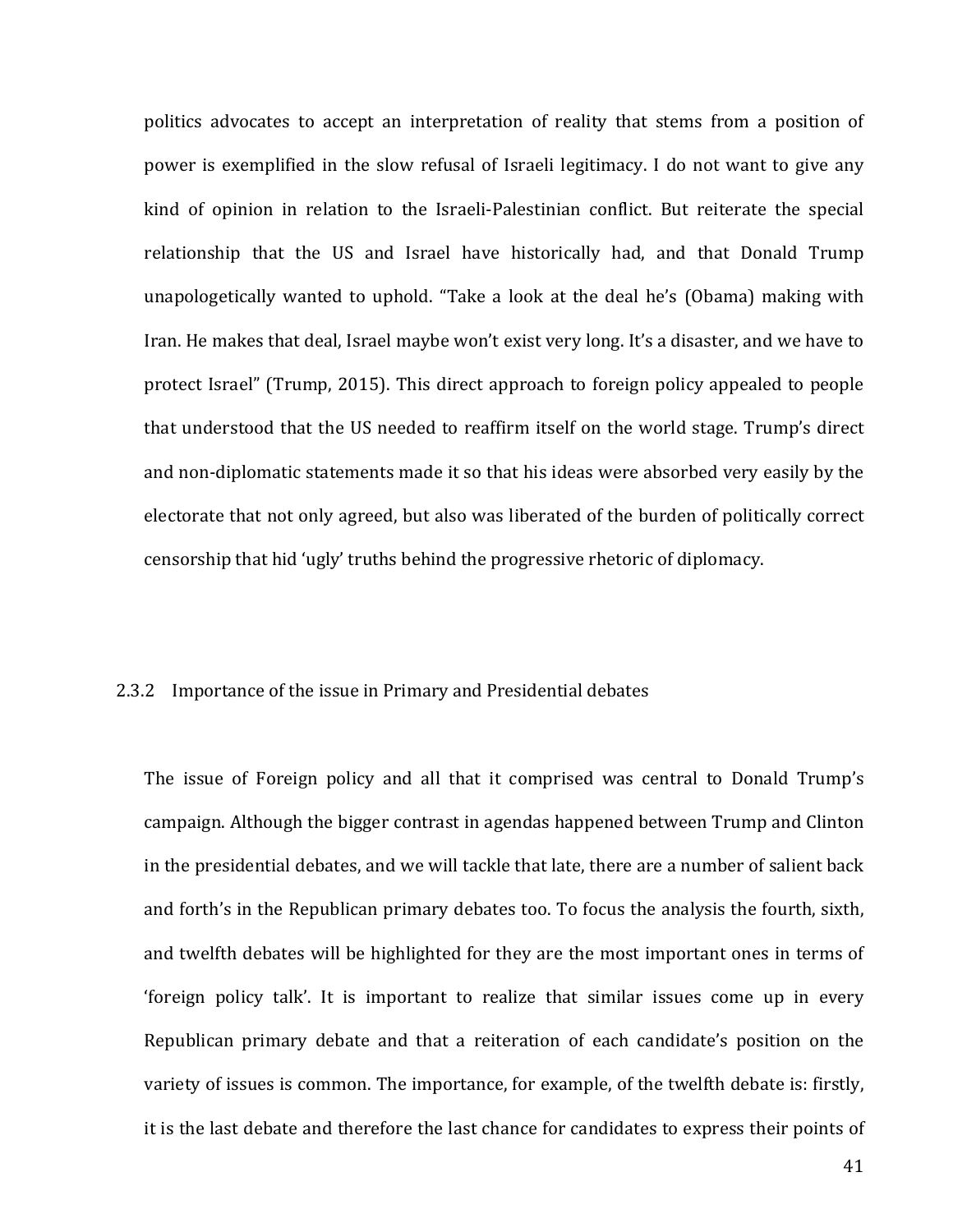view; secondly, as throughout the chronology of debates, as they move forward candidates drop out and therefore more space is given to single candidates.

The issues under the umbrella of Foreign policy are, as analyzed in the introduction, US-Russia relations, US-China relations and Chinas rise, Iran and the Iran deal, Terrorism, Trade agreements, and, overarching all these issues is Americas role in the world. The issues of China, Trade agreements, and US role in the world connected to Russian actions will be focused on in the analysis of the fourth debate, the issues concerning Iran and Terrorism will be analyzed through the sixth debate, while the twelfth debate will be analyzed to touch upon and reiterate all the issues of foreign policy. The role of the US on the global stage will be focused on at various points of the analysis.

As with all the analysis the importance of the issues is complemented by the way in which they are framed. The non politically correct language used by Donald Trump, the directness of his statements, the novelty (in many cases) of his opinions, and the consequent blame shifting for where these issues originate are all central to the subsequent appeal that Donald Trump's framing of the issues had.

In the fourth Republican primary debate Donald Trump attacked China and its actions head on. He connected international trade agreements that he believes to be bad for the US to Chinese behavior in the international arena. Donald Trump says, "The TPP is a horrible deal. It is a deal that is going to lead to nothing but trouble. It's a deal that was designed for China to come in, as they always do, through the back door and totally take advantage of everyone". The TPP is the Trans Pacific Partnership deal that focused on reducing trade barriers amongst signatories. Notwithstanding the positive or negative effects that the agreement might have had, the quote reported above is important to explain what Donald Trump thought about Chinese behavior. The most important and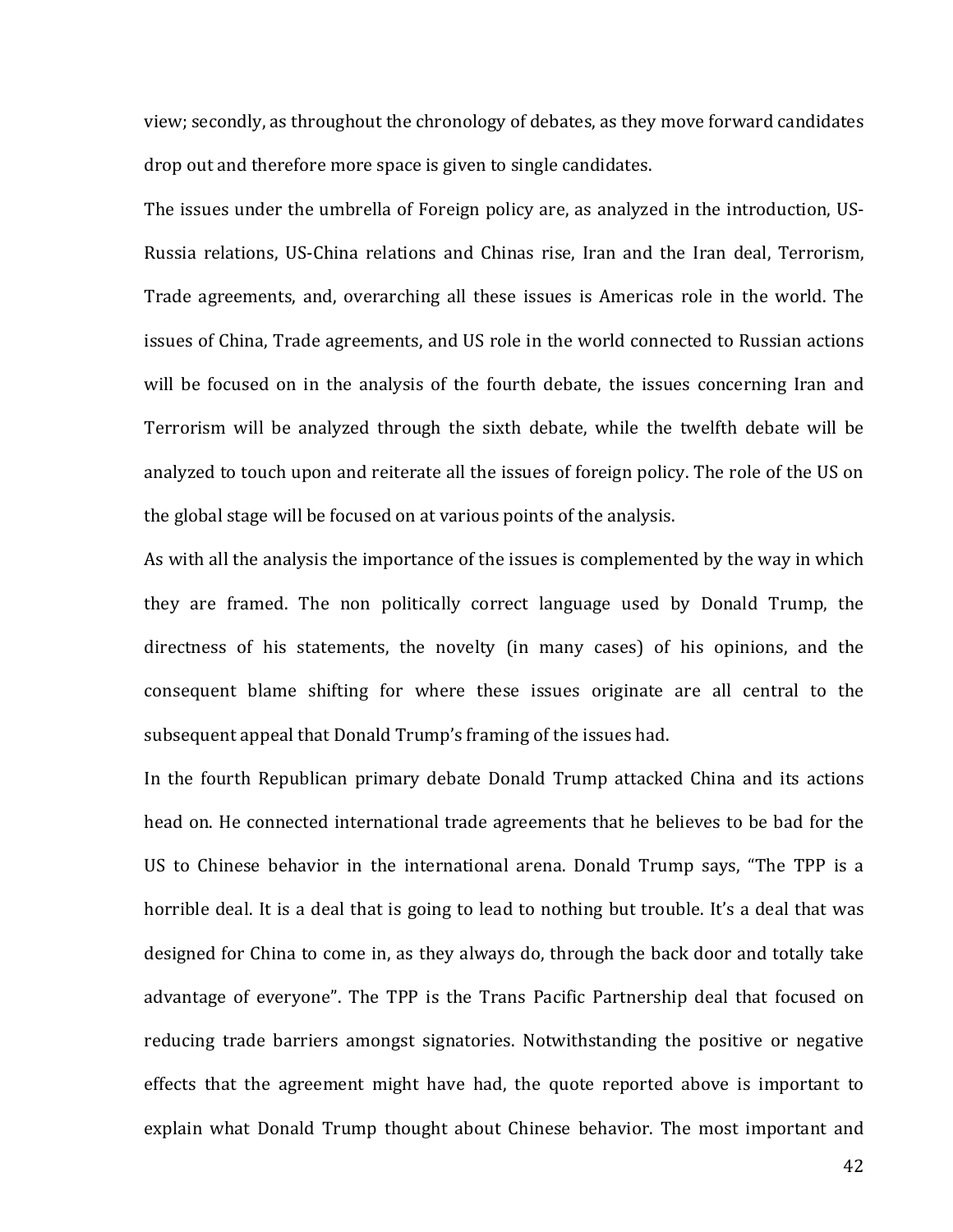clear attack on China is not the fact that Trump believes the deal to be in China's favor, which is a position that can be argued; it is the claim he makes about Chinese behavior. China is framed as a sly and rogue nation that does not respect international law and tries to take advantage of other countries and their citizens. Importantly, China does not behave this way una tantum, but they "always do". This direct and harsh attack on China is typical of Trumpian rhetoric and clearly shifts blame towards China for behaving in a way not respectful of international standards. TPP was a trade deal who's main legislation focused around fishing rights. Fishing rights, and therefore navigation and extraction rights have always been and still are central to control trade routes and therefore central in becoming a powerhouse in the world. With this understanding in mind Trump goes on to say that "China is a problem, both economically in what they're doing in the South China Sea, I mean, they are becoming a very major force. So, we have more than just Russia". This quote is of incredible importance because it connects Chinas actions to Russia and the consequent geopolitical struggle that Trump sees going on in the world. China is seen as a similar if not bigger threat than Russia. As China grows, the US has to replace or reimpose itself on the world stage, and this will also be in relation to its allies and old enemies. Both these takes on China and Russia are somewhat new and certainly not in line with a politically correct understanding of diplomatic geopolitics. A potential candidate for president could not, at least rhetorically, accept for other countries to be abused and wash their hands of it (unless it wasn't the US abusing of them) in the interest of the US. In continuing to talk about Russia and the US position on the world stage, Trump says "I'm all for protecting Ukraine and working- but, we have countries surrounding the Ukraine (he is referring to the EU and specifically Germany) that aren't doing anything. They say 'keep going, keep going, you dummies keep going, protect us". The shift in blame through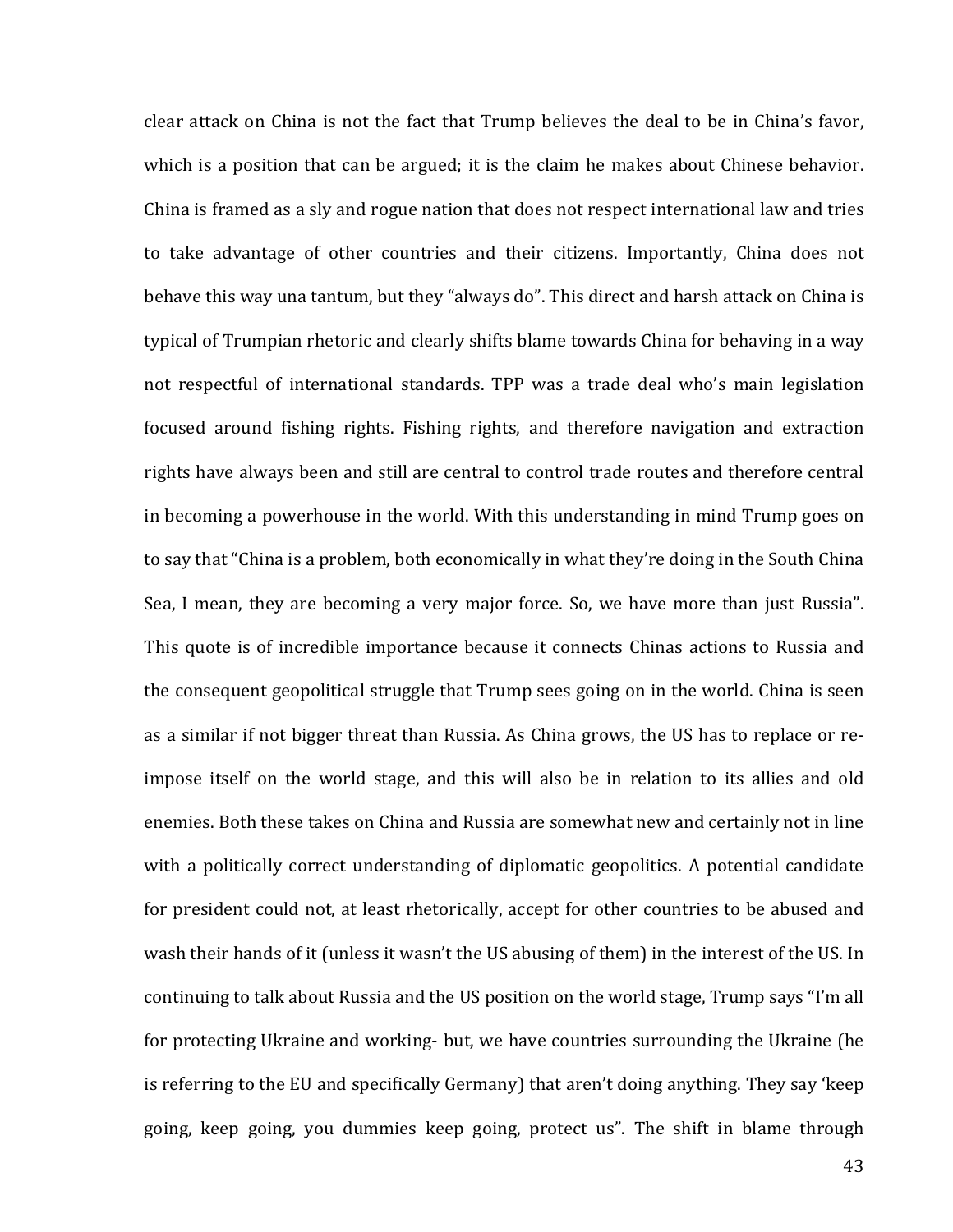Trump's lens is incredibly significant. From an attack on China and its actions, to the connection with the dangers of Trade agreements that wouldn't favor the US, to a discussion about US-Russia relations and the necessity to have other US partners 'step up' and stop asking for hand-outs. All these issues are closely connected and central to Donald Trump's appeal to the electorate. Donald Trump then ends his reasoning by saying that "We (the US) can't continue being the policemen of the world". By ending in such a manner after attacking China, he remains firm on his position about China but allows for Russia to enlarge its scope and geopolitically get closer to the US. This framing is crucial to refocus the fundamental blame for American problems, especially relating to the economy, towards China and the huge military bill that the US pays to protect Western Europe from an old enemy.

In the Sixth Republican primary debate China was again a big focus, but this will not be discussed here as exhausting examples have been given through the analysis of the Fourth debate. The Iran deal and Terrorism are also big issues that are discussed in the Sixth debate. Donald Trump frames these realities, especially the terrorism issue, in a new and incredibly non-PC manner. While with Iran the main focus is economic and specifically the Iran deal, with terrorism, and specifically Islamic terrorism, he alludes to cultural and religious problems. Donald Trump focuses on the Iran deal and his belief that it is an awful deal in every single mention of Iran throughout all the debates. In the sixth debate he says that "Iranian wise guys having guns to their heads (metaphor to say that the US diplomats were cornered). It was a terrible sight. A terrible sight. And the only reason we got them back is because we owed them a stupid deal, \$150 billion. If I'm president, there won't be stupid deals. We will make America great again. We will win on everything we do." Donald Trump clearly blames the American envoys that signed the Iran deal with being

44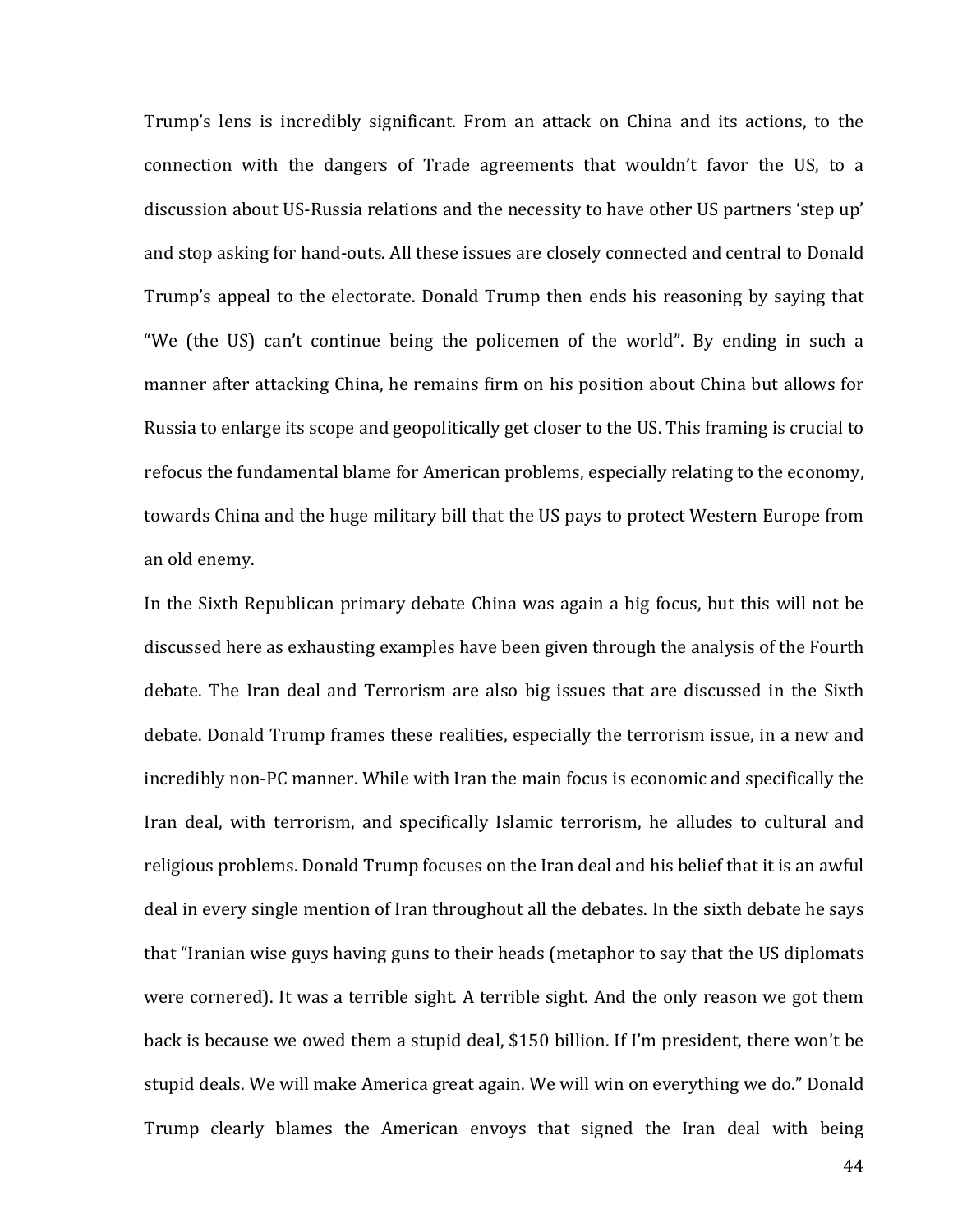incompetent and with allowing Iran to corner them into signing. Importantly, he connects this to the fact that if he is elected, America will not have this happening anymore. Connected to the critical message about the Iran deal, there is a message of hope for future deals. Donald Trump gives hope to Americans, and as the whole world saw in Obamas presidential campaign, hope is a very powerful tool that more often than not helps win elections. The framing of the Iran deal as being an awful deal and the blame being on the US delegates is something that Donald Trump reiterated an innumerous number of times and that was central to his campaign. The message was clear and simple: Obamas men were incompetent and Iran played the US. But, this will not happen again. The framing of the issue of Terrorism is more complicated and less politically correct. Donald Trump highlights a conversation that had been going on in some academic circles, the rise of academics such as Jordan Peterson, Sam Harris, and Douglas Murray are at the center of this debate. A debate that in many cases was a lived and ordinary experience for people whom live and continue to live in huge Western cities that are melting pots of different cultures and religions. This is what Samuel Huntington called "the clash of civilizations". Donald Trump, in talking about his 'Muslim ban' idea (this will be discussed at greater length in the "immigration" issue) highlights what some would call a fundamental incompatibility of different cultures and religions. He says, "we (the US) have to find out what's going on. I said temporarily. I didn't mean permanently. I said temporarily. And I have great Muslim friends. And some of them, I will say, not all, have called me and said 'Donald, thank you very much; you're exposing an unbelievable problem and we have to get to the bottom of it". Donald Trump therefore elevates a conversation that is completely against progressive identity politics rhetoric and core beliefs. His refusal to acknowledge the fact that some things should not be talked about because 'simply' not true is at the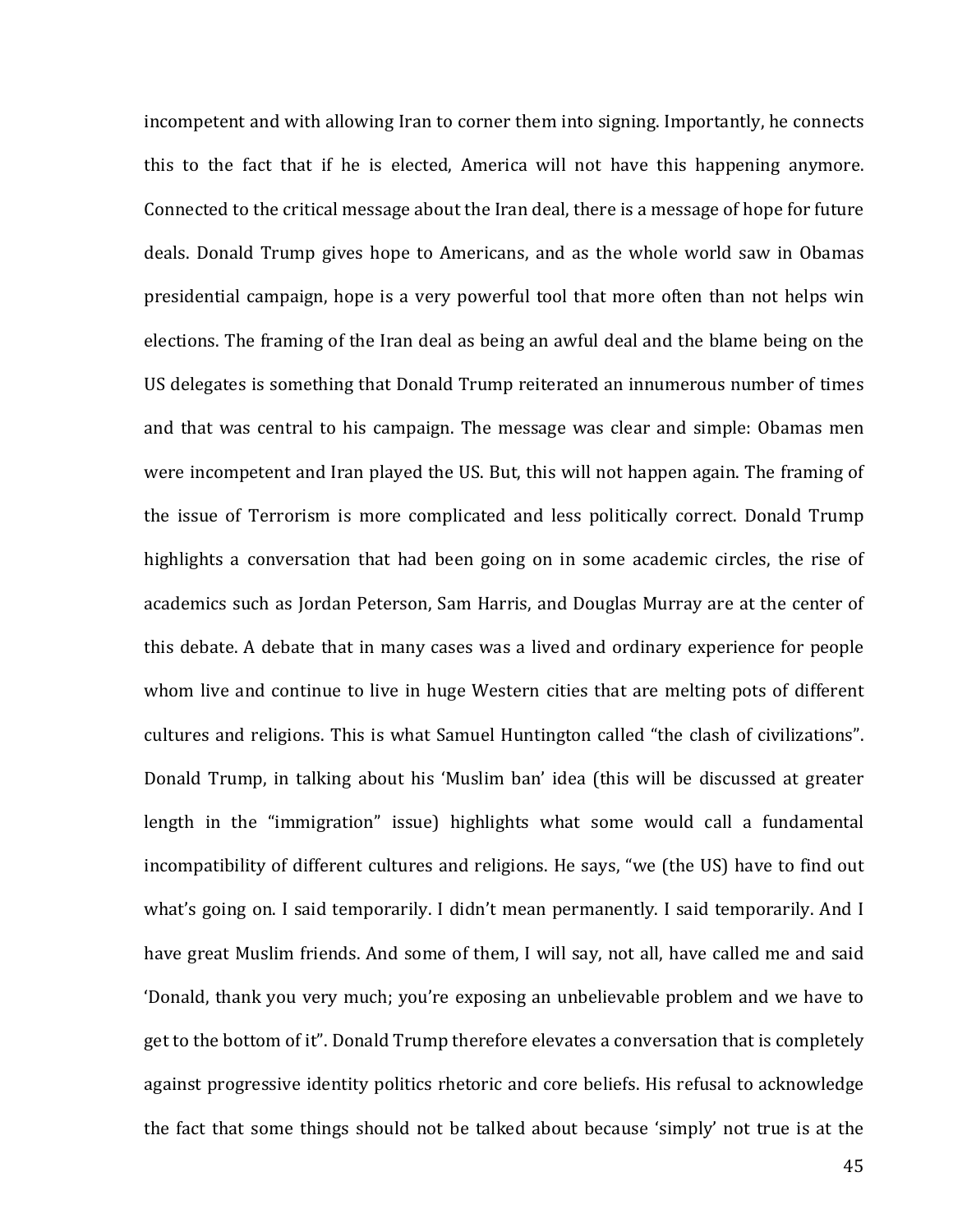core of his appeal. By speaking about an issue in such a manner he automatically discredits the censorship of the progressive liberal left in terms of social policy and solutions to social issues. No normative judgment concerning Donald Trump's take on the issue will be given but the very important fact that people responded to this claim is significant enough to say that it was an issue that people felt strongly about and that therefore was important to address in an election. Donald Trump therefore connects religious beliefs to propensity to become a terrorist. Violent and subversive religions and cultures that are not compatible with Western values, he claims, should not be allowed to be professed in these Western nations. To top off the anti PC claims and the fight against PC that Trump consciously or unconsciously fights, he then says that many of the things he is saying should be considered 'common sense'. As already mentioned above, the claim to 'common sense' is in itself an attack on the beliefs of identity politics and political correctness. 

In the Twelfth Republican primary debate the candidates used the platform to reiterate one last time their main beliefs on the principle issues. Donald Trump was no different. Following will be the key quotes and analysis concerning Donald Trump's beliefs on China, Russia, Iran, and Terrorism. All contoured by the future role of the US on the international stage. Trump clearly reiterates his position on China saying, "China dumps everything that they have over here. No tax, no nothing, no problems, no curfews, no anything. We can't even get into China. I have the best people, manufacturers, they can't get in. When they get in, they have to pay tremendous tax". The quote clearly states that China does not play by the rules and is an aggressive state that cannot be considered an ally, on the contrary, it must be considered an enemy. This is very much in line with Trump's framing of China throughout his primary debates. As mentioned above, Trump spoke about different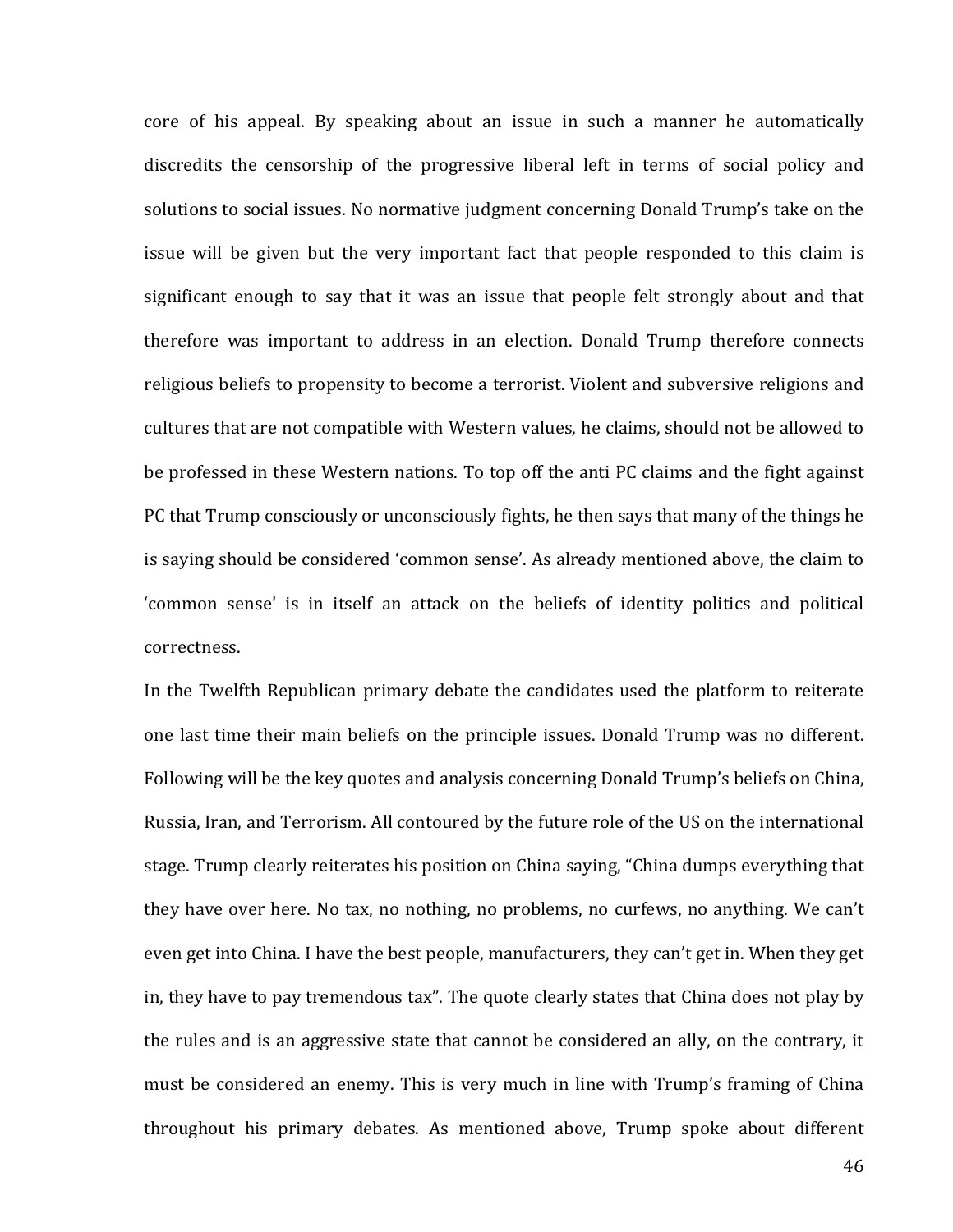geopolitical realities in connection to one another. If China rises as an enemy, Russia declines as one. In line with this reasoning, Trump claims that "As far as Putin is concerned, I think Putin has been a very strong leader for Russia. I think he has been a lot stronger than out leader, that I can tell you". Trump clearly respects the leadership of Putin. This take is not in line with American historical foreign policy and is certainly not politically correct if one knows how homosexuals and different ethnic minorities are institutionally marginalized in Russia (Spaulding, 2018). In terms of Iran, Donald Trump simply restates what he has been stating in all his campaign. "As far as Iran is concerned, I would have, never made that deal. That is one of the worst deals ever, ever made by this country. It is a disaster. So for Ted (Cruz) to say that I agree with this deal, I mean, it's a staple in my speeches that this may be the worst single deal I've ever seen negotiated". Trump says it himself, its what he has repeated throughout his campaign. The last issue tackled in Foreign policy is Terrorism and in this case ISIS. This last quote is important because it shows Donald Trump's take on terrorism but, importantly, it reiterates his point concerning the US following international law and the restrictions that these laws impose. Importantly, while other players on the international field do not respect these same laws. This point clearly goes against any understanding of PC. The progressive liberal multicultural belief is cemented in international collaboration and celebrated through international institutions. When Trump claims, "we have to obey laws. Have to obey the laws. But we have to expand those laws, because we have to able to fight on at least somewhat of an equal footing or we will never ever knock out ISIS and all others that are so bad. We better expand our laws or we're being a bunch of suckers, and they are laughing at us. They are laughing at us, believe me." What he is saying is that international laws restrict the aggressiveness that the US can exert on realities such as ISIS. And, in turn,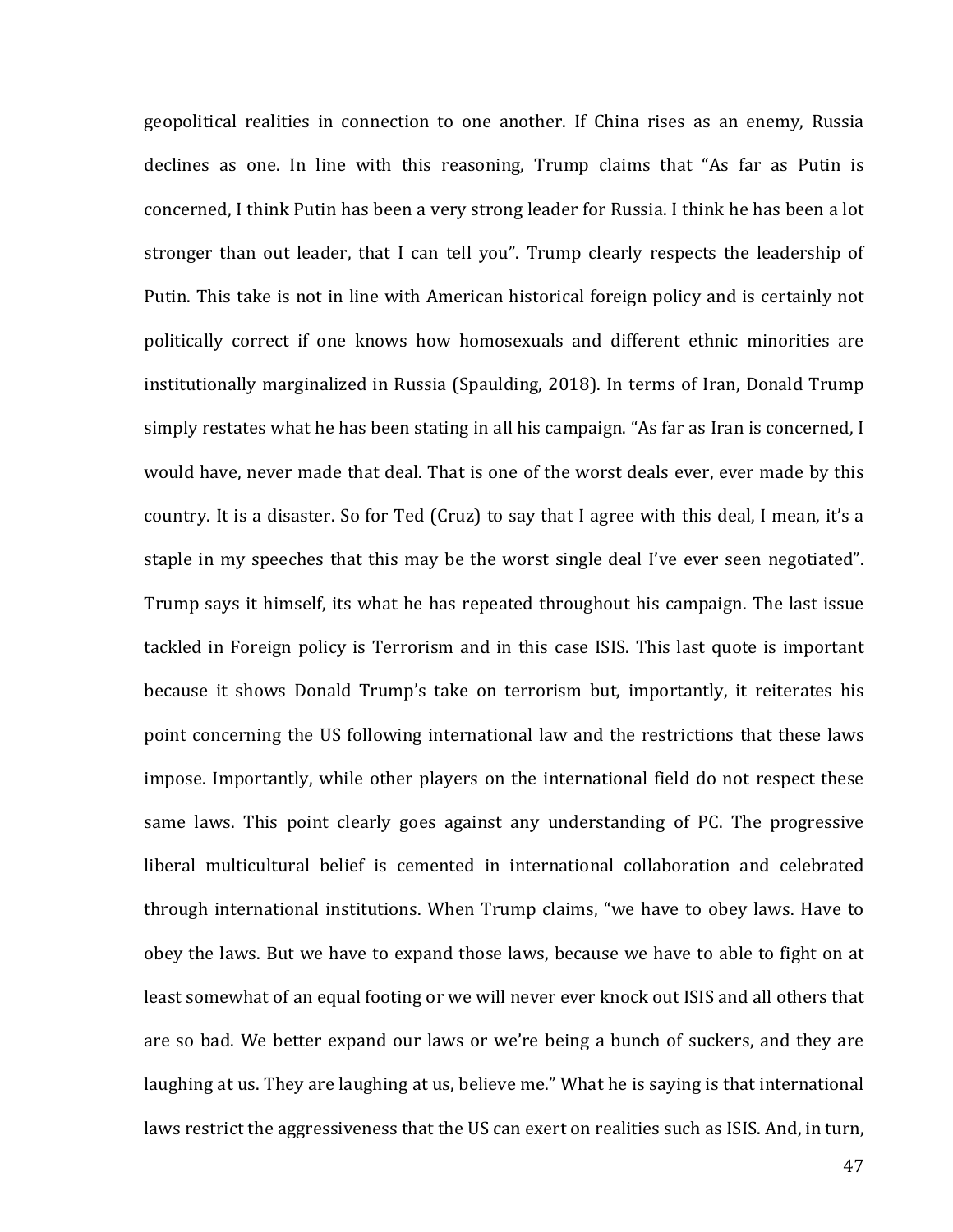that fighting a war with an entity that does not respect the same laws of engagement that the US does does not make sense and is counterproductive to the US effort. This honest and direct approach to what he believes to be a solution for fighting terrorism and the cultural and religious incompatibility discussion presented above are certainly not in line with PC rhetoric and are, at the same time, what resulted in appealing vastly to the US electorate. 

# 2.3.3 Issue in context

Foreign policy was a key issue when contrasting the frames and views that Donald Trump espoused compared to past leaders, alternative proposals and future possibilities. Global partnerships, trade deals, and perceived misbehavior by other countries were three issues that Donald Trump spoke about extensively and that differentiated him greatly from other politicians. These, however, have been spoken about at length in other sections. For example, Mexico's and China's behavior have already been covered as frames in the section on jobs and the economy and therefore will not be repeated here. This analysis will cover the common thread of the War in Libya and all that it entailed. The sections, as per the issue of MAGA, will be the following: Firstly, the issue in the broader context of political correctness and progressive liberal thought; secondly, a discussion of how the previous eight years of Obama administration framed the issue and how that contrasted; thirdly, a brief discussion of the role Hilary Clinton played and a key incoherence it highlighted in her campaign; finally, the conclusions reflect on how Donald Trump's framing was very much in line with global patterns of cultural upheaval in the western world.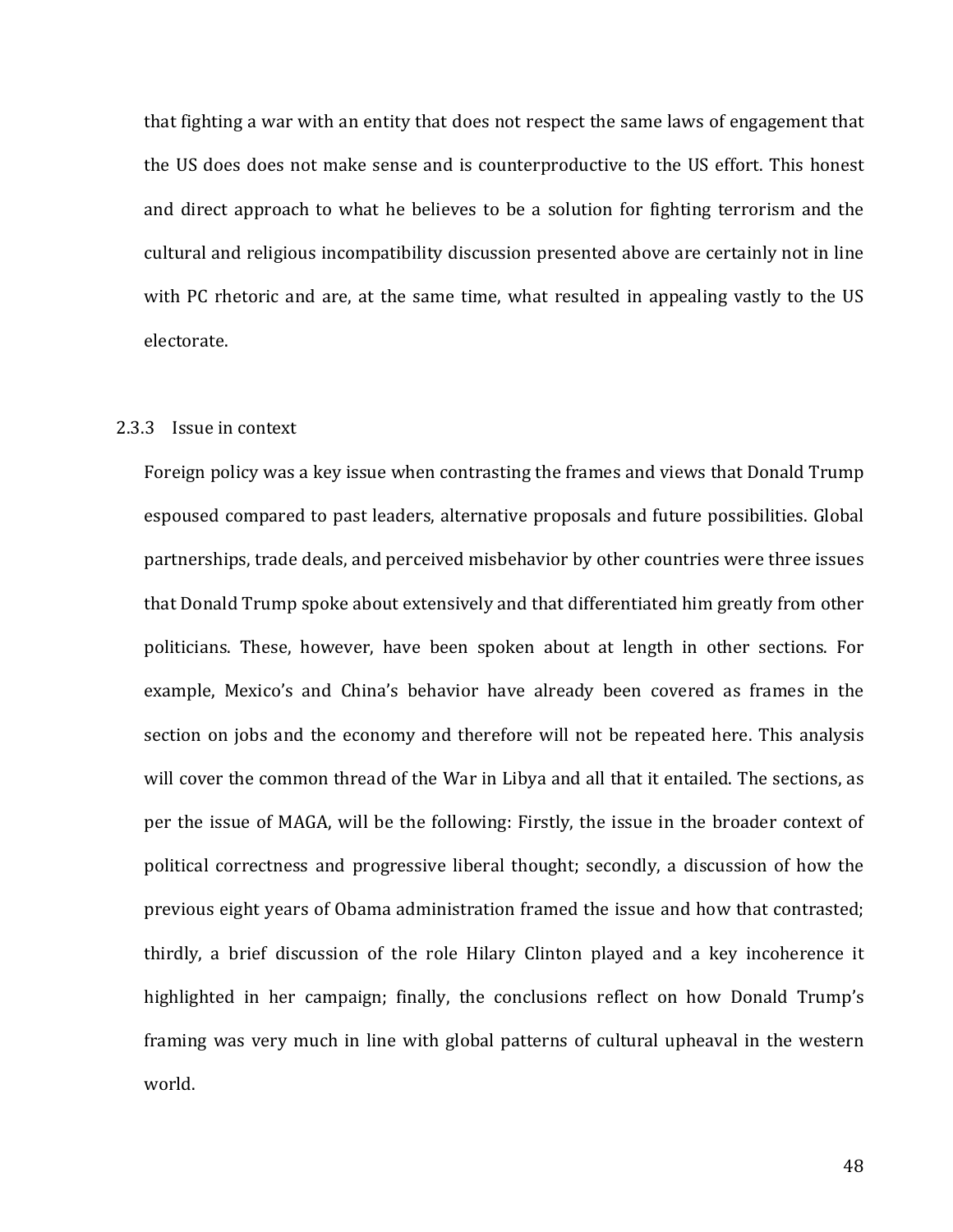The issue of foreign policy was spoken about by Trump through direct and unapologetic language. He spoke about the role of the USA in real politick language, unwary of the diplomatic and politically correct talk that underscores international relations. He attacked previous US actions on the international stage while supporting US centrality in remaining a global hegemon. US relations with countries such as Russia, China, Mexico, Israel, and Iran were all seen through a different frame in Donald Trump's rhetoric. These were in contrast with previous political positions and created a strong appeal for his campaign. Russia was not necessarily portrayed as a lifelong enemy, but the leniency afforded by previous administrations in relation to Russian aggression was deeply criticized. China was reshaped to be the enemy of the future, against which the US had to win its war for world hegemony. Mexico was not understood as an economic ally, but a country responsible for actively downplaying the centrality of the US economy. Iran was unapologetically branded a rogue and radical state and ideas of peaceful relations with the country were discarded. Israel was placed at the center of US interests in the Middle East once again, and unapologetically supported in their stance against the majority Muslim countries surrounding them. These frames were either new or renewed by Trump's political agenda. These frames were also meant for Trump to harshly criticize past operations by the US for not understanding the realities of geopolitics. These frames unapologetically placed American interest at the center of foreign policy strategy, and this resonated with the electorate. Note that it is obvious that all US foreign policy is historically in the interest of the US. However, it was Trump's rhetoric that restated this point without masquerading it behind democratic peace building efforts or international cooperation that won people's approval.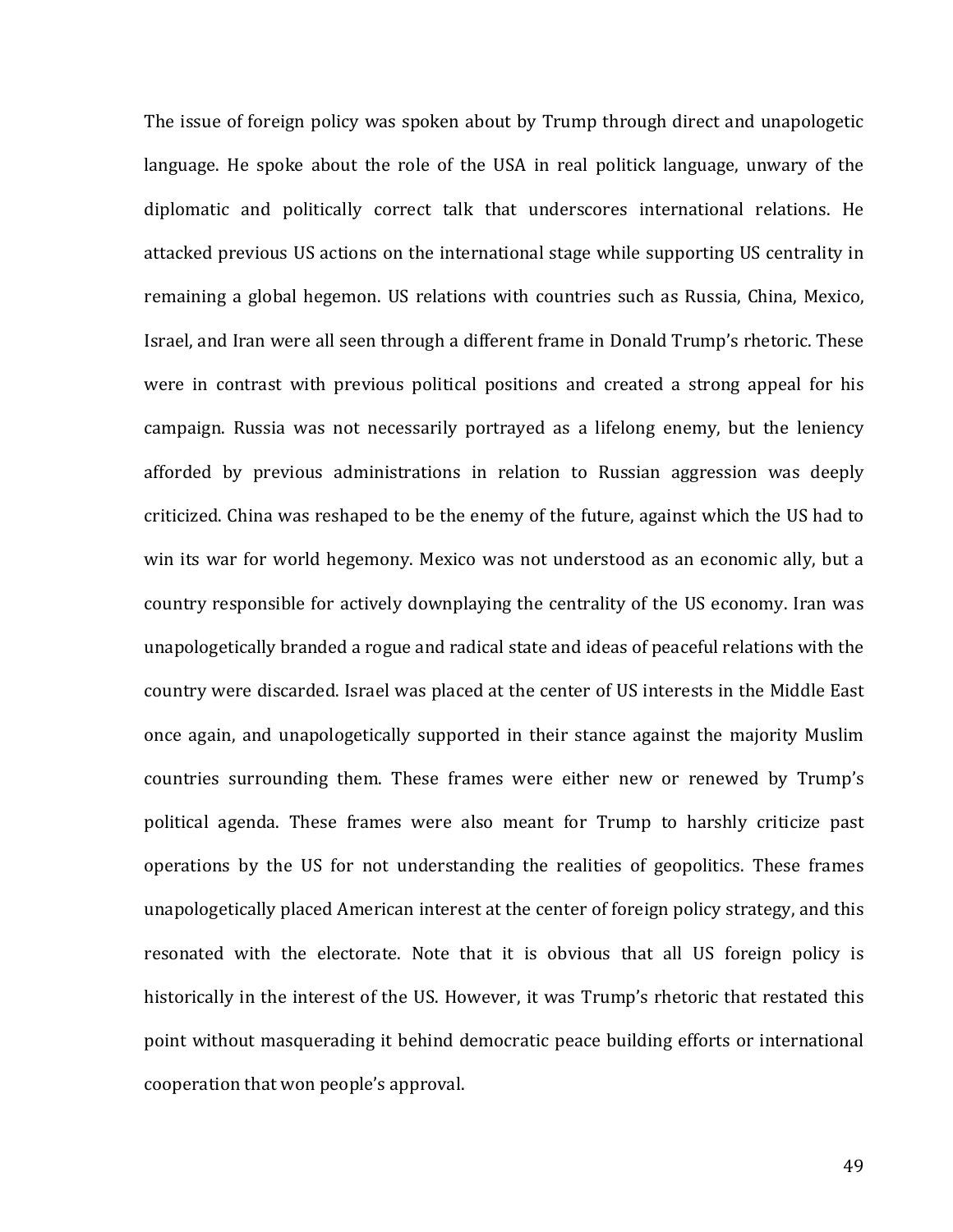The Obama administration inherited a number of conflicts from the Bush administration. Amongst these were the war in Iraq and Afghanistan and the general strategy that followed the 9/11 attacks, coined the 'war on terror'. In taking office, President Obama immediately gave a speech at Cairo University calling for a "new beginning" when addressing US relations with the Muslim world (Tapper and Travers, 2009). This rhetoric can largely be understood under the umbrella of political correctness of which diplomatic talk is a part. The priorities that it set were completely in contrast with Trump's understanding of foreign policy. While President Obama's campaign spoke of cooperation between the US and the Arab world, Trump spoke about the incompatibility of the US and Muslim culture and values. This was mentioned at length when, in the presidential debates between Hilary Clinton and Donald Trump, Trump claimed that Hilary Clinton could not even mention the US's primary enemy because this was deemed politically incorrect. The enemy he was referencing was "radical Islamic terrorism". This huge rhetorical and strategic difference between President Obama, Hilary Clinton, and Donald Trump highlights why Trump's foreign policy framing was successful. After years of hopeful liberal thinking and empty rhetoric, Donald Trump highlighted issues with foreign policy that were politically incorrect and outside the public discourse. This made his appeal grow immensely. The issue surrounding Libya and the lack of strategy and planning around the toppling of Ghaddafi was the biggest mistake that Obama made – according to the man himself (Karuri, 2016). The intervention reveals an important difference between Obama's rhetoric compared to Trump's. The US claims to have intervened in Libya to establish a fair and just Democratic government. Even though the idea of 'spreading democracy' was already being widely criticized, it was at the center of Obama's foreign policy (Boyle, 2011). The issue to highlight here is the difference between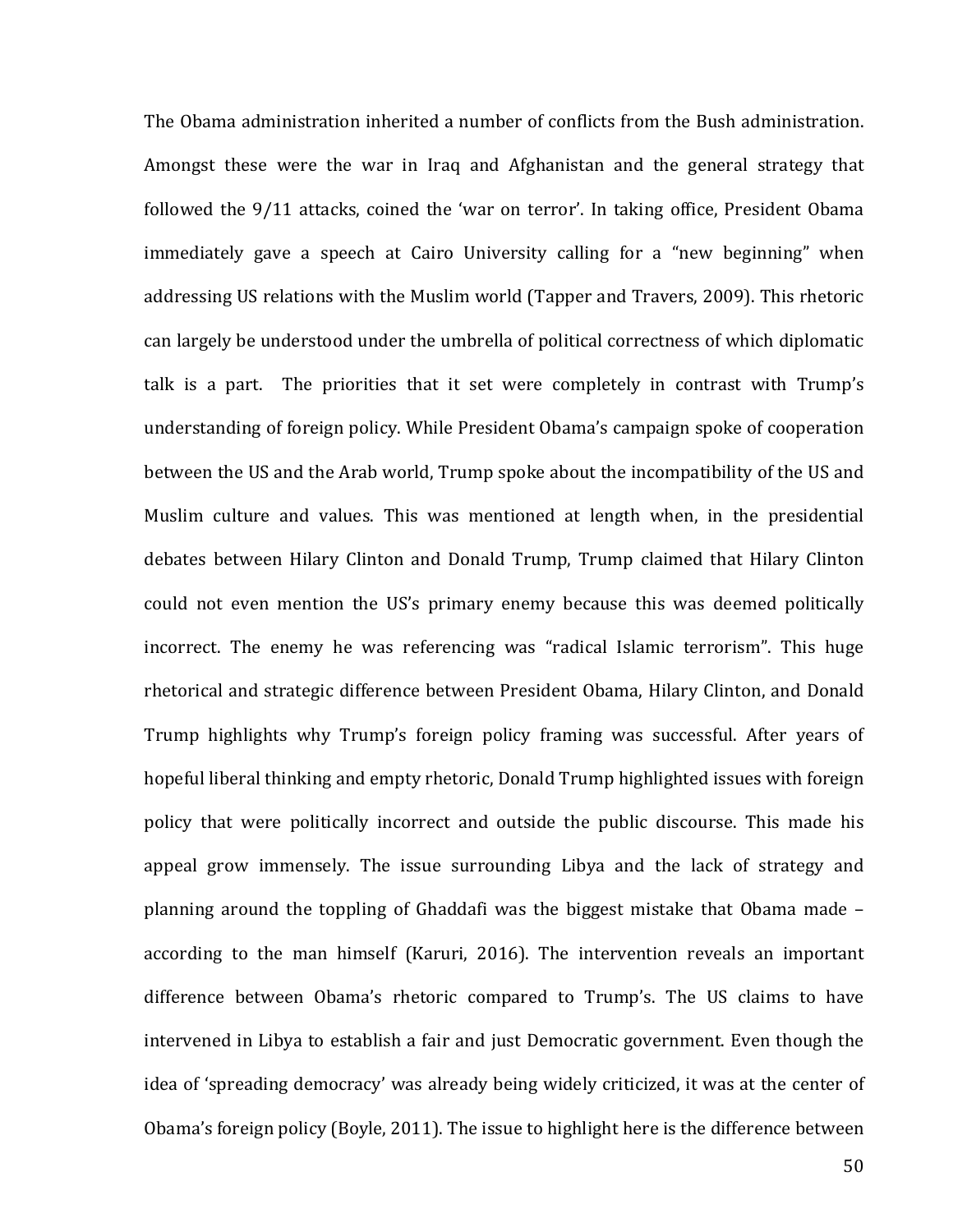Trump's understanding of foreign dictators and Obama's, and how these different takes resonated with the US electorate. Libya was a stable country that pushed for African strength, and that had very good - albeit not perfect - relations with some European countries, namely Italy (Mercuri, 2017). Why then, did the US intervene? The correct answer, probably, is that they acted out of principle. However just this undertaken might have been, the intervention did not resonate with the US electorate. Risking American lives to help other people in other countries was not acceptable anymore. The winning slogan MAGA and America first are exemplary of these changing feelings. The contrast can also be seen in what Trump says about another dictator, Assad, in Syria. In the primary and presidential debates Trump clearly states that Assad is not a good guy, but that he could have been on the US's side, and therefore should be supported in the interest of the American people. This contrasting take on foreign policy, having principals be drivers versus self-interest, was what made Donald Trump's rhetoric appealing to the American electorate. Hilary Clinton also had a contrasting agenda to Donald Trump's. This has already been outlined in the presidential debates section, so it will not be analyzed extensively. However, it is worth noting that Hilary's rhetoric on foreign policy was entwined with ideas of cooperation, diplomacy, and fairness. This rhetoric was not appealing to vast sways of the electorate, and backfired when some of Hilary Clinton's actions as Secretary of State were perceived to have been out of line with her own peaceful rhetoric. Hilary Clinton was Secretary of State during the Obama administration and had an active role in the decision to intervene in Libya. The infamous Benghazi terrorist attack lead to an investigation that revealed a number of emails highlighting the motives for intervention. A deep network of consultants with vested interests in Libya and ties to the Clinton Foundation discredited, in the emotive populous response, any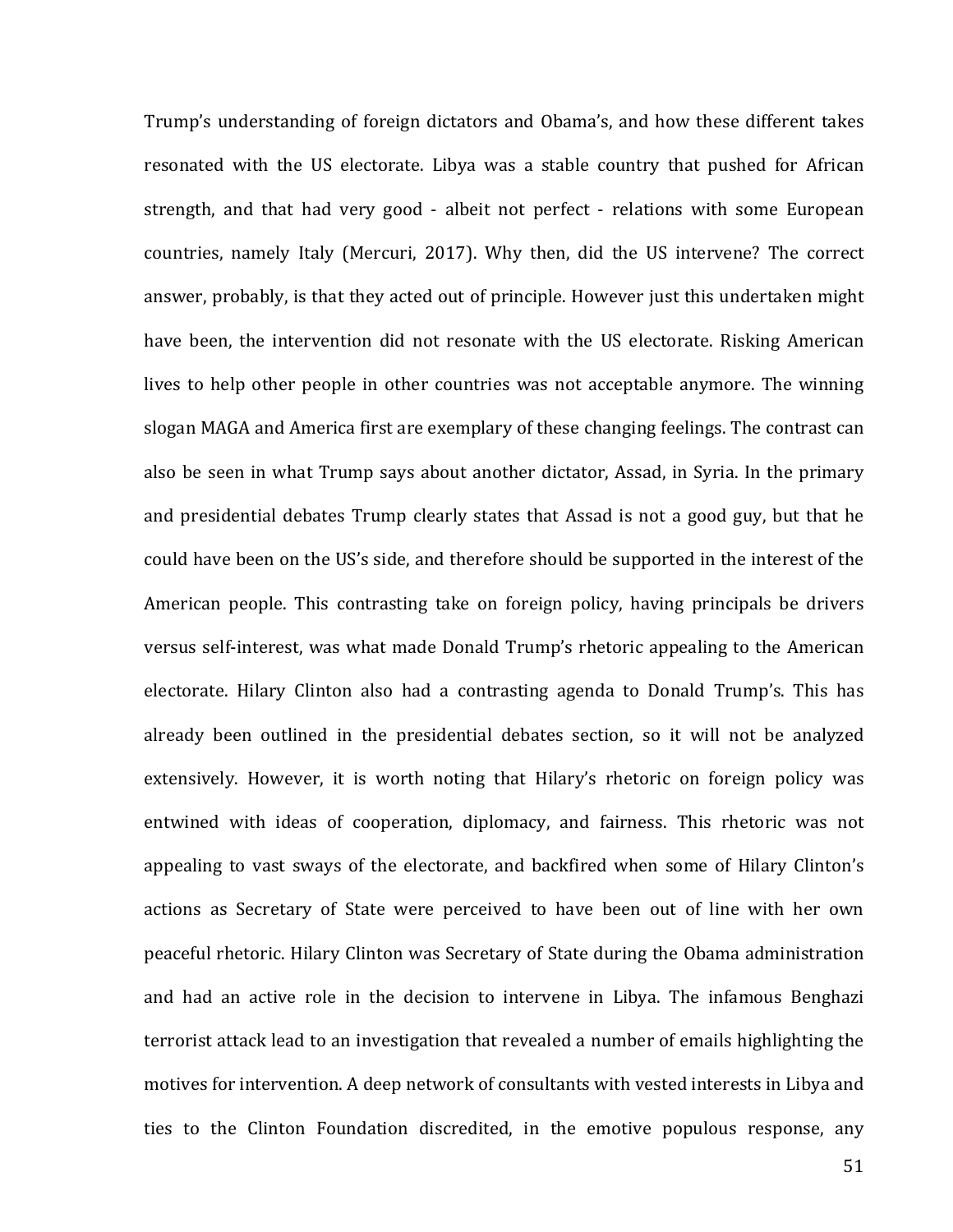righteous reason to intervene in Libya. This fact is not what put Hilary Clinton in bad light. It was the perceived incoherence, the fact that her actions did not reflect her positive rhetoric that discredited her trustworthiness in matters relating to International relations. Contrasted to Donald Trump's direct and undiplomatic rhetoric, Hilary Clintons appears dishonest. This led a number of people to move away from Hilary Clinton and into the camp of Donald Trump (Dreyfuss, 2015).

Donald Trump's framing of foreign policy was unique. While Donald Trump's blunt rhetoric on foreign policy swept the USA, a number of European Parties focusing on nationalist agendas also gained traction in their respective political systems. Trump's idea of putting American interest above all was very much in line with a new or renewed understanding of national and international policy in European countries such as Italy and France. Donald Trump framed the issue in a way that not only resonated with the American electorate, but that found validation in conservative political phenomenon across the world.

### 2.4 Immigration

Immigration and its impact has been one of, if not *the* main, field of focus in economics, socio-cultural, and political study in recent years. In the US and beyond, immigration has been hailed as increasing gross domestic product (GDP), enhancing multiculturalism, and representing humanitarianism and solidarity throughout the world. All these things that immigration is said to do, it does. However, the effects need to be analyzed objectively rather than aspirationally, to go beyond its role representing what is 'good in the world'. Immigration often fosters economic growth by increasing labor supply and decreasing its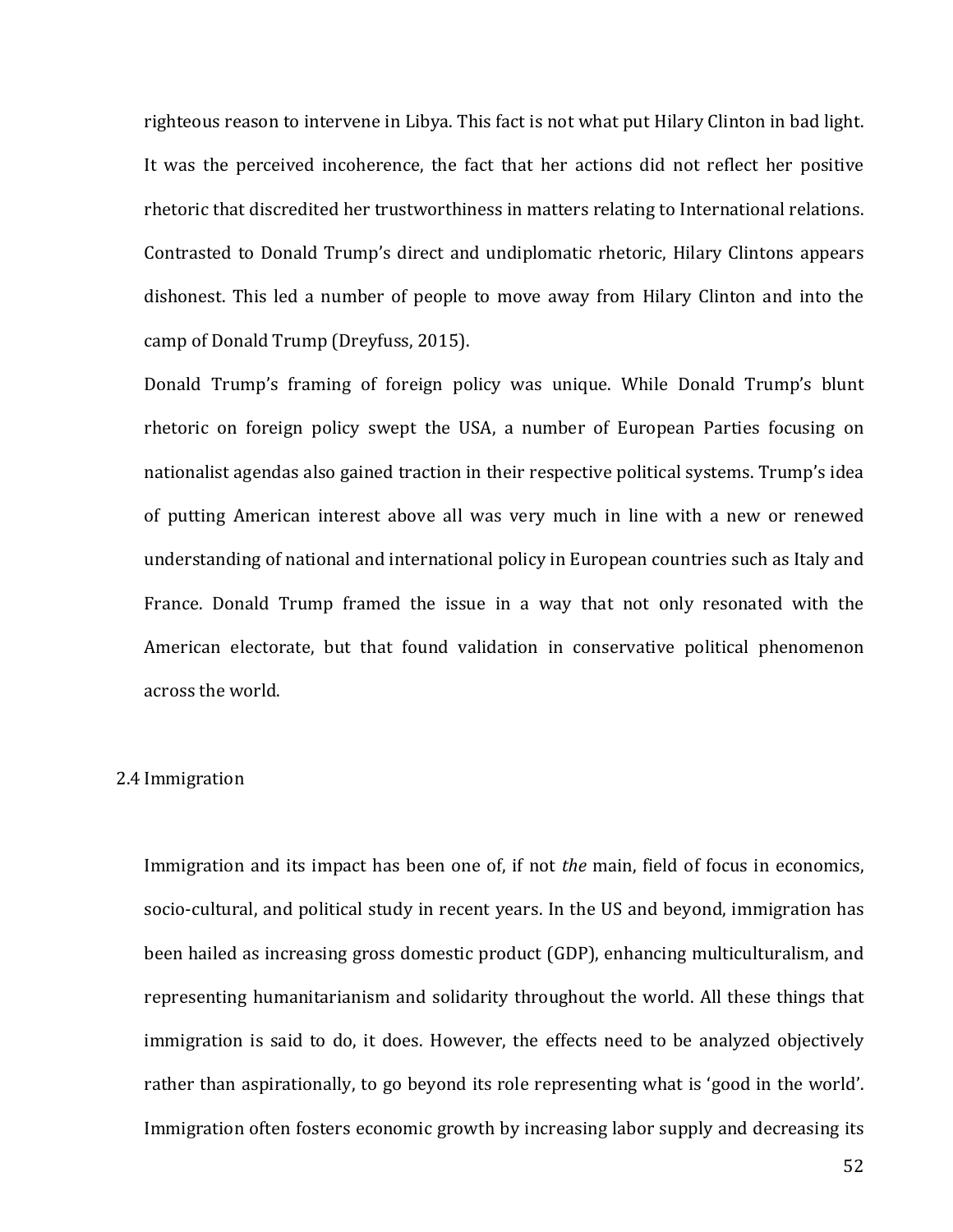competitive nature, and as a result, its cost. The people hit the hardest by immigration are usually the poor, who are pitted against immigrants of a similar socio economic status against whom they must compete. Immigration fosters multiculturalism, ves. It is easy to understand that if a number of people from different countries migrate to one place, that place will hold a number of nationalities and become by definition multicultural. However, multiculturalism in itself holds no value because it is not synonymous of integration, it is simply a definition of cultural diversity with no true connotation attached to it (Noack, 2015). The concept of multiculturalism is often conflated with Integration, an association which is very much wrong. Integration does not naturally occur in a multicultural setting. Without integration, multiculturalism simply reflects a number of different nationalities and ethnicities living apart from each other in the same city. This has the opposite effect of a truly integrated society. Notwithstanding the ambiguous effects of immigration, the process of accepting and welcoming people who are, on average, less well-off than the locals, is seen as a notable and noble undertaking. While it is a noble practice, "being nice" does not define a countries national identity or the way in which an individual defines him or herself as part of society (Murray, 2014). The issue of immigration in the 2016 Trump campaign was of central relevance. The idea that Western countries have a duty to accept waves of immigration without questioning their impact was beginning to spread. Studies on the impact of immigration result in vastly different results (Dustman, 2016). Furthermore, studies that have drawn negative conclusions regarding the economic, social, and cultural impacts of immigration have rarely been popularized because holding such an opinion is often understood as masquerading malignant intent, such as being racist (The Economist, 2019). This point connects immigration to other issues in the Trump's campaign and makes the rhetoric he used so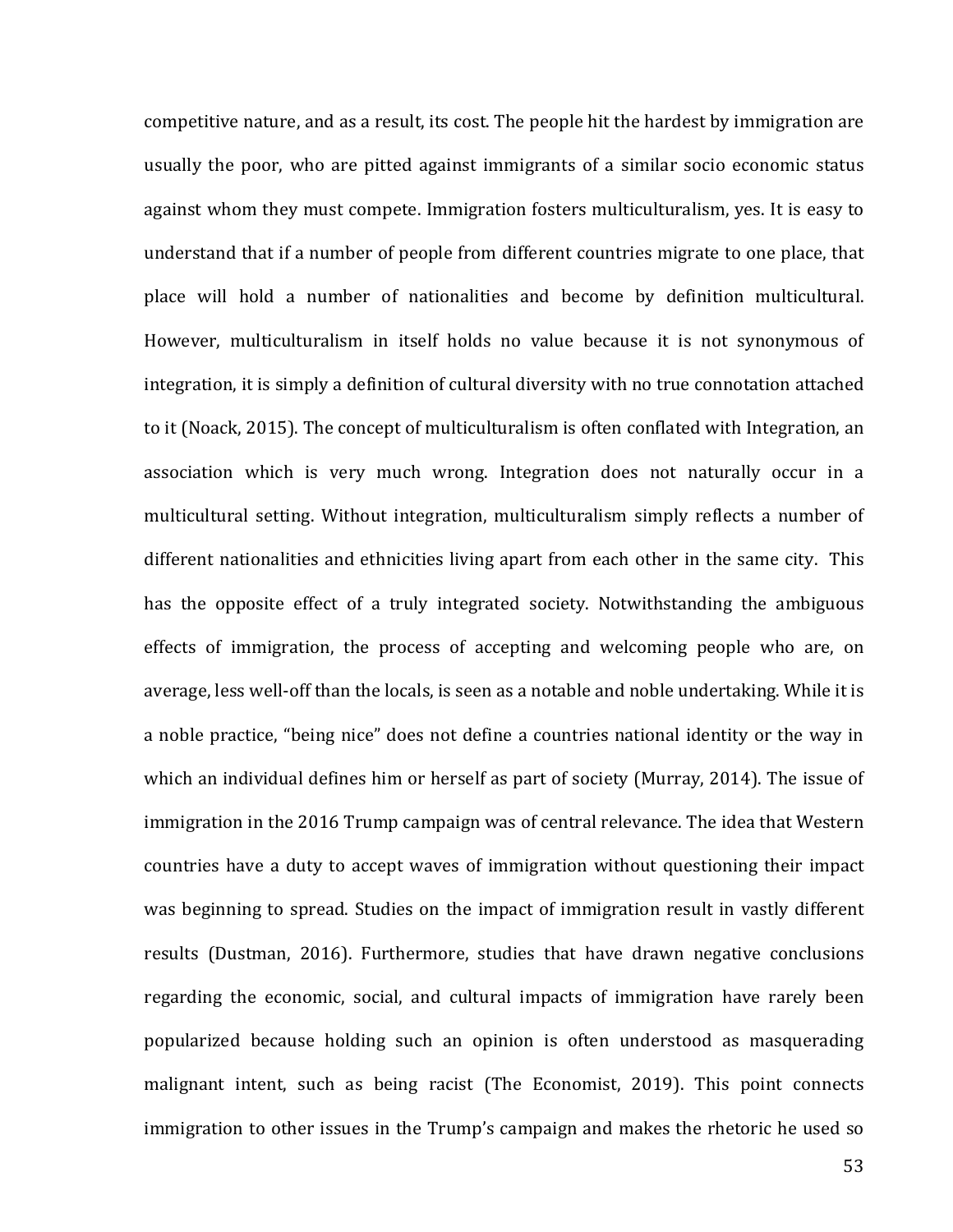poignant and effective. Our past (and to a high degree present) inability to have an honest discussion about the impact of immigration without being labeled a racist, close-minded redneck, allowed Trump's rhetorical approach to be so successful. In Trump's view, liberal values represented incoherence, the blind embrace of 'benevolent' ideas that were leading to the American downfall. The fact that the electorate felt heard by Trump's understanding of their day-to-day experience of immigration allowed him to say offensive, outrageous, and politically incorrect things without distancing his electorate. Steve Bannon, in a number of interviews, calls this distinction "the signal and the noise" (Kirk, 2019). The signal here is understood as Donald Trump's proposed policy, while the noise is the outrageous things he says that are reported in the media. This is of vital importance, because as we will come to understand, the US's general public perception of what Trump said was often different than what the media reported. In the next section we will see how Donald Trump tackled the delicate issue of immigration to greatly appeal to the electorate.

### 2.4.1 Introduction of the issue

Donald Trump spoke about immigration as he did with every other issue. This was not common anymore. Political correctness created an arena where the impact of immigration was too delicate and sensitive a topic to even be spoken about (Sanandaji, 2018). The rhetoric that Trump used was direct, unapologetic, and often truthful in ways that were seemingly harmful or disrespectful. The issue of immigration is certainly a delicate one, but, as with every other issues, one needs to be able to address it and weigh its impact on the US economy, on US social matters, and on US demographics that potentially alter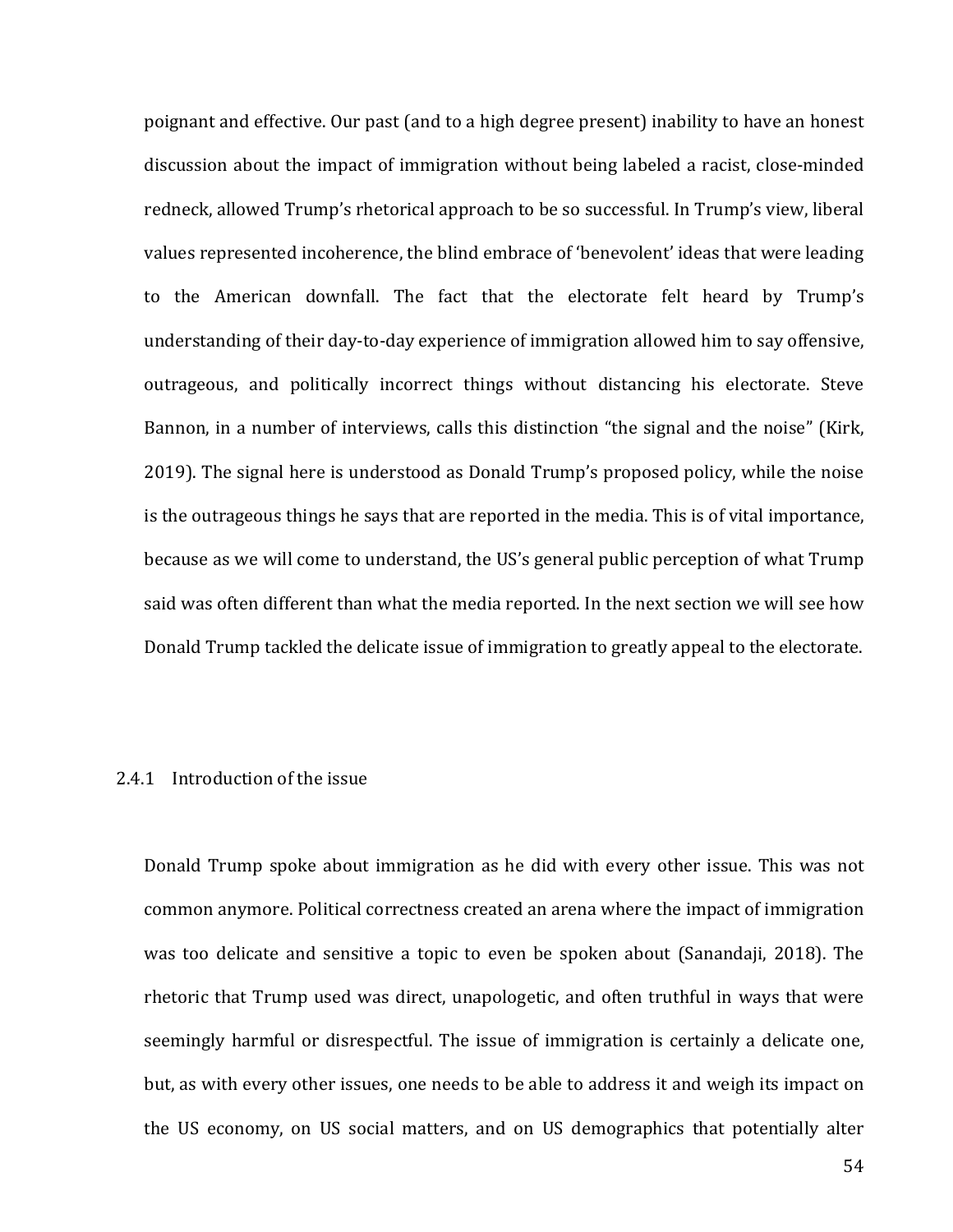cultural traditions and beliefs. These are tough conversations to have without offending people whom you are talking about, and often with. However, not having these conversations has created a significant polarization of opinions because of the inability to confront and therefore develop opinions in every day public conversations (Blankenhorn, 2018). The idea that some things cannot be spoken about or debated because they are 'black and white' (meaning that a truth clearly exists) is an idea that originates from the politically correct progressive left and that, although arguably being thought of with the best intentions, resulted in individuals becoming entrenched in their opinions. Dangerously, subjectivity replaced objectivity in the post-truth society. When an opinion that was imposed as absolute truth is debunked and gotten rid of, then everyone can claim to know the truth notwithstanding the evidence to claim such a thing. This is what the progressive left did and, ironically, the way in which Donald Trump could justify some of his objectively outrageous statements (Chotiner, 2019).

As with the other issues the best sources to examine when analyzing how Donald Trump introduced the issue of immigration are his book "Great Again" and his presidential announcement speech. The rhetoric relating to immigration is often understood as being offensive and it is important to understand that it was, but that this did not matter to Trumps electorate. Therefore the next section will present how the issue of immigration was introduced in a typically non-politically correct manner and how and why the electorate reacted so positively to the framing of the issue in such a manner. Interestingly, in my opinion, many of the statements that Trump made are not contentious or even shocking. What is important to understand is that the statements he made were seen in such a manner and that therefore they had a greater impact and resonance with the electorate than what one might expect.

55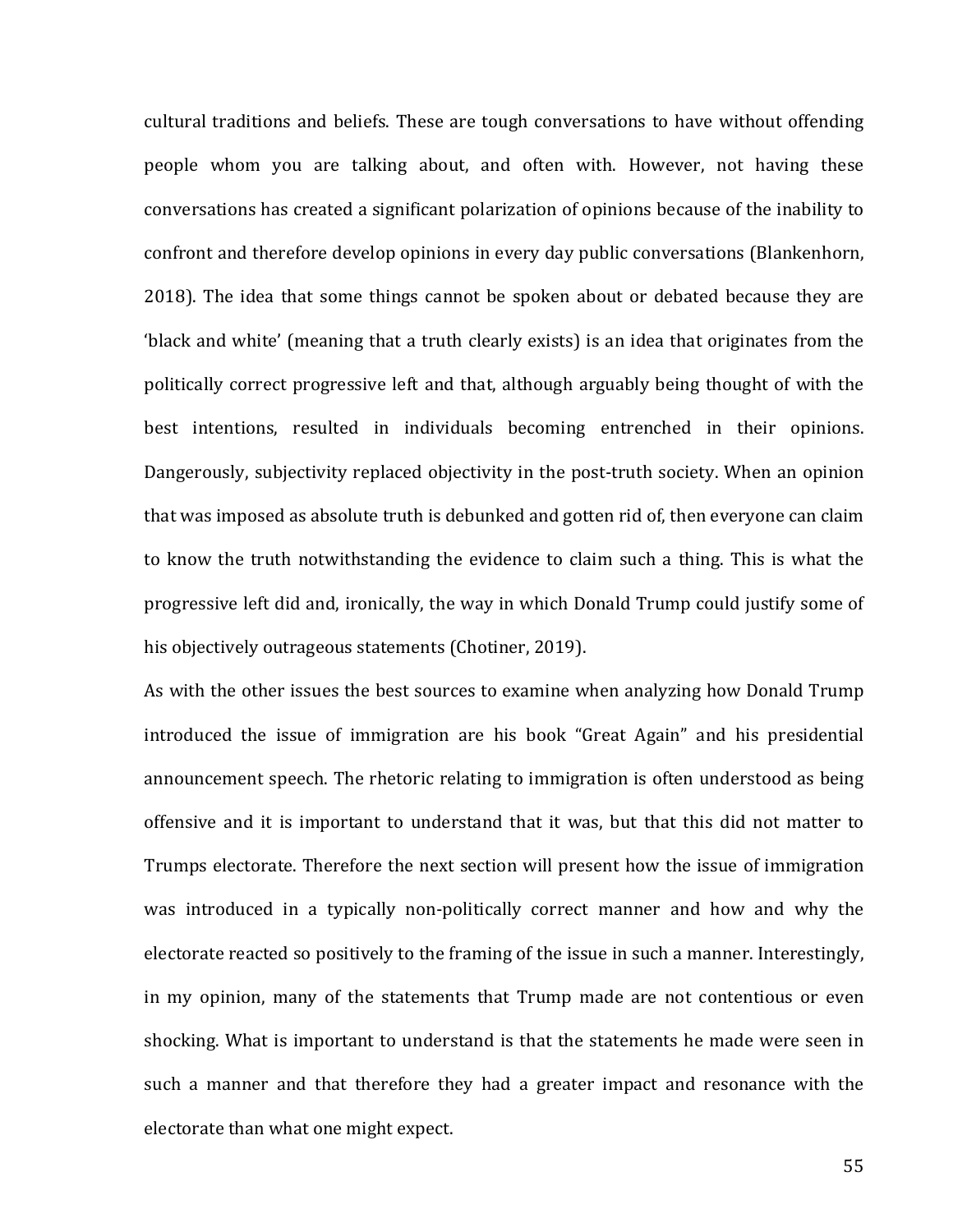"A country that doesn't control its borders can't survive" (Trump, 2015: 19). This is the quote with which Donald Trump concludes his first paragraph on immigration. The idea is simple and the message direct and truthful. If the conception of nation state still exists, it is the borders of the nation that define its geographical limits. The idea brought forth is that not all ideas associated with 'openness' greatly promoted by liberals have a positive impact and result in improving society. This was contentious and in contrast to politically correct ideas because it highlights the negative impacts of immigration and ideologically confronts ideas of multiculturalism. This idea is simple, and as Donald Trump continues in his book, "only makes common sense" (Trump, 2015: 19). Importantly, this is not an attack against immigrants per se, but a reflection on the impact of immigration, not withstanding whom the migrants actually are. The idea of common sense is also one that goes against progressive political correctness. There is no such thing as 'common sense' in a society based on subjectivity. 'Common sense' is an imposition of truth by those whom want to maintain the social order in the same way that political correctness is an imposition by others whom want to change this order. This idea is profoundly flawed. Political correctness imposed a set of disprovable ideas, while 'common sense', in this instance, refers to the experiences of everyday people living with the changes brought forth by immigration. These challenges are real and are exasperated by ILLEGAL immigration. It is this distinction that is of great importance. Donald Trump, when writing about immigration, clearly states that the problem is illegal immigration, and not immigration per se. His family is Irish and made its fortune in the US, why would the son of immigrants (and a husband of one) be against legal immigration? Donald Trump in his chapter on immigration "Good walls make for good neighbors" makes this clear more than once. The introduction of the issue of immigration in his book is therefore much less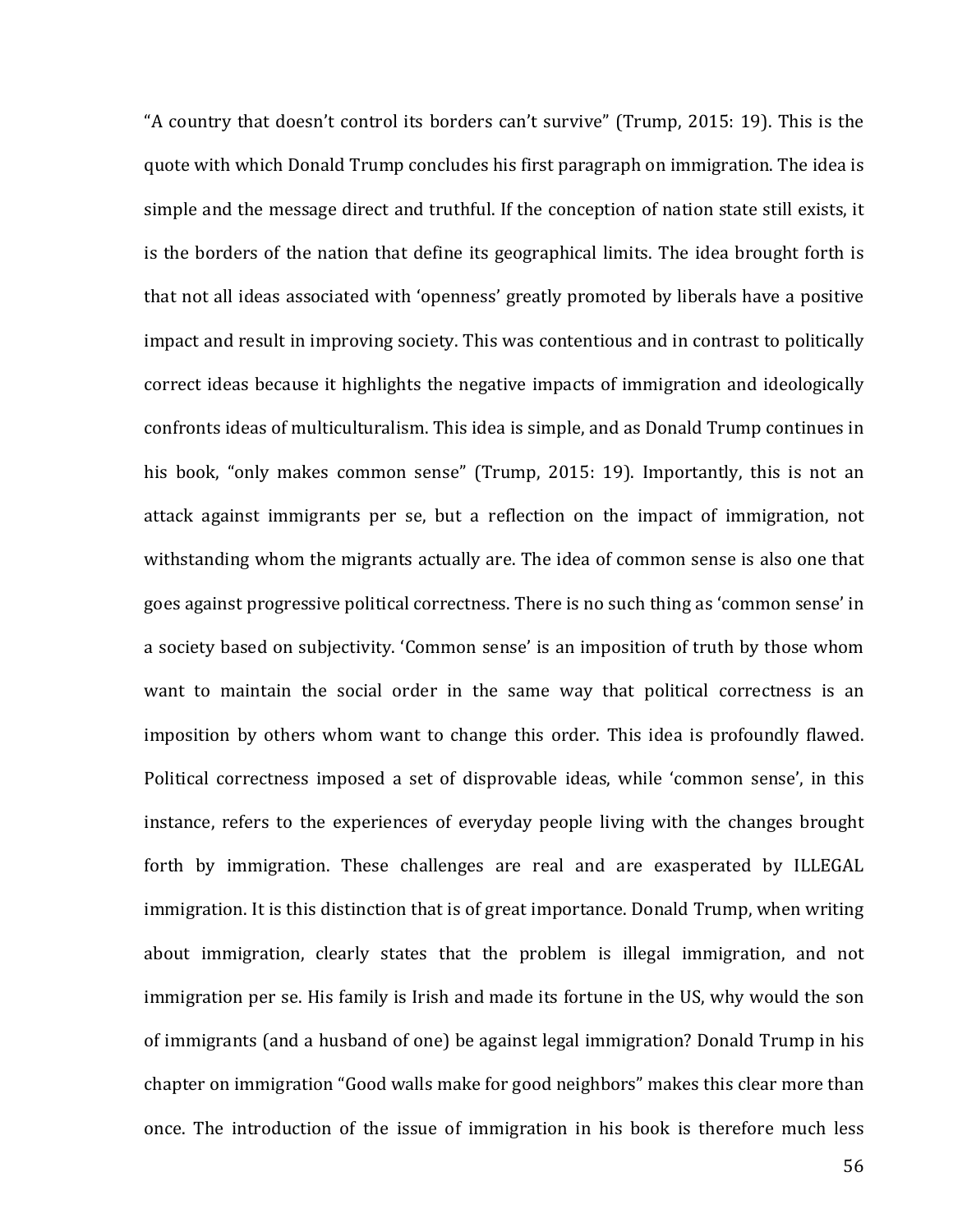contentious than what it was made to be (this will be addressed in the section on "Media reporting on the issue"). The fact that no one was seriously addressing immigration and its negative impact, per se, made it a contentious issue, but that did not mean that it was addressed in a contentious manner. The simple fact, therefore, that there is harm in addressing an issue is exemplary in demonstrating why the issue resonated so strongly with significant parts of the electorate. Donald Trump took the censorship imposed by political correctness head on.

In his presidential annunciation speech Donald Trump addressed immigration directly and was widely criticized for what he said. When addressing immigration at the southern border Donald Trump claimed that when "Mexico sends its people, they're not sending their best. They're not sending you (pointing at the crowd). They're not sending you (pointing at the crowd). They're sending people that have lots of problems, and they're taking those problems with us. They're bringing drugs. They're bringing crime. They're rapists. And some, I assume, are good people" (Trump, 2015). Notwithstanding how offensive some of these statements may be to Mexican migrants that migrated to the US to find a better life, the fact of the matter is that migrants, the majority of the time, migrate to find a better life. Therefore, by definition, they are often poor. This is, again, common sense. If economic stability and wealth defines the status of people in society, the majority of migrants that enter the US from its southern border are not 'the best people' of Mexico. This argument is harsh because it might offend, but it is overwhelmingly true. The willingness to hide this fact and masquerade immigration as the beautiful coming together of different cultures is at best not true, and at worst a curtain behind which other interests lay. Immigration, especially in the short run and in the case of unskilled labor, increases competition for the lowest paid jobs (Ruhs, 2020). Therefore immigration of this sort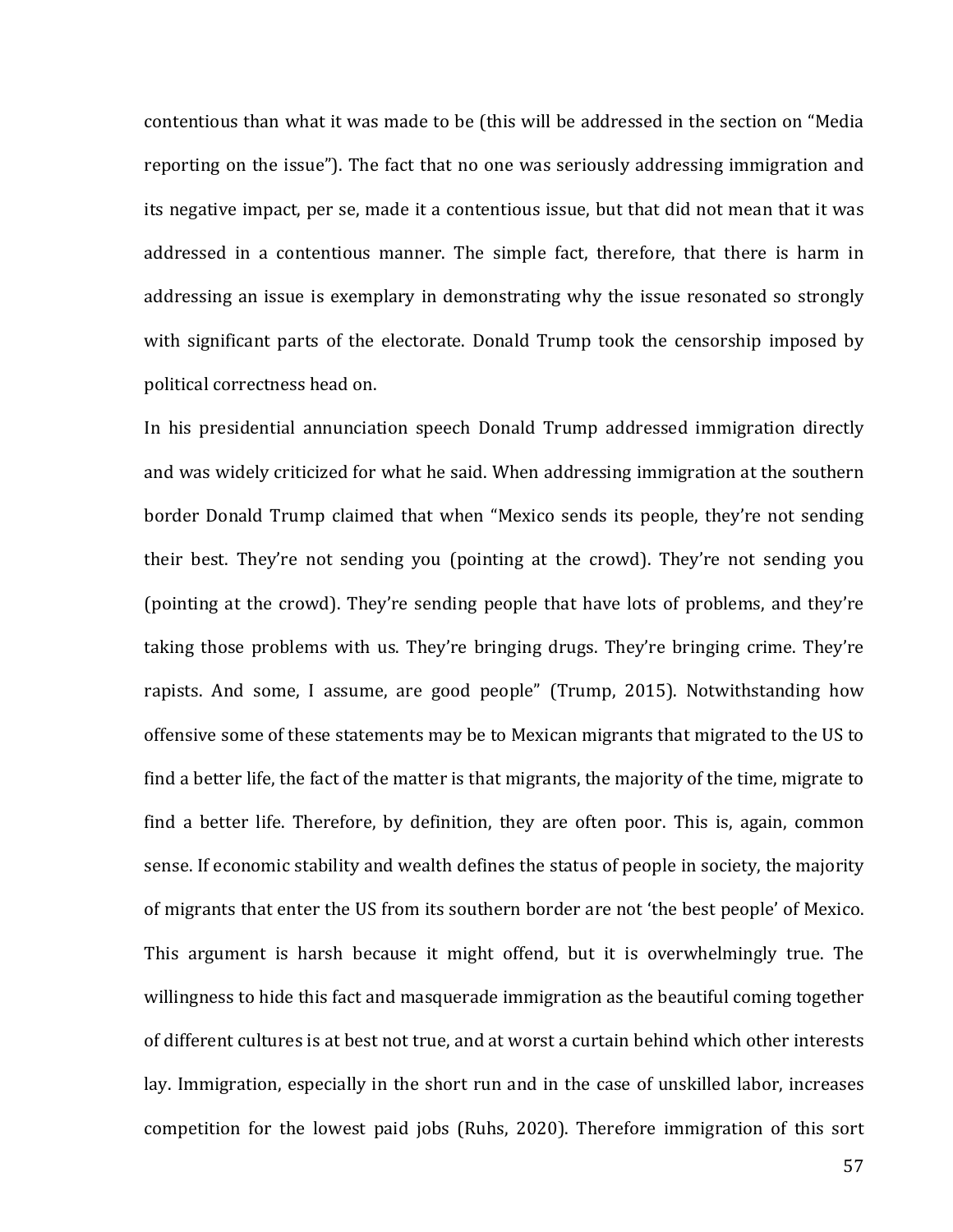disproportionately impacts the middle and lower classes of the US, increasing competition and lowering wages. This, I believe, is what people whom live every day situations at the border took from Donald Trump's statements. No one had addressed this issue head on and with direct and strong language as Donald Trump did. The generalizations in the rest of the quote, as all generalizations, have a fundament of truth but are generally incorrect. However, the importance of this quote cannot be overstated because, again, Donald Trump speaks about the negative impacts of illegal immigration unapologetically and against the overtly positive clout of political correctness. He spoke to peoples guts, and many of his ideas resonated with the realities that people were living, notwithstanding of their ethnicity. Ethnicity was definitely a polarizing aspect of the election and historical affiliations still remained, for example, where the majority of Hispanic voters voted for Hilary Clinton. However, even though the majority of Hispanics voted for Hilary Clinton, the perception of what issues they gave most importance to is significant to understand why some did not. 79% of Hispanic voters said that immigration was a "very important" issue when voting. 72% said that the treatment of racial and ethnic minorities was "very important", and 'only' 50% of Hispanics said that the treatment of gay, lesbian, and transgender people was "very important" (Pew Research center, 2016). What this entails will be discussed further in the section "issue in context". However, it is worth noting that the importance given to issues such as immigration by Donald Trump resonated more deeply with Hispanic voters than the focus on social policy and identity politics in Hilary Clinton's campaign.

### 2.4.2 Importance of the issue in Primary and Presidential debates

58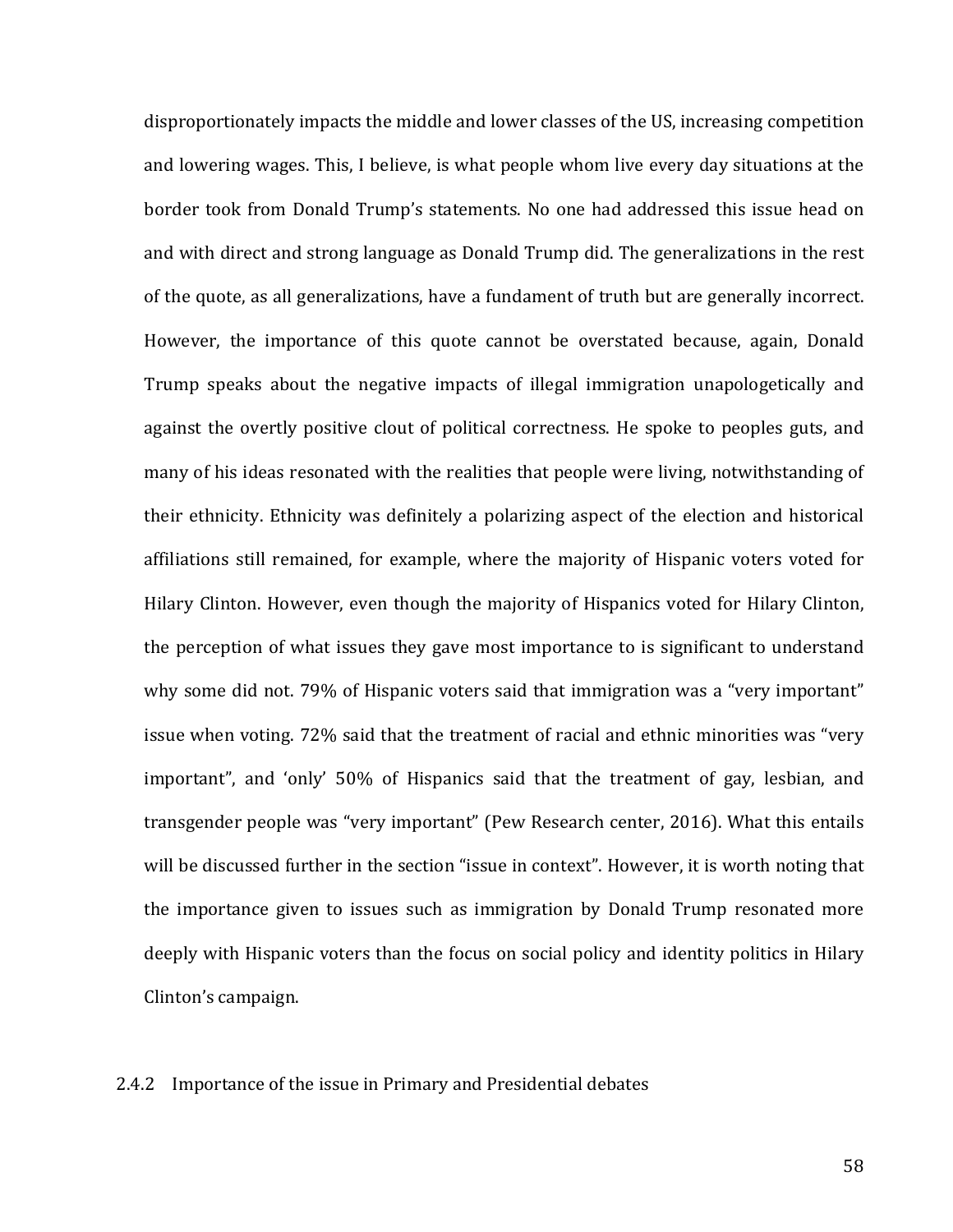The issue of immigration was central to Donald Trump's electoral campaign. His understanding of it and his portrayal of it were very different from other candidates. He also credits himself, and for the most part this is true, to have been the candidate to have brought the issue up and made it a salient one in the election. In a political arena riddled by political correctness it was, and often still is, impossible to have an honest conversation about the impact of immigration. As we will see both the Republican primary debates and the presidential debates were saturated with progressive political correct rhetoric. As we will see, it is this reality that made the comments of Donald Trump spectacularly stand out from what other candidates said. The issue of immigration was connected to a number of other issues. All issues are interconnected, but immigration stands out as one that is connected to Foreign policy, to security, to jobs and the economy, and, most importantly, to culture and social aspects of life. Culture and social aspects of life are most important, in this context, because not spoken about enough in the past. Donald Trump taps into this sentiment. The past inability to speak about issues such as migration in terms of cultural impact is one of the results, if not the main one, of progressive politically correct censorship. This, importantly, permeated the Republican Party too.

The issue of immigration in the Republican presidential debates will be analyzed in a different manner to the other issues. The first and most important point for the Trump campaign, which eventually became the main talking point related to immigration, was the fact that it was Donald Trump whom made it an issue. This is important because it was used as Donald Trump's main talking point on immigration. Anything he said that was deemed offensive, inappropriate, or right out wrong about immigration was justified by the fact that the conversation wouldn't have even been happening if it wasn't for him. This will therefore be the main focus of analysis, and will touch upon the first, eighth, ninth,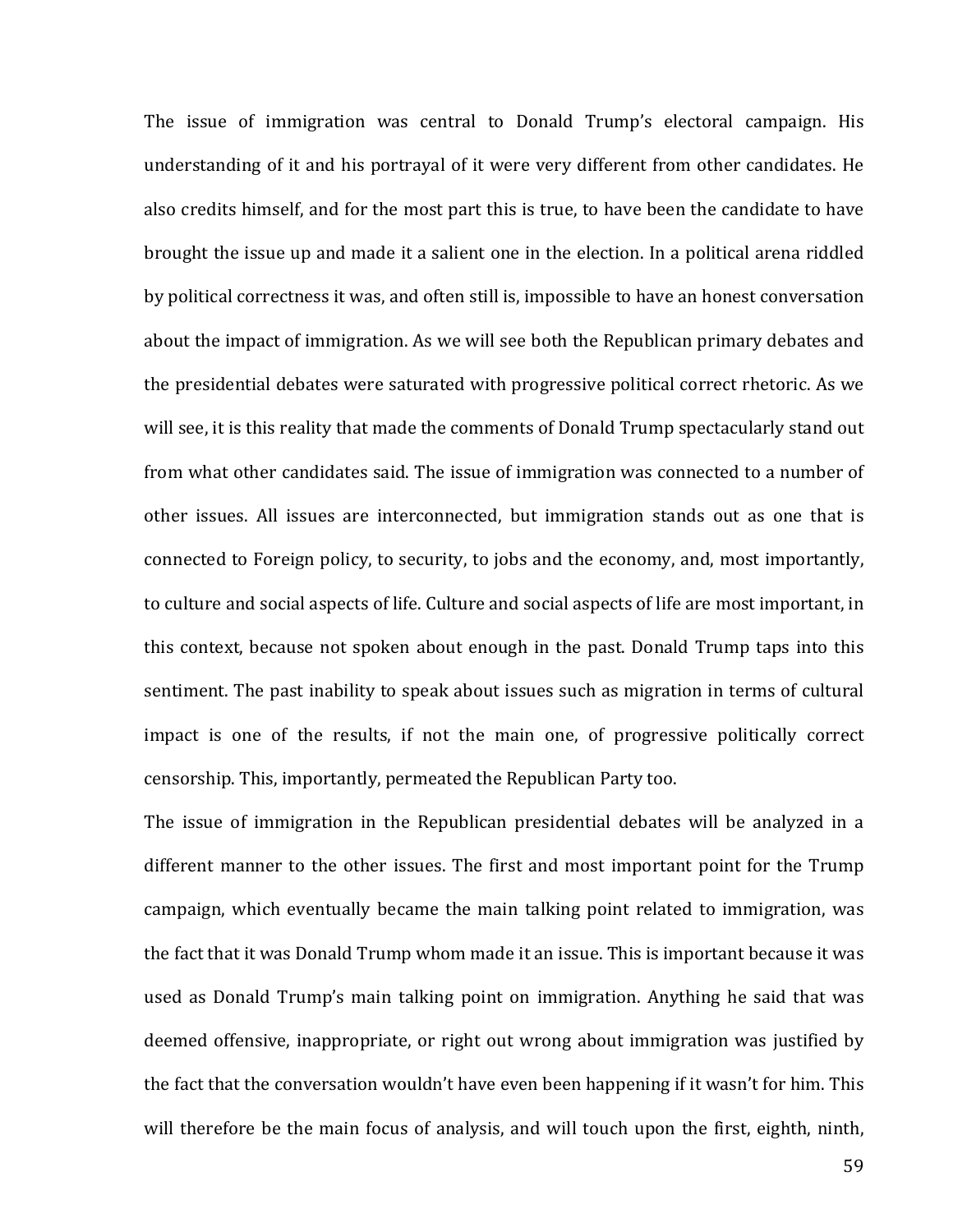and tenth Republican presidential debates. Following this, the first, ninth, and eleventh debates will also be used to show Donald Trump's connection between immigration and Security policy. The fourth debate will then be briefly analyzed to demonstrate the connection that Trump makes between immigration and the economy (this will be brief also because already touched upon in previous sections). And, finally, a vital analysis of a discussion between Jeb Bush and Donald Trump in the ninth debate will be made to discuss immigration, political correctness, and the permeating progressive positive rhetoric surrounding such a phenomena.

Donald Trump believed and continues to believe that immigration became a salient topic for debate firstly in the primary debates and secondly in the presidential election because of him. It does not really matter if this is true or not, for example, Carly Fiorina told Trump on the debate stage that immigration was already a salient topic in 2008 and 2012. This did not seem to matter to him, and, most importantly, to the electorate. The politically correct veil that had covered or shamed those whom spoke about the negative impacts of immigration was uncovered. Statements such as ones he made, and that have been analyzed in the previous section, about Mexicans also being rapists forced the politicians and the general public to have a conversation. In the first Republican primary debate Donald Trump says, "So, if it weren't for me, you wouldn't even be talking about illegal immigration, Chris (referring to Chris Christie). You wouldn't even be talking about it. This was not a subject that was on anybody's mind until I brought it up at my announcement". In this quote Trump clearly takes credit for opening the Pandora's box of immigration debate and directly linking this happening to his statements in his presidential announcement speech. At the Ninth primary debate he reiterates by saying "when I announced that I was running for President on June  $16<sup>th</sup>$ , illegal immigration wasn't even a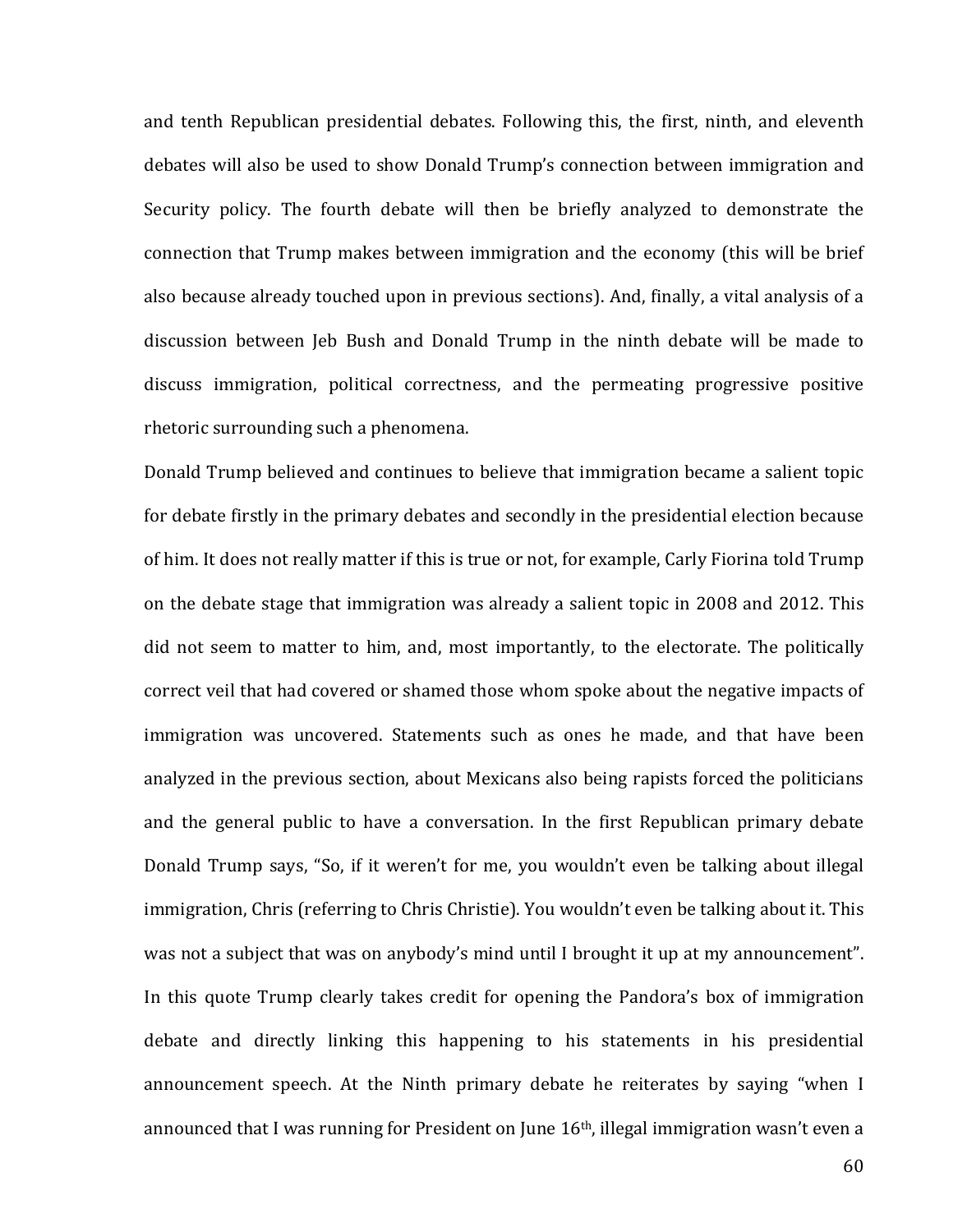subject. If I didn't bring it up, we wouldn't even be talking". Again, directly linking the fact that immigration has become an issue worth talking about to his presidential announcement speech. At the tenth primary debate, notwithstanding all the other debates in which he reiterated this belief, the interviewer opens the debate by asking Donald Trump a question about his statements on immigration, and, instead of directly answering the question, he says that "as far as coming back in, number one, you wouldn't even be talking, and you wouldn't have asked that as the first question if it weren't for me when in my opening I talked about illegal immigration. It wouldn't even be a subject". This quote exemplifies Trump's belief. Because it is him that introduced the issue, the main focus should be on giving him credit for having raised it. This certainly resonated with the electorate and the amount of times he repeated this point helped. To conclude on the importance of introducing the issue that Trump believed was central to his take on immigration appealing to the electorate at the ninth debate, he says that "now, everybody's coming to me, they're all trying to say, well, he's right, we have to come to him. I hit other things. I talked about Muslims. We have a problem. Nobody else wanted to mention the problem, I brought it up. I took the heat." In a typical Trump-like manner Trump takes the credit for introducing the issue, says that people thanked him for introducing it, and does not hesitate to connect it to another non-PC issue. Immigration is connected to discussions about culture and religion, and as with Foreign policy, Trump sees immigration from Muslim countries as more problematic then other places because of this cultural clash.

Immigration and Security are closely connected and everything that we touch upon concerning immigration is de facto also a security issue. Be it National security, economic security, or any other type of security one can always understand immigration in terms of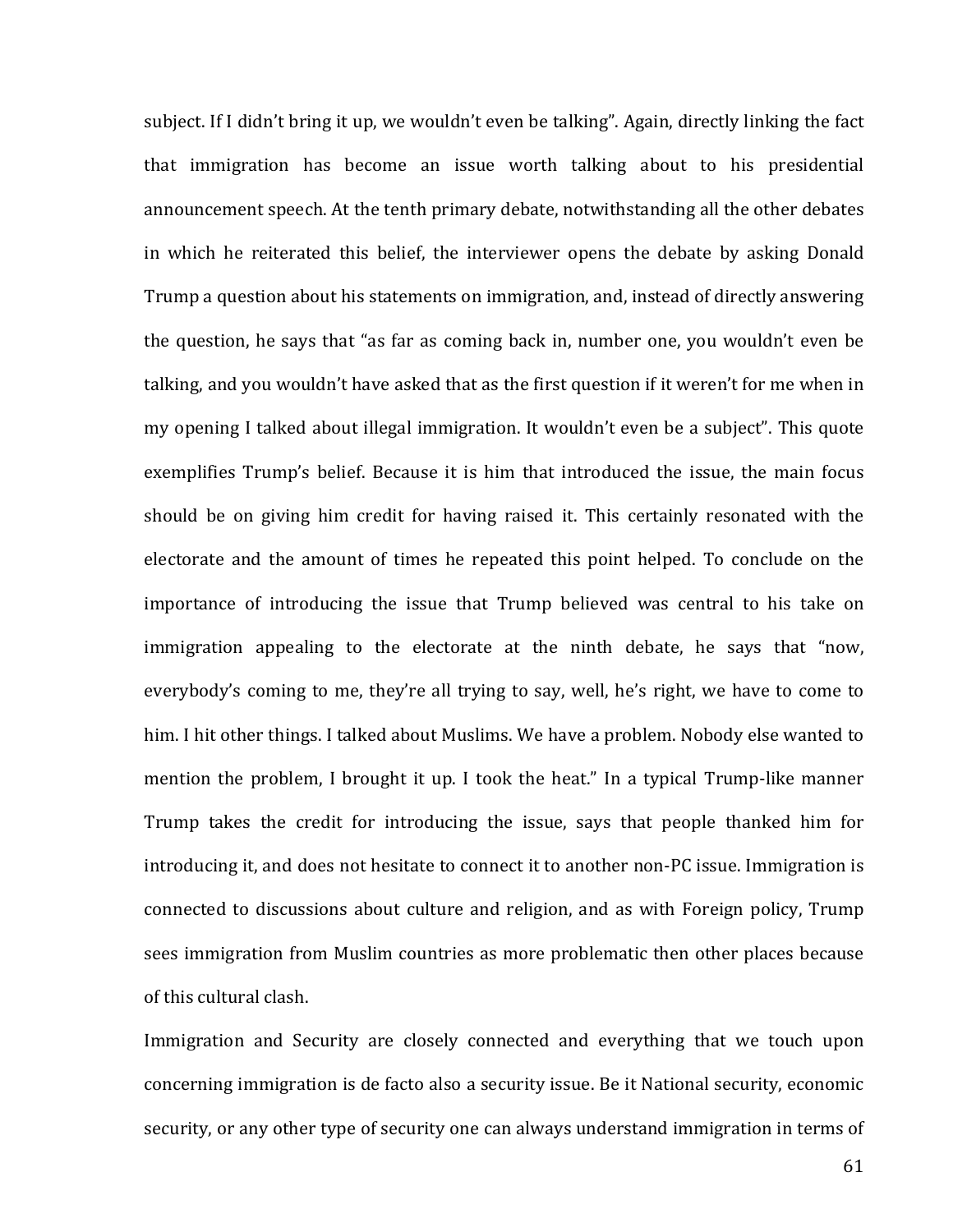security. What was mentioned above concerning Muslims migrating to the US can also be understood as concerning a type of cultural or social security. The type of security that will be discussed below is National security. In the first primary debate Donald Trump reiterates the idea he first presented in his presidential announcement speech. He says that "the fact is, since then (referring to more open and relaxed border controls), many killing, murders, crime, drugs pouring across the border, are money going out and the drugs coming in. And I said we need to build a wall, and it has to be built quickly. I don't mind having a big beautiful door in that wall so that people can come into this country legally". Trump therefore reminds the public of the dangers of not controlling the border. This idea certainly resonated with people whom live in the South of the United States and that have experienced the impacts of drug crime in their towns and cities. The direct and unapologetic language can be understood as being exaggerated and unfair, but it is just that that makes it stand out from other statements. The idea of building a door in the infamous Donald Trump wall then gives some 'sanity' to his statements. The importance of referring to illegal immigration is also very important because it stands to demonstrate that Donald Trump is not anti immigration, he is anti illegal immigration which, if we did not find ourselves in the era of political correctness, would be simply understood as sensible or common sense. In the ninth debate he reiterates this point by saying, "I want everybody taken care of, but we have to take care of our people in this country. We're not taking care of our people. We have no border. We have no control. People are flooding across. We can't have it. We either have a border, and I'm very strongly- I'm not proposing. I will build a wall. I will build a wall". Even though this quote portrays a very similar point to the one before, there is a bigger emphasis on the government's responsibility and on the fact that not protecting the border is simply disrespectful towards US citizens. In a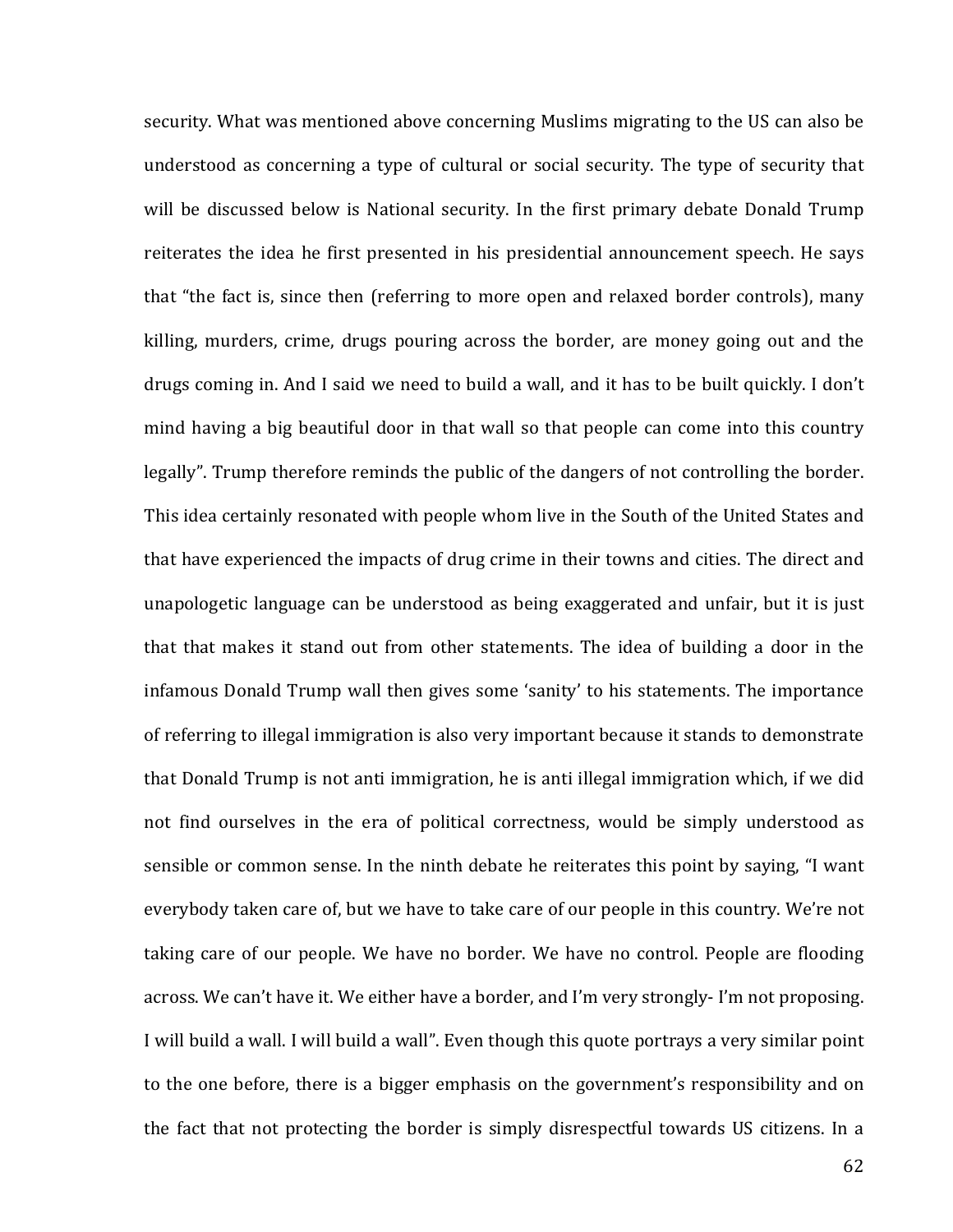similar manner, in the eleventh debate, he says that "I'm not playing with anybody's fantasies, I'm playing to the fact that our country is in trouble, that we have a tremendous problem with crime. The border is a disaster; it's like a piece of Swiss cheese. We're going to stop it; we're going to stop people from coming into our country illegally. We're going to stop it". The appeal that this direct and non-coated language had in all these three quotes reported above was incredibly effective in getting Donald Trump's message across.

The connection between the economy and immigration was mentioned more than once throughout other issues such as Foreign policy. In the fourth debate Trump puts everything together by saying, "frankly, we have to stop illegal immigration. It's hurting us economically. It's hurting us from every standpoint. It's causing tremendous difficulty with respect to drugs and what that does to many of our inner cities in particular". In this quote Trump connects all the points that were mentioned above. The economic problematic impact of immigration, the drug problems that are enhanced by immigration, and, most importantly, the social problems arising in overcrowded inner cities. The statements he makes are very broad and therefore can be interpreted in a number of ways and can be internalized by a number of people. The following point will focus on the political correct liberal understanding of immigration and how much it permeated US politics.

Tackling the issue of immigration in the manner Donald Trump did was of central importance and resonated so deeply with the electorate because no one else dealt with it in such a manner, as discussed above. Other candidates in the Republican Party caught on the bandwagon or already had their opinions about immigration and once Trump opened up the safe, everyone cashed in. However, one candidate and Donald Trump's interactions with this candidate are exemplary in demonstrating how much the progressive political

63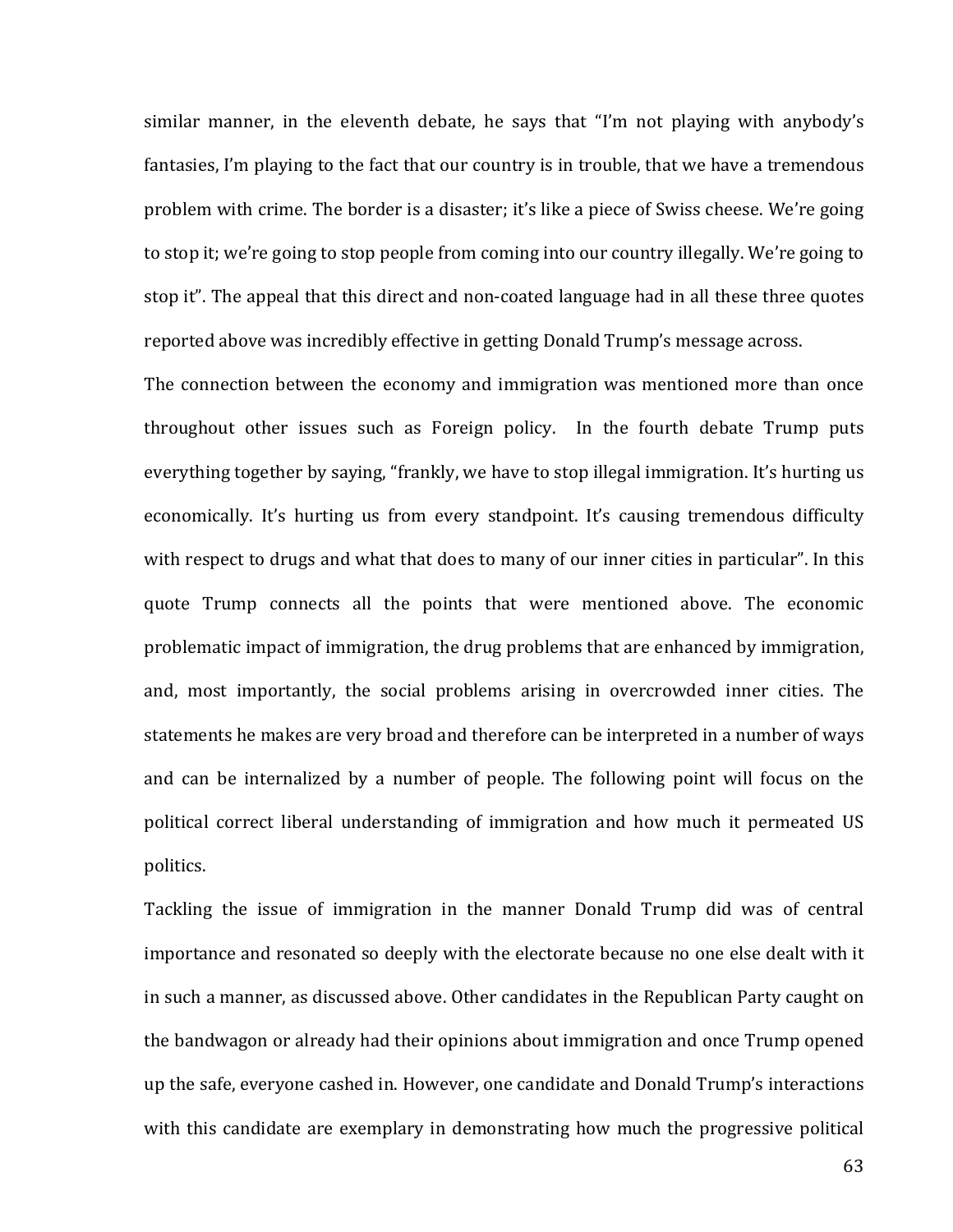correct belief had permeated the political establishment of the USA. This candidate was Jeb Bush. At the ninth Republican primary debate Trump stated that "I don't often agree with Marco (Rubio), and I don't often agree with Ted (Cruz), but I can in this case. The weakest person on this stage by far on illegal immigration is Jeb Bush. 'They come out of an act of love, whether you like it or not'. He is so weak on illegal immigration it's laughable, and everybody knows it". This quote is exemplary of how far from a popular understanding of the impacts of immigration the established politicians were. Jeb Bush, son of George H. and brother of George Bush was set to win the nomination. He had the most liberal and politically correct ideas concerning immigration when compared to all other candidates. What is truly important though, is the wishful thinking and naïve understanding that Jeb Bush had when trying to think like the 'common' American thought. The quote in itself "They come here out of love" has greatly been distorted but it was bound to. Especially when it came out of the mouth of a Republican candidate, not to mention the most favored candidate of them all. The importance of such a reality cannot be overestimated. Donald Trump hit the nail on the head when he talked about immigration, and this was especially true when his opinion and statements are contrasted with the ones of Jeb Bush. Donald Trump's ideas and rhetoric was therefore incredibly successful because of the politically correct arena in which they were launched. He connected illegal immigration to crime, to security, to economics, but, most importantly, his take went against the wishy washy political correct wishful thinking that had and to a certain degree still does, permeate American politics and institutions.

### 2.4.3 Issue in context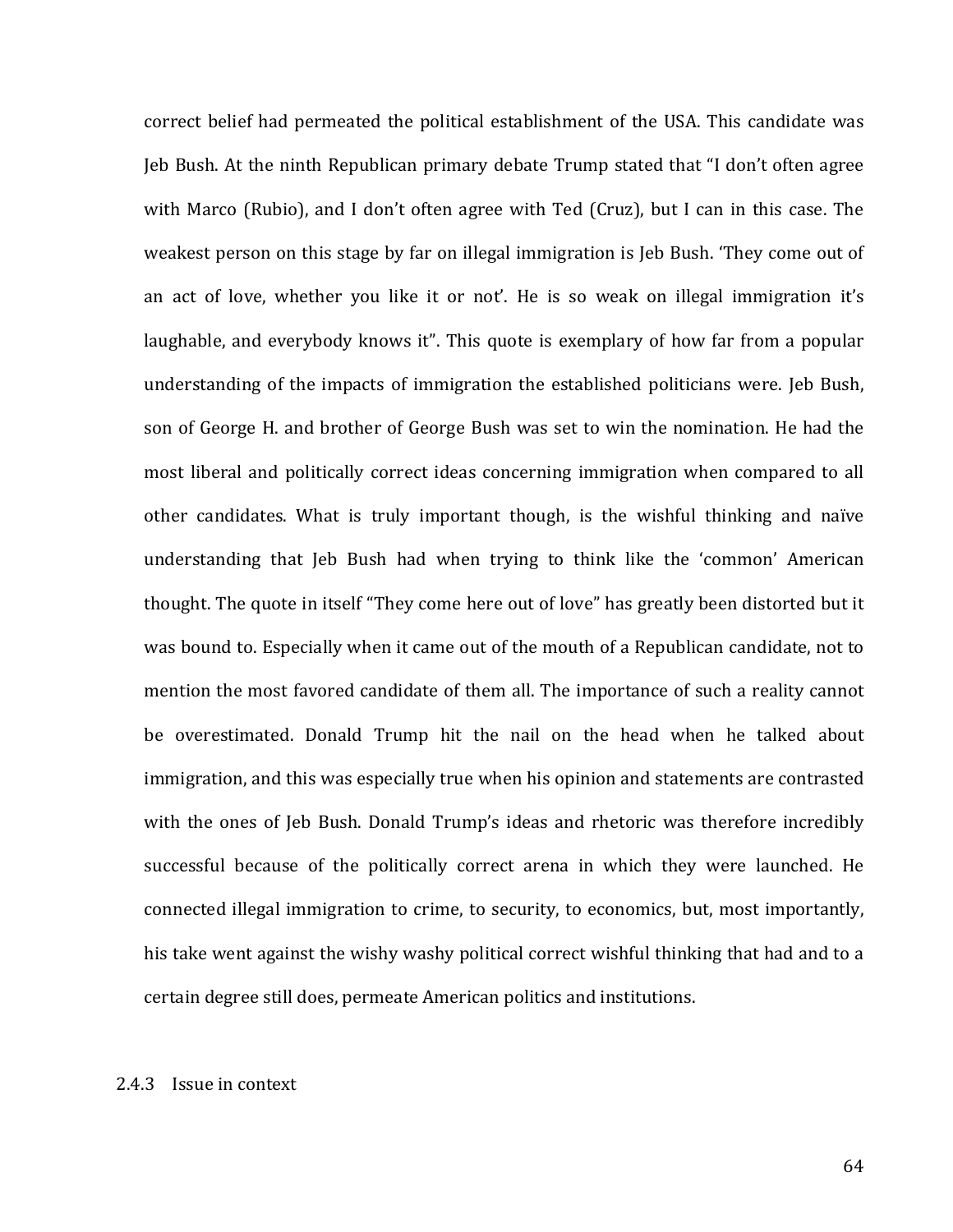The issue of Immigration was one of the more delicate issues to address from a rhetorical perspective. High emotiveness surrounds the issue and speaking about immigration in a direct and frank manner had become impossible in an arena saturated by political correctness (Mounk, 2018). It is also for this reason that Donald Trump's framing stood out as much as it did. Donald Trump, in his typical style, addressed the issue of immigration unapologetically and without regard for the audiences' feelings. This was the main difference between Trump's framing and all other rhetoric surrounding immigration. Everyone else was careful not to offend anyone, while Donald Trump simply did not care. After years of diplomatic approaches, politically correct framing, and positive rhetoric surrounding immigration, a number of American voters had had enough. The experiences of living in neighborhoods impacted by immigration and the changes brought on by it was not all experienced as the positive portrayal Democrats and Progressive liberals made. This reality could not be spoken about in the politically correct society that existed. If one spoke about the negative impacts of immigration, he or she was automatically labeled a xenophobe (Lerner, 2016). If one did not think that multiculturalism only created good outcomes, they would automatically be blacklisted. This created a schism that widened the partisan divide even further. If one believed in Republican principles or wanted to vote for Donald Trump, he or she was automatically labeled a racist. The social realities in the inner cities and elsewhere presented different realities to the ones the Democrats upheld. Yes, there are numerous examples of immigration affecting an area positively, but the truth is that there are as many opposite examples too (Edo, 2018). The incapacity to address and confront this reality was a consequence of the blind celebration of the phenomenon of immigration. In turn, this created an arena where people were not able to say what they thought and felt. When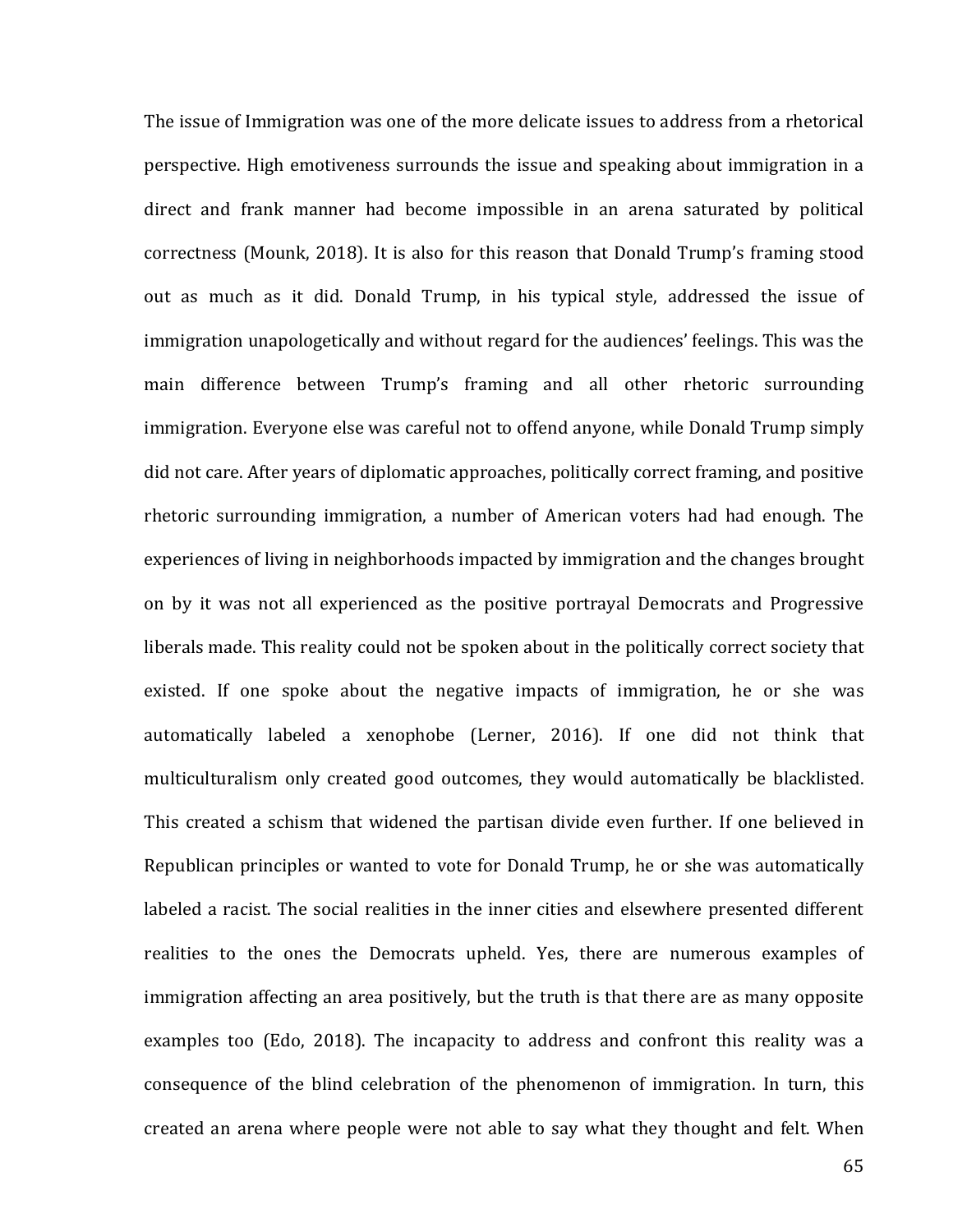Trump came along and said exactly what he wanted in the most unapologetic manner, he appealed to people because he existed in a political arena of his own. As with the other issues, immigration in context will be analyzed in the following manner: firstly, we will discuss the previous eight years of Obama's presidency to understand how immigration was framed during his tenure; secondly, a brief discussion of Hilary Clinton's understanding of the issue; Thirdly, an example of how current events (at the time) helped enhance one position or the other and why these types of events are significant; lastly, the conclusion will bring in the broader context of the world's social and political upheaval.

The Presidency of Barack Obama was sympathetic towards the phenomenon of immigration in general and migrants specifically. A number of reforms promoted or passed by the Obama administration can be understood as having been part of a wider vision of the world centered on progressive morality. This politically correct progressive postmodern vision understands the celebration of all foreign cultures while refusing to celebrate national and traditional identity. Obama's immigration policy was centered on integration and multiculturalism. The refusal to 'protect' national cultural values (or redefining what these are), pick-and-choosing which cultures are worth celebrating, and ignoring immigration's challenges exemplifies the politically correct culture that lead Donald Trump's appeal (Negrin, 2012 and Meyerson, 2014). President Obama framed the issue of immigration in terms of positivity and multiculturalism. He focused on not disrespecting anyone, while in turn consciously or not, alienating a number of Americans that lived a different experience than the one he was narrating. Like Hilary Clinton, Obama said that he would not support any immigration reform that would not give illegal immigrants the possibility of finding a "path to citizenship" (Sherman, 2016). Obama is talking about illegal immigrants and does not focus on the fact that they are illegal. Illegal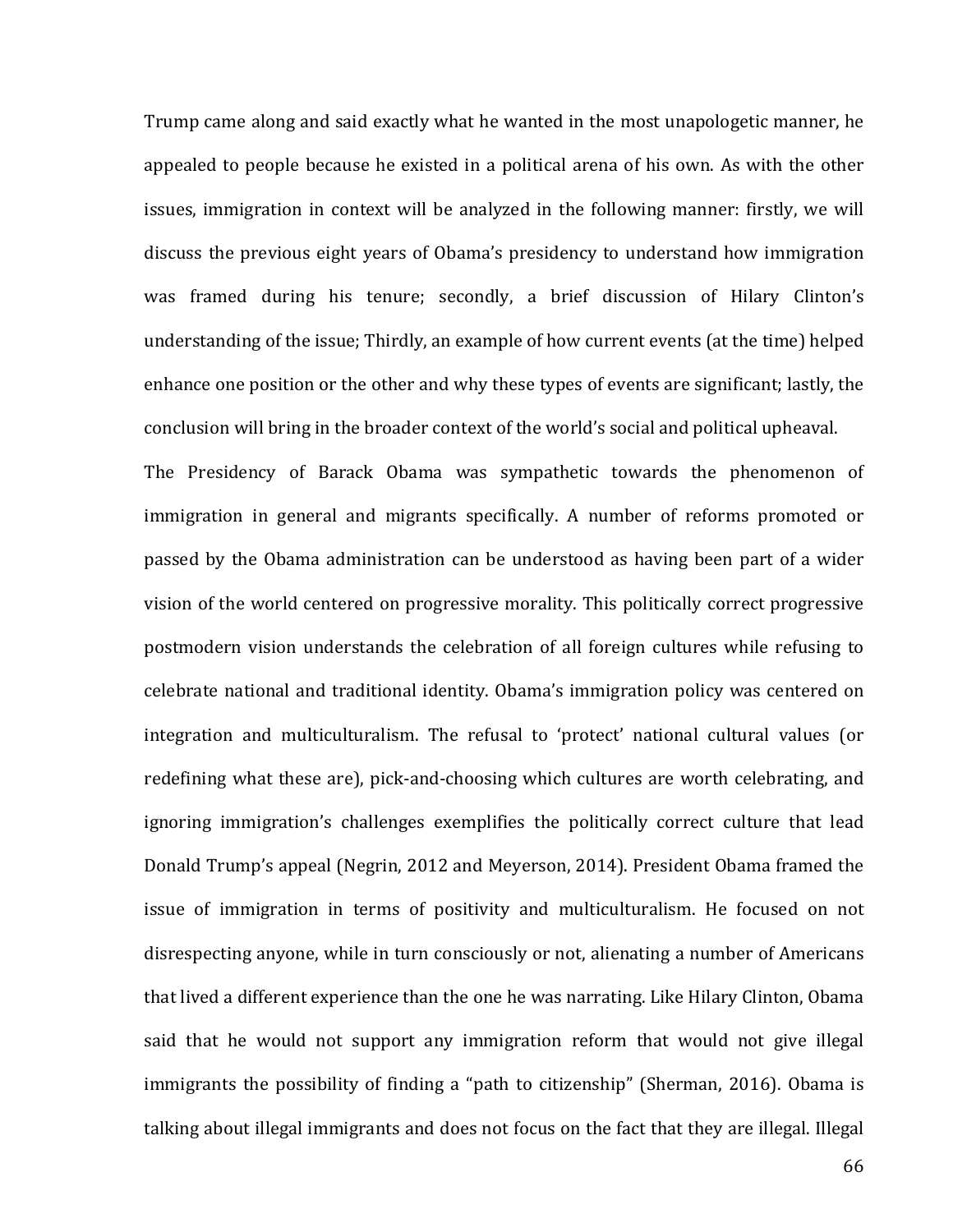immigrants, who are seen less fortunate minority in the US, must be protected by the advocates of identity politics (these being the Democratic party and Obama during his presidency). For how righteous this belief might be, by embracing this approach the result was twofold. On one hand, the poorer sections of society warrented less attention, for there were other people seen to deserve government help, maybe through benefits. On the other hand, the morality of the action makes it hard to pinpoint the fault of such a choice. For example, it is hard to claim that the State should help the American poor while claiming that immigrants should not be allowed in, if these are as poor if not poorer than their American counterparts. This moral dilemma is key to understand why the progressive fail to appeal to the electorate. Arguing based on morality is not common practice and does not win you practical arguments, because it fails to resonate with those who are suffering. The focus on righteousness and inclusivity while disregarding issues of Nationalism and Citizenship and branding these arguments as immoral, racist, and closeminded is at the heart of Trump's was appeal. Another example of "immigration policy" symptomatic of the politically correct problem occurred in 2007. In June of that year, President Obama voted against declaring English the official language of the Federal Government. The reach of identity politics is clear in this case. The inability of a National government to make the language that has been spoken in the country since its conception the official language of government is symptomatic of the over-emphasis that multiculturalism is given. The eight years of the Obama presidency hold a number of examples that help us understand why Donald Trump's opposite approach generated such a broad appeal. The unwillingness to address issues in their totality by only looking at the positive impacts of immigration, led a number of people to become exasperated: in voting for Donald Trump they refuted this conception of reality.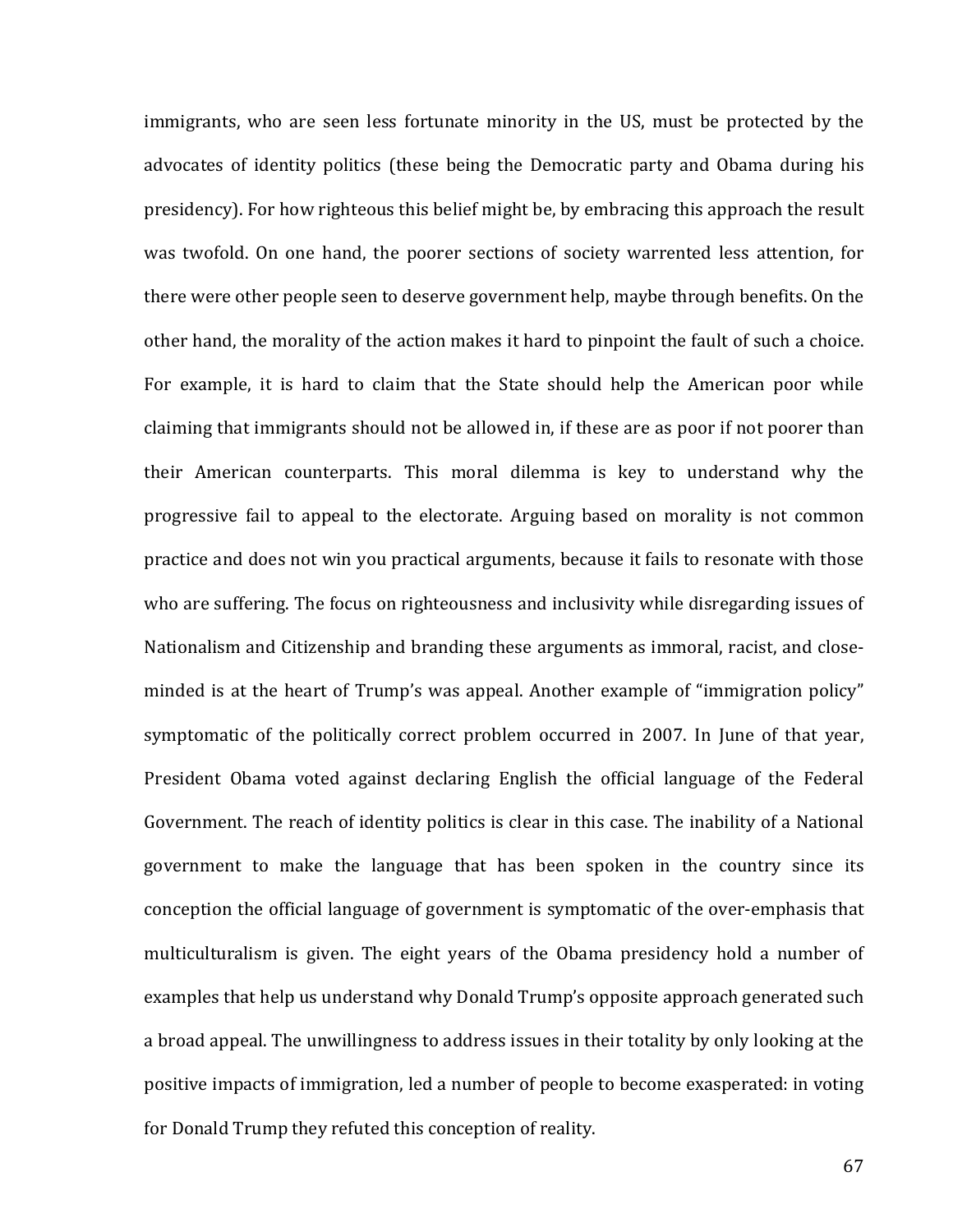Hilary Clinton's understanding of the issue of immigration was in coherent with the approach during the Obama years. As reported in the presidential debates section, Hilary too focused on the necessity of creating a "path to citizenship". Her take was even less successful, as people had become weary of the framing during the Obama years. An important and unsuccessful rhetorical tool that Hilary Clintons used was her take on what constituted American identity. She characterizes the USA as a "nation of immigrants" (Farrar, 2016) and makes this feature the most important aspect of American identity. This might be historically problematic, for the US and its identity was built from a number of processes, but it definitely was politically, given the outcome of the election. Claiming that the US is characterized mainly by its past immigrations is emblematic of the focus that Hilary Clinton put on identity politics and progressive policy. This focus contributed to her loss at the election.

Events during the election were especially important. On the issue of immigration, these events could validate or disprove a candidate's position. This could affect issues such as policing practices in certain cities or neighborhoods. Illegal immigrants performing illegal acts was a staple example used by Trump to claim that his take on immigration was more valid and closer to reality than Hilary Clinton's. Donald Trump's campaign zoomed in on the horrible events happening in so-called 'Sanctuary cities'. Sanctuary cities are cities that have chosen to limit their cooperation with national governments specifically pertaining to the implementation and enforcement of immigration policy. San Francisco, New York, and many others have chosen this pathway. If one analyzes which cities choose this course of action, there is usually a correlation with them being more liberal, rejecting stricter immigration laws imposed by the national or federal governments. However, such a choice puts these cities under harsh scrutiny. Donald Trump attacked the Sanctuary city

68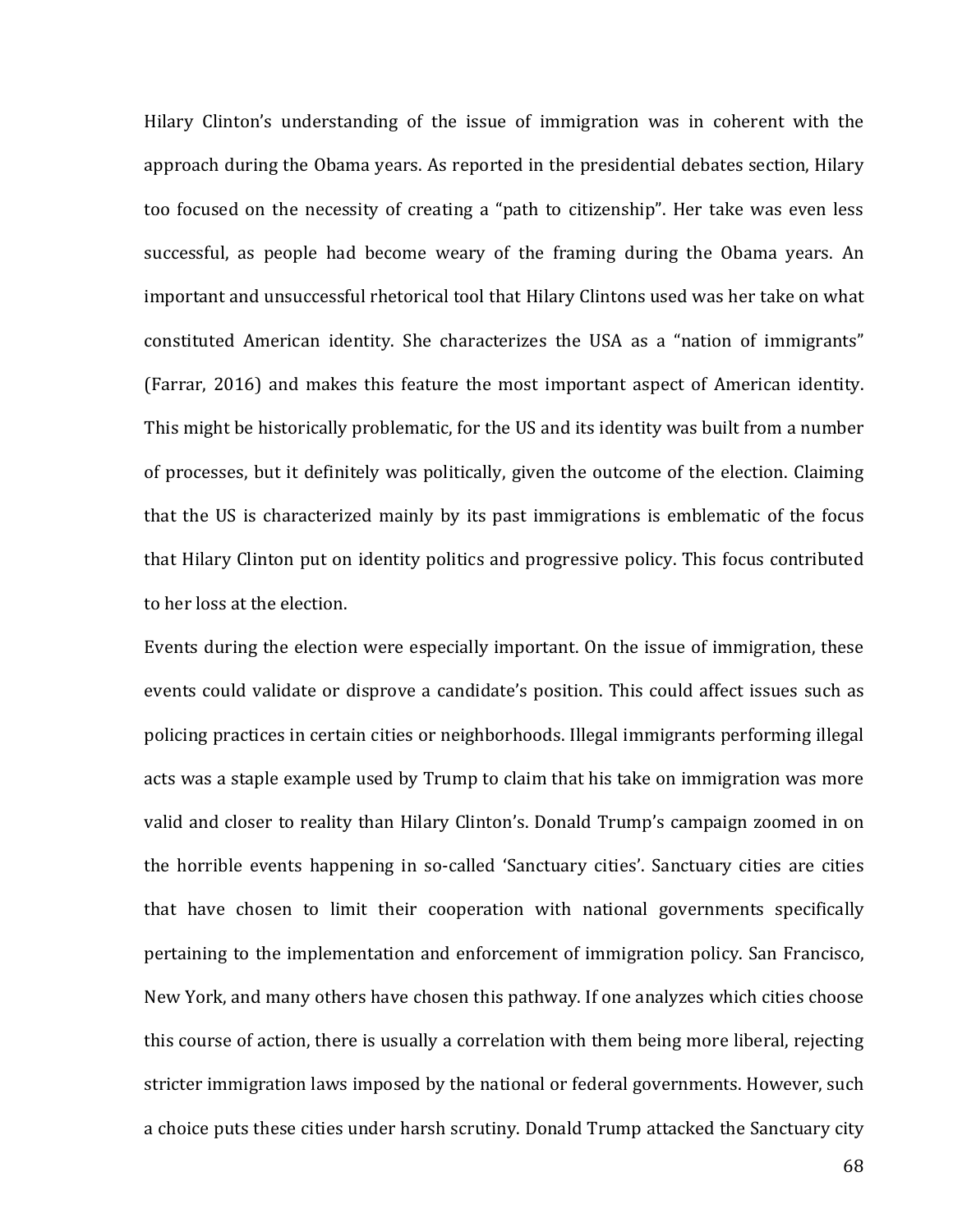laws during his presidential campaign by claiming that these laws were the main problem with immigration reform. He did this by using the example of the killing of a 32-year-old woman in San Francisco by a Mexican illegal immigrant who should have been deported (Gass, 2015). While the link between sanctuary cities, immigration policy, and murders is tenuous, the example is important. It raises the issue of why Sanctuary cities exist and what they are the product of. In Trump's portrayal of reality, Sanctuary cities are the demonstration of the entrenchment of liberal progressive ideology in politics and society. The fact that a city can decide to not implement its states immigration policy and that this action is seen as legitimate and maybe also righteous is symptomatic of the broader conception and resulting issues stemming from political correctness. On the other hand, this fact also demonstrates how taboo difficult conversations about immigration are in the context of progressive ideology - anything going against it or threatening it is seen as antagonizing the interests of the establishment.

Donald Trump's framing of the immigration issue was greatly in contrast with President Obama's and Hilary Clinton's. Similar sentiments raising the veil of progressive positivity that covered the reality of immigration were arising throughout the western world, especially in Europe. Steve Bannon's influence in Italy and Hungary with his idea of Economic nationalism greatly influenced leaders to re-establish the centrality of the nation and the protection of national interests. In Europe, this can also be seen in the protection of the borders, a rhetoric pertaining to immigration that was closer to Donald Trump's, far from the liberal positive rhetoric of Clinton and Obama.

69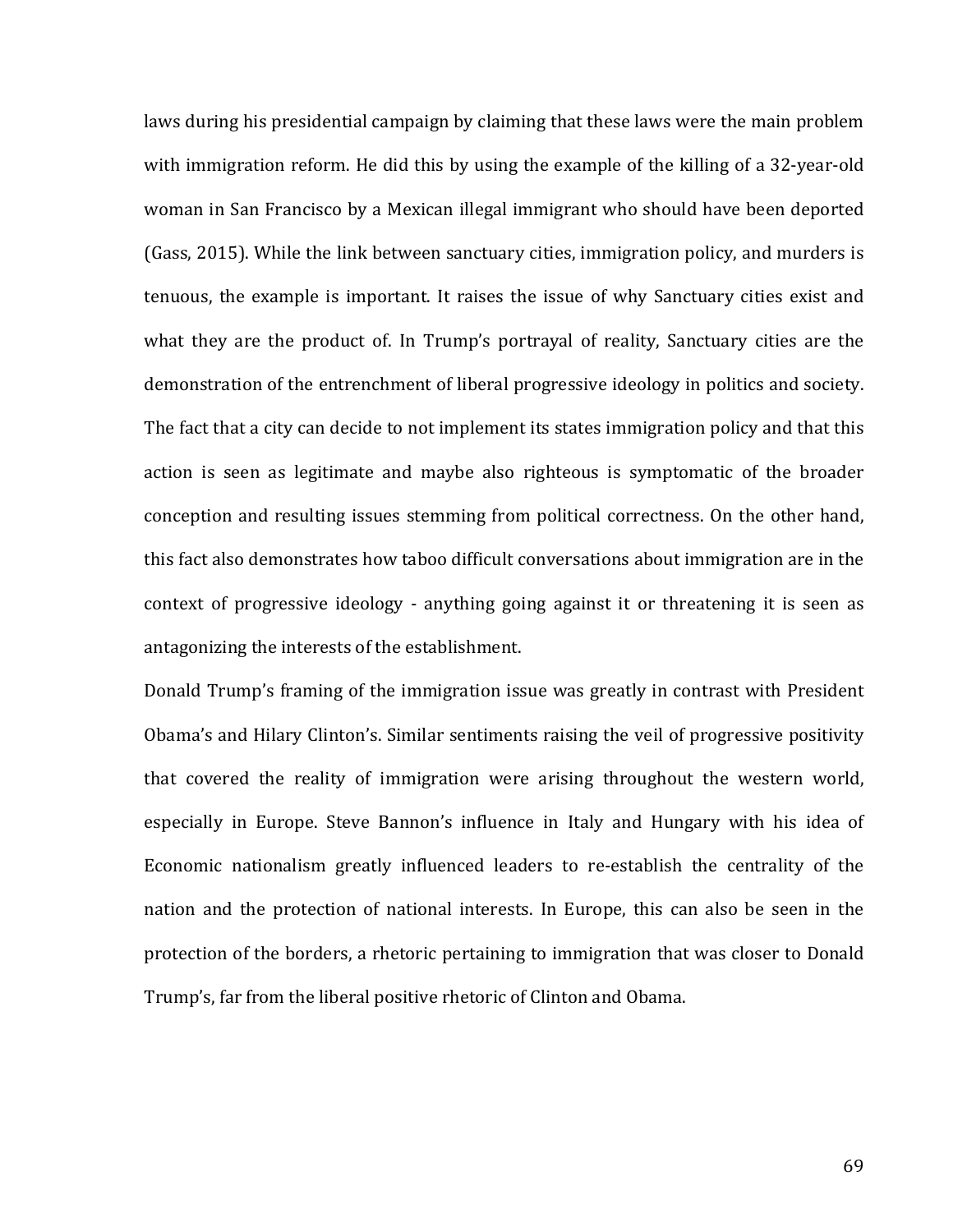In his 2016 campaign, Donald Trump frequently attacked what he referred to as the 'mainstream media'. Trump attacked the media for not performing, from his perspective, an un-biased role in covering news issues and the campaign itself. It would be naïve to say that media is unbiased. Undeniably, whoever covers the news will carry their own ideas, opinions, and views; they will decide how to cover events, from what perspective to tell the story and what leading narrative to support. Thus, one can understand the impossibility of completely un-biased reporting, but still expect honest and open discussion. The last point concerning 'open discussion' is what is central to Donald Trump's campaign and what feeds directly into the narrow mindedness of eschewed political correctness. The media needs to be a forum where discussion is open, where mistakes can be made and corrected: it is through those that one strives to unveil the truth. This has not been happening on both sides of the political spectrum. Important news stations such as CNN, FOX News, MSNBC, and many others are known to lean on one side or the other of the ideological spectrum. However, Donald Trump was an ex Democrat turned Republican talking about the ills of Liberalism and Globalization. The politically correct liberal rhetoric of most news stations (Schwarz, 2020) resulted in conversations skewed against Donald Trump from the offset, often in an attempt to ridicule his ideas. The media's inability to give an unbiased perspective on Trump's approach to pressing issues and their significant mistakes in polls, predictions, and news stories allowed Donald Trump to make the media's partiality an issue in its own right. As a campaign strategy, this is a genius move. By claiming that the media is corrupt, Donald Trump empowered himself and his electorate to discard anything that was an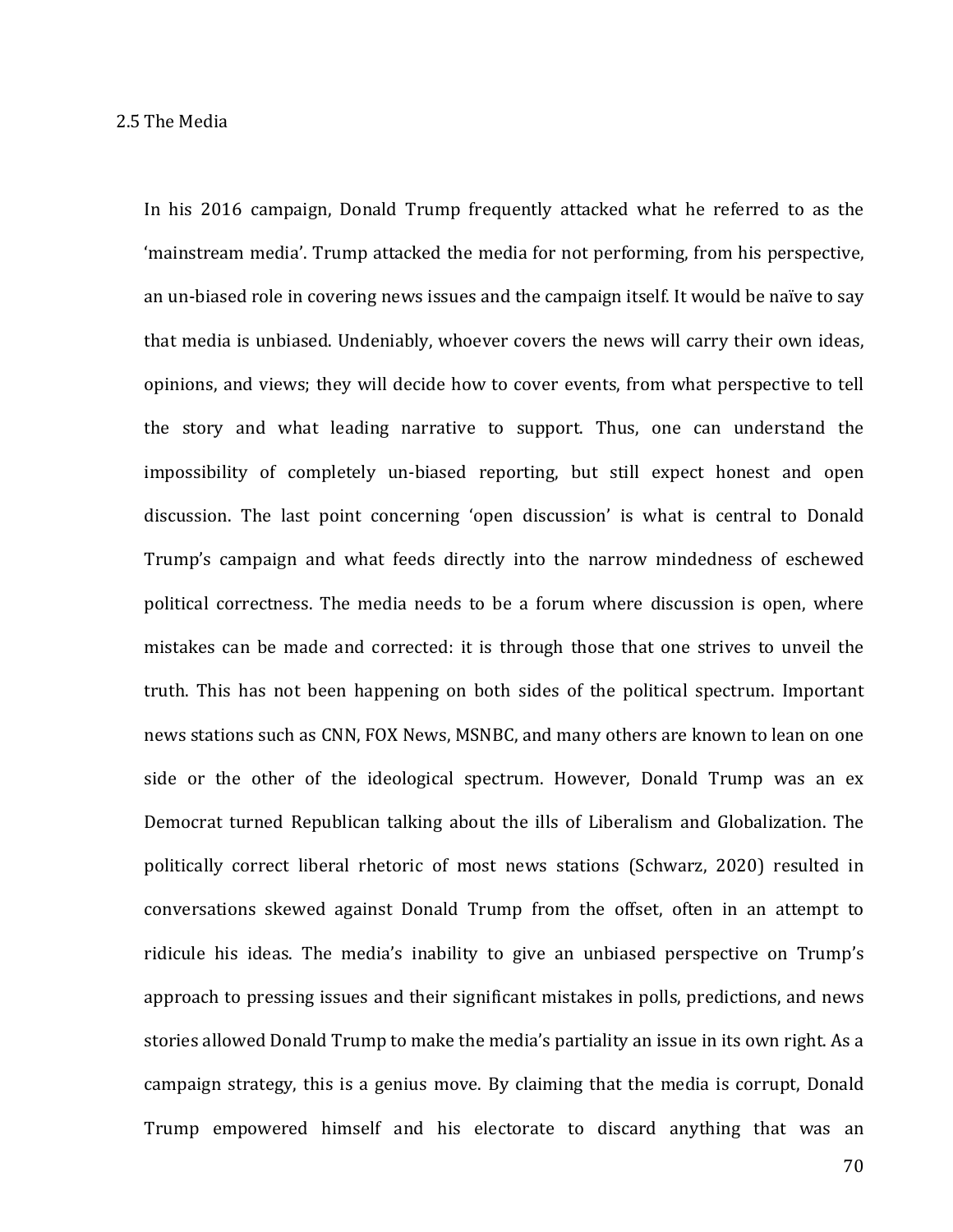'uncomfortable' portrayal of his policy or views as (the now infamous) 'fake news'. The media issue became an extremely powerful tool that could be unleash whenever necessary on command. While Donald Trump stigmatized the media and painted them all with the same negative brush, he managed to do so also thanks to the media's own mistakes and misreporting. This is why the media will be a treated as both an issue onto itself and also as a lens for analyzing other issues. In the next section we will see how Donald Trump introduced his 'anti-media' view and how through his non-PC manners he appealed to a vast portion of the electorate.

# $2.5.1$  Introduction of the issue

Donald Trump used the unknowing media at his own liking. He attacked any source of information for its sourcing or bias when the source was against him, and hailed any reporting when it favored him (Stephens, 2017). Donald Trump managed to play this game because there was a base of truth in what he said, but especially because people had had enough of the same type of reporting and homogeneous news reporting. As with other issues that Trump addressed, he was direct, got to the point, and was unapologetically anti politically correct. The media is one of the bedrocks of democratic institutions. It is a fundamental pillar of the division of power and the creation of checks and balances across the democratic paradigm (Anderson Jr, 2008). To attack it, and Donald Trump attacked almost every important news establishment in the US, one is attacking the belief in a just and transparent democracy. This idea, much more profound and possibly significant than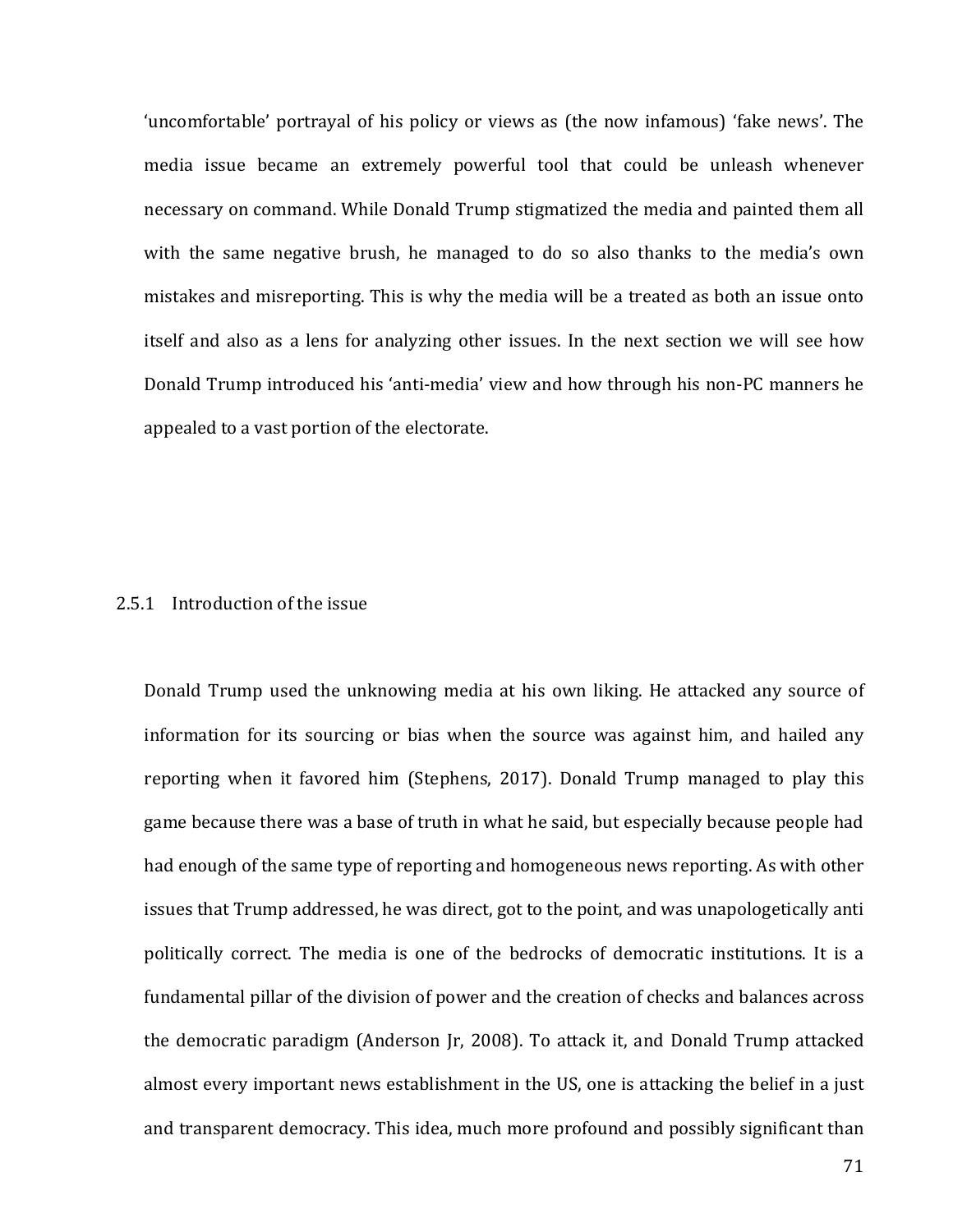many others resonated with the US electorate. Once you feel that the ideas brought forth in your country do not represent who you are anymore, the messenger whom spreads this information certainly holds part of the blame. This is why Donald Trump's attack on the media is symbolically way more powerful than what it might seem at first. Notwithstanding realities such as fake news and interference by foreign nations or posttruth paradigms which, even though incredibly interesting, would skew the argument, Donald Trump opened another Pandora's vase by taking the media head on. It is worth noting that although the factors mentioned above (fake news, Russian intervention, and the paradigm of post truth) did play a role in getting Donald Trump elected we are analyzing how Trump's rhetorical attacks and framing of the media allowed him to appeal to the electorate and win the election. Interestingly, fake news was functional to Trump's victory because he could pick and choose what information to uphold. But he could only do so because of his blanket attacks that discredited the media and therefore helped give rise to the relevance of fake news. In the same way Russian meddling and a post truth paradigm both are aspects and consequences (the legitimacy of them) of the dismantling credibility of the mainstream media brought forth by Donald Trump.

To understand how Donald Trump introduced the issue of the Media, as with the other issues, we will analyze his book "Great Again" and his presidential announcement speech in which, interestingly, Donald Trump does not directly speak about the media but only gives one or two hints about how he thinks they do their job.

"I'm perhaps a controversial person. I say what's on my mind...I have no problem in telling it how it is" (Trump, 2015: 7). In his chapter on the media, called "Our "unbiased" Political Media", just to make it clear from the outset what his take is, Donald Trump commences by clearly stating why he, compared to other candidates, through the media and (in this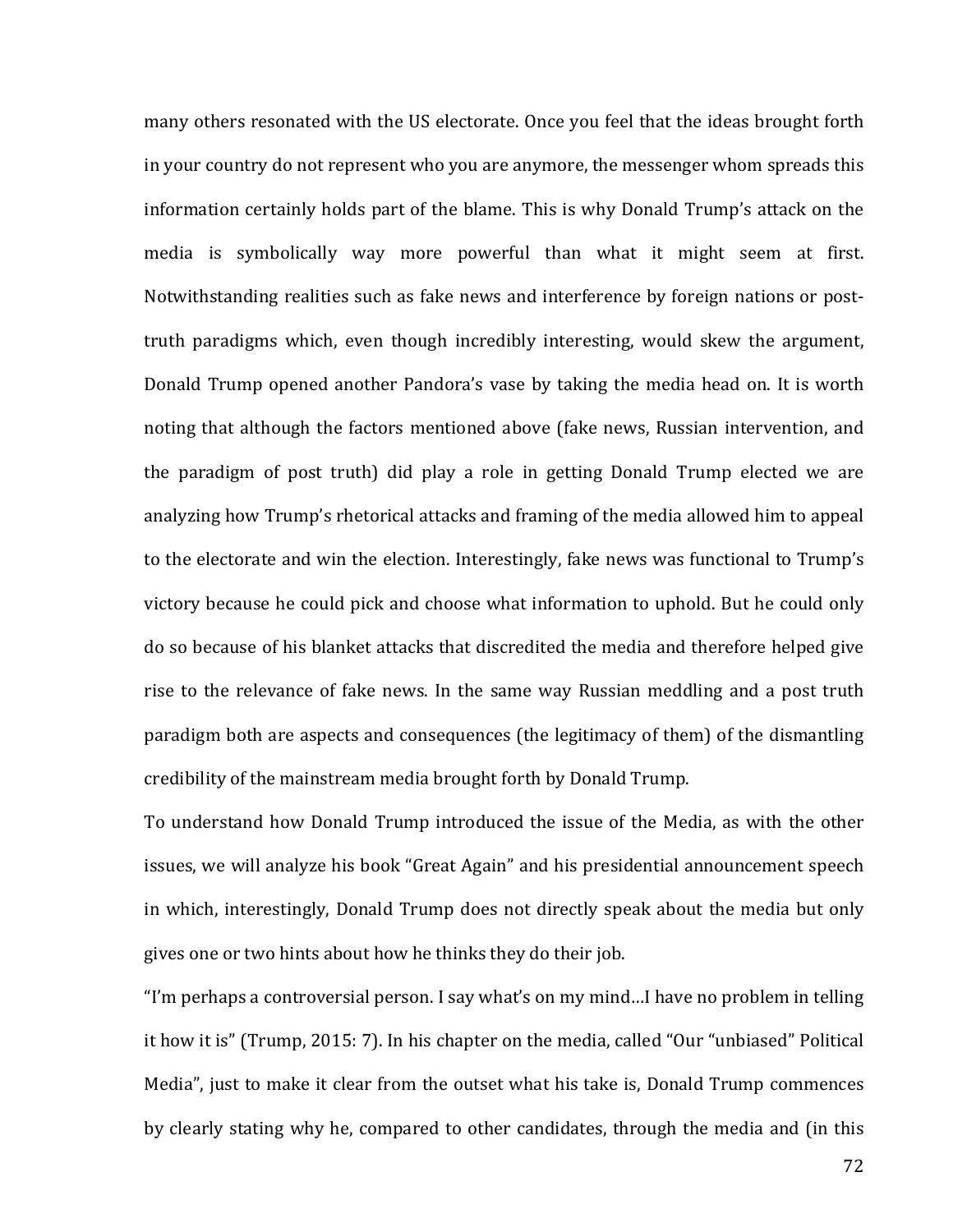case he is referring to the Republican primary debates) stands out. The fact that Donald Trump begins his chapter on the media by placing the mainstream media outlets and his political adversaries in the same bundle is central to what he thinks about the media. The media is a political player. Not one that guides and informs political debate, but one that decides who should say what in what way and, eventually, who should come on top. This approach is typical in the creation of a populist anti establishment frame. By portraying 'The career politicians' and the 'mainstream media' as two branches of the same tree Donald Trump distances and portrays himself as the outlier that, not tinted by the corrupt politically correct progressive establishment, can 'tell it as it is' and fight for the people. The media is therefore part of the political establishment and works within it to enable their preferred candidate. The media itself frames political candidates to paint them with a negative brush. "The attacks are coming from all directions, because they all know I am the only one talking about really changing this country and making America great again. The moderators read some quote of mine (or misinterpret a quote of mine) and then ask someone else to comment... These exchanges make great TV. Sadly, they're almost like watching a sporting event" (Trump, 2015: 9). The quote above holds everything that is important for Trump in terms of the media. Firstly, he explains how it is not only the 'Democratic' news outlets that are attacking him; he is being attacked across the media spectrum. He then explains why he believes this is happening. Everybody is attacking him because they have an interest in keeping things the way they are and not allowing Trump to carry out the reforms that will MAGA. If this is true, then all the media outlets (and politicians) have a vested interest in distorting the truth about Trump to uphold some other candidate and keep him out. He then goes on to explain how this happens while also commenting on the media methodology. The media quotes Trump incorrectly or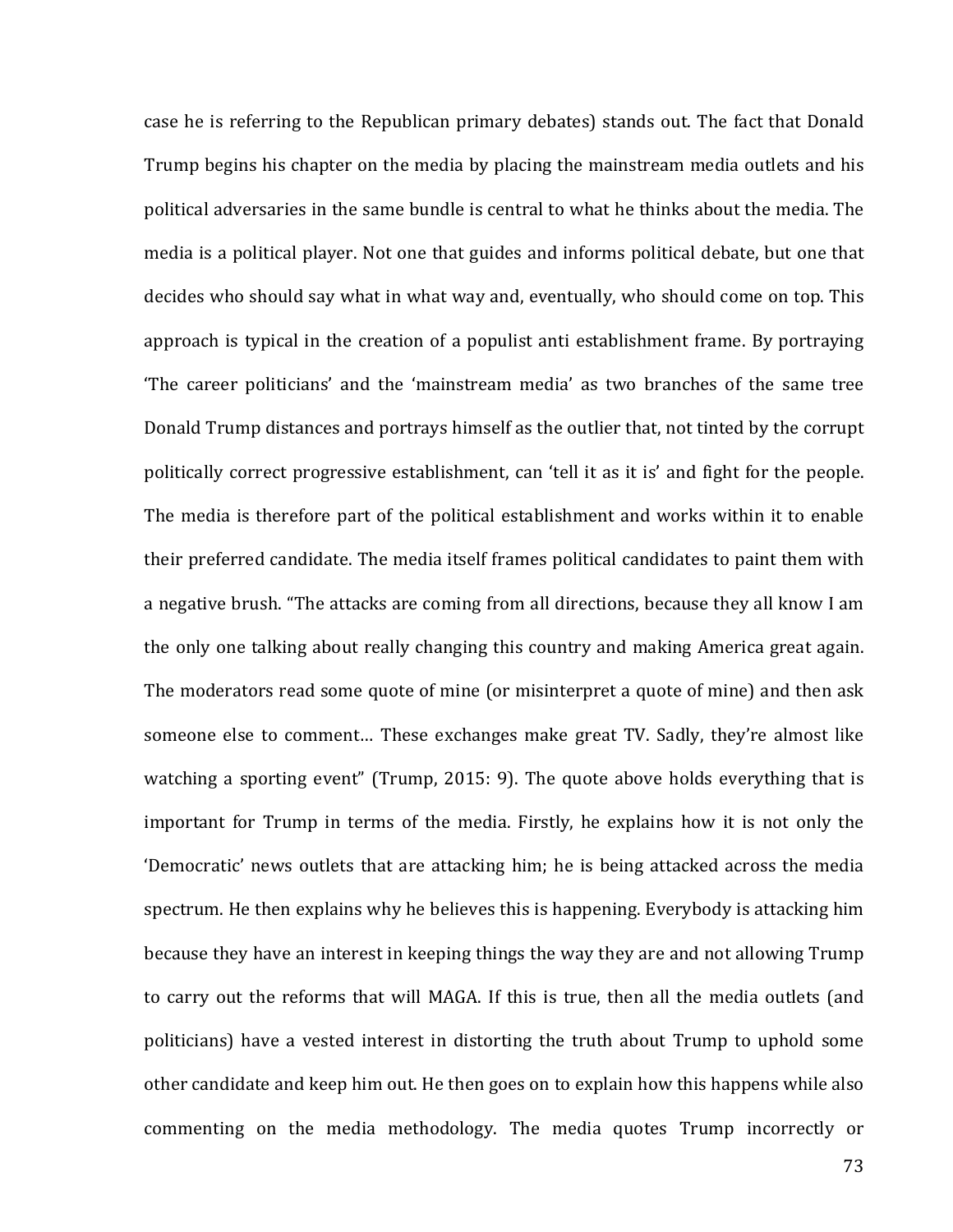purposely misinterprets a quote to allow for others to criticize him. For how marginal, these brief but direct comments on the modus operandi of the media, and in this case of the moderators at debates, is significant as it directly feeds into the idea that Trump says it 'how it is'. This rhetorical aspect is incredibly important for it resonates with what a number of people throughout the states had been seeing in media reporting, again, across the political spectrum (Lucas, 2020). Finally, Trump actually stands on the moral pedestal. Therefore, not only is Trump criticizing the way in which the media uses its power to eschew public opinion against him for their own gain, but, in doing so, he stands as the moral judge of their actions. This is rhetorically very skillful because he is judging the medias actions while justifying his behavior when debating. He is claiming that the game is rigged while justifying that the only way to win the game is to play by the rigged rules. Ultimately, he is allowing himself to uphold or to criticize the medias reporting at will. And, in turn, allowing himself to make rhetorical mistakes because any reporting on anything that he said might have been maliciously distorted by the media.

In his presidential announcement speech the only mention of the media that Donald Trump makes is to highlight the distorted information that the media, in his opinion, so often portrays. When speaking about estimates that were made about his wealth, Donald Trump says that the media "reported (his wealth) incorrectly" (Trump, 2015). Even though seemingly marginal, the only mention of the media that Trump makes is to state how wrong they often are. Significantly, this will be an essential light motif of his campaign that, again, allowed him to claim truth only when it favored him. Apart from the practical use of this portrayal, the broader symbolic significance of the attack on the media allowed him and his electorate to highlight the significant problem of media bias that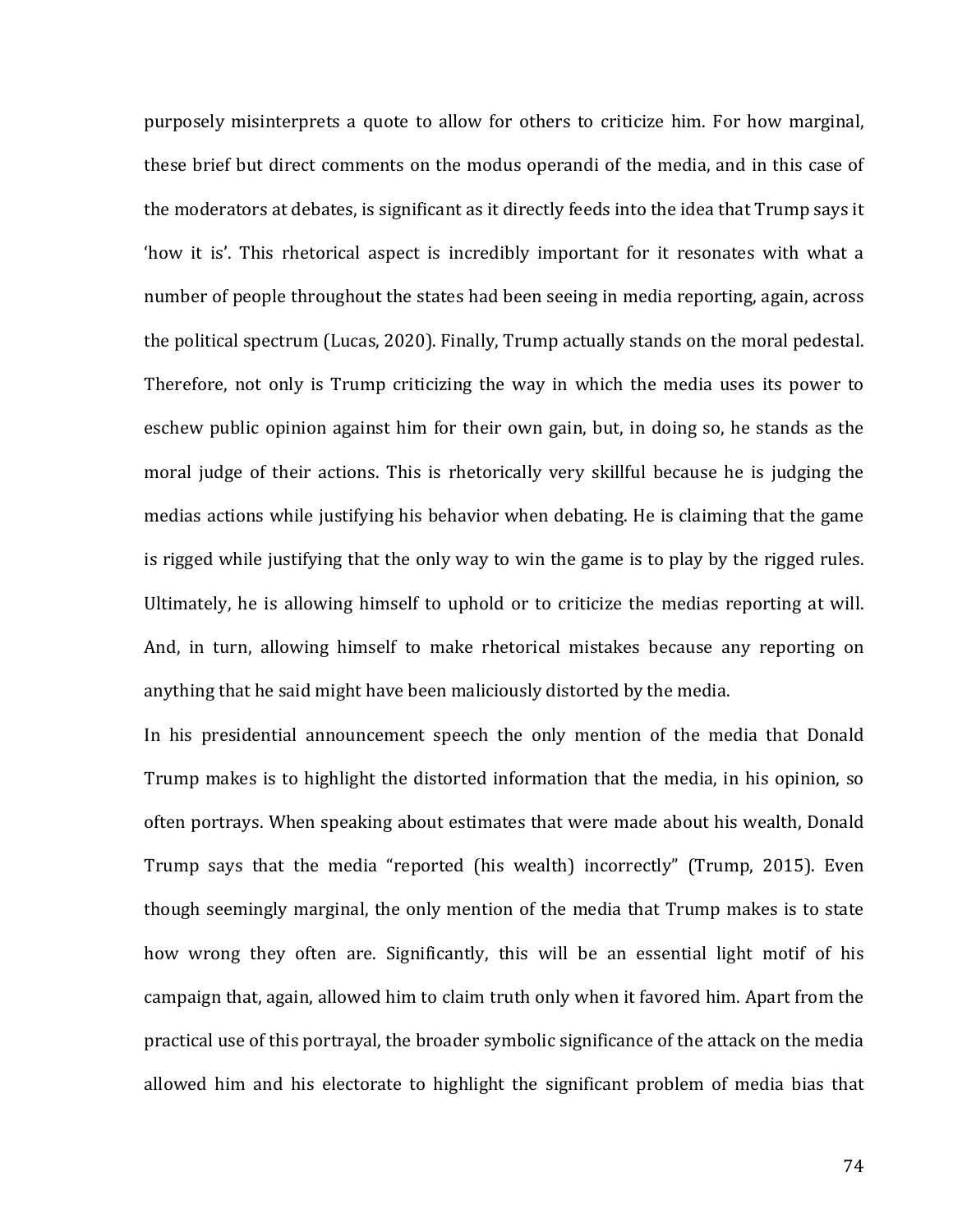more often than not was tinted if not taken over by politically correct progressive ideology. In specific terms, what is 'ok' to say and what is not.

#### 2.5.2 Importance of the issue in Primary and Presidential debates

The issue of the media was central to Donald Trumps agenda in being both an important issue and an important tool. The media is a medium though which the electorate is convinced of something or not. Donald Trump used this power to shift the attention, and therefore the frame, concerning different aspects of his campaign. What this meant was that the content that the media was 'pushing', meaning the news story or the question posed (in the context of the debates), was only acknowledged as being valid if it fit the narrative that Trump wanted to push. If the content was not in line with Trump's agenda, the focus was shifted to the form, meaning how and why the media was pursuing such a news story or why and how a certain question was pursued at the debates. In doing so, Donald Trump permitted himself to always avoid being cornered by a question or any news story. The media, as mentioned above, is a medium through which other information and other issues are talked about. All other issues have therefore something to do with the media, because all other issues have been or are talked about and it is the media that decides how and why these other issues are framed. The importance that the media attributes to different stories therefore is a decision on what people know and will focus on. It is this that makes the media in itself so important. If the media has the power to concentrate attention and frame news stories in a certain way, then this decision must be as detached and a-political as possible. At least it must seem to be. If this does not happen, or if the media seems to have its own agenda, then it loses tremendous credibility and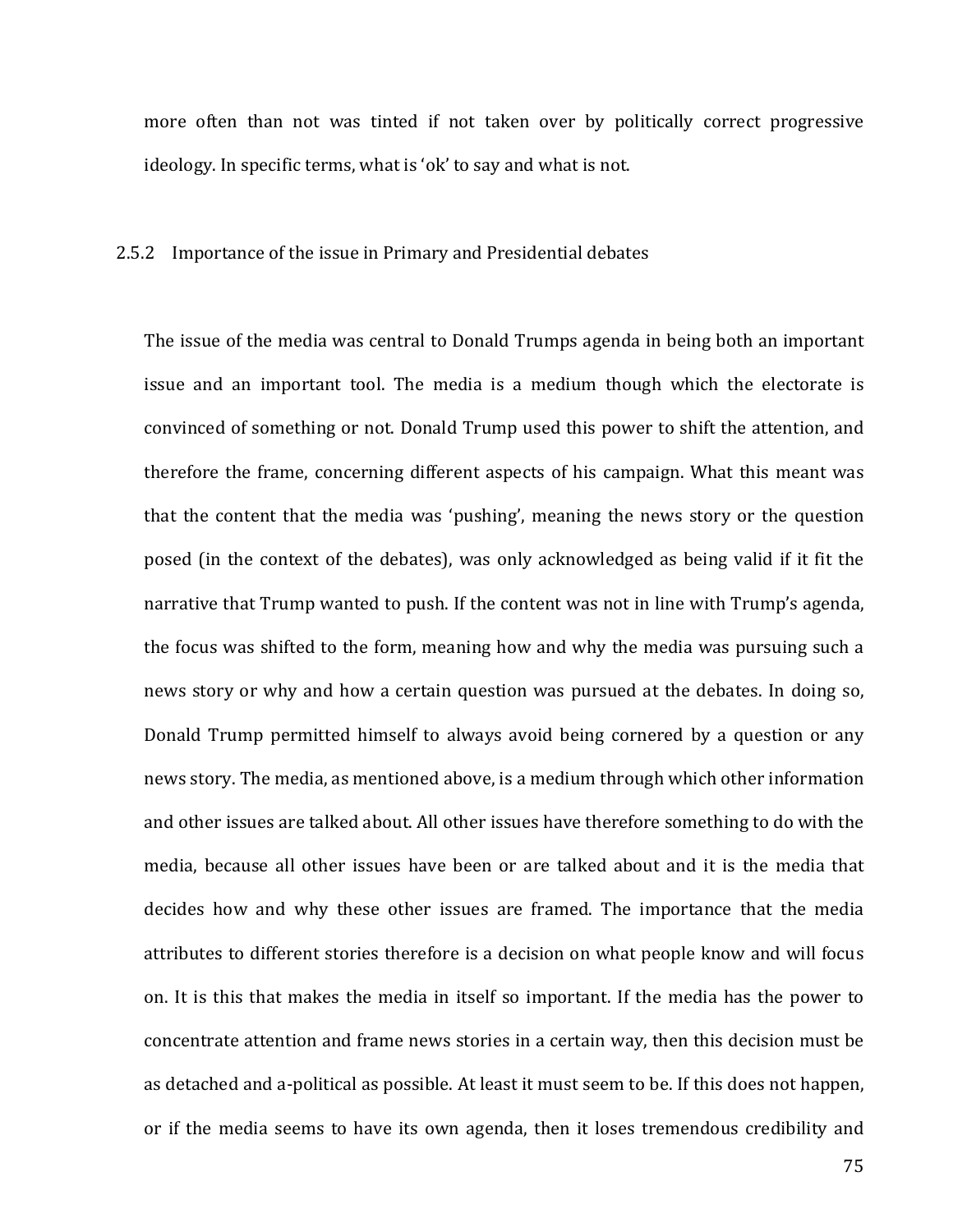especially loses its power to influence listeners, readers, or viewers. Therefore, the selection of stories and, in this case, questions that News channels and debate moderators choose to ask candidates at both the Republican primary Debates and presidential debates hold great importance. The media must ask questions that the electorate wants to hear about, questions that are important to know the answers too. However, what we will see in the analysis of the Republican primary debates is an over emphasis on questions relating to personal behavior, whether this behavior was de facto politically correct, and a will to corner candidates at every chance. In the presidential debates a clear double standard arises when analyzing how the media evaluated and followed through concerning the responses that the candidates gave.

To analyze the issue of the media in the Republican primary debates one could go through all the debates. This is because all the debates hold some aspects that could be analyzed because they are all a confrontation between candidates and a news outlet and its representatives. These interactions, however, all hold different significance. As said above, the distinction between form and content is important here. At times, the analysis of interactions between candidates and moderators will be on the content of questions, often to demonstrate a lack of it, while other times, when the content is clearly not to Donald Trump's liking, the analysis will focus on how the form of the debate shifts and with it its content. To carry out such an analysis different aspects will be analyzed relating to the relation between candidates and moderators, in relation to what candidates actually said about the media and how it behaves, in relation to what the candidates thought of the focus of the news broadcasters in some debates, and, finally, what the candidates thought all this distorted focus by the media led to and why this distortion made it clear that the media had its own agenda clearly in line with liberal progressive politically correct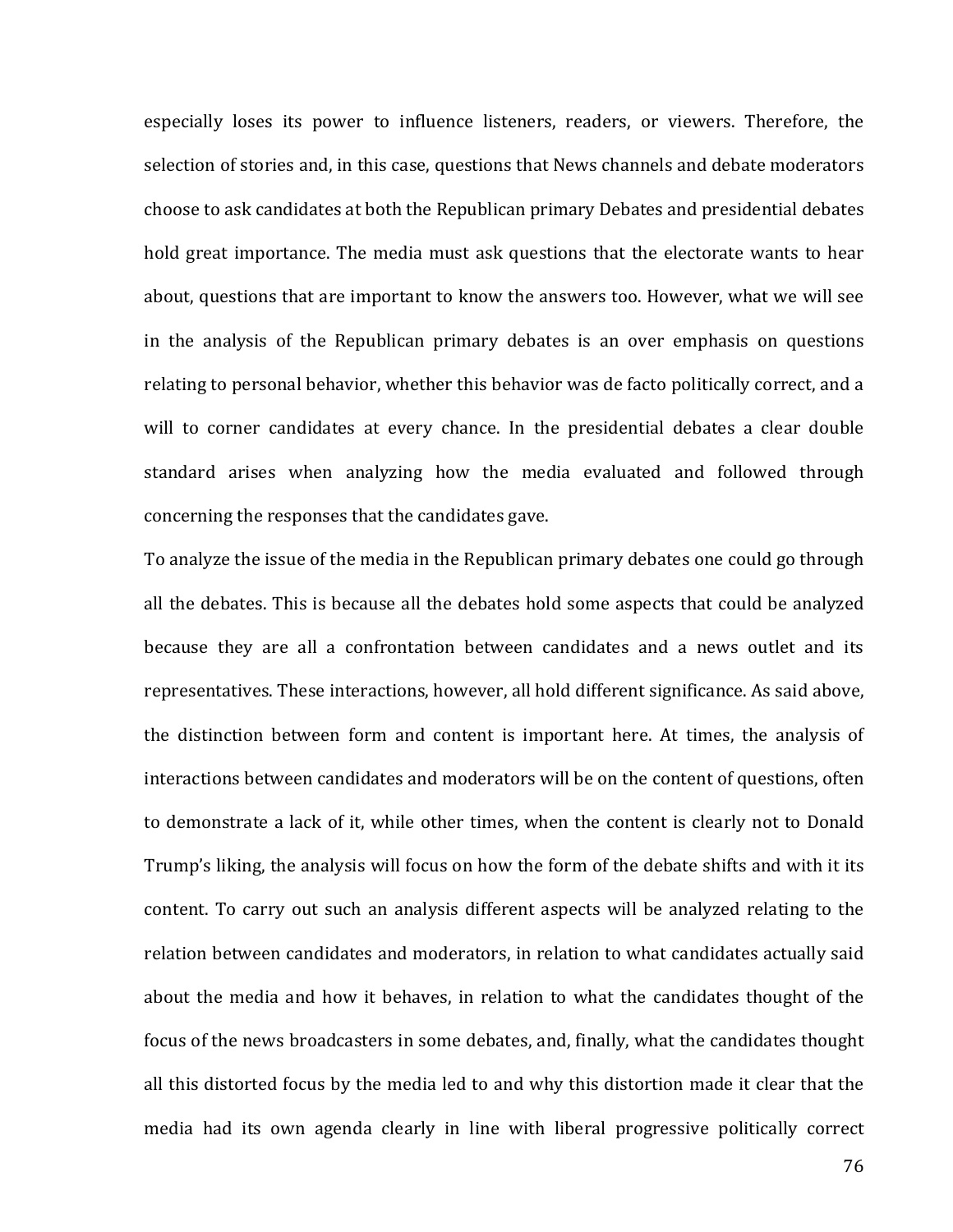ideology. To carry out such an analysis the first debate will be used to analyze mistaken focus by the media, clash between Trump and moderator, and eventual form change; The third debate will be used to analyze why many republican candidates criticized the content of questions carried out; The fifth debate will be used to extract what Donald Trump thought of media operations and framing of news stories; and, finally, the twelfth debate will be used to analyze what resulted from the medias framing and focus of candidates and issues and why this was seen as pushing an agenda.

The first Republican primary debate was hosted by FOX news on the  $6<sup>th</sup>$  of August 2015 in Cleveland, Ohio. The debate was the first chance for the general public to see the republican candidates one next to the other debating for a chance to win the republican nomination. The first question and interaction between Donald Trump and FOX TV host Megyn Kelly went as follows:

*Megyn Kelly: "Mr. Trump. One of the things people love about you is you speak your mind and you* don't use a politician's filter. However, that is not without its downsides, in particular when it comes to women. You've called woman you don't like fat pigs, dogs, slobs, and disgusting animals. Your twitter account consists of several"

*Donald Trump: "Only Rosie O'Donnel"*

*Megyn Kelly:* "No, it wasn't. For the record, it was well beyond Rosie O'Donnel"

*Donald Trump: "Yes, I'm sure it was."*

*Megyn Kelly:* "Your Twitter account has several disparaging comments about women's looks. *You* once told a contestant on Celebrity Apprentice it would be a pretty picture to see her on *her* knees. Does that sound to you like the temperament of a man we should elect as *president, and how will you answer the charge from Hilary Clinton who is likely to be the democratic nominee, that you are a part of the war on women?"*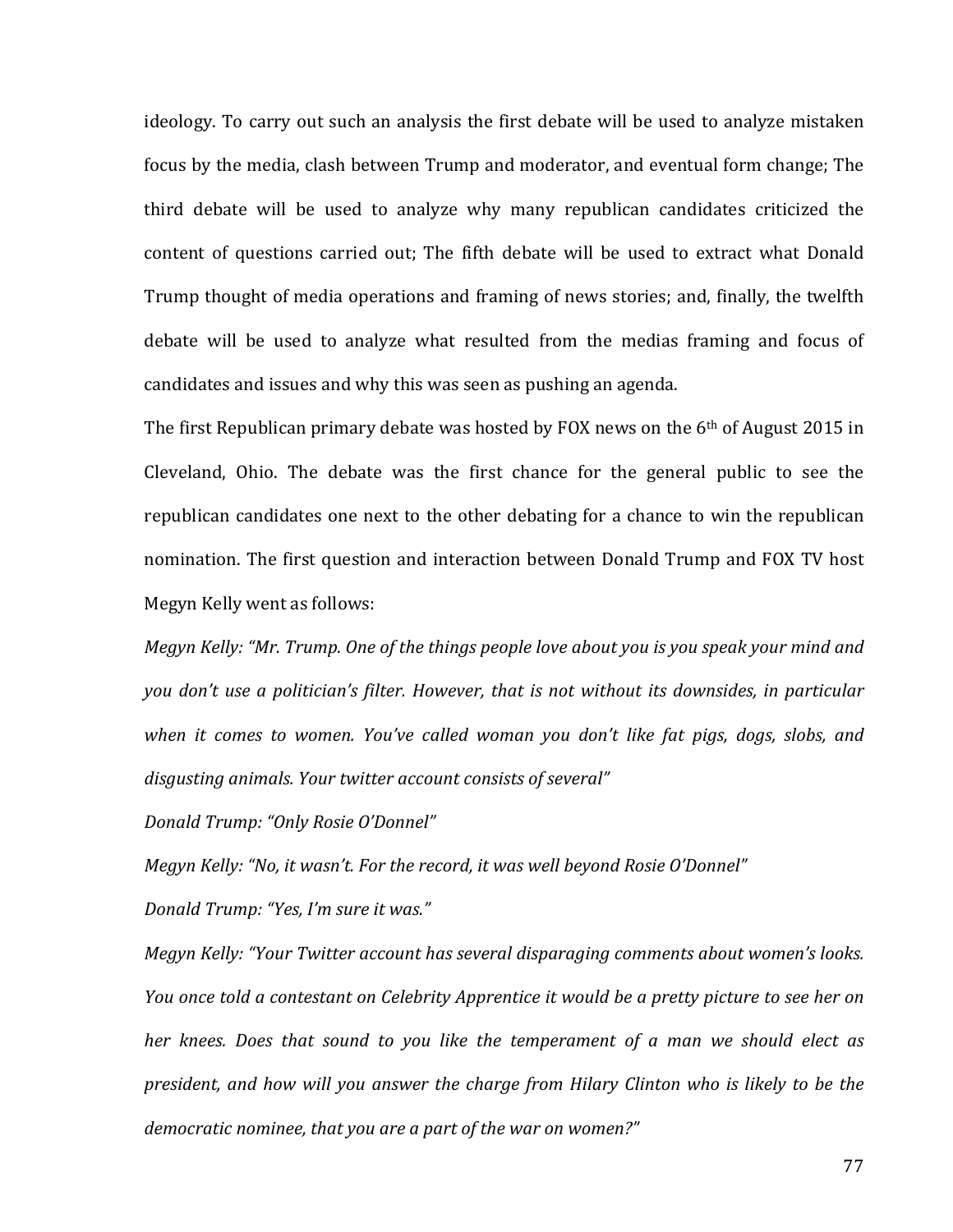# *Donald Trump: "I think the big problem this country has is being politically correct."*

There are a number of reflections and conclusion one can draw from this first interaction between Donald Trump and Megyn Kelly. Firstly, the importance given by the moderator to Trump's relation with women and supposed personal beliefs about the opposite sex is one of, if not the most important aspect that can qualify or disqualify him from being a valid President. This belief is very much in line with progressive politically correct ideology and therefore, probably not maliciously, hides a profound belief and therefore an agenda in Megyn Kelly's motive to ask the question. The fact that Megyn Kelly is 'allowed' to ask such a question and that the question is hailed as fighting for the feminist cause is a clear demonstration of how much identity progressive politics has permeated our media and our way of understanding the world. What also helps us demonstrate the above mentioned fact is that Donald Trump does not take issue with the accusations that are being thrown at him, but the very fact that these accuses are being made to imply that he is not a viable candidate. "I think the big problem this country has is being politically correct" shifts the focus of the argument to something different. The issue is not sexism (and this will be argued further in the issue about Gender), but the inability to speak freely and the over importance that Identity politics has taken in our society. What also happens in this brief interaction between Trump and Kelly was him making a joke, by claiming that he only referred to Rosie O'Donnel in those terms. This is significant because of the huge laughs and cheers that the statement arose from the crowd. Not to have a psychological discussion about laughter here, but the instinctive reaction of people was to laugh, was to attribute less importance to the seemingly incredibly grave statements that Trump had made. This is again a demonstration that focusing on the issue of political correctness and the censorship that it lead to was more important in qualifying someone as presidential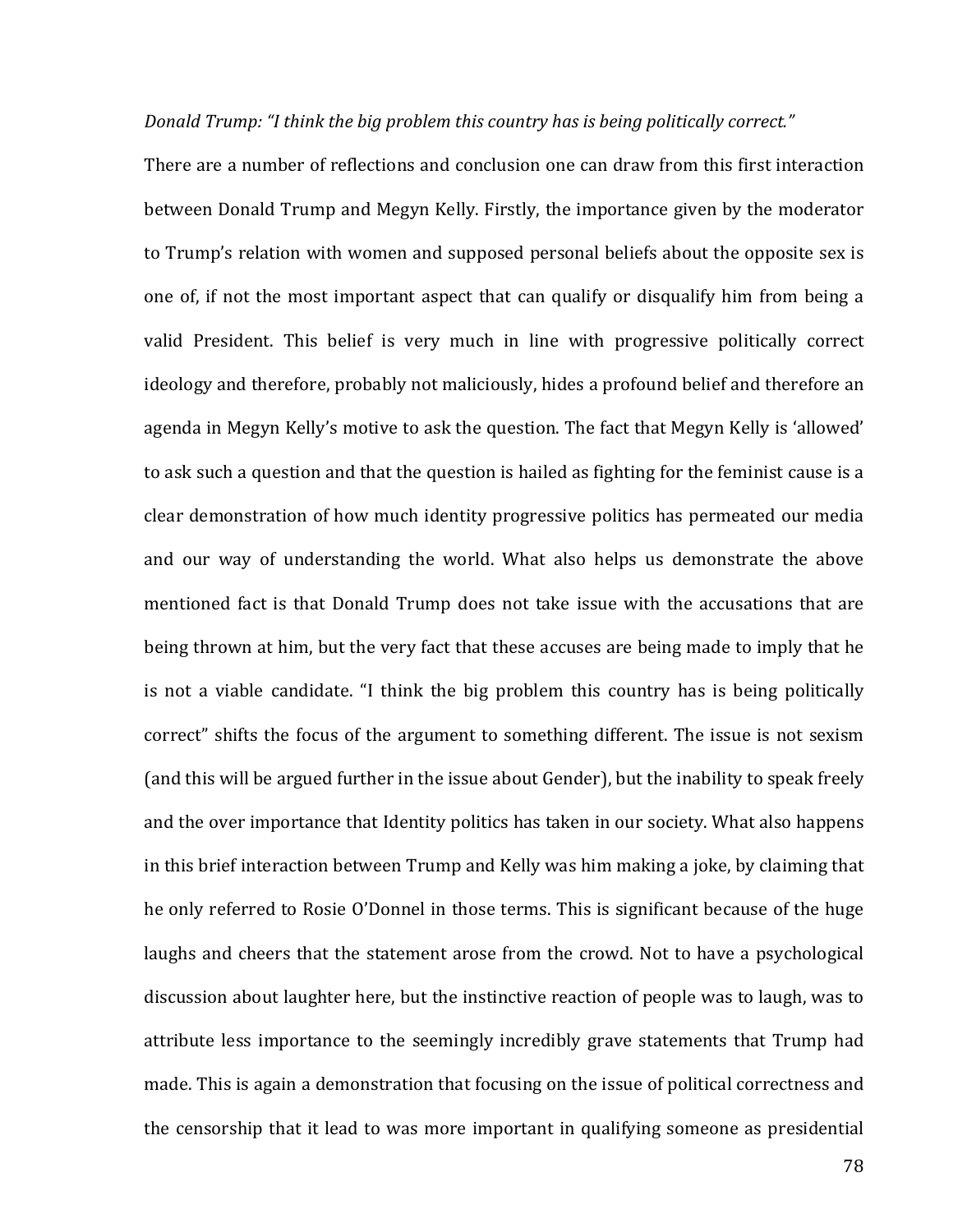than past 'sexist' comments one had made. Once again Trump took refocused and reframed an issue through direct and unapologetic language and the new frames appealed to the electorate more directly and resulted in gaining him more support than what it lost him. This clash with the media, in this case represented by Megyn Kelly, is the first demonstration in the Republican primary debates that Trump, and eventually other candidates, believed that the media has its own agenda and therefore needed to be addressed as an issue in political debate. This belief, in turn, was shared by vast sways of the population (Brenan, 2020).

The third Republican primary debate caused the most controversy as it was attacked and criticized by candidates and pundits alike. The debate was moderated by CNBC that took so much heat for how the debate was run that it was not allowed to moderate the tenth debate for which it had already been chosen. Two interactions will be reported below, one between Trump and the moderator to demonstrate the pettiness of some questions and the consequent distrust the candidates and audiences had in news media; the second between Cruz and the moderator to show that it was not only Trump criticizing the moderators and their modus operandi and how their modus operandi was counterproductive and riddled with apparent motive.

*Harwood:* "Mr. Trump, you've done very well in this campaign so far by promising to build a *wall and make another country pay for it"* 

*Trump: "Right"*

*Harwood:* "Send 11 million people our of the country. Cut taxes 10 trillion without increasing *the deficit"*

*Trump: "Right"*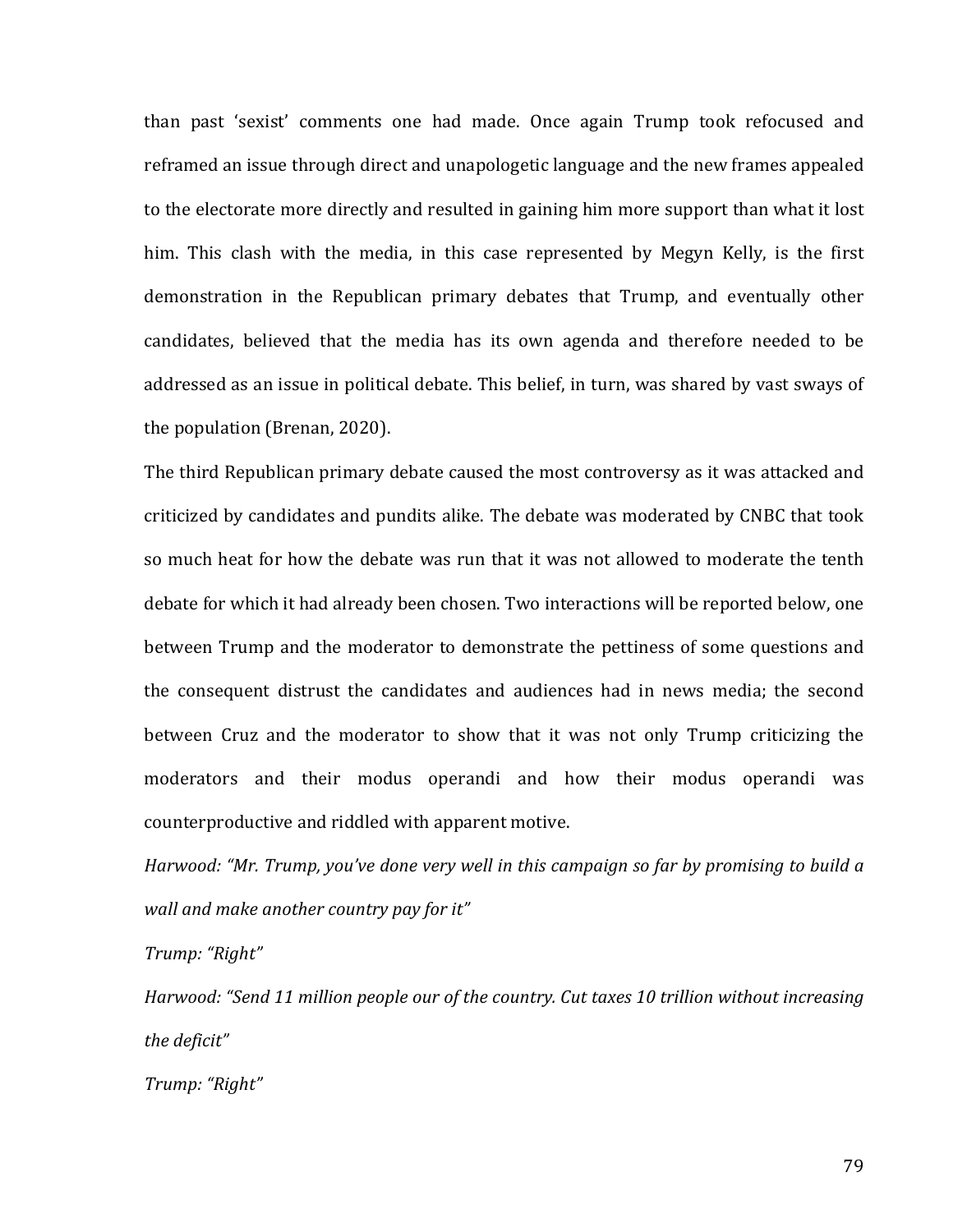Harwood: "And make Americans better off because your greatness would replace the stupidity and incompetence of others"

### *Trump: "That's right"*

#### *Harwood:* "Let's be honest. Is this a comic book version of a presidential campaign?"

This interaction is pretentious and offensive. Framing a question to then ridicule a presidential candidate in this manner it something that the media should never even think of doing. Not only does it demonstrate a clear bias against the ideas of Trump but, most importantly, is not politically correct. Ridiculing someone for their ideas while being the pioneers of progressive liberal ideology is like shooting yourself in the foot. This dynamic simply reinforces the mistrust and at times disgust that the electorate had and still has in relation to the media. Therefore, not only is it rude, but it is also self fulfilling and counter productive for the media outlet itself and instead feeds into Trump's idea and framing of the media as part of the liberal progressive establishment. In the interaction between Cruz and the moderator we can observe more or less the same dynamic:

*Cruz:* "And nobody watching at home believed that any of the moderators had any intention of voting in the Republican Primary. The questions that are being asked shouldn't be trying *to get the people to teat into each other. It should be what are your substantive positions... Ouintanilla: "Ok. I asked you about the debt limit and I got no answer"* 

*Cruz:* "You want me to answer that question? I'm happy to answer the *question…(Interrupted)…Let me tell you how that question…(Interrupted)…Let me tell you how that question…(Interrupted)*

*Harwood:* "Senator Paul, I've got a question for you on the same subject.

*Cruz:* " ...so you don't want to hear the answer?. You don't want to hear the answer. You just want to... (Interrupted)"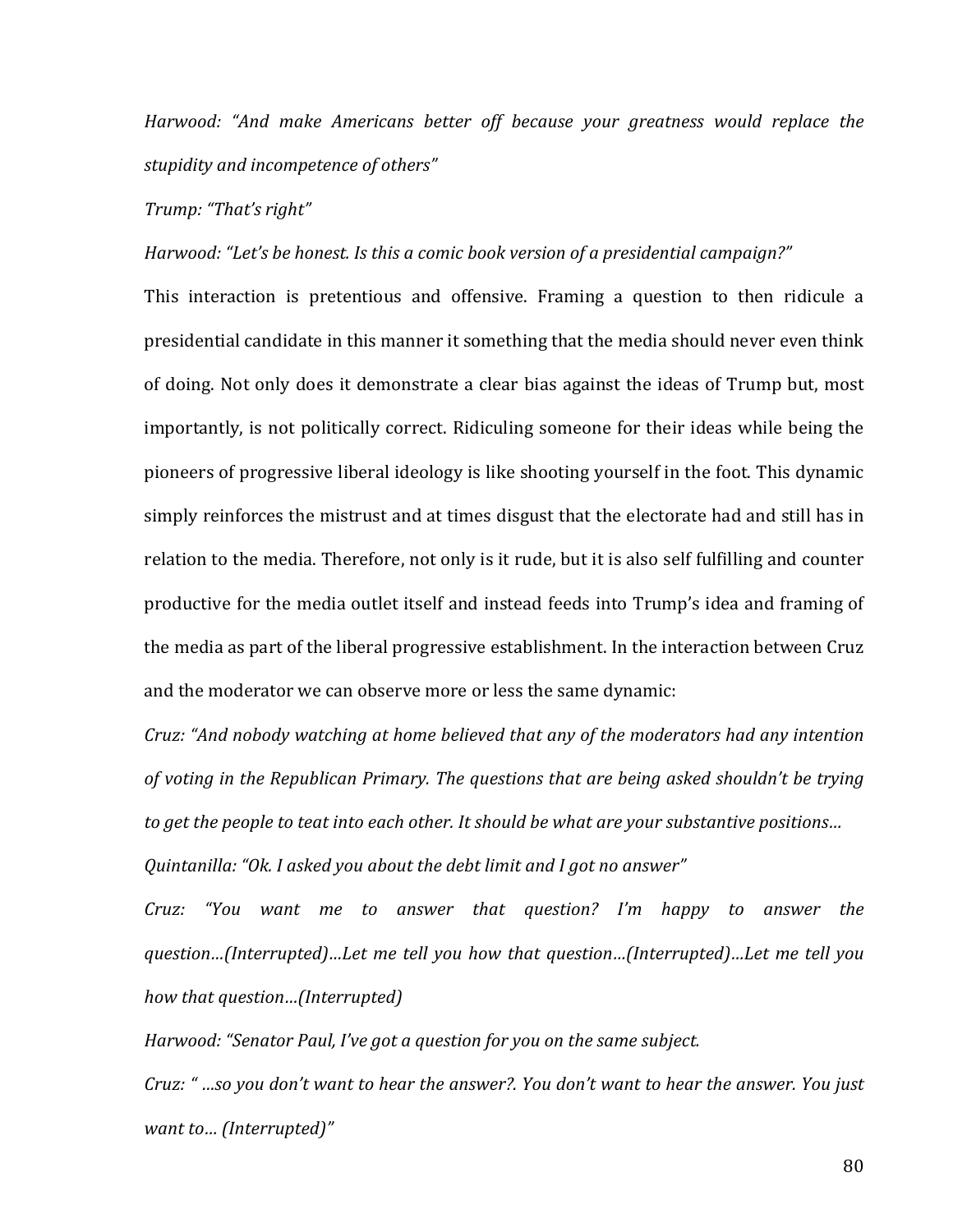# *Harwood:* "You used your time on something else. Senator Paul?"

# *Cruz: "You're not interested in an answer."*

Exchanges like this one happened throughout the debate. Eventually, as also reported above, the candidates and later also commentators said that it looked like moderators were wishing for candidates to fight against each other and to ridicule themselves by answering very badly phrased and leading questions. The media was therefore called out for being biased in this instance. What this understanding of the media eventually led to was the discrediting of it. The media was therefore called out for playing an active role in trying to shift public opinion in their direction. In turn, this allowed for Donald Trump to discredit the medias reporting at will especially when their behavior, such as Megan Kelly's, was seen as part of the PC establishment but took exception to following 'PC guidelines' when interacting with republican candidates, especially Donald Trump. 

In the Fifth Republican primary debate Donald Trump attacks the media for celebrating Americas enemies. When speaking about how ISIS is reported on he says, "You talk about freedom of speech. You talk about freedom of anything you want. I don't want them (ISIS) using our Internet to take our young, impressionable youth and watching the media talking about how they're masterminds- these are masterminds. They shouldn't be using the word "mastermind". These are thugs." This quote is one that holds much more significance than what it superficially shows. The unity around being American that Donald Trump calls for is incredibly important. The media should be on the side of the US, not celebrating the actions of foreign invaders. Be it true or not, this attack is a profound one. It highlights Donald Trump's belief that the media has its own political agenda combined with the belief that one of the medias sole goals is to sell its information with no regard for its impact. This is important because this attack on the media comes from a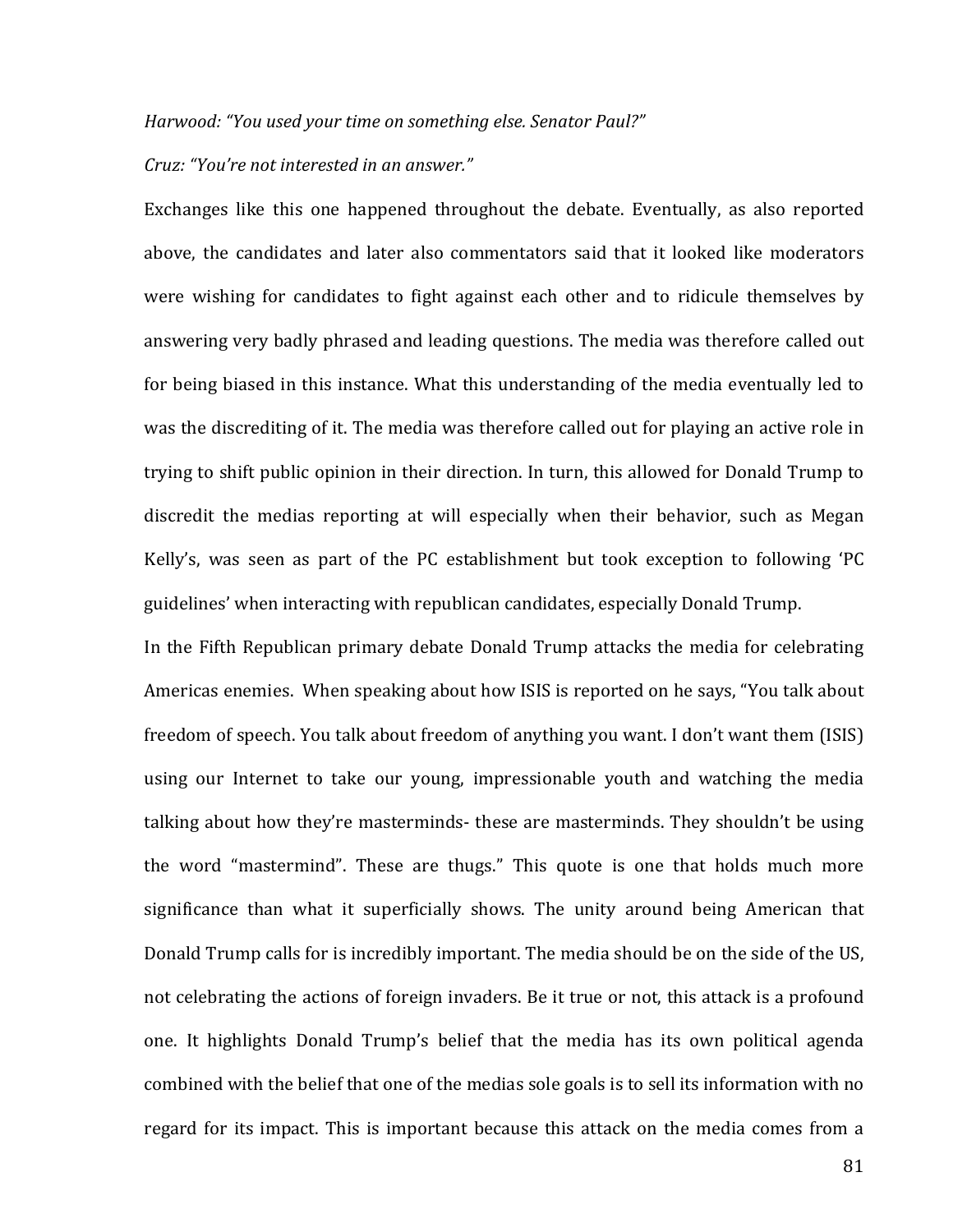different perspective. It is not only the media having a hidden political agenda, but it is also about the general irresponsibility of the media. Not only does the media eschew information and frame news for its own political or economic gain, but it is also irresponsible. Once the electorate agreed that the media played by its own rules, strived for its own goals, and did this with no shred of social responsibility, then it loses all its credibility and its reporting can be picked and chosen at will when it favors a given agenda. Incorrect and biased reporting became such a central focus of the debates and campaigns, and reporting especially concerning Trump was so frequent and often distorted, that it backfired on the media and favored Trump. This was so true that the Republican candidates believed that the media was giving Trump more airtime to favor a Democratic presidential win; this was clearly stated in the twelfth debate. At the twelfth debate, Ted Cruz said: "So for the people at home, if you're one the 60, 70 percent of Republicans who recognize that if we nominate Donald Trump, Hilary wins. That's why the media wants him to be the nominee so much..." By the twelfth debate, the media had lost so much of its credibility that no Republican candidate believed that the media was behaving fairly, at least not the 'mainstream media'. This is symbolic of a situation riddled with political interest and political agendas concerning all actors in the complex mosaic of the American election. The medias intrinsic bias therefore became a key issue on Trump's agenda because of his direct and honest take on what he saw the true problems were in American society, that was: political correctness. The fact that his belief became a staple of other Republican candidates also goes to prove the ultimate distrust that candidates and their electorates had in the information supplied on national media outlets.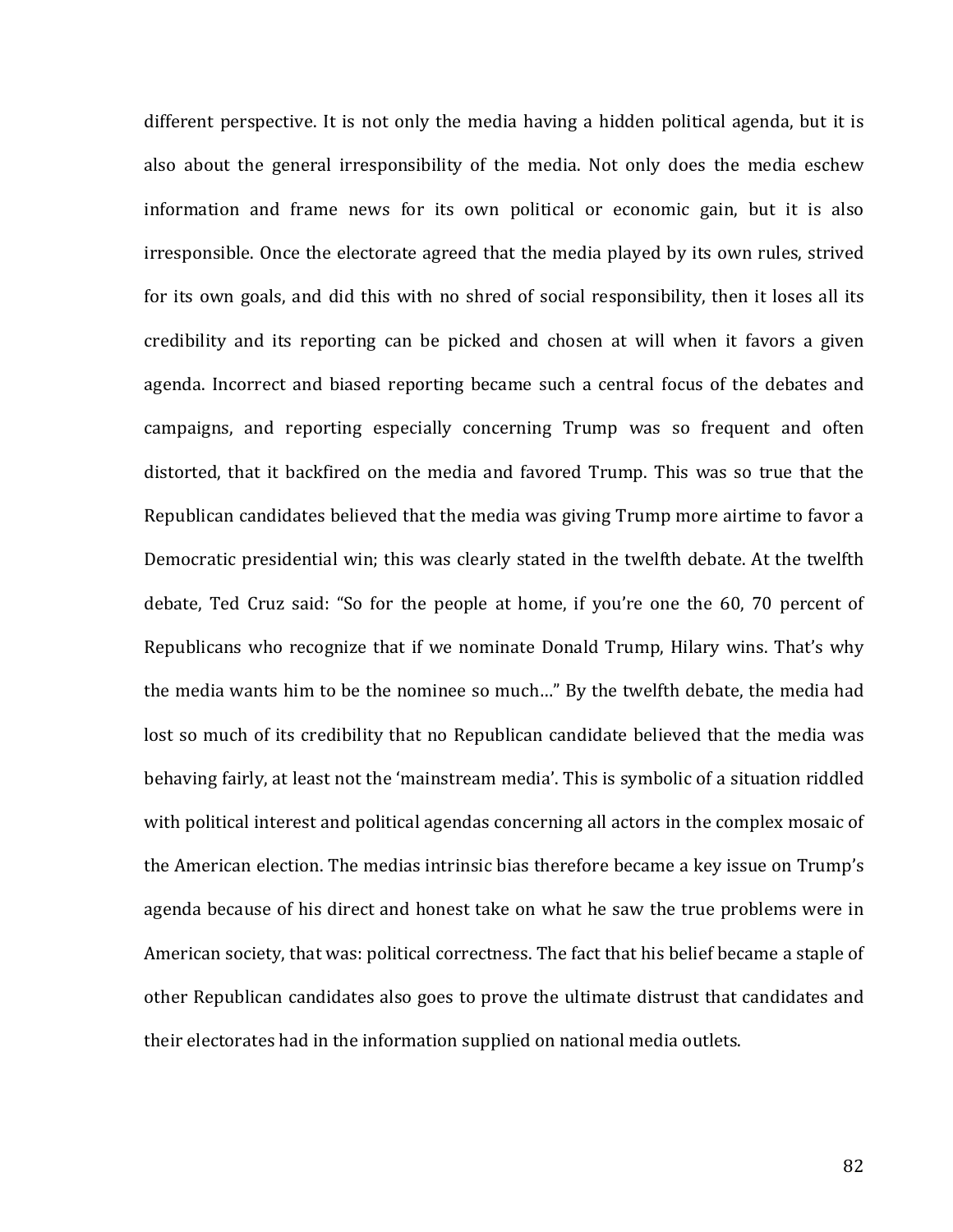### 2.5.3 Issue in context

The media has never been treated as a political issue as much as it has by Donald Trump. The media was seen as part of a bigger corrupt system, warranting it become an issue onto itself. Previous presidents and presidential candidates had often highlighted how some media outlets were more inclined to favor a certain party or political candidate. However, these accusations never warranted a full-blown attack, which is what Trump unleashed against the media. Trump seeded a deep-rooted feeling amongst the American public that media is intrinsically bias, partisan reporting. Sponsored content is an example of the broader phenomena that was increasing mistrust in how information is reported. The issue is important and appealing because unique to Trump, so it will be worth briefly analyzing his take on it. In this case it is not Trump's *framing* of an issue, but his *creation* of an issue that gave created a powerful narrative left completely unchecked. It is easy to see why it was successful in wooing the American electorate: there was no other candidate to oppose his perspective because the issue was not perceived as such by his opponents. It goes without saying that focusing on something doesn't necessarily make it worth focusing on. The issue of the media will be discussed in the following terms: firstly, why it is important in the general context of political correctness; secondly, we will look at Barack Obama's understanding of it; thirdly, and very briefly, we will look at Hilary Clinton's take; the fourth will focus on giving an example that validated Trump's framing of the issue; the last section will conclude by connecting the US phenomenon with broader ones around the world.

An attack on the media and placing the media on one's agenda in a critical manner is very politically incorrect in the age of political correctness. The media, as an institution, is of vital importance to transparency and accountability in democracy, so framing it as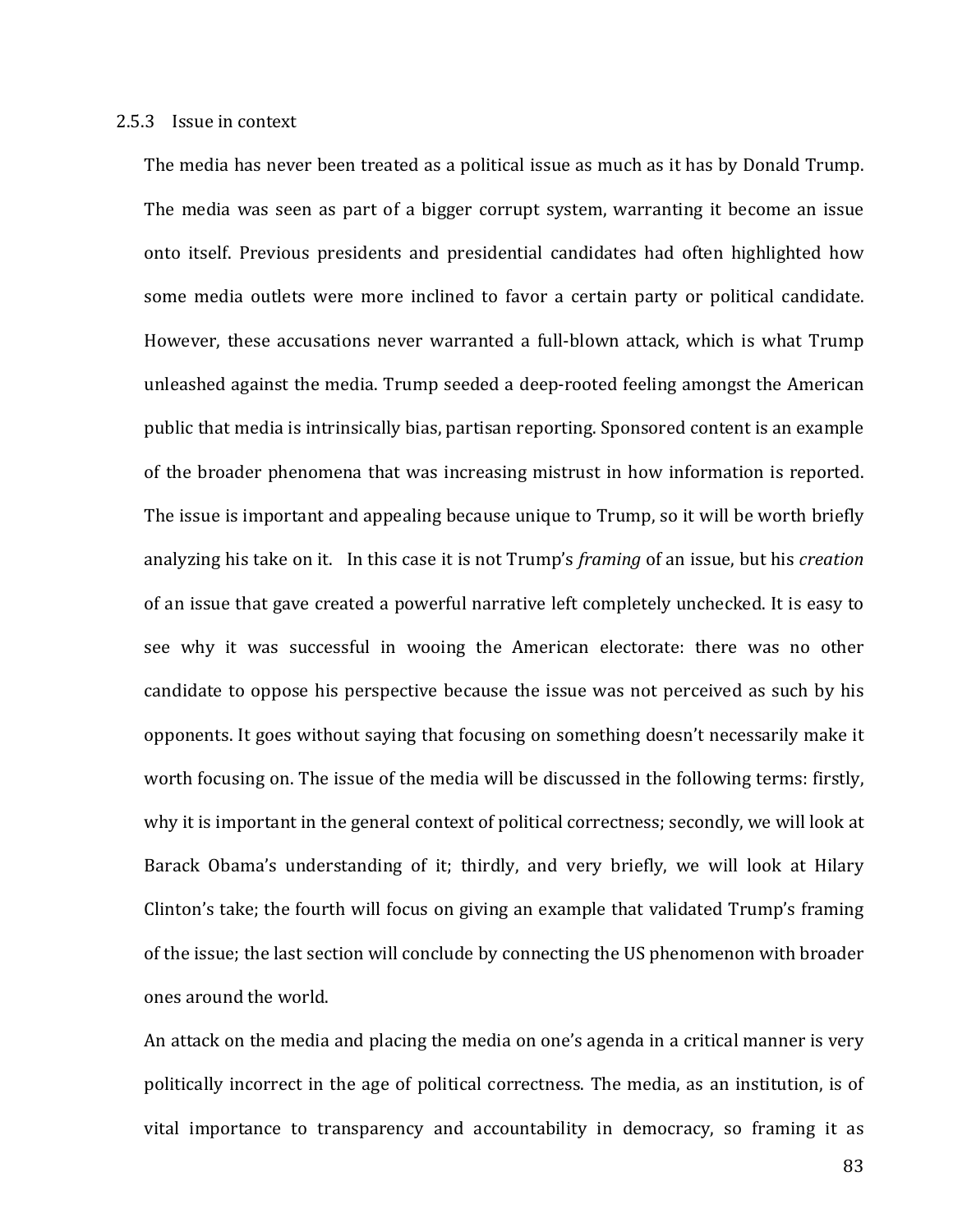responsible for distorting the truth for its own gain is very controversial. Donald Trump called out all media outlets for being part of the progressive political process. It was not the media in itself that was corrupt according to Trump, but the motives behind the choice of what was being reported that were bias. The media, in his view, had an interest in favoring Hilary Clinton while reporting on her political campaign because she was closer to their liberal ideals. However, interest was so pervasive in the this way of reporting that ideology permeated the news stories too. The difference between this and favoring one candidate over another is the distortion of facts that goes on in the former. Donald Trump called out the media for favoring Hilary Clinton, but also for choosing and framing news stories with the motive of pushing social change and social policy in line with progressive identity politics. It was this fact that made the issue of the media resonate so deeply with the US electorate. Donald Trump was calling out civil society's mistaken focus – embodied here by the media. The issues that were being addressed by the media were not worthy of focus and were chosen with the objective of manipulating outcomes according to Trump. This made the media in itself an entity worthy of the political agenda. Attacking the media and making it an issue was therefore in stark opposition to the politically correct context in which Donald Trump commenced his campaign.

The eight years of Barack Obama were not riddled by this controversial view of the media. As many presidents before and likely after him, President Obama was criticized more on some networks than others, and therefore preferred some networks over others. Media reporting on his campaign in 2008 was seen to be have been balanced and neutral. He was only favored in so far as the media did a lot of negative reporting on John McCain (Pew Research 2, 2008). For this reason, there is not much to compare Donald Trump's statements on the media. However, one topic of focus in Obama's campaign and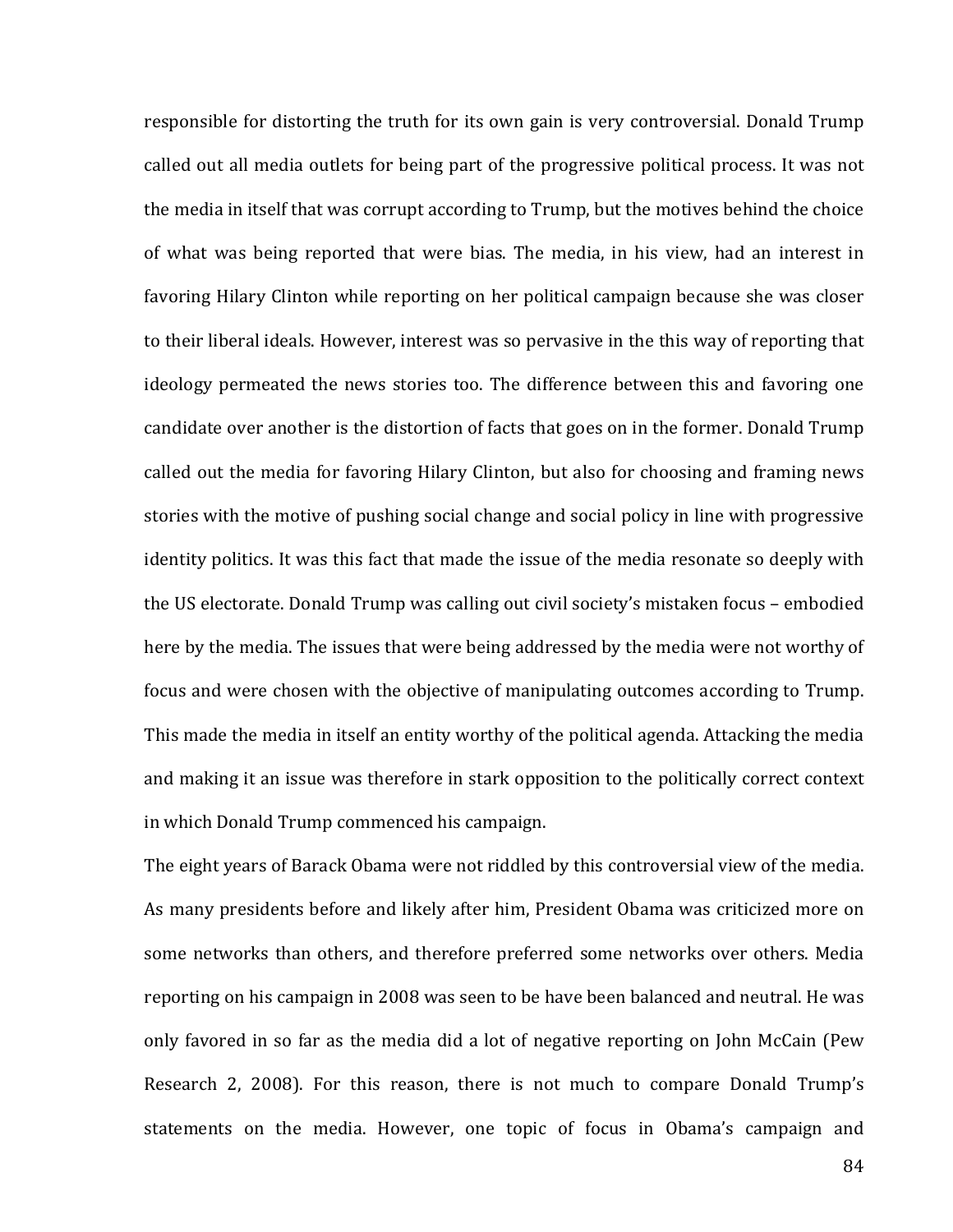presidency was 'the internet'. More specifically, the concept of "net neutrality". Net neutrality is the idea that the Internet is not fair, and that it should be. As with a typical progressive and politically correct take on any issue, the focus is on inclusion and social justice. Whether this policy was actually needed or good is not the point of this analysis. What is important to note for our purpose is that the democratic progressives see a topic such as the Internet as rife with problematic and discriminatory practices. Seeing the world in such a way results in a prioritization that can exasperate an electorate that does not see these issues as problematic or does not feel they are applicable to themselves. Christopher Wolf, Chair of 'Hands off the Internet', a coalition fighting against net neutrality, called it "a solution looking for a problem" (Martinez, 2016). Obama's focus on a policy such as net neutrality explains why Donald Trump's ideas resonated so deeply with the electorate.

Hilary Clinton did not focus on the role of the media in her presidential campaign. As explained in the analysis of the presidential debates, it was only Donald Trump who focused and attacked the media. What is worth noting is that not attacking was probably as much of a tactic as attacking the media. Although Hilary Clinton had a historically tumultuous relationship with the media, she pledged to restart and reboot this relationship when she announced she was running for President. For this reason, she and her campaign were reluctant to criticize the media's doings throughout the campaign. However, the results of the election flipped this approach, as she lashed out at the medias unprofessional coverage. Ironically, she criticized the media for focusing on what would sell the most stories rather than reporting on policy. In doing so, she criticized in the same exact way Donald Trump had during his campaign, even though for different reasons. The context was ripe for the media to be placed under extensive scrutiny, no matter who won.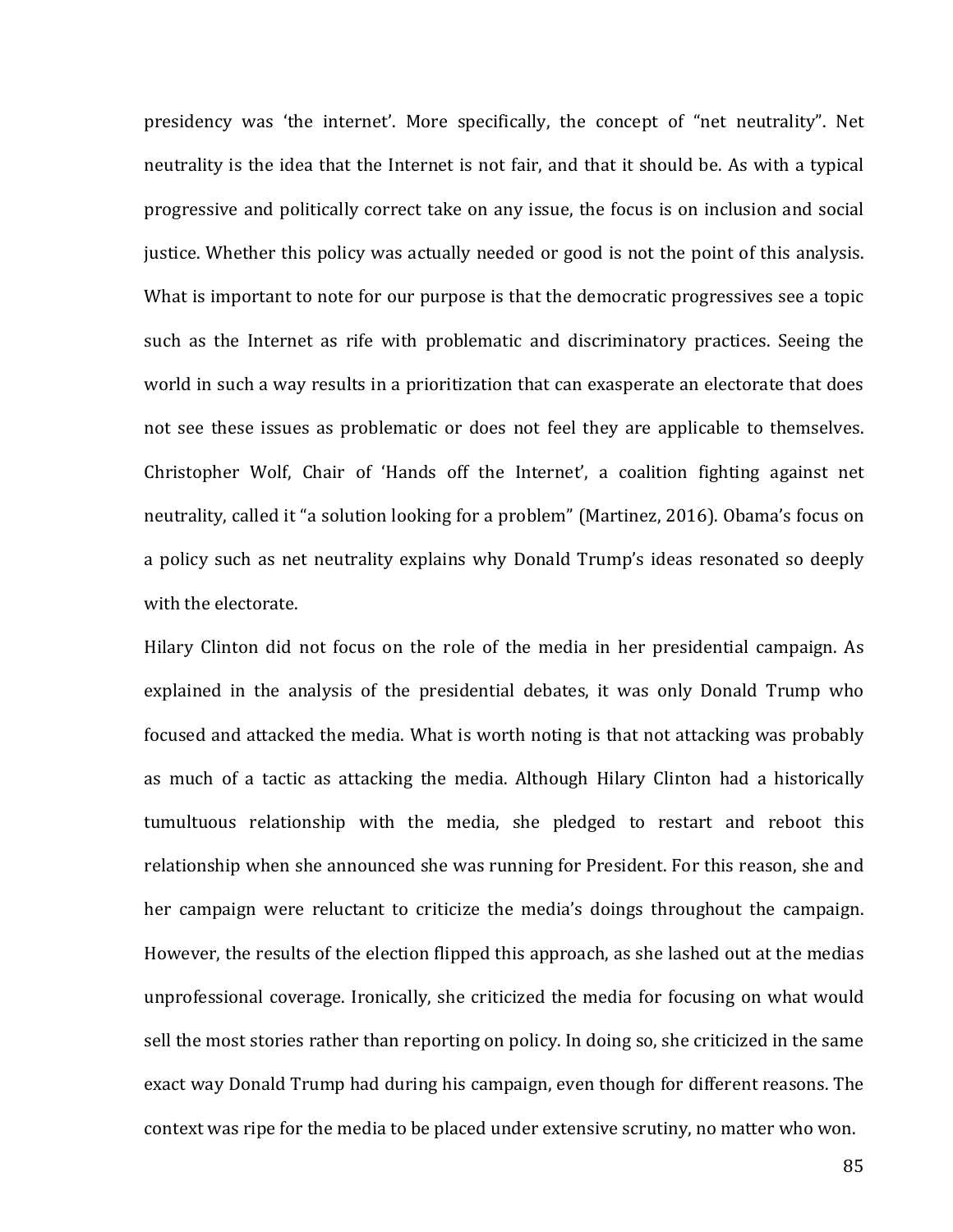The events surrounding the behavior of the media during the presidential campaign are extensive. From the way in which the media reported on Russian intervention and possible collusion, to Hilary Clinton's emails being hacked, through to the 24hour fierce coverage of the 'Hollywood access tapes'. These stories would necessitate an analysis of their own to understand why the media outlets behaved as they did, so they will be left aside. As explained in the presidential debates section, the incident concerning Donna Brazille, the Democratic National Convention, and Hilary Clinton, is the most relevant example of media bias that gave Donald Trump's framing of the issue credibility. The context in which Donald Trump was blaming the media was ripe and ready for his attacks. There was proof sitting there waiting for someone to expose it, and Donald Trump did simply that.

Donald Trump attacked the media for its bias in a world that he claimed was exasperated by partisan media reporting. The media was seen as pushing a liberal progressive agenda, and throughout Western Europe especially, one can see the backlash against this ideology and its advocates. Freedom to hold a different opinion was seen as being limited if not in line with liberal progressive thought. Examples are numerous where journalists in liberal democratic countries are ousted from their positions because not celebrating the multicultural status quo. This was and is the bias that Donald Trump fought against and the reason behind his vast electoral appeal.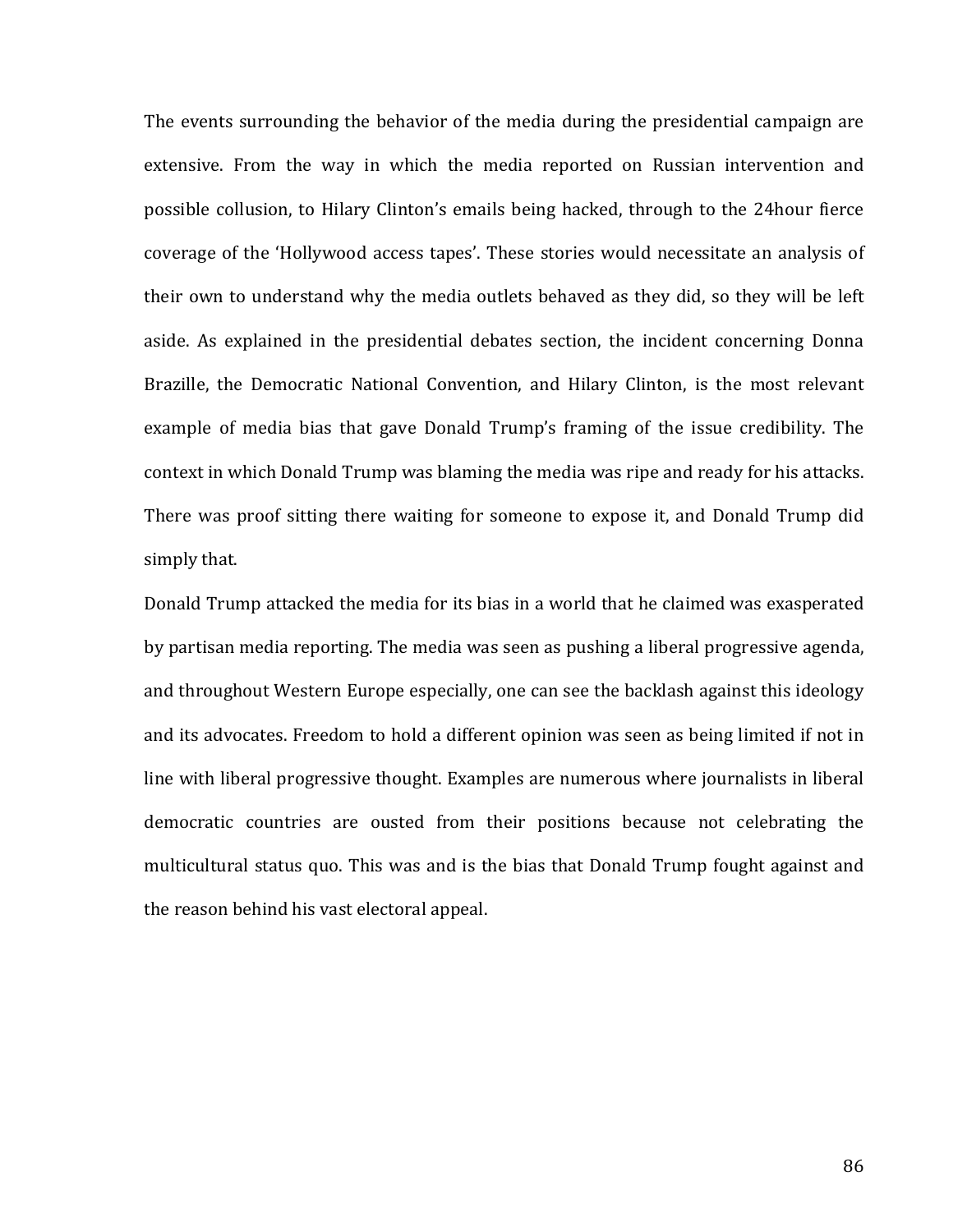Climate Change is the apotheosis of the combination of the corrupt political correctness of our time and the idea that objectivity does not exist. This combination disentangled and destroyed the Democratic Party morally and eventually politically. Even though Climate Change used to be a bipartisan issue until the  $1990s$  (Worland, 2017) with the introduction of the Air Pollution Control Act of 1955 and the subsequent Clean Air Act of 1963 and all its amendments', Climate Change today is a Democratic Party issue. Climate Change is therefore, for the Democrats, an absolute truth in a world where all is subjective. The logical and moral conundrum easily follows. How could the Democratic Party appropriate itself of the issue of Climate Change believing it to be absolutely true while at the same time attacking any claim of absolute truth with counter arguments based on Power and Identity Politics. If any 'absolute truth' is actually an imposition of truth from someone whom finds him or herself in a position of power then the same can be said about Climate Change. It is this moral and logical conundrum that did not allow the Democratic Party to legitimately impose what they themselves had to come to understand as a 'point of view'. Once the Democratic Party began believing in the absence of truth and the absolutism of subjectivity they were not logically permitted to impose a belief, notwithstanding how 'true' it might have been. Donald Trump entered this politically correct postmodern arena and said what he thought. Ironically, his subjective understanding had as much value as someone else's subjective understanding, because that was and still is what the politically correct postmodern ideology teaches. He could do so while Climate Change is one of the most important global concerns in our modern era (Hasham, 2020). Governments around the world place it on their agenda and political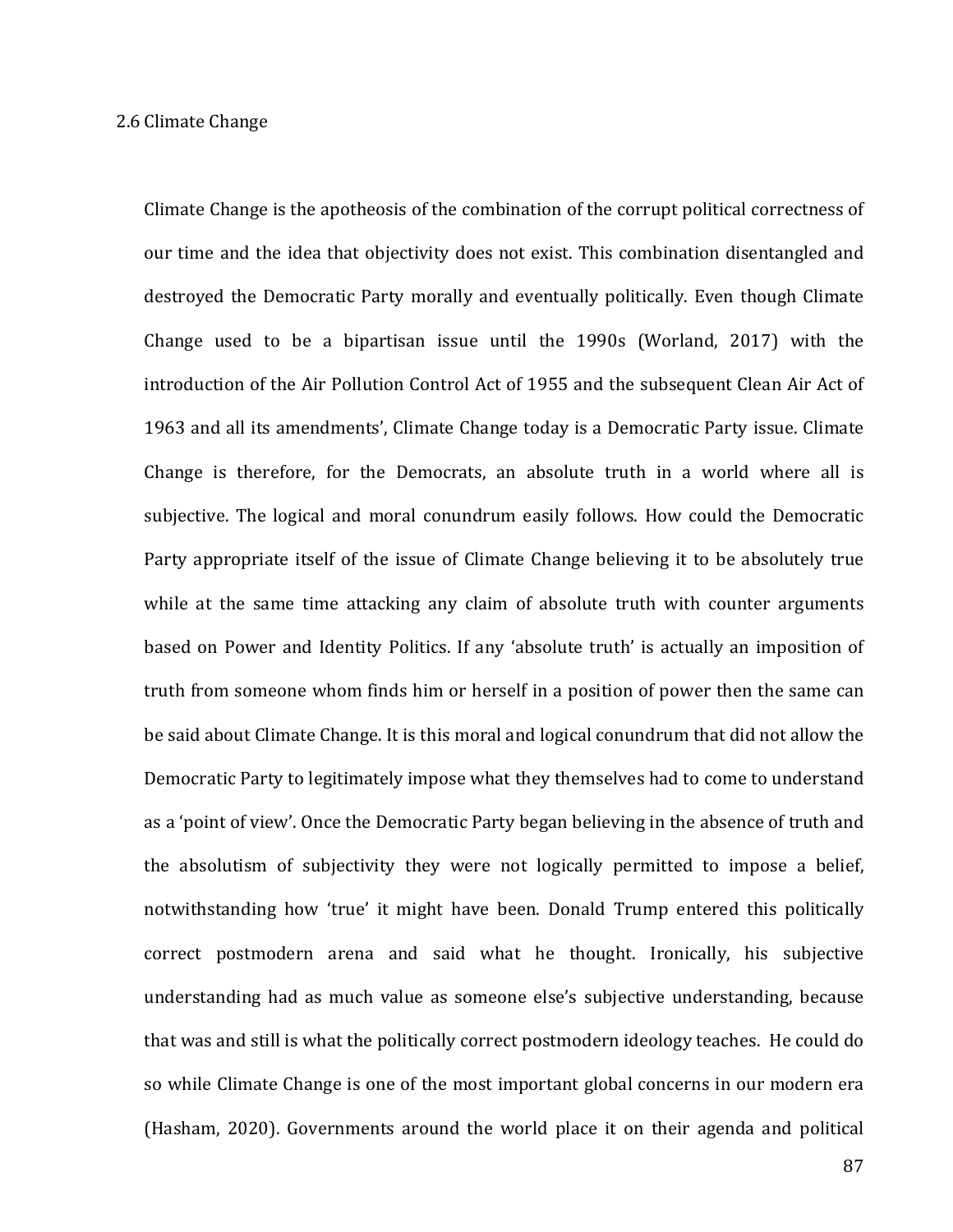parties, see the 'green' parties around the world, have run campaigns solely on this issue. It would have seemed unthinkable to try and become POTUS without at least acceding the fact that Climate Change was a real issue. Donald Trump did just this. He slammed the issue for its politicization; he questioned the science, eventually called it a "hoax" (BBC, 2018), and justified all of this by saying that it was what he thought. The issue of Climate Change was therefore not placed on Donald Trump's electoral campaign and was used to attack his opponents internally and internationally. Climate Change is the biggest issue not placed on the electoral agenda and, as was mentioned in the introductory part of this thesis, not placing something on ones electoral agenda can be as big a statement if not a bigger statement than actually placing something on the agenda. Not placing Climate Change on the agenda was symbolically a true break from the politically correct trickle down truth imposed on those whom, or did not believe in it, or, more often, believed it was not as big as a problem as many politicians, especially Democrats, made it out to be. It is therefore vital to analyze how Donald Trump used the idea of Climate Change to win over vast parts of the electorate through rhetoric that was direct, non politically correct, and subjective.

# 2.6.1 Introduction of the issue

Donald Trump spoke about Climate Change in the context of Energy. The two topics were constantly in connection and one could not be completely understood without the other. Donald Trump's basic understanding and framing was one where Climate change, Energy, and jobs could not be untangled. This framing is one that is very powerful and automatically takes away from the importance of Climate Change. By putting Climate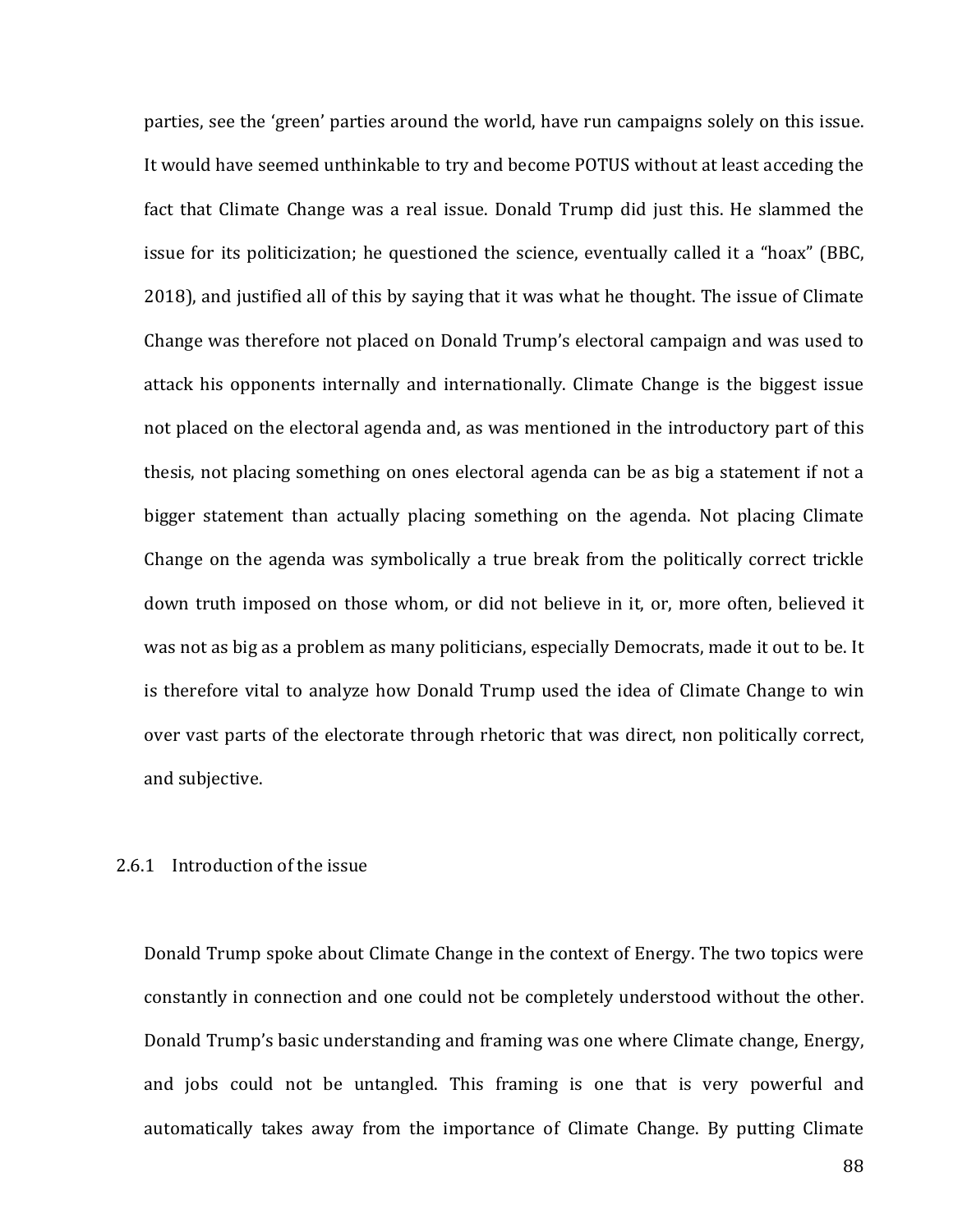Change in a 'basket of issues' the centrality of Climate Change is removed and because it is understood as not warranting its own platform, less attention and therefore importance is given to it. Donald Trump thought and spoke about the issue of Climate Change in a manner that demonstrated the dubious nature of the US electorate. In arguing in an incredibly basic manner, and, importantly, through personal experience (subjectivity), Donald Trump said and spoke to huge parts of the population that were either skeptical about Climate Change in totum or skeptical towards the huge importance that Climate Change was given by politics and parts of civil society. Personal experience and opinion, and a hint of trolling sense of humor, made Donald Trump's position on the issue appealing and justifiable. The unraveling of the changing definition of what is today Climate Change is one of the most basic examples. More than once Donald Trump claimed that this phenomenon had gone from being called 'Global warming' in the 80s and 90s to later being called 'Climate Change' (Trump, 2015). He claimed that this was because the Earth was not actually getting hotter and that the politically correct narrative backing the idea of Global Warming needed to switch the definition to refit the newly found 'truth'. In the most troll-like fashion, then, Donald Trump claimed that earth was not getting hotter by the day on December 29<sup>th</sup> 2017 because "It could be the coldest New Years eve on record" (Trump, 2017). Although this statement is after his election, during his campaign he used very similar subjective arguments to downplay the significance of Climate Change. It is important to note that this is not banal. His arguments might seem banal, but the response that the electorate gave to such arguments is not. Not giving importance to banal arguments while agreeing with the underlying message of prioritizing certain issues, be it jobs or the economy, over other issues, such as Climate Change, is central to Trump's eventual victory. Being able to claim such outlandish things is also the result of politically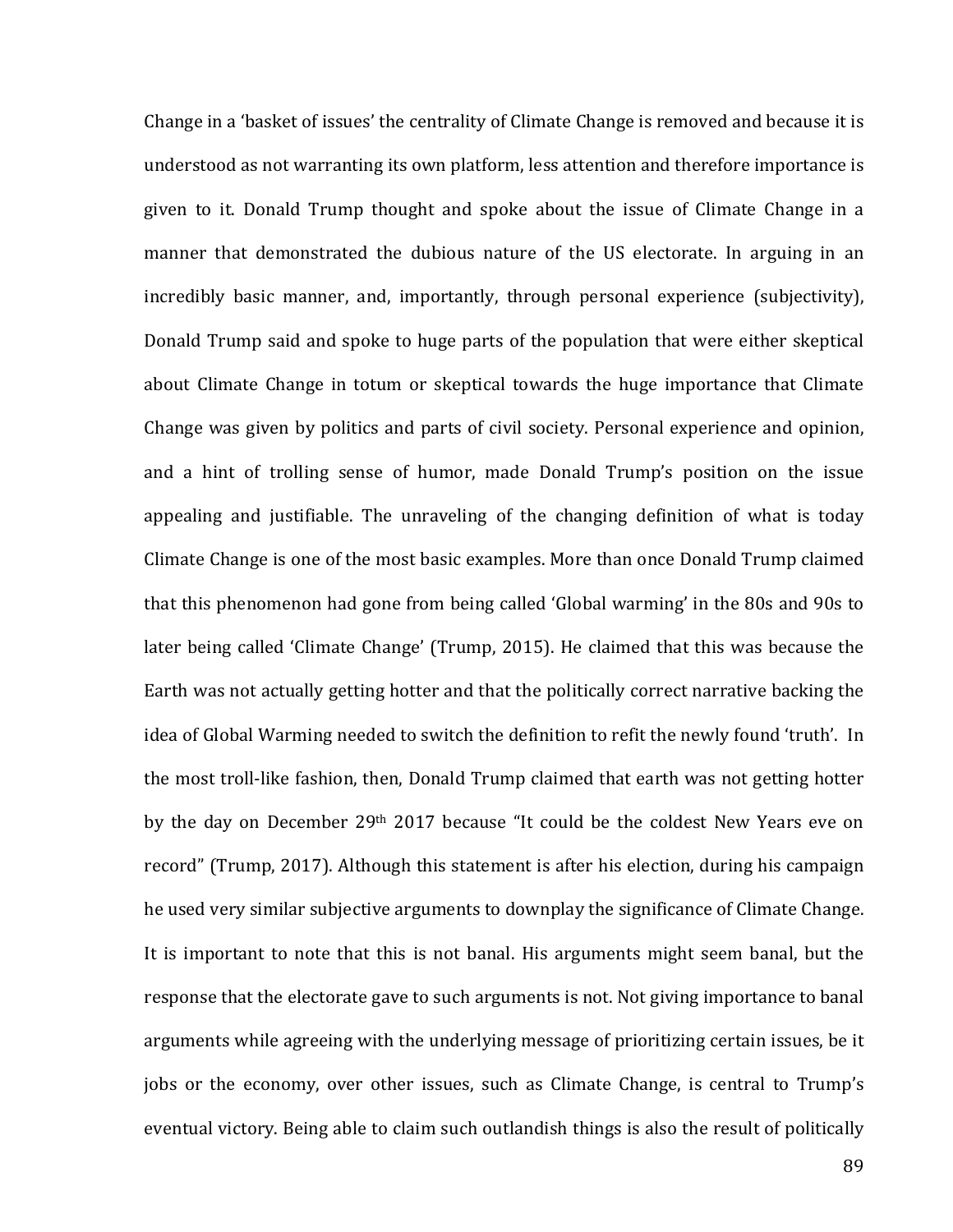correct censorship that for so many years did not allow for contrasting opinions on issues such as Climate Change. Again, not only if Climate Change is real or not, but also what issues should truly hold a prevalent role in American political debate.

As for the other issues, the introduction of the issue, or the lack of, will be made through an analysis of Donald Trump's chapter in which he refers to Climate Change in his book "Great Again", and his presidential announcement speech.

In the chapter in which Donald Trump addresses the issue of Climate Change called "The Energy debate: a lot of hot air" he first questions the validity of the science and then goes on to question the importance given to such an issue. Questioning the validity of the science by attacking Climate experts and calling them "so called experts" (Trump, 2015: 31) is symptomatic of the rejection of politically correct and liberal 'truths'. As already mentioned a number of times, Donald Trump used his subjective understanding of reality, in the same way the Identity politics advocates do, to claim what he wanted, and then to justify what he said. "I just don't happen to believe they are man made" (Trump, 2015: 62) is a great example of how opinions, even for or especially for Trump, became crucial to make his claims. "...President Obama declared the biggest threat to our planet today is climate change. The biggest threat? We have ISIS troops chopping off the heads of innocent Christian missionaries...We have millions of Americans who have mortgages greater than the value of their property, while middle-class incomes are stagnant and more than 40 million citizens are living at poverty levels" (Trump, 2015: 62). This quote directly promotes the main Trumpian thought on Climate Change while attacking those whom he would be battling for a chance to become POTUS. Trump attacks the detachment of the political class from the issues that people, in his mind, actually value. Jobs and unemployment are more important than Climate Change, he says, and huge parts of the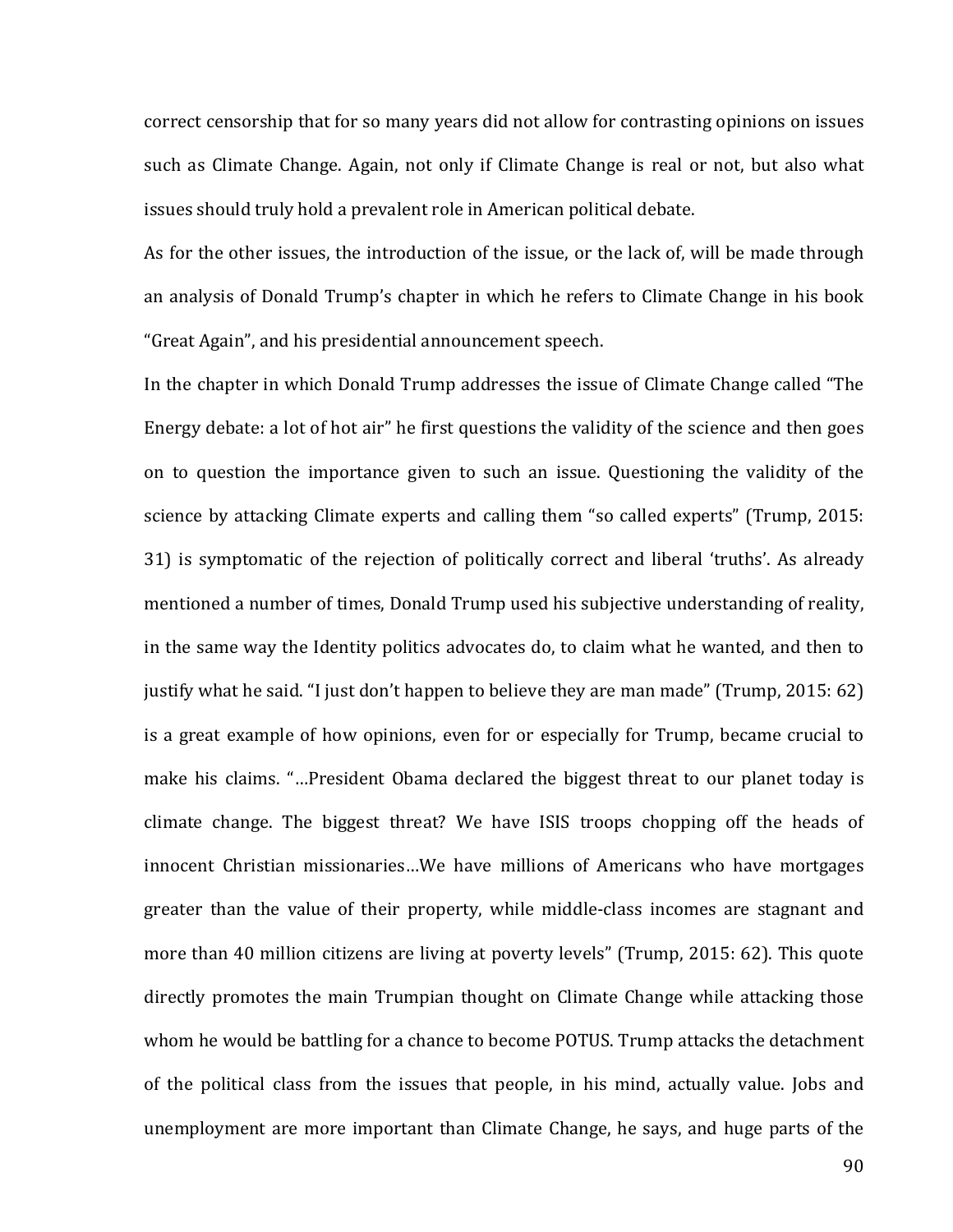electorate agree. Connected to this idea is the way in which one can therefore create energy and jobs. In the most anti-politically correct, anti-progressive, and anti-democratic and conservationist fashion, Trump hailed fracking. Trump hails fracking in his book and in his presidential announcement speech. An analysis of the presidential speech will follow to show how the energy debate centered around fracking was connected to other, for Trump more important issues, such as geopolitics and competing with countries such as China. 

In his presidential announcement speech Donald Trump speaks about Climate change and environmental regulation that stems from the belief in it as a force to combat. Climate Change is therefore understood as the precursor to the implementations of international laws that then are not imposed on everyone equally. He initially, as mentioned above, hails fracking. Using a very unusual frame, Trump celebrates fracking for liberalizing the oil market. He claims "Saudi Arabia is in big, big trouble. Now thanks to fracking and other things, the oil is all over the place" (Trump, 2015). Donald Trump therefore always parallels what he understands as more important issues to Climate Change. He sees the economic challenges imposed by Climate Change as obstacles that others will not have to deal with and Geopolitical challenges being limited by environmental regulation. Addressing military dominance he says that China is "building a military island in the middle of the South China sea. A military island. Now, our country could never do that because we'd have to get environmental clearance, and the environmentalists wouldn't let our country" (Trump, 2015). More relevant issues therefore complement the issues of Climate Change and environmental regulation for Donald Trump. This rhetorical return to a real politick conception of world politics is greatly in contrast and in opposition to politically correct liberal rhetoric that permeated the political sphere and eventually led to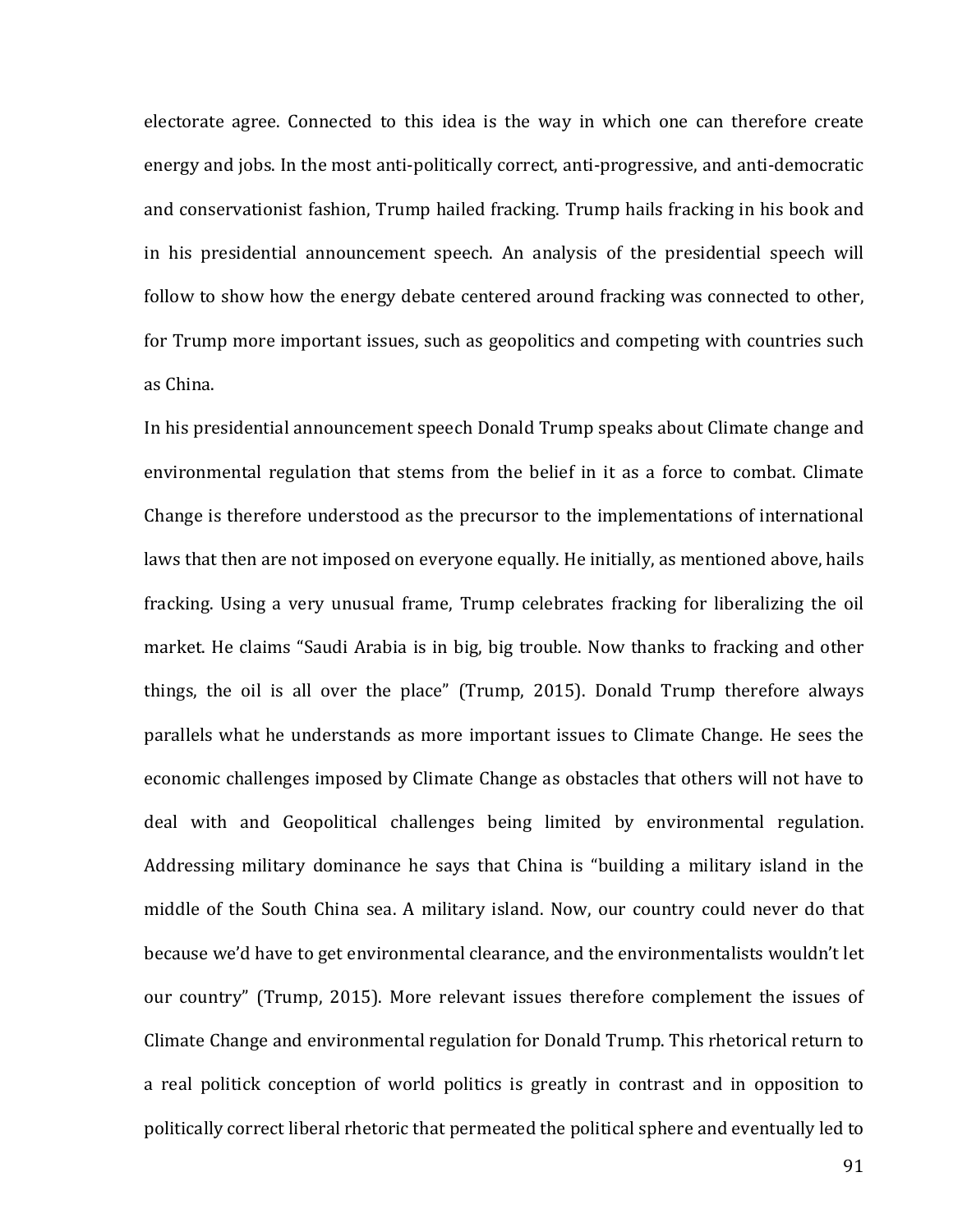the Donald Trump populist backlash. The issue of Climate Change was therefore secondary in significance to others. Denying its existence or reducing its significance are both anti political correct and anti progressive ideas that Donald Trump used to appeal to great parts of the American electorate. The PC censorship combined with the celebration of subjectivity that had permeated American life to that point then allowed Donald Trump to claim the 'absurd' (in contrast to PC) and defend it as opinion (in line with celebration of subjectivity).

# 2.6.2 Importance of the issue in Primary and Presidential debates

The issue of Climate Change was and still is one of the most important topics of political debate throughout the world. It was mentioned and asked about a total of six times in the Republican primary debates. Only six times. It was a more significant issue in the presidential debates because the Democrats placed it as one of the most important issues on their political agenda. The fact that the issue of Climate Change was so marginal in the Republican primary debates is significant. As mentioned numerous times, the noninclusion of something on the agenda is as important as including something. This is because by not including an issue it is not given political importance and therefore it is not deemed to warrant a public policy solution. In turn, it generally takes importance away from the issue. Donald Trump did not see Climate Change as a central issue to US problems, on the contrary. He saw Climate policy as restricting the scope for action, especially in the case of fracking, that the US had. Climate policy was therefore a limitation, not progress. Climate Change, however, was an issue that the whole Republican Party and its potential candidates were not concerned with. It was not solely limited to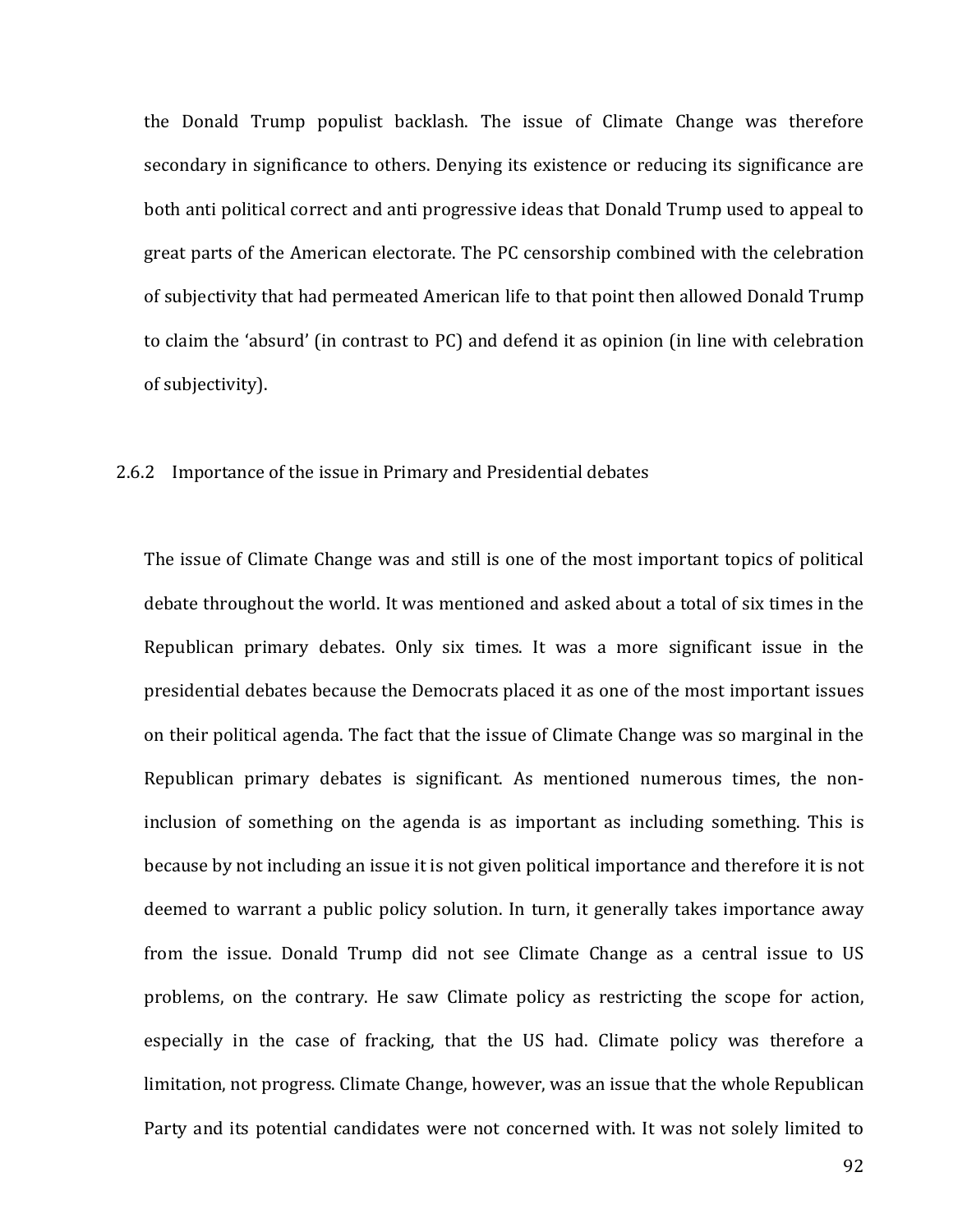Donald Trump; even though none of the six Climate Change questions that were asked throughout the twelve debates were addressed to Donald Trump. The issue of Climate Change was set aside and only understood in terms of complementary to the broader, and for Trump more important, energy debate. As mentioned above in the introduction, there are a number of issues that connect to the Climate Change one, especially Energy and in turn Foreign policy. It is these issues that were concentrated on by Donald Trump and through which he debated and set forth his ideas. In analyzing the presidential debates, the Climate Change issue takes on new relevance but certainly not new importance in the Republican and Trump's mindsets.

### 2.6.3 Issue in context

In 2016, most politicians rhetorically agreed that Climate Change was one, if not the most, important issue facing the future of the world. The politically correct and progressive movements had enshrined the importance of Climate Change in policy and popular circles. No one denying Climate Change was taken seriously, and many therefore did not even attempt to deny it. Climate Change was as important if not more important than any other issue on the political agenda, because it represents the fundamental disconnect between the democrat and the electorate. Claiming that Climate Change should be the number one priority of the governments across the world may be correct, but is still arguable. The fact that the issue exists doesn't automatically make it the number one priority on everyone's agenda. The reasoning is simple. If a person has enough time and resources to be able to think in terms of 'long-term' necessity, then this person will be able to give priority to an issue such as Climate Change. If a person does not have time or resources, their main priority will focus on is getting those resources to have that time. Climate Change would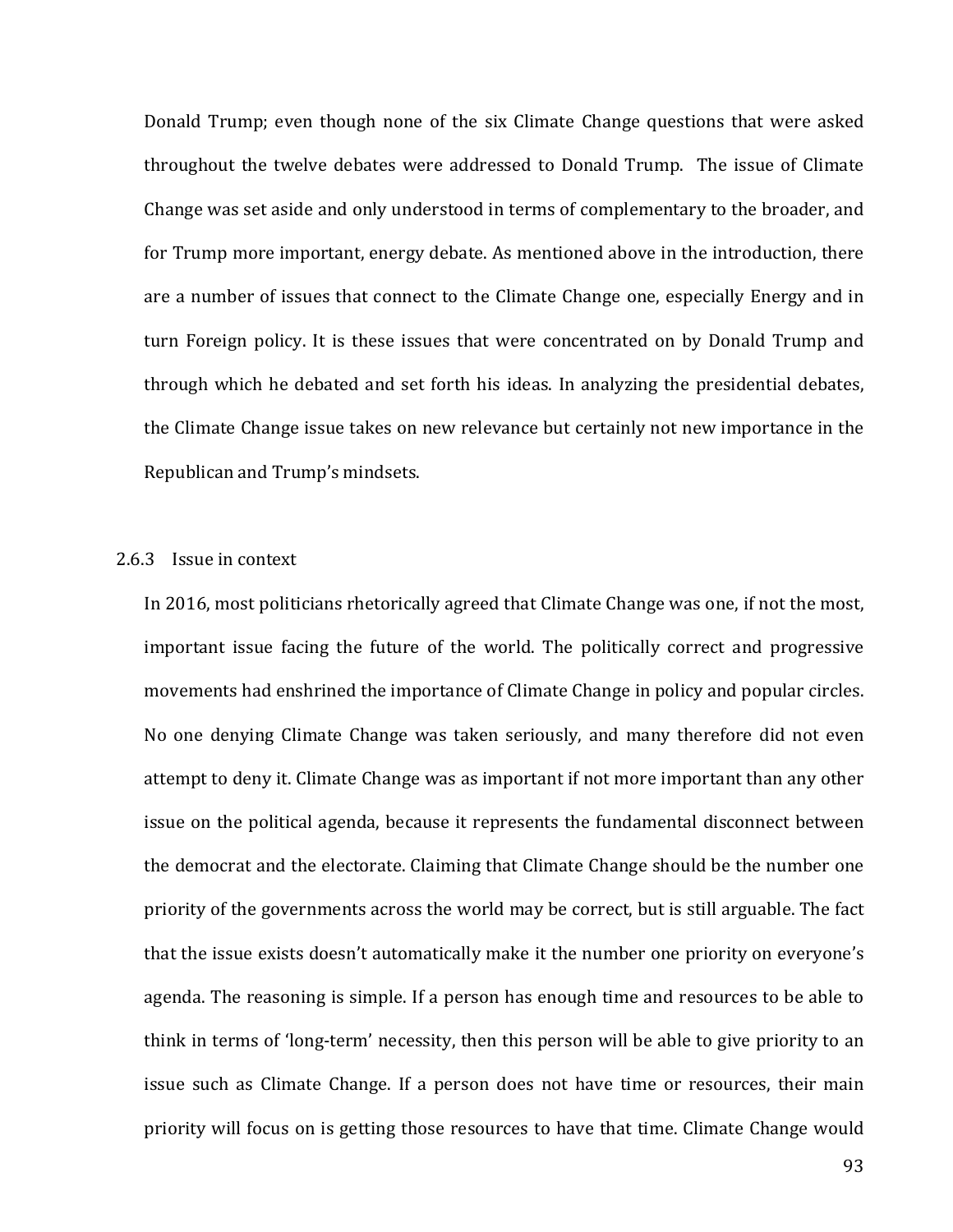not be a priority for that person. The second reason why some might not be focused on Climate Change was completely disregarded by the progressive left. The focus on Morality, Social responsibility, and self-pity (blaming our greed or our society's greed for what is happening to Climate) were arguments that exasperated some of the US electorate with an issue such as Climate Change. This exasperation, in turn, was fueled by Donald Trump's take on Climate Change, which attracted vast amounts of people towards his campaign. The issue of Climate Change in context will be analyzed as all the others. Firstly, we will briefly explore the general importance of the issue in the context of the progressive world; Secondly, Obama's take on Climate Change will be presented; Third, we will return to Hilary Clinton's understanding of the issue; Fourth, a brief explanation for why there is no example; Lastly, the conclusion will analyze how the issue of Climate Change was understood around the world and how Trump's take was aided and aided this global perspective. 

The issue of Climate Change was a staple of the progressive liberal left (although not regarded with such importance by Hilary Clinton's campaign) and was hailed as undeniable absolute truth. Having a conversation about the validity of Climate Change was therefore taboo. Maybe for this reason Hilary Clinton's campaign did not extensively focus on it. However, the issue of Climate Change is important for our analysis because it is another example of how the liberal progressive left upheld objectivity and truth only when in line with its ideology. Climate Change is de facto undeniable, but 'the left', coming from a postmodern political philosophy that replaces objectivity with subjectivity made it impossible to uphold such a belief without contradicting one's own political philosophy. On the other hand, Climate Change was also an issue similar to immigration, in that any scrutiny and analysis of its merits were completely rejected in principle. The veil of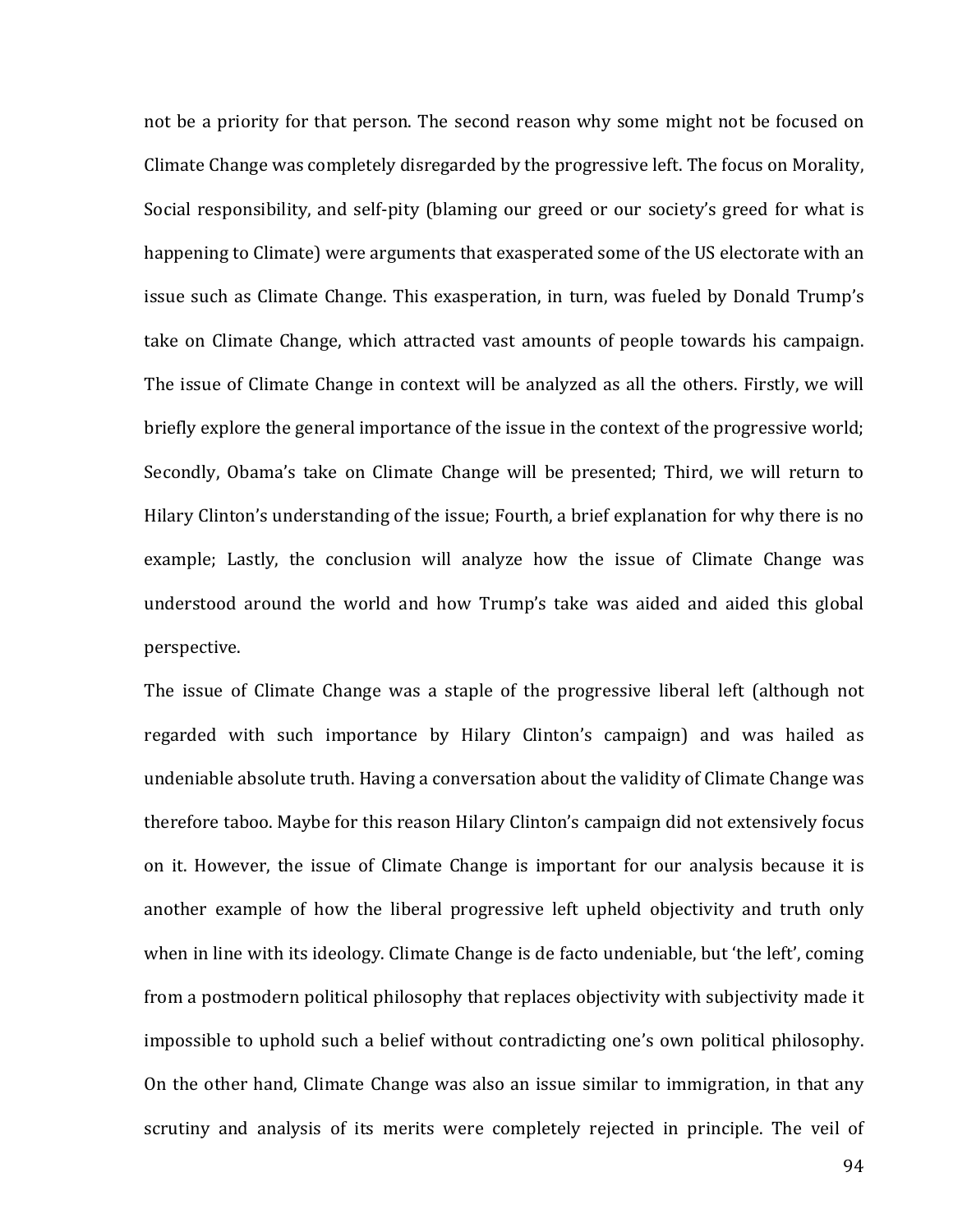politically correct censorship led to the impossibility of conversation. This is important for reasons stated at the beginning. A number of people believed in Climate Change because they are not truth deniers, but did not believed the US government's number one priority should have been Climate Change. These two positions differ significantly, and the latter was silenced in the process of imposing an absolute truth on what the electorate should believe. The issue of Climate Change is therefore symbolic of the dogmatic moral imposition of truth that the progressive left brought to US public discourse, and that Donald Trump fought against and won. He attracted millions of voters who were neither deniers nor lunatics, but that had a different scale of priorities. This is not to say that none of the people were deniers, there certainly were some. But these were not representative of the whole group.

Barack Obama extensively focused on Climate Change. He won the Presidency by focusing on the importance of Climate Change and in the first year of his mandate presented the public with a "Presidential Climate Action Plan". The plan focused on reducing carbon emissions, investing in clean and renewable energy, maintaining a steady investment in research to enhance the US's understanding of the phenomenon, while growing the economy (WH2, 2013). The switch or envisioned switch to a greener economy is seen as the precursor of a strong and growing economy. That assumed an economy growing parallel to the reforms that were enacted to make the US economy greener. This framing of the issue is the opposite of what the electorate that voted for Trump believed. The scale of values and the necessity to get the peoples priorities right is at the center of winning an election. President Obama captured this sentiment during his time, and so did President Trump. The moods and beliefs of the American electorate changed because of the focus and importance that the issue was given compared to issues such as immigration and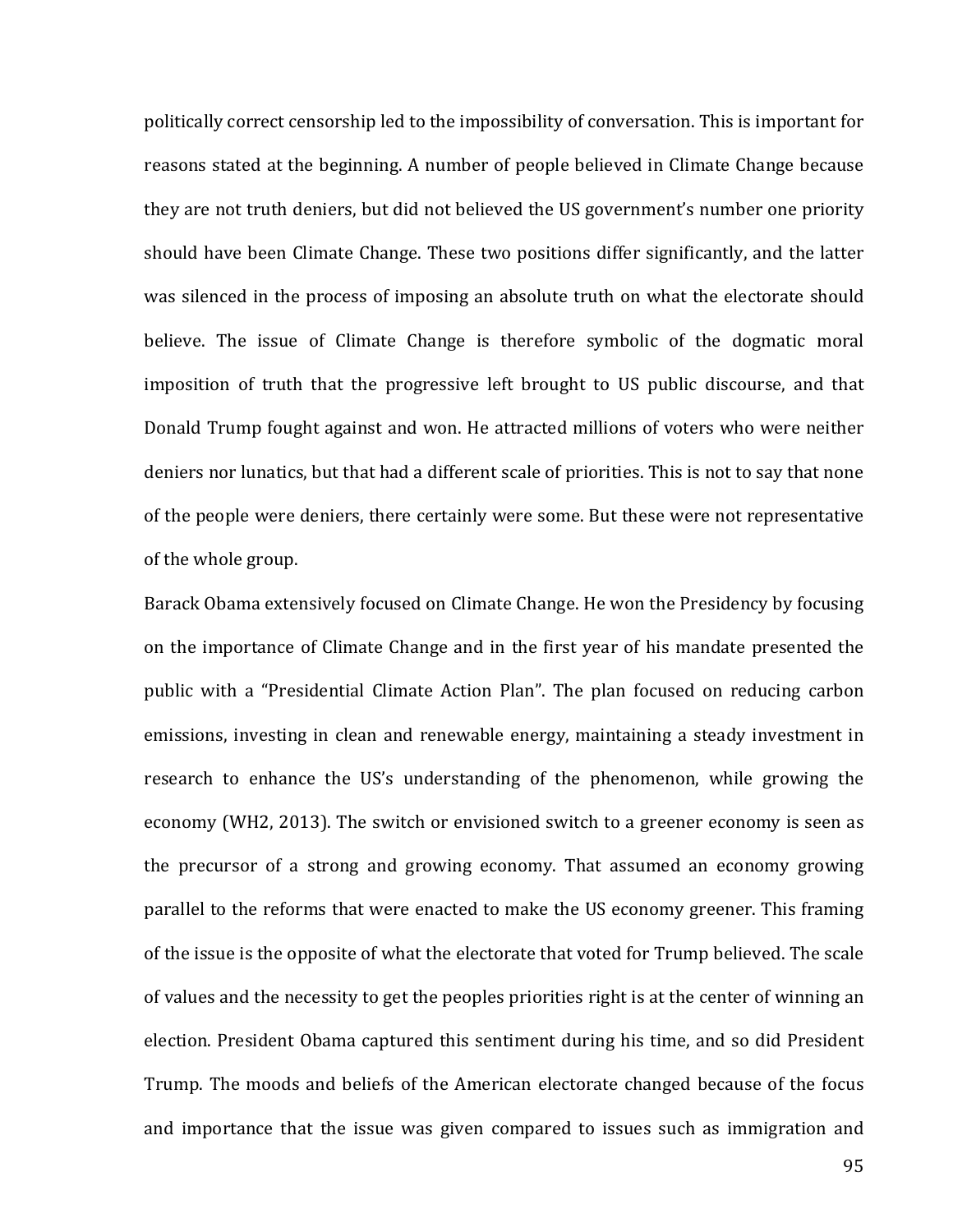foreign policy. The electorate wanted economic growth and jobs, and was happy to talk about Climate Change as a secondary matter. Together with Obama's Plan was the signing of the "The Paris Agreement". This agreement centered on the willingness of the signatory nations to pledge their support to limit growing temperatures to less than 2 degrees Celsius worldwide. The irony of the agreement is that countries self-monitor, decide their own goals through Nationally Determined Contributions (NDCs), and report their own emissions (UNFCCC, 2016). This agreement's rhetoric is drenched in politically correct cooperative diplomatic talk that exemplifies what led to the exasperation of parts of the electorate which gravitated to Donald Trump. Even though the goal might be moral and noble, the language is empty and inconclusive. On the other hand, Donald Trump's rhetoric might not be understood as noble or moral, but it is unapologetically direct and effective. Trump, in his first year in office, discarded Obama's Climate Plan and withdrew the USA from the Paris Agreements. As outlined in other sections of Climate Change, he did so because he believed, correctly, that this agreement was limiting the potential of America's Coal Industry. Unapologetically politically incorrect is definitely the way to define this action.

Hilary Clinton did not focus on Climate Change as much as Barack Obama, the issue was not even discussed in the presidential debates. Her base, however, believed Climate Change to be an absolute truth as she did. The choice of not focusing on Climate Change is odd and a number of commentators have criticized her and the debate moderators for not having included this issue (Schwartz, 2016). However, Hilary Clinton's take was very similar to Barak Obama's. In retrospect, focusing on Climate Change in public forums especially the ones in which she faced Trump - might have helped her win the election.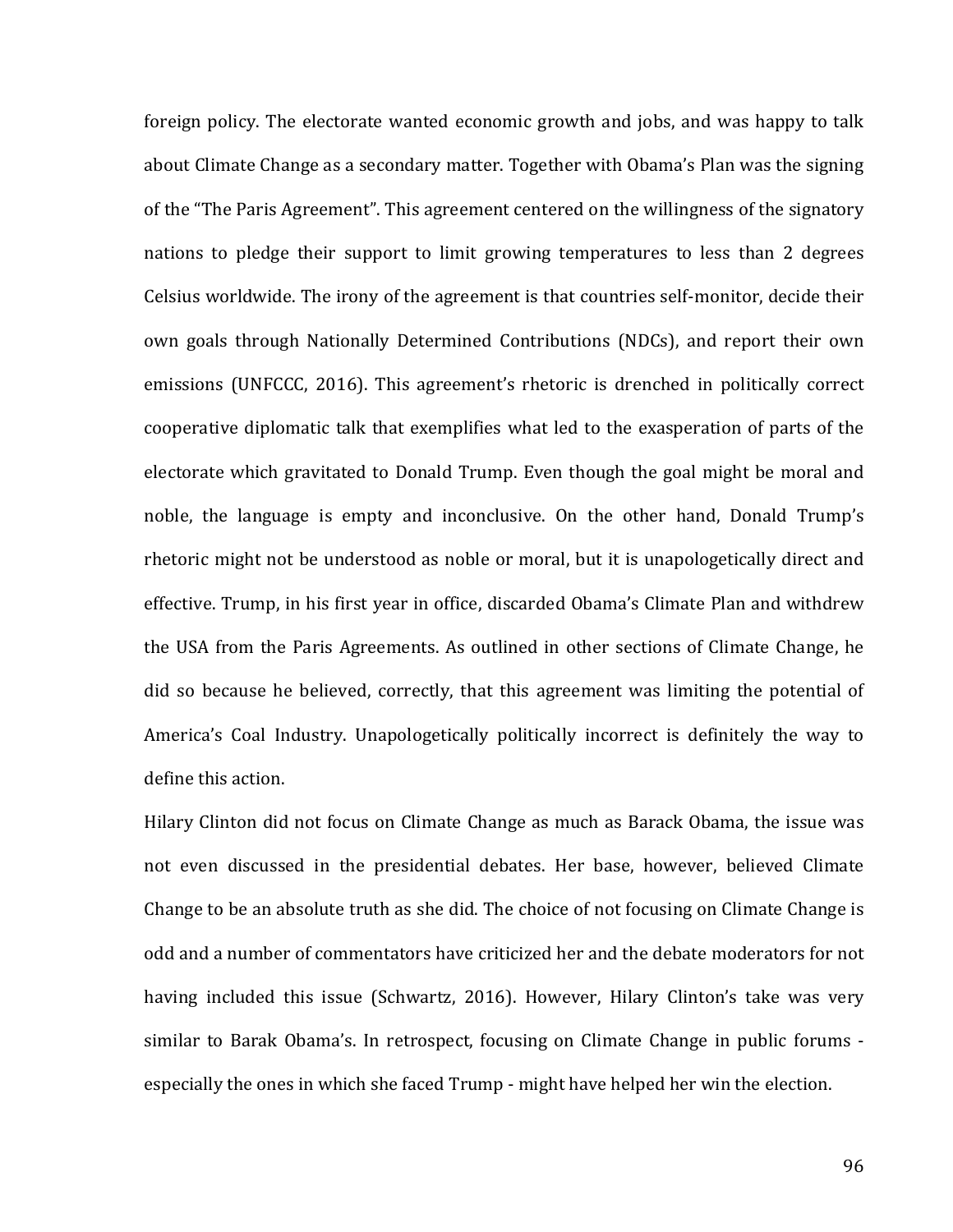The issue of Climate Change was and is a global issue. The birth of Green Parties and of political agendas focusing solely on this issue are representative of the importance of Climate Change in today's world. Donald Trump's refusal to give importance to it was a red flag for many and sparked numerous conversations. Trump left the Paris Agreement because he said it was harming the US economy. It was a US-centric reason. A strong US economy makes the country stand out from economic powers of the world and it is this point that explains the importance of Trump's decision. The ripples of this decision eventually led China to be the focus of the debate, for it was the biggest economy and polluter that was part of the Paris Agreement. Donald Trump, by retreating from the agreement, switched the focus on the hypocrisy and selfishness of other countries, including China. The issue of Climate Change is therefore a complicated one and one riddled with hypocrisy. This global hypocrisy and national taboo led Trump's framing of the issue to appeal to vast parts of the US population.

### 2.7 Racial and Ethnic minorities

The debate around racial and ethnic diversity has already been mentioned above but warrants a great amount of attention. It is a debate that is central to the progressive way of life and that is celebrated as a victory for human progress. Multiculturalism, for example, is an idea that should not have any connotation. It is a reality that different people live in different ways and that should be understood, most times, contextually. The blind belief in openness, at least rhetorically, by the Democratic Party is what allowed for the anti-PC wave pushed by Donald Trump. As for many other themes, the impossibility of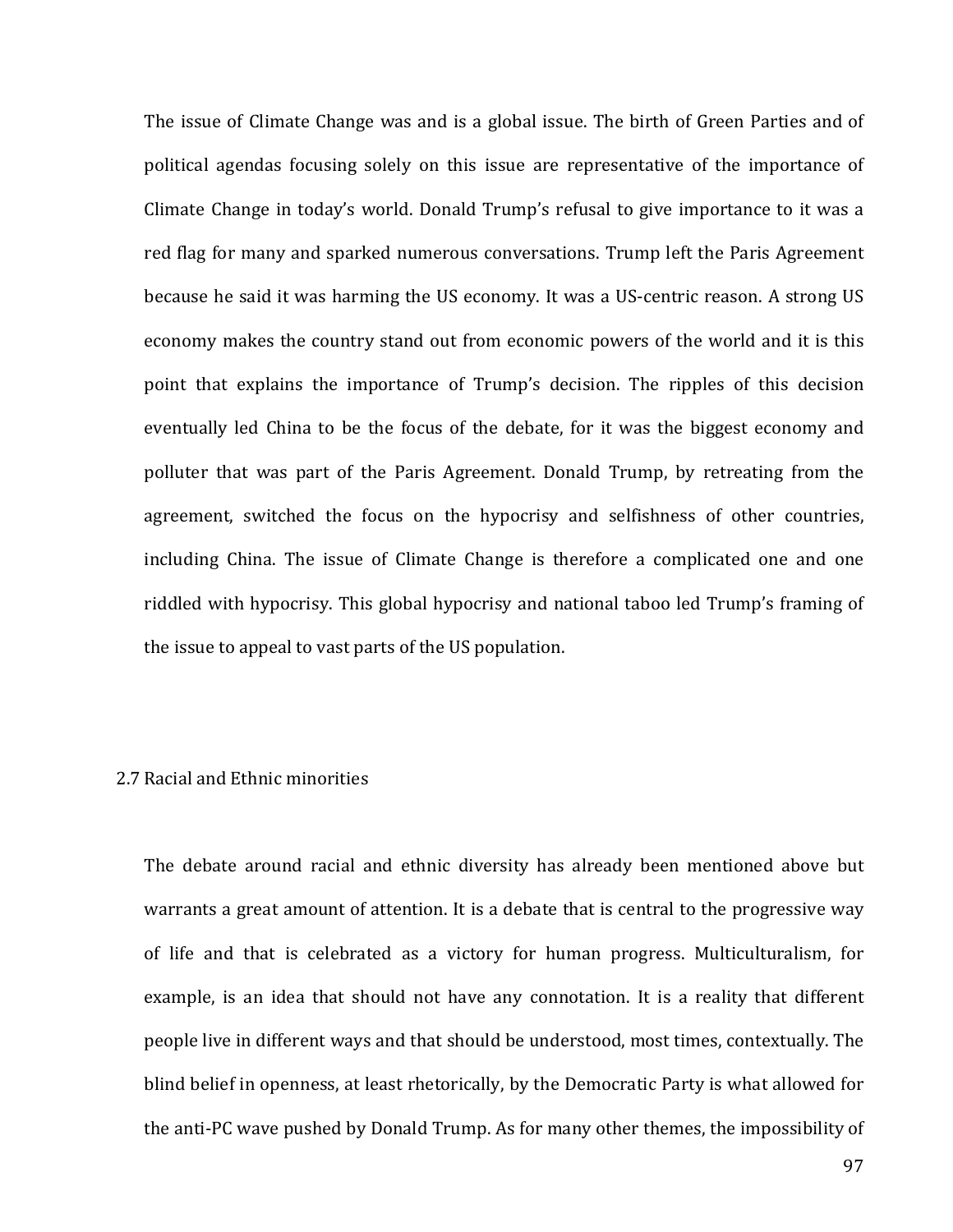having a conversation regarding certain aspects of life, in this case race, ethnicity, and the impacts of multiculturalism, is what fuelled the backlash. Obama's previous eight years as president had seemingly put a stop to all the debate in favor of the progressive, typically Democratic, debate surrounding race and multiculturalism. This was far from the truth. The politically correct push seen through, for example, the imposition to hire from a diverse pool of potential employees to reach certain quotas in most cases solely to portray a façade of justice, had exasperated people. In a similar manner to the Gender clash that we will analyze later, people stopped buying into the idea that individuals are defined for the ethnic group they belong to. Most employers would hire the most qualified employee, not the whitest (Moss and Tilly, 2003). The issue was therefore an issue of justice and, importantly, of culture. The debate surrounding American culture was important, and still is, because it touches on a number of other issues such as immigration, globalization, social security and healthcare, just to name a few. Defining what it means to be American and what opportunities an American should have the right to have are at the center of this culture argument and define what the issue is and who it is that the electorate should blame. The issue of justice related to racial and ethnic minorities is one that, as we will see in the Gender issue, is central and is at the heart of an understanding of the world through an Identity politics lens. The idea that injustice is due to ethnicity and race and that this injustice is static and cannot be fought is wrong. This is not to say that institutional racism or episodes of racism don't occur, of course they do, but spreading a narrative that traps an individual because of his or her race is not only counterproductive, but also wrong. Defining injustice though racial and ethnic traits puts very similar people against each other. A poor black person has more in common with a poor white person than with a rich black person. American society is mainly divided by social status, not by race and ethnicity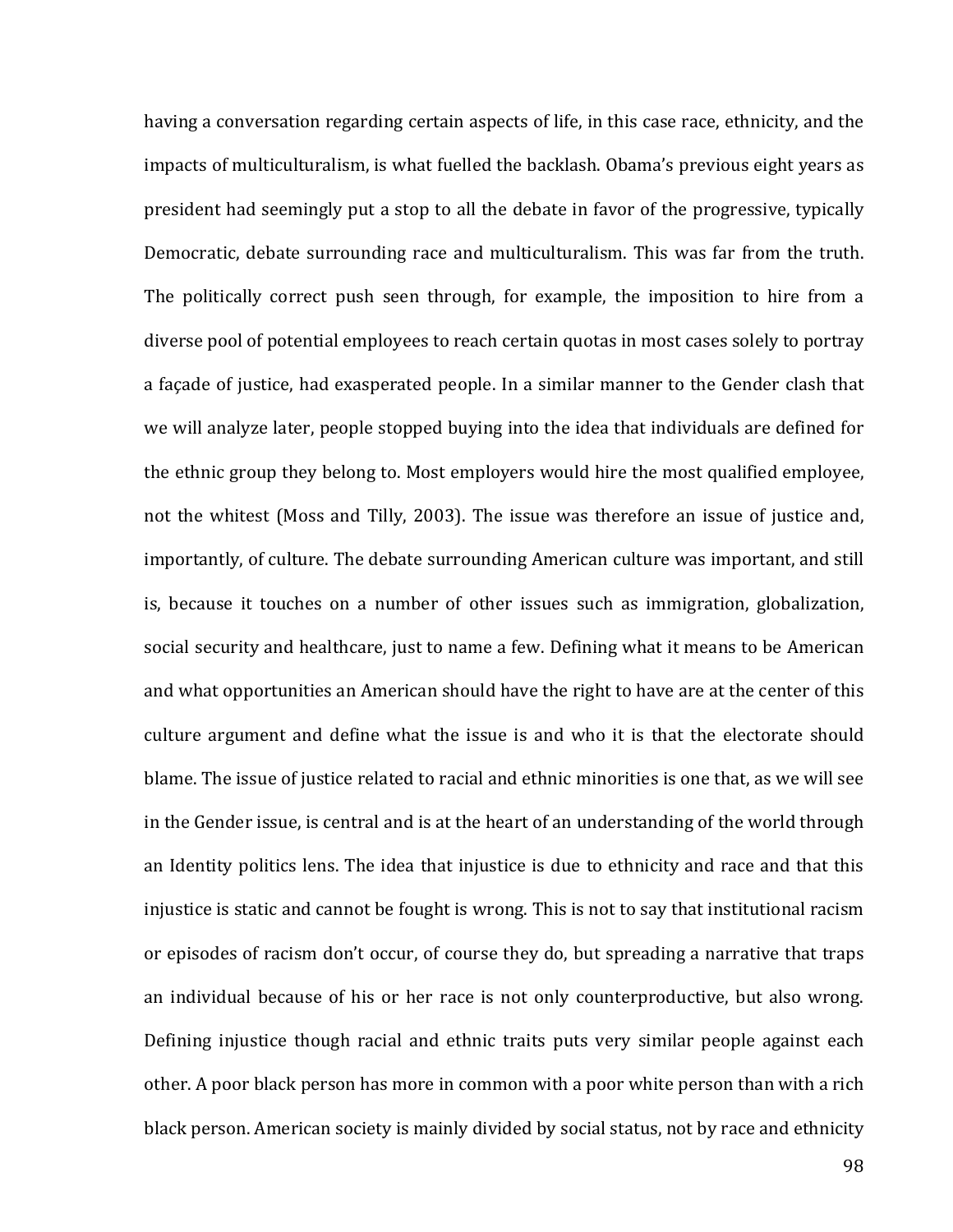(Bagenstos, 2015). Again, this is not to say that being Black in the US is the same exact thing as being White, but that the distinction made by the advocates of progressive identity politics is not correct, in fact it is so incorrect that it is counterproductive. Donald Trump took the issue and redefined its parameters. As we will see, the redefinition of where injustice comes from is central to blame the correct person and to warrant the correct solutions. In the next section we will see how the incorrect paradigm created by Identity politics gave Donald Trump, again, the possibility of setting his agenda through rhetoric that was crude, direct, and that certainly did not conform to any understanding of political correctness.

# 2.7.1 Introduction of the issue

The introduction of the issues of Ethnic and racial minorities, and more generally of minority rights is non existent in Donald Trump's presidential announcement speech or in his book "Great Again", through which he introduces all the main issues on his agenda. However, as mentioned above, the broader discussion that ethnic and racial minority rights are a part of, at least seemingly in Donald Trump's understanding of the phenomenon, is one concerned with American values and what it means to be American. This issue is one that should not be overlooked because, in doing so, Donald Trump consciously or unconsciously redefines the divisions in American society. Donald Trump seems to divide society into American hard working people, American non-hard working people, and non-American. As must be clear by now, his main focus rhetorically was helping Americans in general. But, importantly, his societal division upholds certain values that do not exclude anyone for their race or religion, but they celebrate what it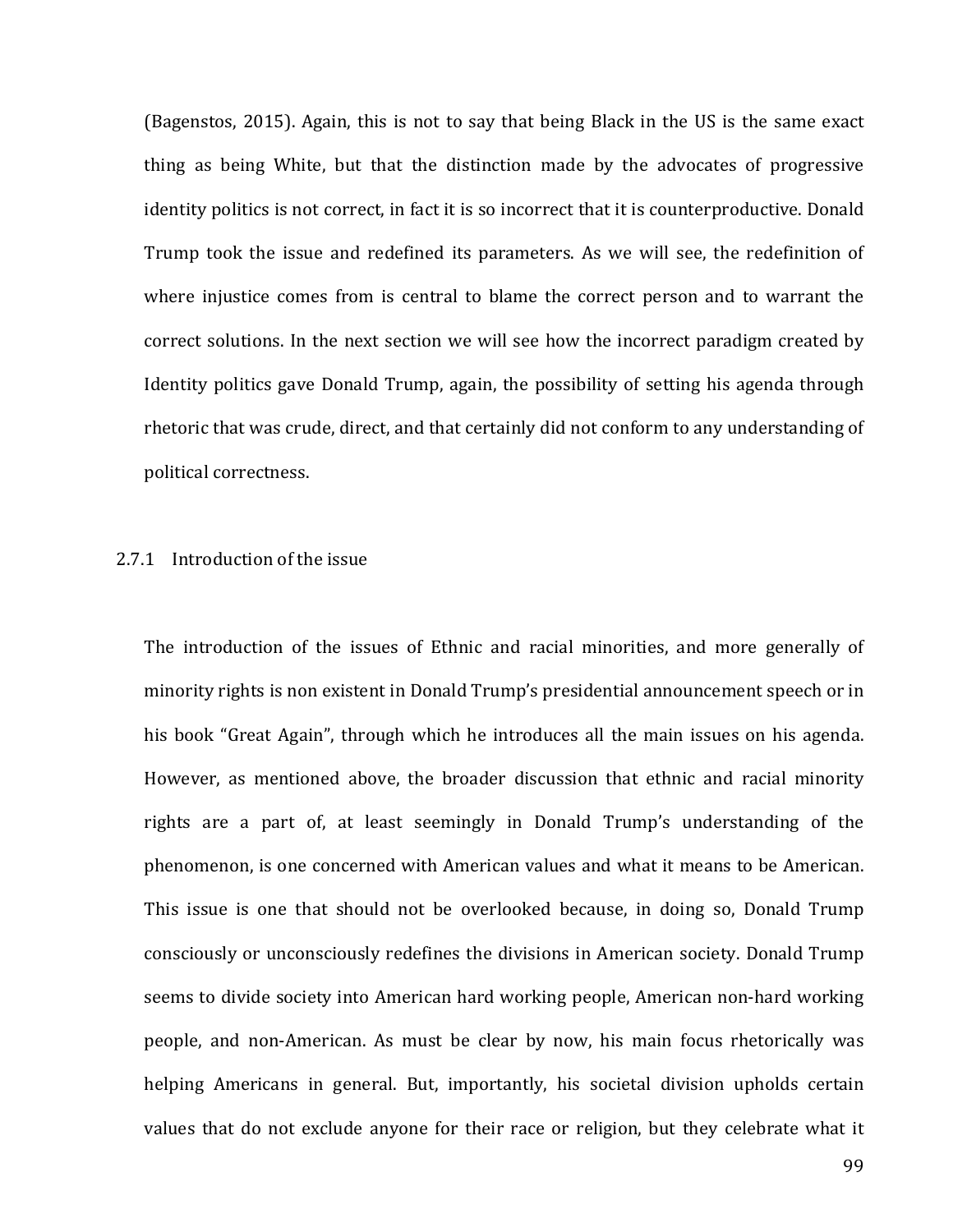historically means to be American and what values America has stood up for. The introduction of the issue of minority rights, or the non introduction, is significant because of the broader issue that Donald Trump tackles through his portrayal of minority rights, and, significantly, what meaning and impact not including such an issue has on ones campaign. As mentioned repeatedly above, not including something on the electoral or political agenda may have as much if not more significance then actually including something. 

The focus of the analysis will still be concentrated on Donald Trump's campaign announcement speech and his "Great again" book. In his speech, specific focus will be given to statements where there is an allusion to minority rights or when Trump is clearly replacing this argument with a broader one concerning values. In analyzing his book, the focus will be on the chapter entitled "Our Values".

In his presidential announcement speech Donald Trump does not mention race, ethnicity, or minorities once. He does not categorize the people of the US in such a manner. What this means is a complete rejection of the issue of Identity politics that is in line with a progressive understanding of problems that the US is facing. How Donald Trump does understand categories of people are those in work and those whom are unemployed. He says, "We have people that aren't working. We have people that have no incentive to work. But they're going to have incentive to work, because the greatest social program is a job" (Trump, 2015). This understanding of society and what it needs has significant implications. In talking about, and this is the only mention in the entire speech, of social programs, Donald Trump does not mention race and he does not mention ethnicity. He does not categorize American society by those standards, and this understanding greatly appealed to huge parts of the electorate. He understands society, as most of society itself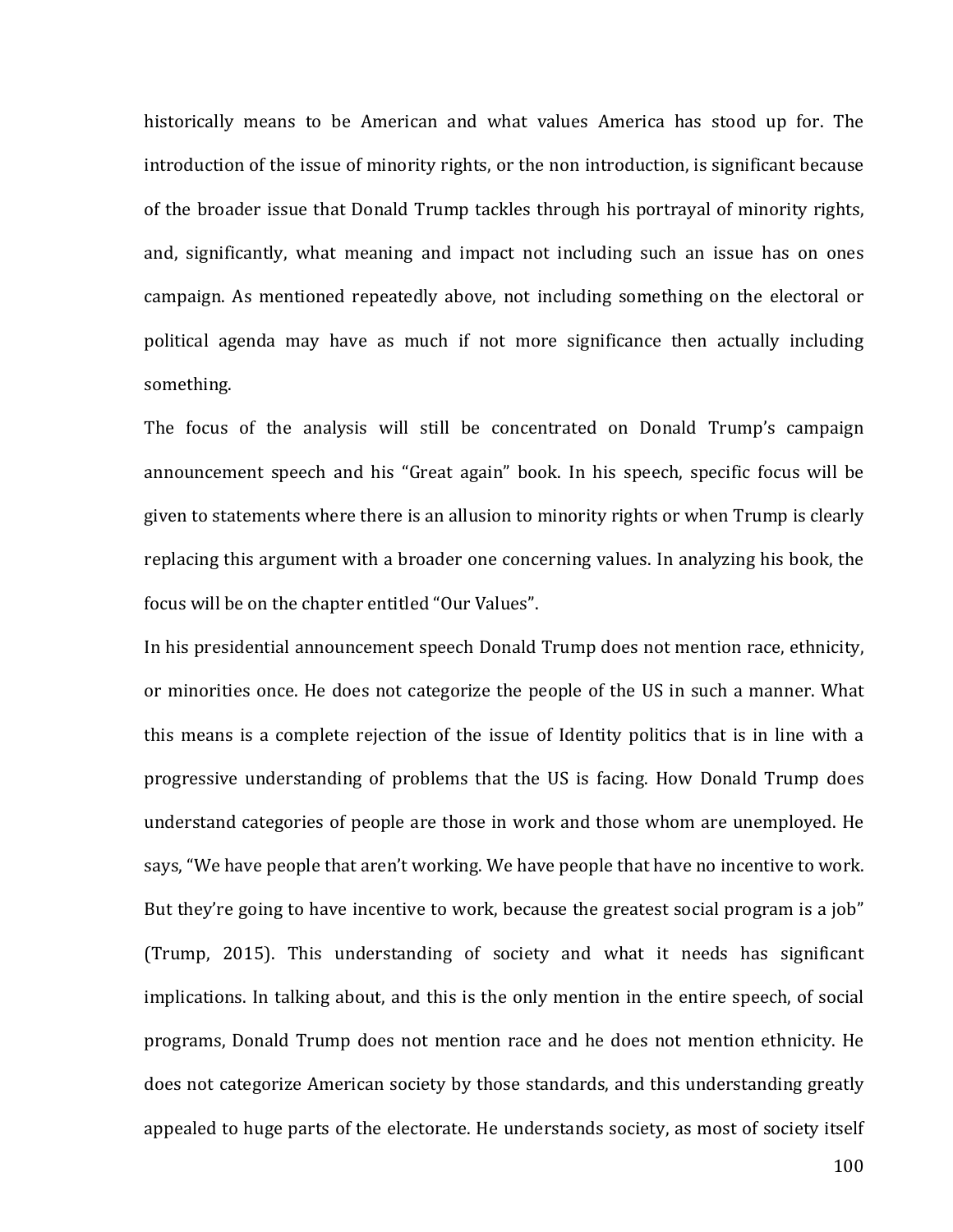agrees, in people whom are economically capable and people whom are not given the opportunity to be capable. The real problem, he is seemingly saying, is not racism, but the lack of opportunity that would allow every man or woman, notwithstanding of their race, to empower themselves to be a better person and live a better life. This resonated with the electorate that did not see the imposed politically correct categorization of society as being true. As mentioned above, a poor black man has more in common with a poor white man than with a rich black man. To reiterate the point Donald Trump gives the example of how the real problem in American society is the relocation of jobs to countries such as Mexico that eventually erode the social fabric of the place they relocated from. He harshly criticizes Ford. Ford being one of the historically socially conscious multinationals is harshly criticized for wanting to relocate to Mexico. Donald Trump therefore frames the social battle in terms of economic winners and losers; he places in the same bundle the CEO of Ford and Chinese banks, because they don't work for the American wellbeing. Social wellbeing is therefore not based on ethnicity or race, it is based on opportunity notwithstanding who you are or what color your skin is, as long as you are American or are proud of working in or for America. In a more focused discussion on American values, Donald Trump does something similar in his book.

In "Great Again", and more specifically in the chapter called "Our Values", Donald Trump writes about what it means to be American with no mention of race and ethnicity, but, importantly, with a mention to religion. The debate about religion is obviously an important one in the context of social cohesion, but it has already been mentioned extensively through the issue of immigration and foreign policy when speaking about the cultural incompatibility in terms of values between the US and some Muslim countries. The debate will therefore not be repeated but religion will be mentioned because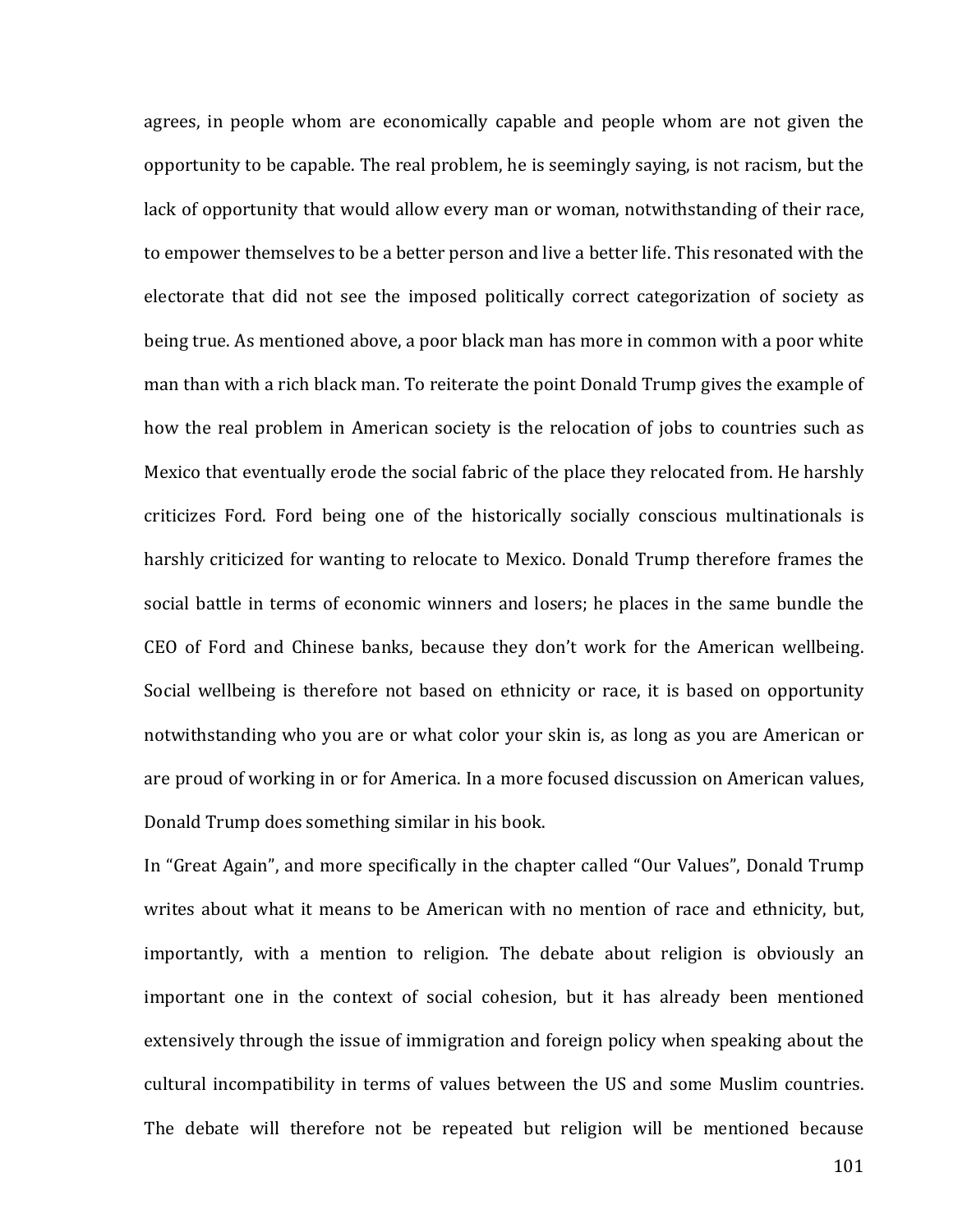understood by Trump, and many if not all others, as having a vital role in defining a countries culture and therefore values. The main argument Trump makes about religion is one that is perfectly in line with this thesis's thesis and that argues against politically correct censorship and selective validity. The most significant quote in this respect is Donald Trump saying, "I don't understand why the same people who demand respect for their beliefs often don't show respect for the beliefs of others." (Trump: 2015, 132). This quote is vital to understand where Trump's social understanding of problems, political correctness, and respect for minorities come together. The double standard set by political correctness in which the Marxist paradigm of oppressed vs. oppressor is applied ad hoc to celebrate ones subjectivity or belief only when there is a seemingly historically more powerful player is exemplified by this quote. Donald Trump hits the nail on the head, therefore, when he encompasses the debate surrounding racial and ethnic minorities inside the debate about what society actually needs, how society is actually divided, and how society actually celebrates or downplays different beliefs. This discussion that downplays minority rights and replaces them with a discussion about social problems and what solutions they warrant, in Trumps case: jobs and economic emancipation, directly contrast the progressive politically correct rhetoric that did not allow attributing secondary importance to minority rights. The framing of minority rights in such a manner and the refocus on giving people opportunity was eventually celebrated as correct. Trump winning the election is proof of this being the case.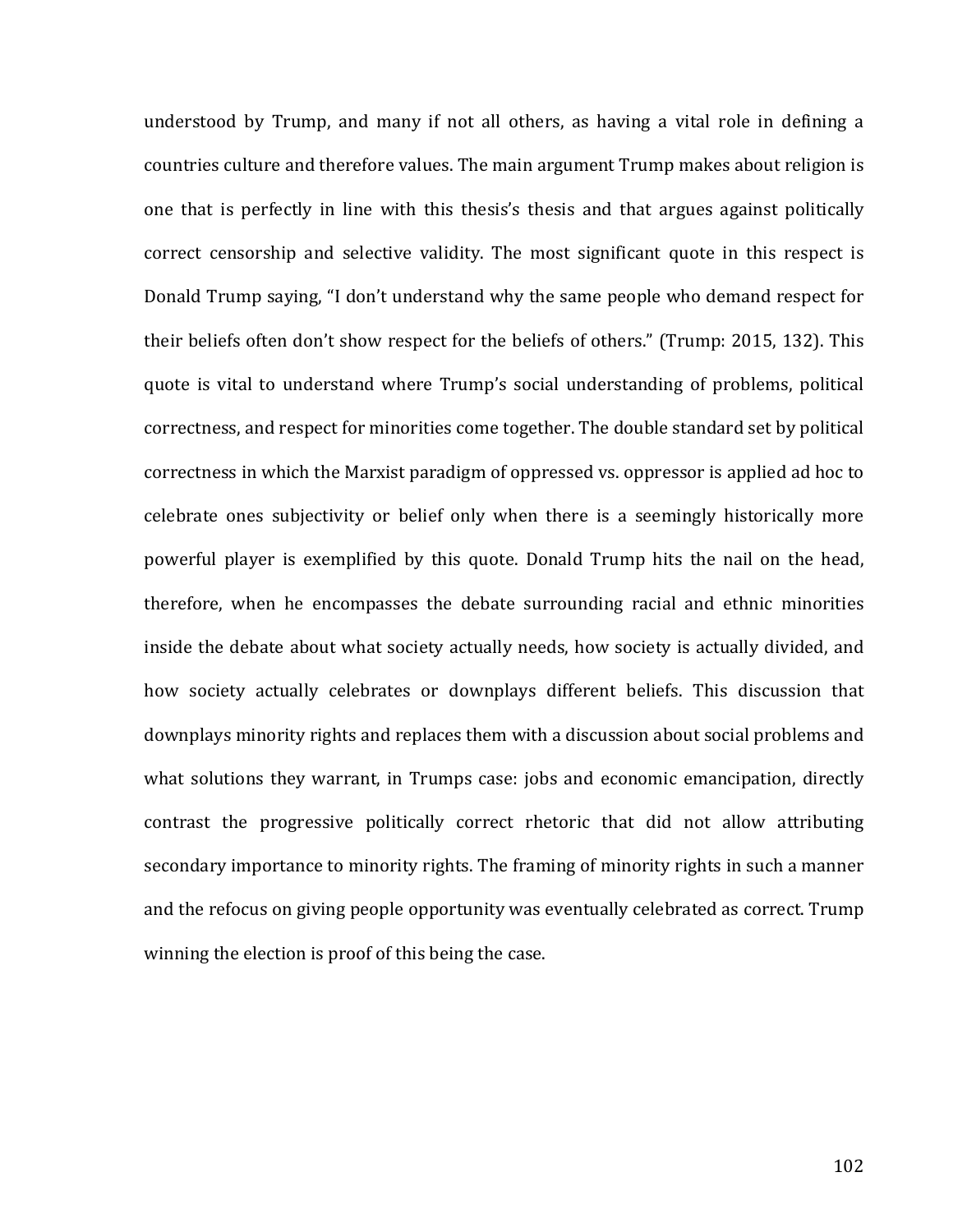#### 2.7.2 Importance of the issue in Primary and Presidential debates

The issues of race relations, ethnic minorities, or minorities in general are all incredibly delicate issues. Race and ethnic minority issues, together with gender issues, are at the core of the liberal progressive politically correct movement. The focus on social solutions to enhance the livelihoods of Black, Hispanic, or Asian minorities was common, and in truth has become always more common, in today's political arena. Movements such as Black Lives Matter have taken over public debate and therefore also political debate. They demonstrate the salience of issues of race combined with issues of reporting, police brutality, and lack of economic opportunity. The issues of Minority rights were already important in the  $2015/16$  campaign. Even though, as mentioned in the introduction, the issue of minorities was often placed in a broader discussion about Values, these issues still remained important in the Republican primary debates, and, especially, in the presidential debates. The most important aspects that will be analyzed will be the way in which Donald Trump frames the issues of minority rights. As per other issues, he refocuses the paradigm to change the conversation. Not necessarily maliciously, he shifts the attention to place the issue of race into a larger conversation that he believes is more important.

The analysis of the Republican primary debates will be carried out through three main debates. The eighth debate will be unraveled to analyze how Donald Trump enlarges the scope of the conversation to include other 'minorities'. This debate was and is very relevant in relation to the BLM protests and demands against the police and violent actions of certain police officers. The tenth debate will be presented to analyze how Donald Trump refocuses the debate about minorities in terms of what he thinks is the real problem and why he believes he has and will continue having the support of minorities.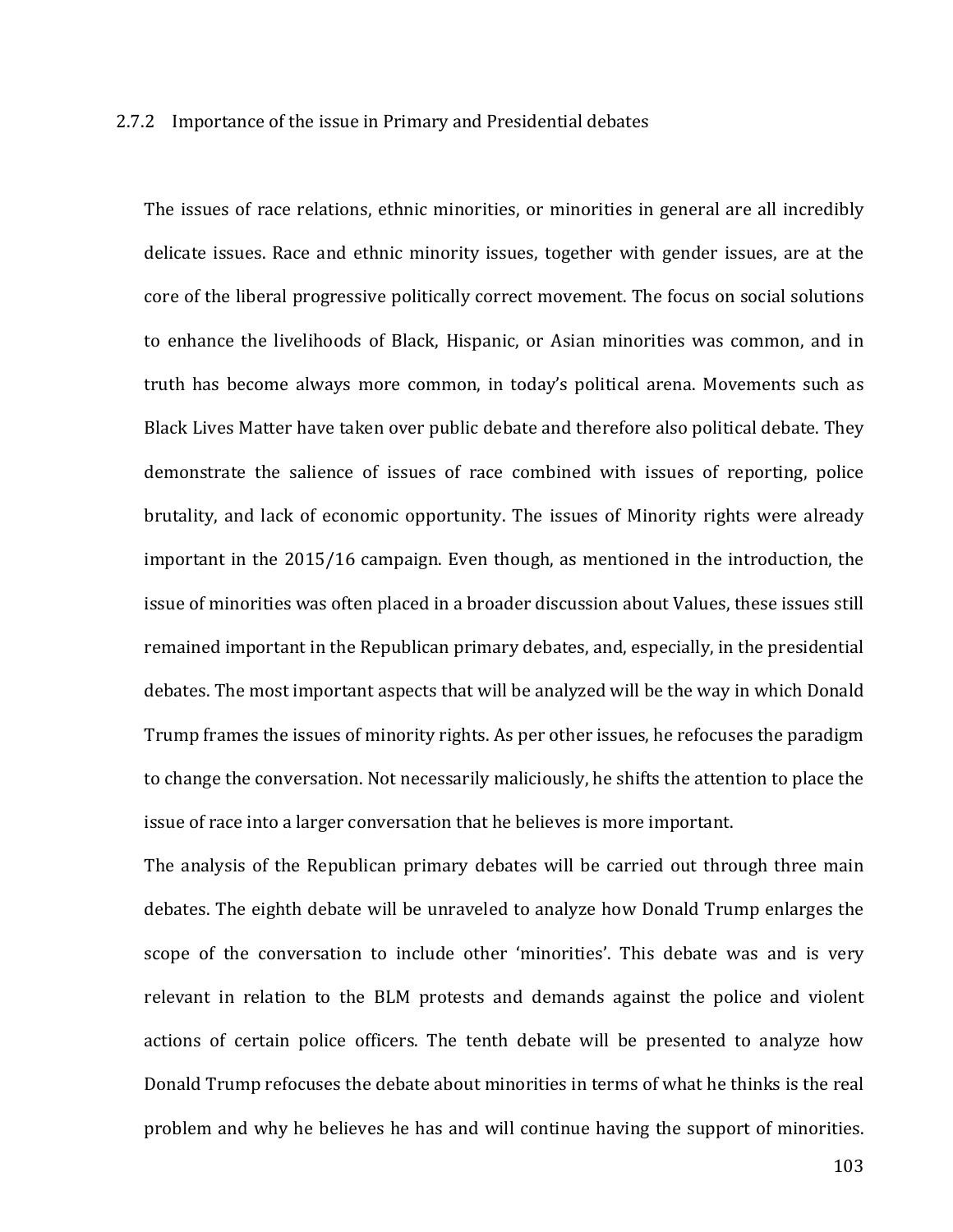The eleventh debate will then be analyzed in relation to the media. This debate will be analyzed to show how Donald Trump, again, refocuses the attention around those reporting aspects that he sees as being more important than, in this case, trying to accuse him of not defending minorities.

In the eighth Republican primary debate Donald Trump is confronted with the question on race. The moderator confronts Trump with the reality that Policemen and women are being called out for their actions because of social media and that this is refreshing as the police is forced to behave. Donald Trump's answer is striking and incredibly revealing. He says, "Well, there is a divide, but I have to say that the police are absolutely mistreated and misunderstood, and if there is an incident, whether its an incident done purposely-which is a horror, and you should really take very strong action- or if it a mistake, it's on your news casts all night, all week, all month, and it never ends... (the police are) afraid of doing their jobs, they're afraid of the mistreatment they get, and I'm telling you that not only, me speaking, minorities all over the country, they respect the police of this country and we have to give them more respect". This quote packs a lot of information and a number of accusations that Trump makes. Firstly, Trump accepts the fact that "there is a divide" in society supposedly between the police and minority groups that are supposedly oppressed by the police. This point is not clear, the divide could be between good cops and bad cops or between people whom respect the police and that don't. However, what is truly important in the beginning of the quote is that Donald Trump, in answering a question about minorities and race, defends the police. The first thing he says is that the police, which he seemingly categorizes as a minority as any other minority, is "mistreated". He defends the police before defending those whom are supposedly molested, pestered, and, for the media, often killed by the police. His stance is one that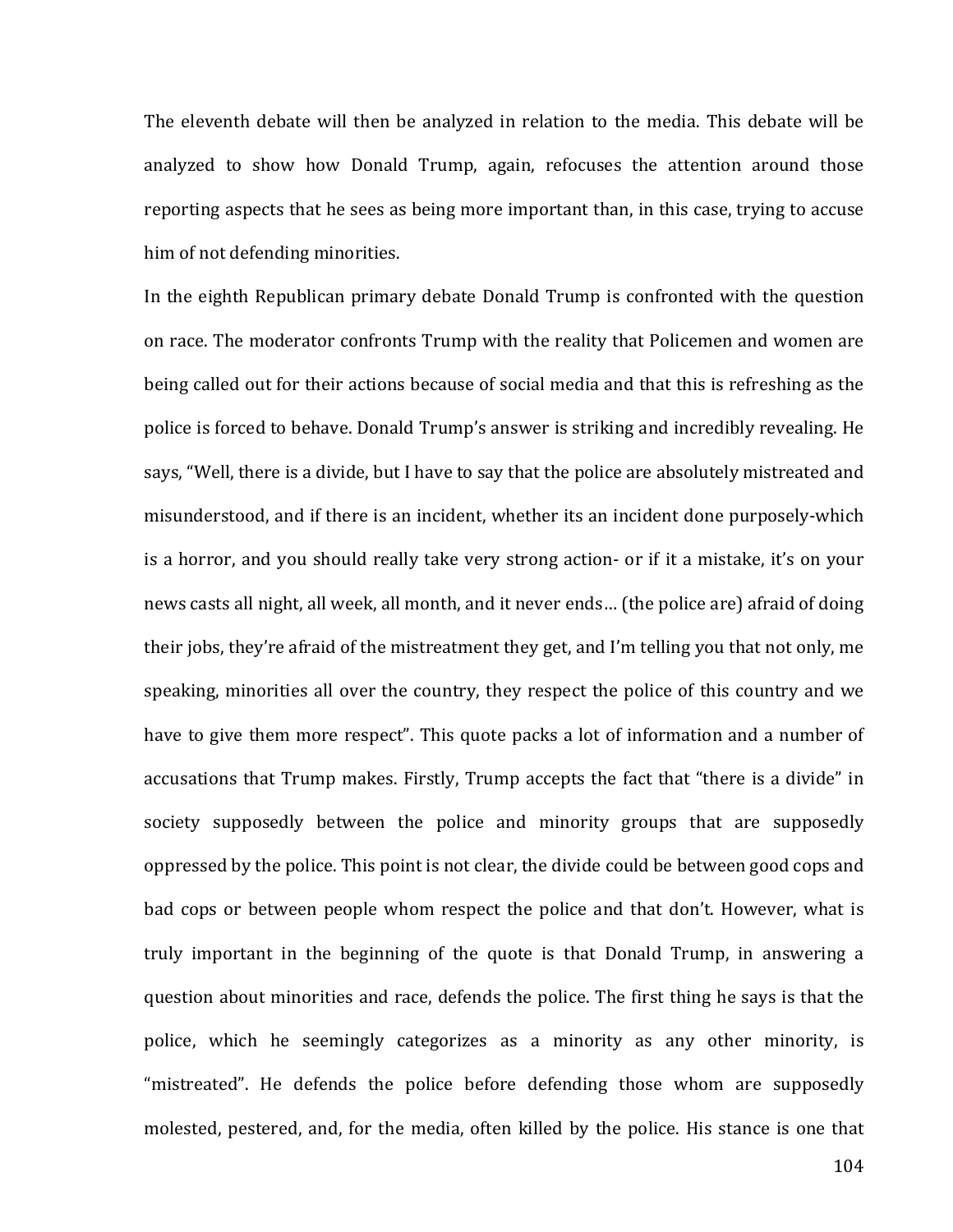goes against any conception of identity politics and progressive thinking. What is important to note, however, is that this take greatly appealed to the electorate because it is certainly true that policemen and women daily risk their lives on the job. This was and still is the basic argument that huge parts of the population agree with (Sweet, 2020). The most important thing here is that the debate is a nuanced one, it is not black and white. While the claims of the progressives politically correct only set out to defend and uphold the rights of minorities, Donald Trump acknowledges these rights while also acknowledging the broader argument that sees the difficulties and importance of being a police officer. For many, this debate could be termed 'common sense'. Secondly, he acknowledges the fact that police violence is a fact and that, when done on purpose, it is a "true horror". This point is already interesting in itself because Trump specifies "on purpose". This is important because Trump is legitimizing the use of force by the police when this violence is not used in an abusive manner. The fact that Trump feels he must remind the listeners that the police has the right to use force as it is the representation of the State on the streets is something that is strongly against an idyllic liberal conception of society and that directly challenges political correctness. Donald Trump therefore takes a question about race, minority rights, and police brutality and, while acknowledging the problems that power abuse by the police can create for minorities, also, in his direct and unapologetic language, highlights the 'other' side of the argument and the problems that other actors have in this debate.

In the tenth Republican primary debate Donald Trump is again challenged with a question about minorities, specifically Hispanic minorities living in the US. The moderator introduces the question explaining that the Hispanic vote has become crucial to win elections in the US and that recent polls have shown the Donald Trump is not very popular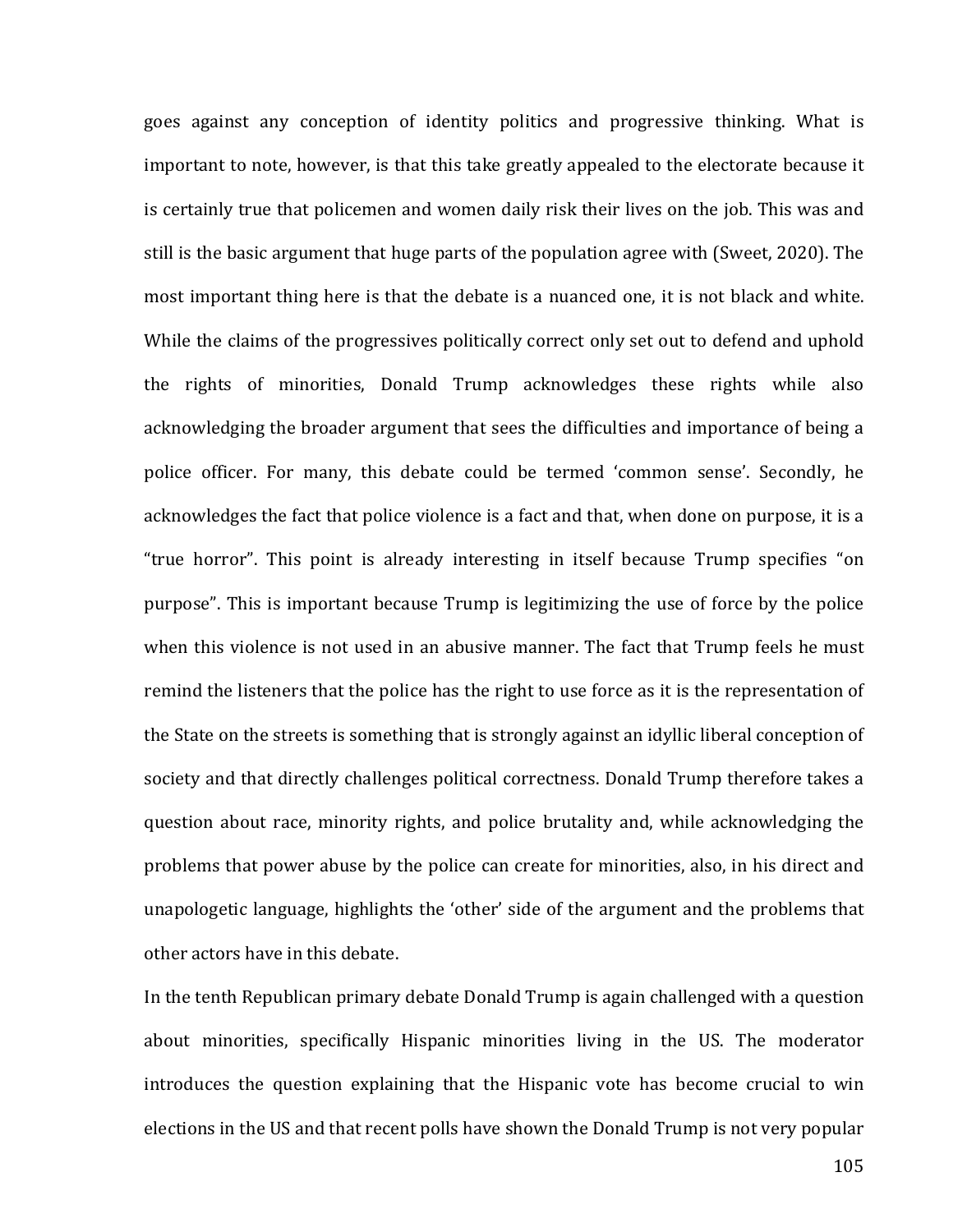amongst Hispanics. The answer Trump gives the moderator, apart from being typically exaggerated in its tone, refocuses the frame on what Donald Trump sees as being truly important for everyone, not only for Hispanics. Trump says, "I currently employ thousands of Hispanics, and over the years, I've employed tens of thousand of Hispanics. They're incredible people...I won with Hispanics (the Hispanic vote). And I got 46 percent. Nobody else was close. Because they know I'm going to bring jobs back from China, from Japan, from so many other places". After claiming to be loved by Hispanics because of his employment record, Trump reorders the priority scale. What he says is what he's been saying for almost every issue we have touched upon. The only true social policy that everyone cares for is jobs. He claims that Hispanic voters will be on his side because he will give them a job, not because he will work on some abstract solution to integrate communities (in his understanding a typical modus operandi of the progressives). For every issue, Donald Trump reiterates the scale of values that people, in his mind, actually have. The middle class doesn't care about social policy if they don't have a job. The economy and employment are therefore the new paradigm through which Donald Trump understands the empowerment of racial and ethnic minorities too, and his eventual victory proves that many agreed with him.

In the eleventh Republican primary debate Donald Trump was challenged concerning the supposed presence of Klu Klux Klan members at his rallies. The question and answer are seemingly innocuous and standard procedure. The moderator asks an insinuating question to a candidate, the candidate denies any affiliation with the entity that would make his or her campaign look bad. However, Donald Trump adds a little something to his answer that at first glance may not seem significant, but once one recognizes the strategy, it certainly is. The framing of the issue to refocus the attention on something else is the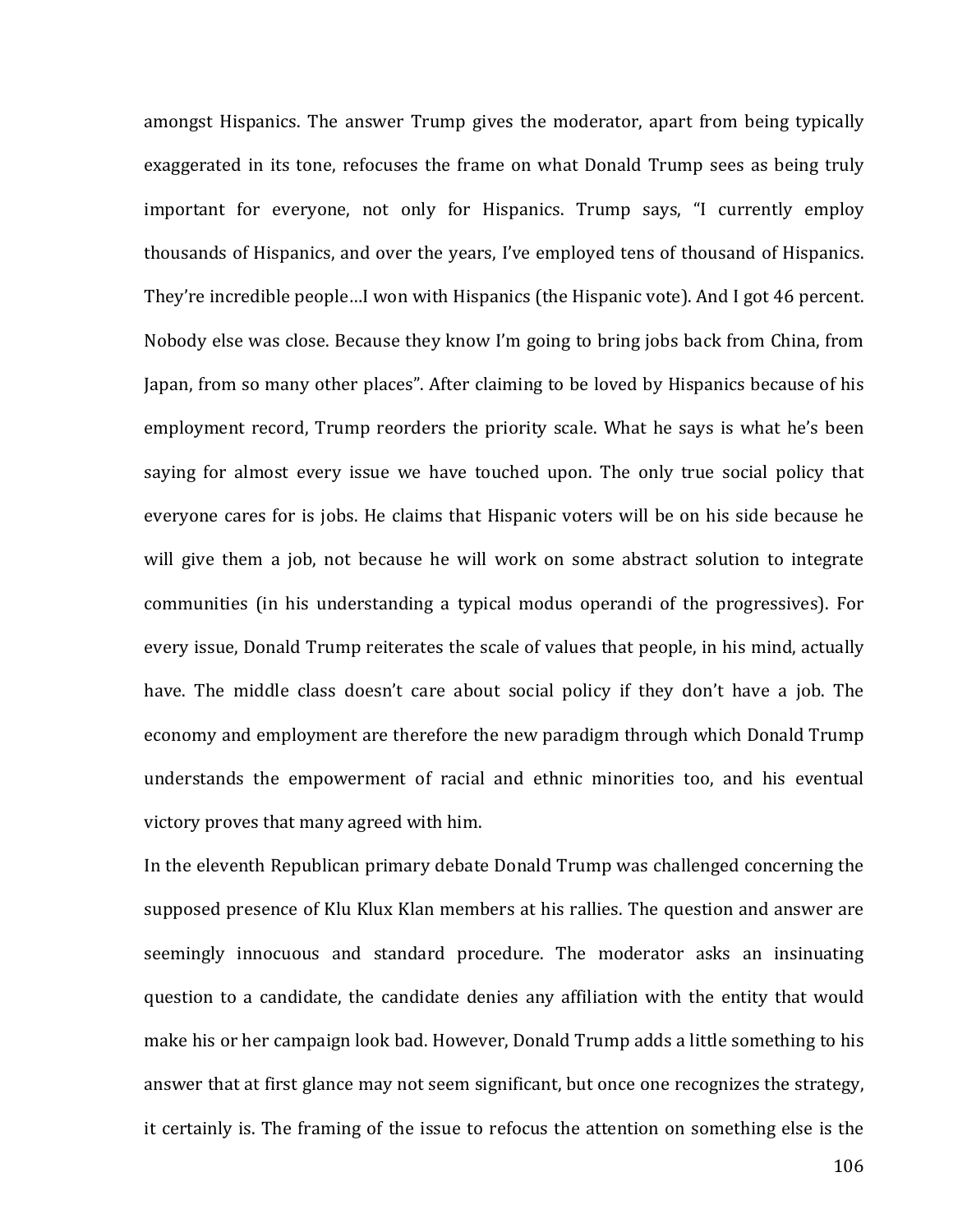strategy referred to. Donald Trump's answer goes as follow, "I totally disavow the Ku Klux Klan. I totally disavow David Duke. I've been doing it now for two weeks, this is youryou're probably the  $18<sup>th</sup>$  person that's asked me the question...And, by the way, if you look on my Twitter account, almost immediately after the program they were disavowed again. You know, it's amazing. When I do something on Twitter, everybody picks it up, goes all over the place. But, when I did this one nobody ever picks it up. Take a look at my Twitter account". In the quote Trump firstly distances himself from the KKK and from David Duke, a former 'grand wizard' of the KKK. Then he goes on to criticize the question as something that he has already addressed which is significant because he is beginning the maneuver of shifting the focus towards the utility of the question. Finally, he accuses the media of not picking up on the fact that he had distanced himself from the KKK and David Duke while picking up on any other tweet that could fuel a controversy or become a story in the news. This is incredibly significant. Donald Trump, confronted with the reality that some KKK members were at his rally and therefore support some of his ideas, turns the story on its head to blame the media for purposely not acknowledging the fact that he had already distanced himself from said story. From a possible accusation of racism against Trump, to a trial against the supposed wrongdoings and the hidden agenda of the media. Donald Trump therefore addresses the issue of Race and Minority rights in a broader context and always shifting the paradigm to include other issues in connection to the issue of race. He re-prioritizes what is important for the US and what, he believes, is also important for Minorities. The main priority for anyone always being: having a job in a strong economy.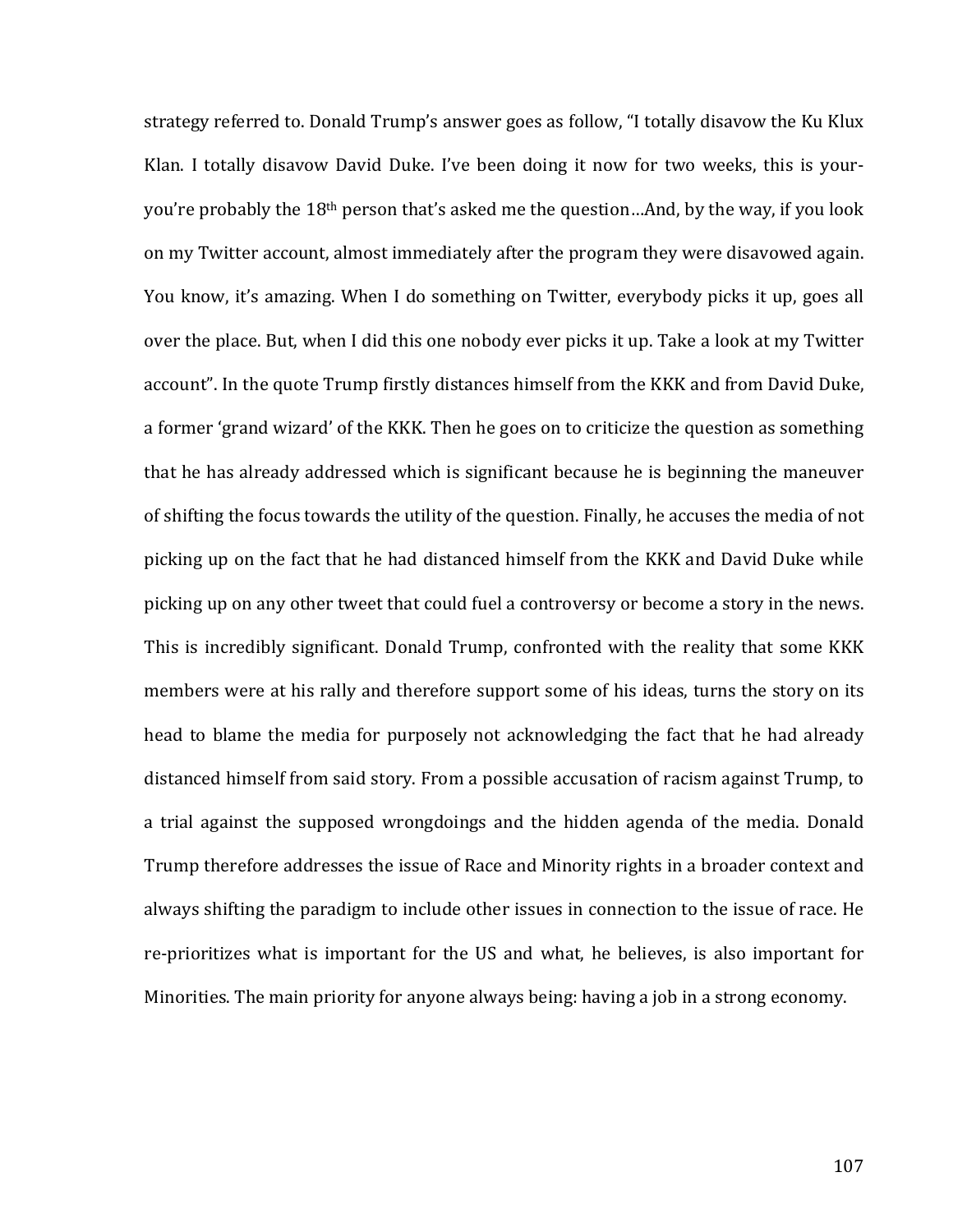#### 2.7.3 Issue in context

Race and racial issues were central and prominent issues in the 2016 election. After eight years of the Obama presidency, in which many people hoped America would enter a new post-racial society, racial tensions were at a new high. A number of cases can be listed for why these tensions escalated, and some will be presented below. These incidents resulted in the creation of the Black Lives Matter (BLM) movement. In progressive and politically correct forums the birth of such an organization was a strong symbol of American social justice. People of all races were uniting to fight the social injustices against Black Americans. However, Obama was not a symbol of a post racist society and BLM was in itself a political organization whose goals and aims should be discussed. The issue of race will therefore be discussed in the following manner: firstly, by explaining what it represented in a politically correct context and what Donald Trump's take on the issue symbolized; secondly, what had happened in the previous eight years of Obama's presidency; thirdly, Hilary Clinton's take will be reiterated to explain the vital divide that existed on the issue in the 2016 election; fourthly, a brief reflection on the birth of BLM and what it represents for American society and for American politics; lastly, the issue will be assessed in parallel with other world events.

Racial issues in a progressive and politically correct world were more contentious than Climate Change. The emotive responses were more legitimate because stemming from lived experience and the examples justifying fighting the fight stronger because often reported on. Notwithstanding the unmistakable legitimacy of fighting for someone's rights, the absence of conversation of what that truly means and how that fight plays out is at the center of the issue. The politically correct and progressive censorship pertaining to conversations around race and race relations are part of Trump's appeal. The delicate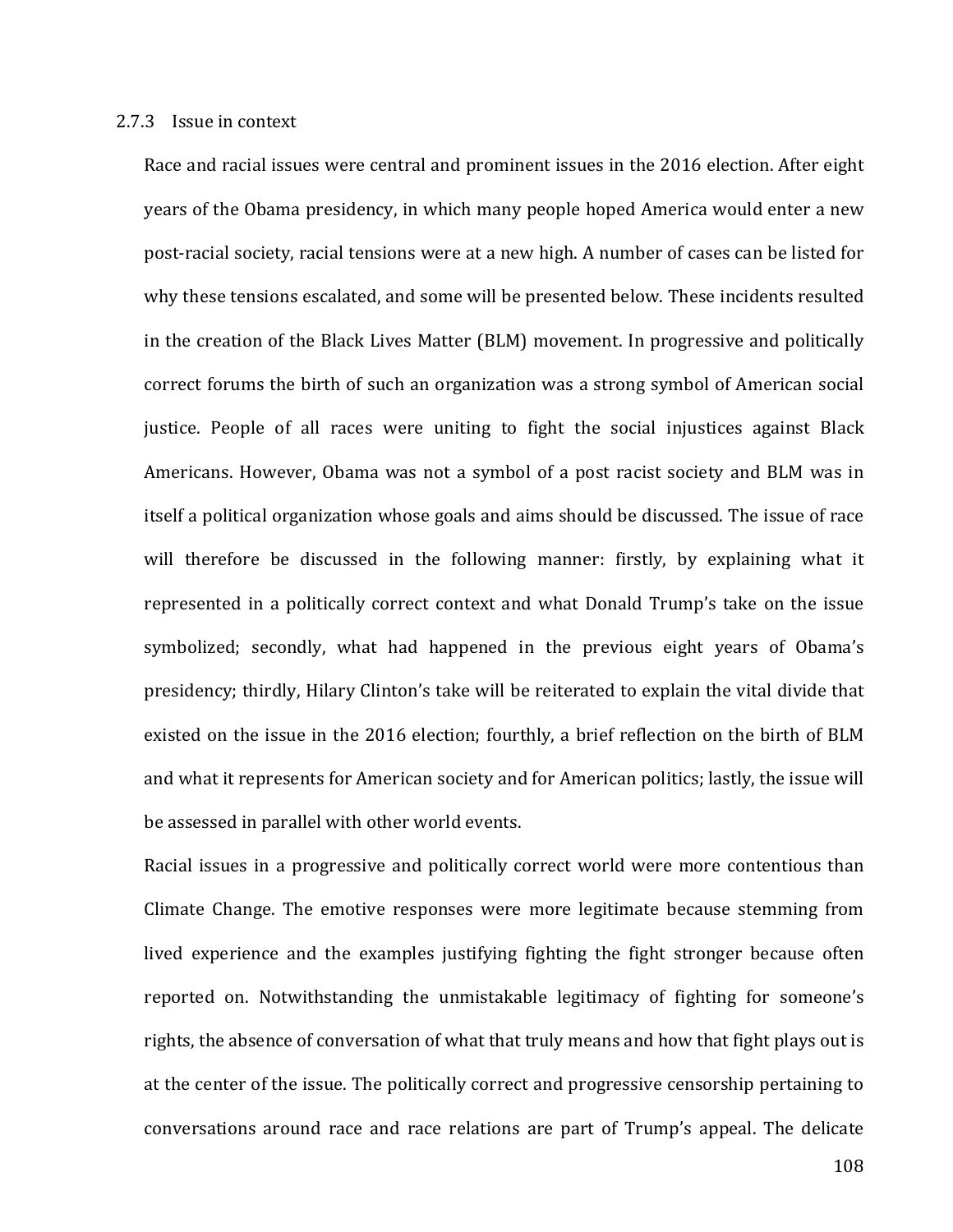nature of the topic lead to polarization: Being labeled a racist if engaging in race relation debates, reflecting on the racist past of the USA, or disagreeing on whether or not the US was institutionally racist led to an extreme polarization of public opinion. Donald Trump, as he did with other issues, took the politically correct lid off the issue and confronted it. Adressing the issue and not being kicked out of the presidential race was already a demonstration, for many people that it could be worth following Donald Trump's campaign. KKK members supported Donald Trump as already mentioned, but these people were only a minimum fraction of his supporters. However, the Democratic Party and especially Hilary Clinton labeled all of his supporters racists. Famously, Hilary Clinton called Donald Trump supporters the "basket of deplorables" (BBC News, 2016). The issue of race was therefore a staple of the Democratic Party and of Hilary Clinton's campaign. However, as with other issues, the impossibility of having a constructive debate about such issue resulted in the polarization of public opinion and spread incredible amounts of disinformation. What is important to note is that the discussion of race, racism, multiculturalism, and inclusion is not only pertaining to Black Americans, but also to Hispanics and other first or second generation immigrants that come from different cultures. Putting them all together is the first mistake that progressive identity politics advocates made that eventually did not allow for Republicans that did not agree with Donald Trump to shift their vote to the Democrats (Wehner, 2019).

President Obama was the first African American to ever be elected to the post. Symbolically, a lot of people believed that his election would mark a new beginning for American race relations. However, the truth was that Obama could not change everything. Some would claim that in fact he did not change anything (Bryant, 2017). President Obama did a lot for African Americans but was very careful in providing a balanced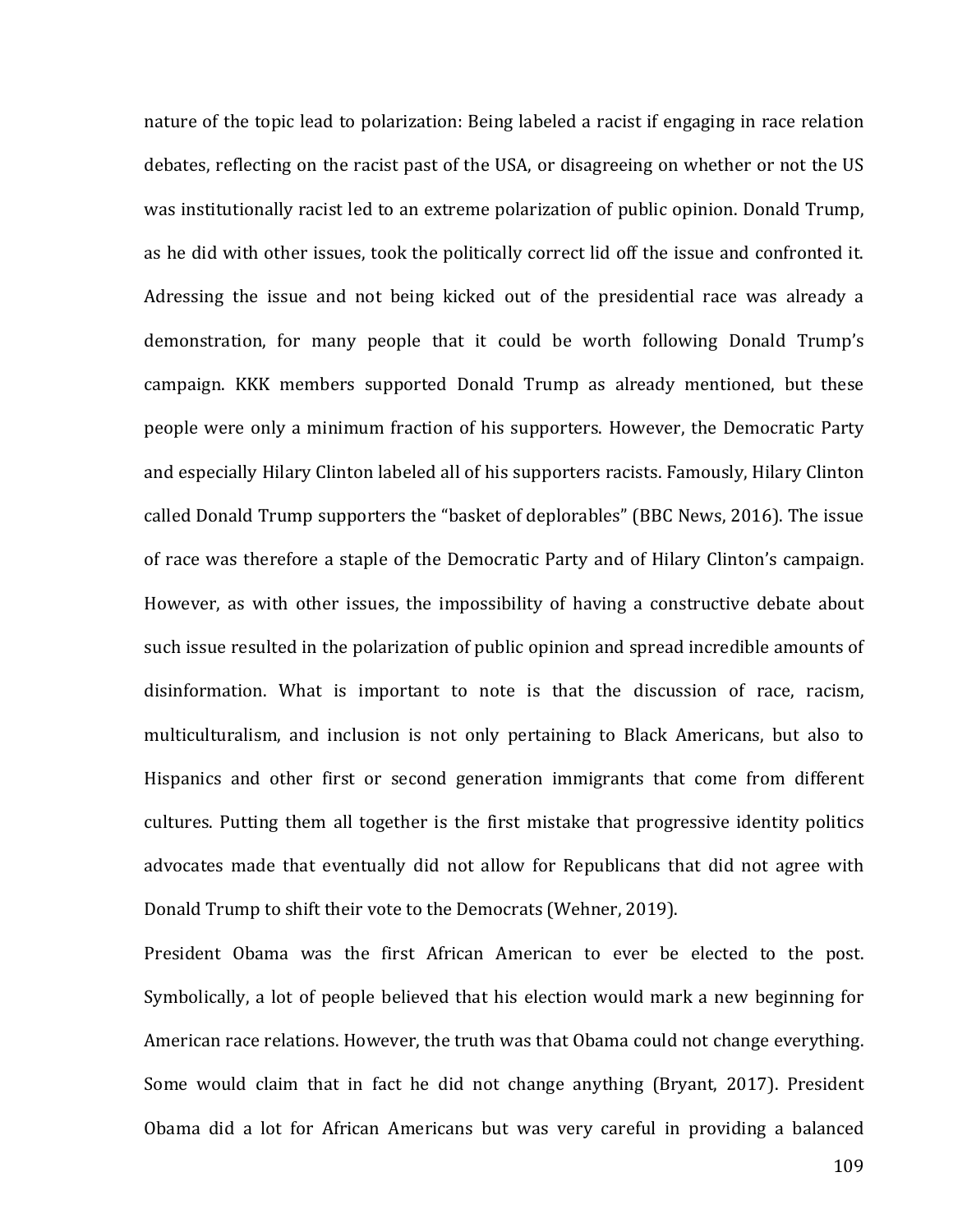evaluation of incidents. Incidents involving abusive power by Police resulted in him calling out the Police. In instances where the police made a mistake, he tried to unify the country. President Obama focused on getting White and Black Americans closer to one another by not arbitrarily tacking sides. Note that Hilary Clinton and Donald Trump, to different degrees of success, did not do this. Famously, after criticizing the actions of a Police officer that arrested a well-known African American scholar who called him "stupid", President Obama invited the two men involved to the White House and drank a beer with them (Cooper, 2009). This kind of symbolism is one of diplomacy; it worked for a while but did not permeate society as a whole. Symbolism did not work because the cases kept sparking up and justice - in the eyes of the majority of the Black American community - was not being served. The case of George Zimmerman killing Trayvon Martin is exemplary. These cases gave birth to the BLM movement. Racial tensions were incredibly high when Obama left office, and the two candidates competing for the Presidency needed to take a strong stance on the issue.

Hilary Clinton did everything but take a strong stance on the issue of race. She never took sides and insisted that it was cooperation between the police and those being policed that would result in a positive impact in race relations. This neutral stance did not satisfy anyone. The police did not like it because they believed a candidate for President should stand for State institutions, while black communities did not like it because it was an accommodating 'soft' stance. In comparison, Donald Trump took a strong stance in favor of the Police force. Whether this was the 'right' thing to do does not concern us here. What it does tell us is that the electorate appreciated a strong stance in a time of turmoil. What it also demonstrates is that the one of the problems inherent to the issue was the politically correct ideology. If one did not believe that race relations were as important as things like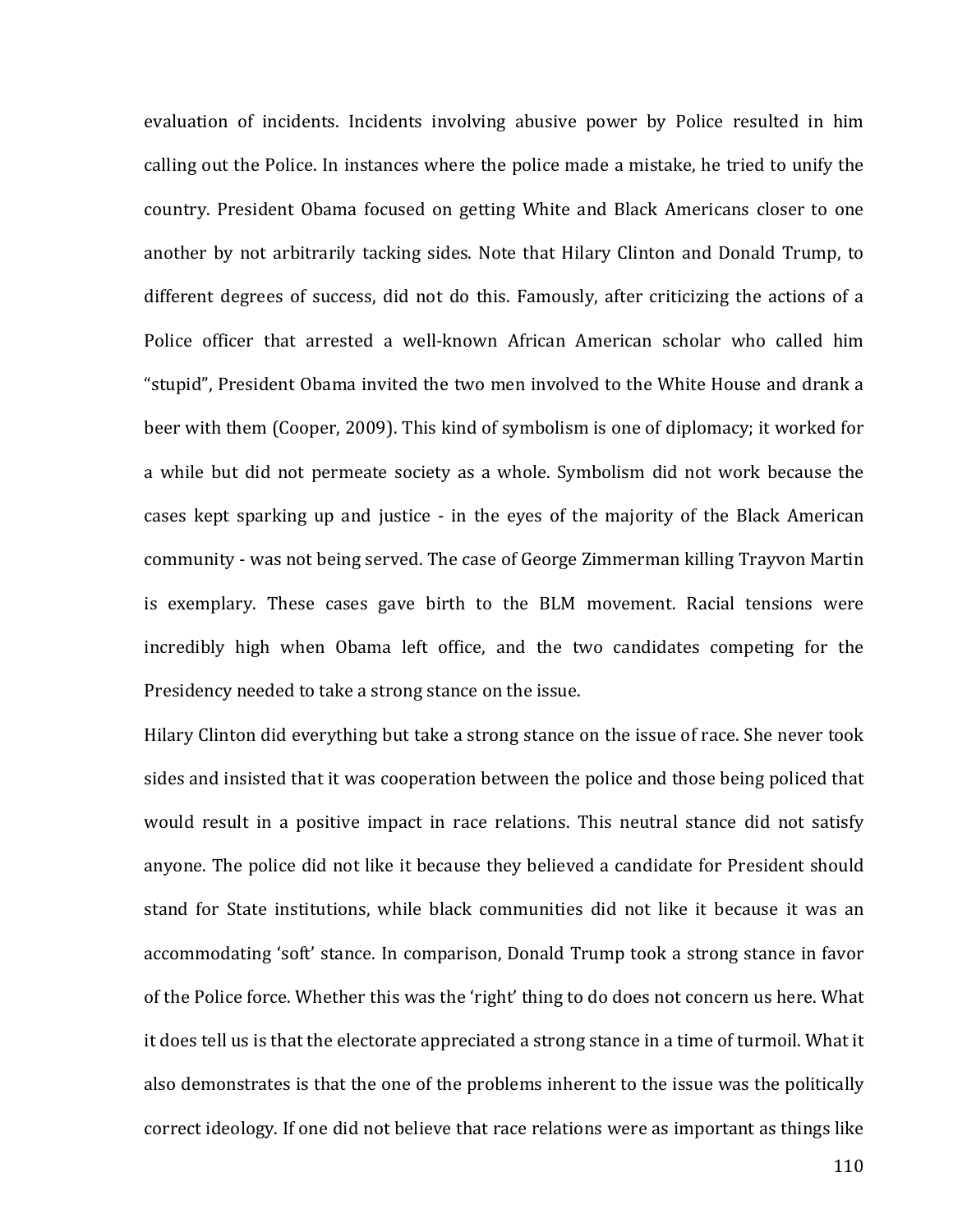the economy, they might be labeled a racist. There was a widespread sentiment amongst the US electorate that this was the case and it remains true to this day (Smith, 2019). The BLM movement was and remains an organization celebrated for striving to achieve racial equality. Its existence also symbolizes that racism, at least for those who are part of BLM, still exists. The progressive politically correct identity politics camp loves the idea and the existence of BLM (Memoli, 2016). This, however, is problematic for them. The classic moral conundrum of recent democratic politics arises. In supporting the BLM movement, one should support everything this movement represents. The BLM movement, however, is progressive insofar as it fights for racial inclusion, but it comprises diverse factions within it, including some that are very religious. Religion, in this case Christian or Catholic religion, is a big part of the identity of the majority of Black Americans (Gecewicz, 2014). Christianity, for example, does not celebrate or even accept homosexuality, which is a staple of inclusive progressive ideology. By supporting the BLM movement, progressive politicians and social rights advocates can face a moral conundrum that is symptomatic of the identity politics mistaken division and conception of society. The fact that BLM fight for the rights of Black and minority peoples does not result in a default alignment with progressive democratic ideology, and therefore worthy to celebrate and protect. In no way was this brief reflection meant to downplay the significance of BLM. It was, instead, intended to explain the politico-philosophical impossibilities that the democrats encounter when understanding the world through a lens of identity politics.

The issue of race in the 2016 context was a very contentious one. Eight years of President Obama did not create the post racist society as many hoped. The stakes on the issue of race and racism were higher than ever before. On one hand, politically correct censorship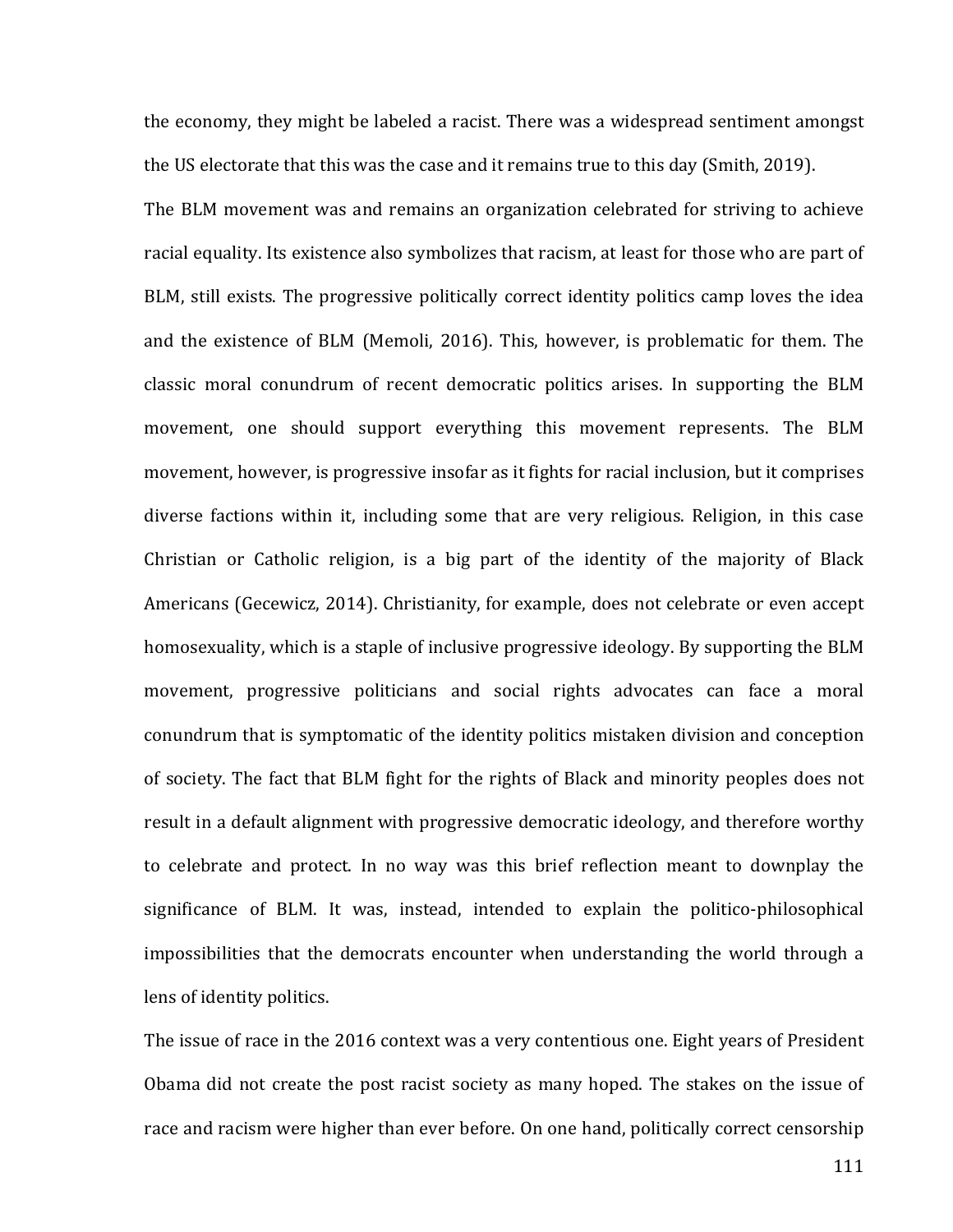created resentment from the disenfranchised white and the police, and on the other hand, the many shocking events experienced by the black community fostered rage and sadness, which compounded and exasperated the division. In the rest of the world, and especially in Western Europe, something different was happening. In Italy, right wing parties were openly stating that immigrants were second-class citizens and that they should not be let in the country (Pucciarelli, 2016). One could connect the two sentiments because in many aspects they relate to race, but their base is very different. In the US, the 'fight' was amongst Americans, while in Italy, the 'fight' was between Italians and foreigners. The issue of race in the 2016 context was therefore a singular one, exasperated by identity politics and political correctness. This reality led to Donald Trump being immune to disapproval from his voter base, as his unapologetic and outrageous statements only drew his electorate in closer.

#### 2.8 Gender politics and Reproductive rights

The 2016 presidential race was a battle of the sexes (Bartash, 2016). For the first time in US history, a woman won the nomination of her party and was set to win the presidency. For a number of pollsters, the fact that Ms Clinton was a woman was enough to make her win. The possibility of voting for a woman would have drawn half of the electorate (the female electorate) to the pollsters in favor of the Democratic candidate. A similar idea was brought forth eight years prior with President Obama, and that prediction resulted to be, for the most part, true. What people would have later realized was that Obama won because he had appeal, charisma, a set of solid ideas that people could but into, not because he was Black.

112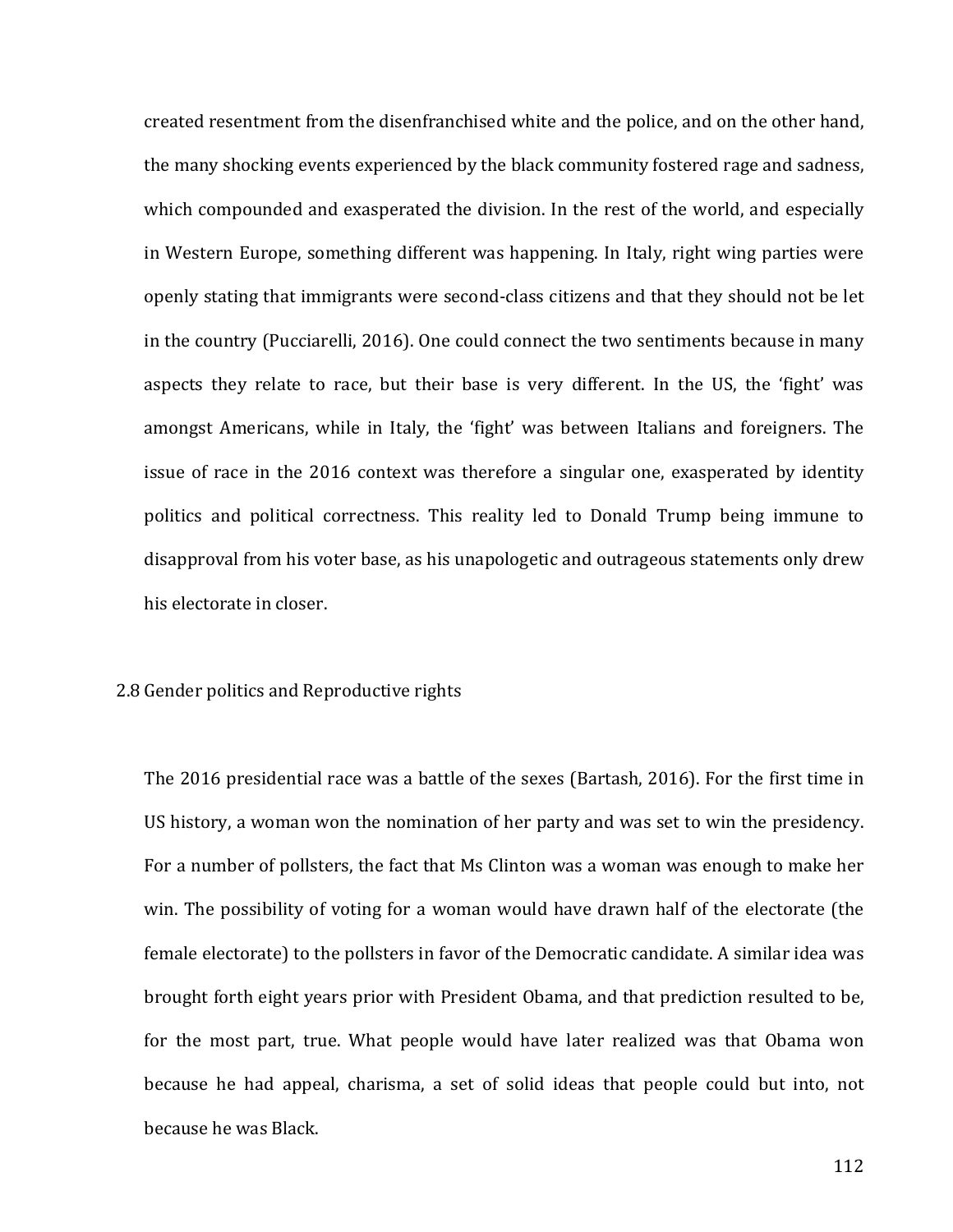Gender politics are a subset of Identity politics. The reasoning mechanism is very similar: you are brought up or put down for who you are, meaning depending on what category of people you belong to. Gender politics therefore sees to celebrate all genders except those seen to have oppressed others throughout history. These are mainly men. The celebration of women is therefore central to this practice but flawed, as is identity politics, in its categorization of people by gender. The blind support that Hilary Clinton received solely because she was a woman is exemplary in this. Pundits, academics, and many other public sphere workers were, as was the middle class, trapped in politically correct morality. One cannot be against Hilary Clinton, for she is a woman, and the US has never had a woman president, therefore having one is good. This was literally the main argument in favor of Hilary Clinton, and Donald Trump set to destroy this idea. The issue with believing that a woman would be a good president because she is a woman and therefore would respect other woman more and strive for more equality amongst genders and that the electorate desires public policy to focus on gender politics is problematic and puts a person on a moral pedestal. Being on a moral pedestal is not a problem in itself. The problem is that once you fall off your pedestal, you will not be allowed to clime back up. Once you lose your moral high ground, there is no way you can reclaim it. The Gender Politics and Women's Rights issues were therefore central to Hilary Clintons campaign because they represent the bedrock of the progressive liberal politically correct Democratic Party. Donald Trump could not ignore the importance of the issue, but his focus was to debunk the fake myths that voting for a woman would automatically favor or uphold the rights of other women and that the US electorate believed this issue necessitated center stage in political life. Once the electorate realized the hypocrisy of a campaign that claimed such absolute truths, again, that voting for a woman automatically meant that all women would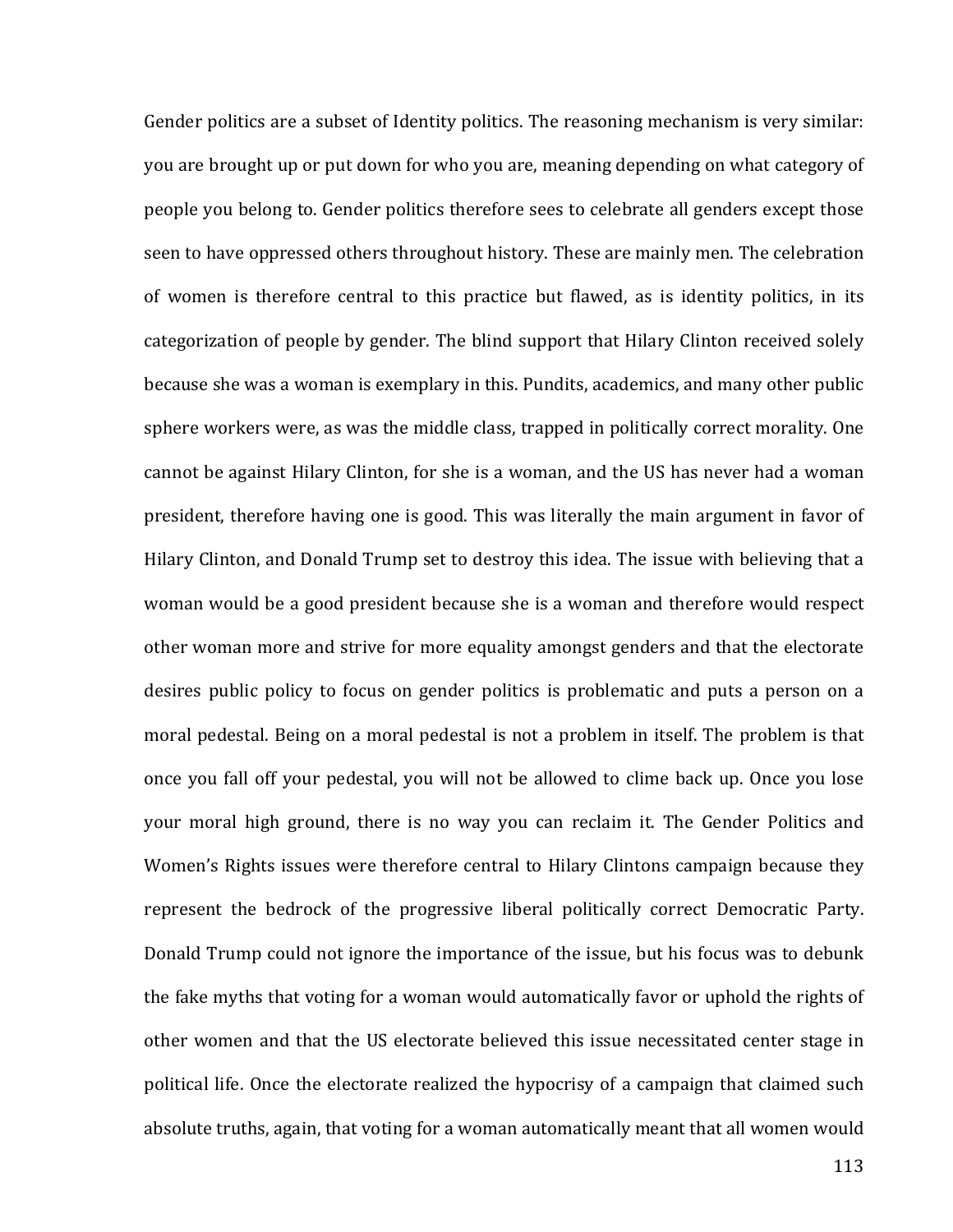increase their status in society, then Donald Trump could address this issue too in his typical non politically correct way. Not only could he be blunt, and at times rude, he could slip and tumble and still jump right back on his feet because the Democrats (Hilary Clinton) had probably done worse, or so he claimed. The issues of Gender Politics and Reproductive Rights were seemingly the most delicate and sensible issues of the campaign but were slowly absorbed by the direct and anti-PC rhetoric of Trump unmasking a wide spread veiled sentiment throughout the US electorate that some 'absolute truths' had gone too far and that certain issues such as the gender one were less important, for a number of reasons, than what numerous players in politics and social society believed.

# 2.8.1 Introduction of the issue

The issue of Gender and Reproductive rights was a non-issue in Donald Trump's campaign, at least in the outset. Donald Trump did not include, as he did not include Minority rights, issues concerning women's rights in the presentation of his agenda. However, there are some remarks that can be connected to issues of women's rights and broader phenomena's. Through this understanding, Donald Trump categorizes women's rights in the broader context of American values. As was done in the previous chapter about Ethnic and Racial minorities, the discussion that will be focused on here will be one that draws conclusions from the absence of direct references to the theme in question. This absence, as mentioned above, is significant. In analyzing the two main sources through which Donald Trump introduced his issues, his presidential announcement speech and his "Great Again" book, the analysis will focus on the implications of not directly mentioning Women's Rights, what that in turn entails, and what it meant to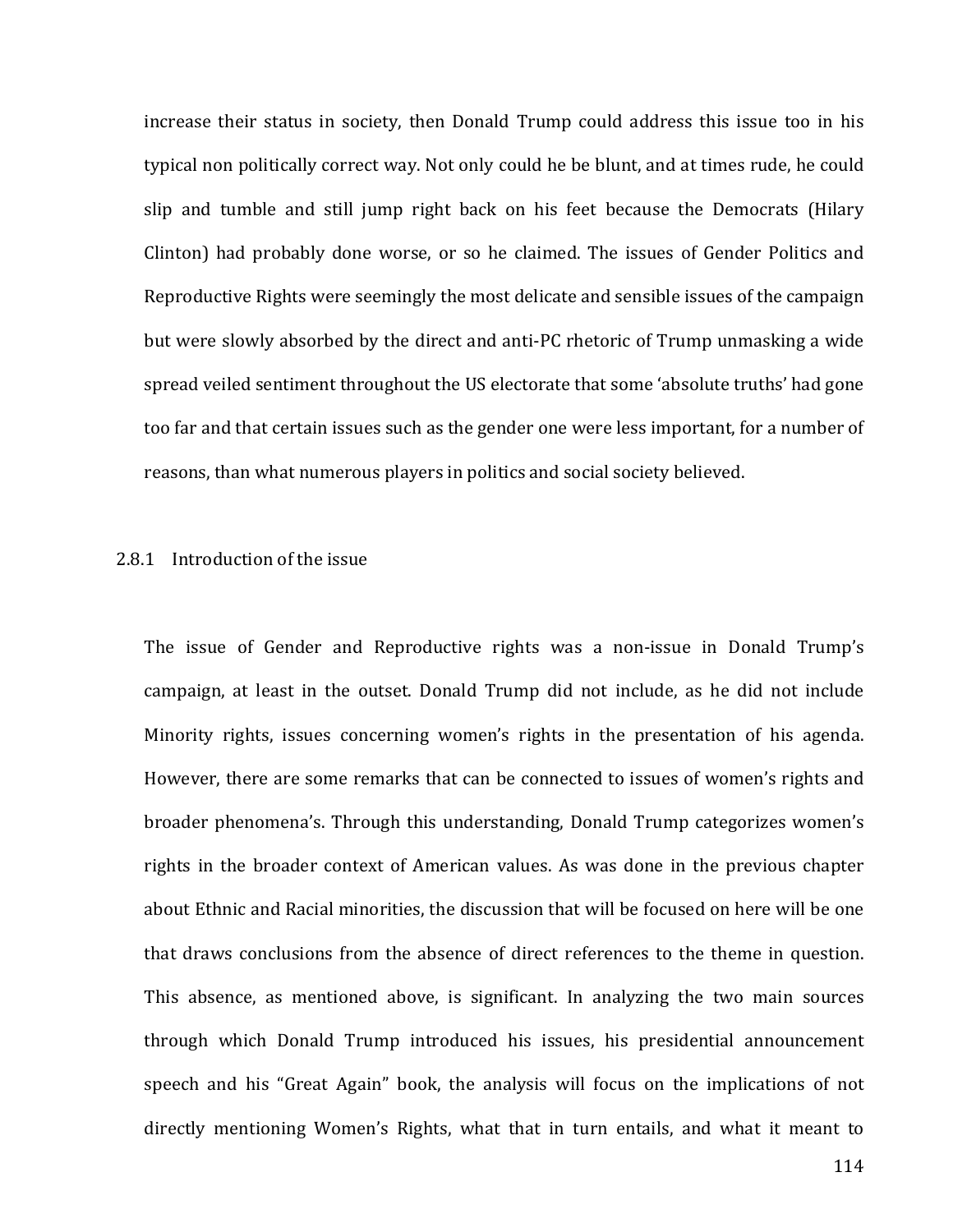include a women's rights discussion in a broader discussion about American values, and in particular family.

In his presidential announcement speech, Donald Trump never mentions anything relating to women's rights. The argument here is very similar to the one for minority rights. Not mentioning an issue means that Donald Trump does not find this issue to be mention worthy, and therefore does not warrant an eventual policy solution. This is a strong and powerful statement. The social categorization that the progressive politically correct camp brought forth, based on identity politics, is completely rejected here as was done above with race and ethnicity. What Donald Trump does, again, is to redefine the social categorization in society between those whom are economically empowered and those who are not. The idea that the only true solution to social problems is giving people the opportunity to work and therefore elevate their economic status completely disregards the social problems that identity politics advocates highlight. The only oppression that exists is economic oppression, and the only way to emancipate oneself is to become economically empowered. Notwithstanding if a person is a man or a woman, the only useful social policy is employment. The argument that Trump carries out disregards identity politics but also focuses the conversation around typical or traditional American values. The pursuit of happiness through hard work and economic empowerment is very much in line with traditional American values. It therefore makes sense that when Donald Trump speaks about values in his book, he mentions hard work, family, and religion.

In "Great Again" by Donald Trump, in the chapter called "Our Values" no straightforward mention is written about women's rights or even gender in general. However, in the broader conversation about Values and, in turn, what it means to be American, Donald

115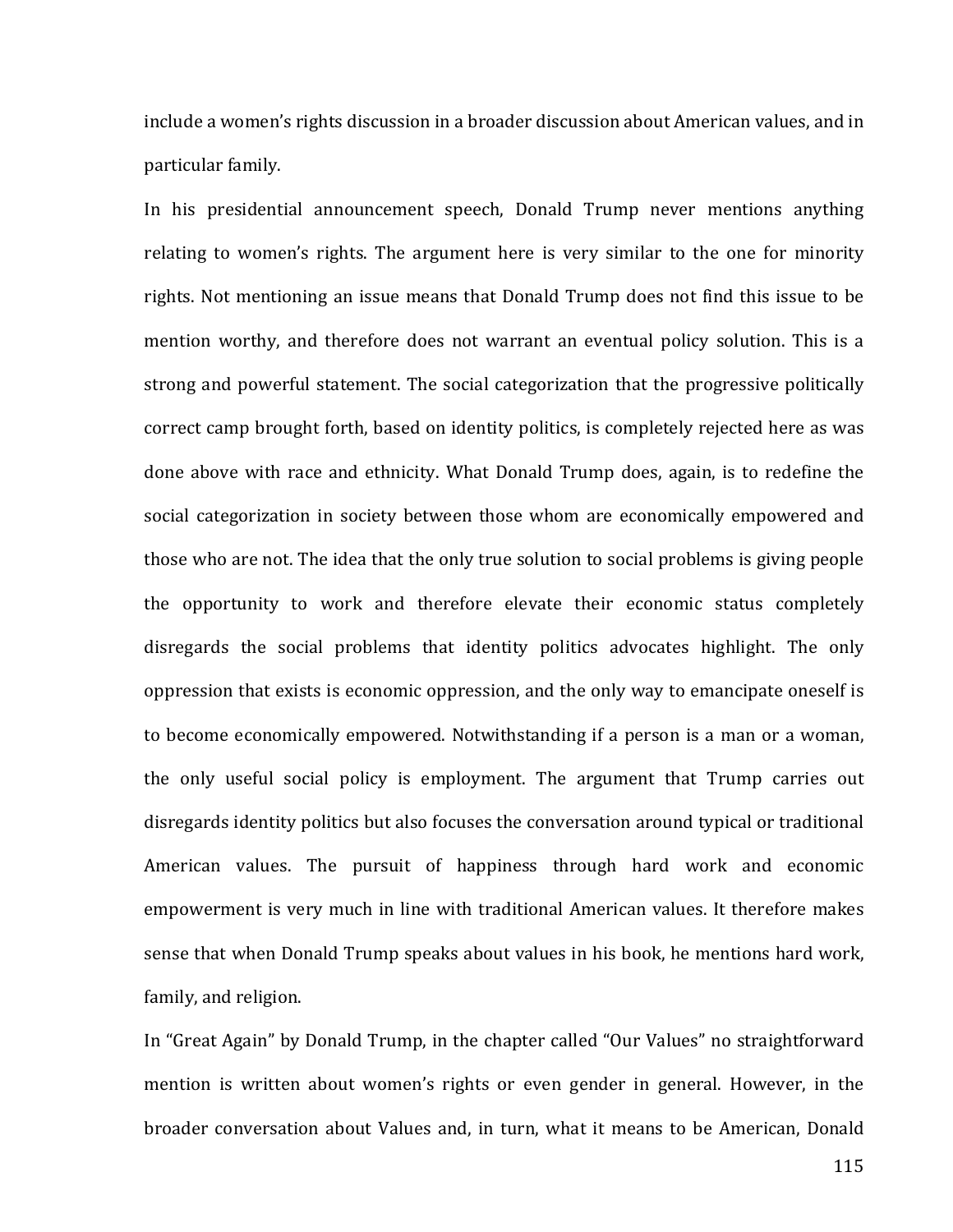Trump mentions aspects of life that certainly relate to women and, most importantly, imply very significant beliefs concerning women. Reported in the opening remarks of the chapter is a conversation about wealth and happiness. Donald Trump claims, and this is a common conception or perceived truth, that money does not buy happiness. He then goes on to say some seemingly innocent things, but that in truth hide a very clear set of values. He writes, "The happiest people I know are those people who have great families and real values...People who have a loving spouse and have children they really love are happy people. Religion also plays a very large factor in happiness. People who have God in their lives receive tremendous amount of joy and satisfaction from their faith." (Trump, 2015: 128) This quote sets the stage for a traditional conservative take on family, religion, and therefore women's rights and women's roles in society. Donald Trump is referring to Christianity when he talks about religion and it is everyone's knowledge that a traditional Christian family sees the women or mother as care giver and the man or father as provider. This understanding of family, be it bad or good, is certainly against a progressive understanding and politically correct conception of a modern and liberated social order. The effect and impact that a belief like this one has is significant. Rejecting the fierce feminist push is strongly politically incorrect. Donald Trump clearly states that he is for traditional values of family, that he a religious man, and that Values are something important in his life. However, his record does not show this to be true. He has had five children from three wives and therefore must have difficulty in proving to people that he truly believes in what he is preaching. He therefore takes responsibility for his actions and says, "Truthfully, I was a much better father than husband" (Trump, 2015: 129). This admission is an important one and one that appeals to the electorate. Someone that acknowledges his personal mistakes and admits he was wrong. Trump then switches from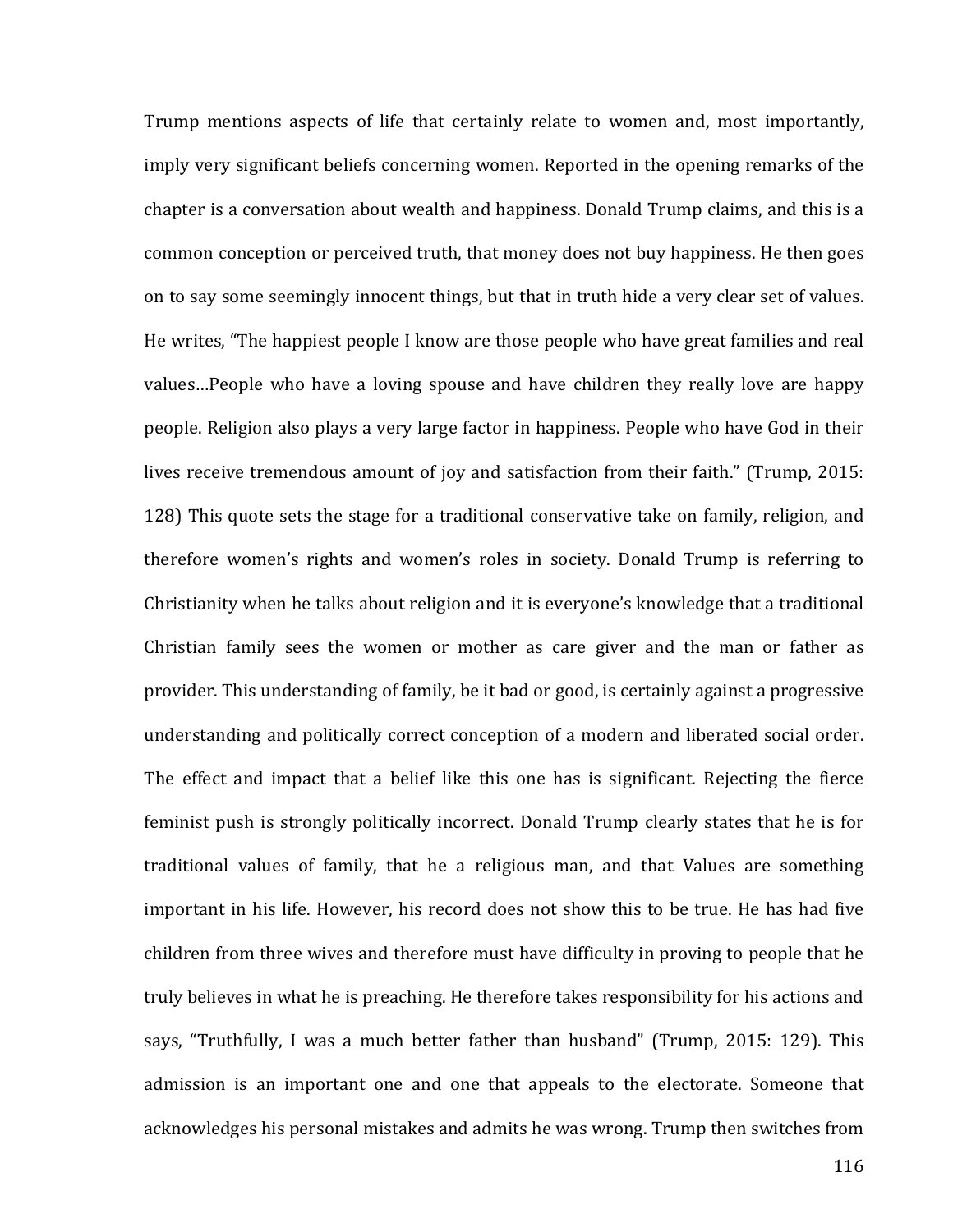talking generally about family and, in his final remarks in the chapter, directly addresses the issue of Women. He says, "My positive feelings about women are reflected in the number of women who have worked in my organization…gave them the opportunity because I knew they could handle it....Talk to any women who worked for me and they will all tell you the same thing- I am tough, demanding boss. I reward success and I penalize failure. I treat women no differently than I treat the men who work for me. I give women the responsibility they earn with their performance, I pay them the same, promote them accordingly, and, when they mess up, fire them the same." This quote is incredibly important. It celebrates equality without imposing any type of double standard for which women should be celebrated or rewarded just because they are women. Donald Trump says what the silent majority that believes in feminism wants. Equality of opportunity and of treatment, no special regards or grandmaster plan to overthrow every single man in a powerful position. Donald Trump gets past all the extreme politically correct progressive identity politics demands while acknowledging the value of women. This take on the women's rights combined with a celebration of traditional American values is what truly appealed to the general public. Donald Trump appealed to people because he celebrated American values of opportunity and of family, that are often based on religious believes, while also saying that equal treatment is essential, and that everyone should have it. This combination of ideas is what made his take on women's rights appealing and, on the other hand, the extremism of the progressive identity politics advocates allowed him rhetorical slip-ups throughout the campaign.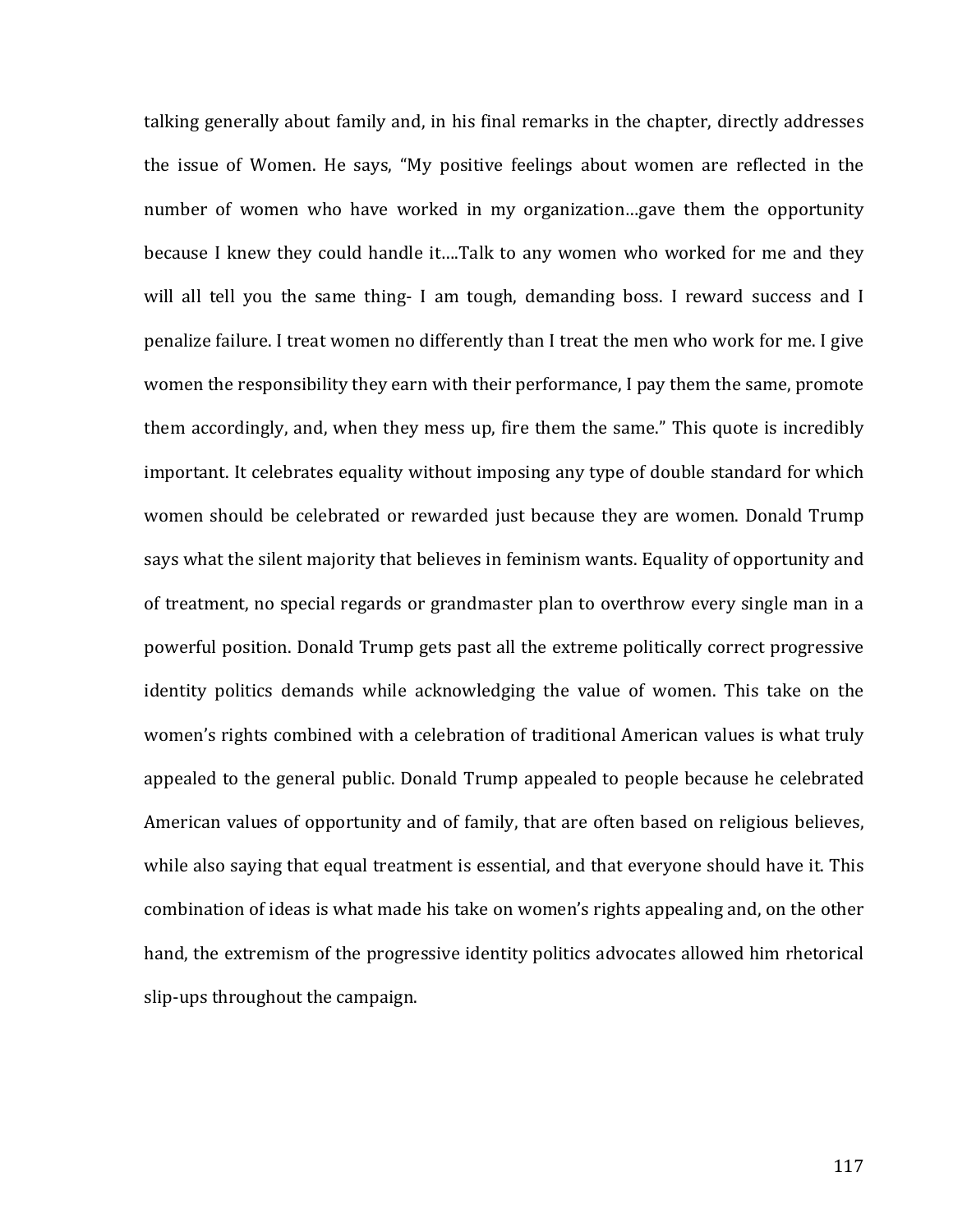The issues of Gender politics, reproductive rights, and women's rights are all very delicate issues. As mentioned in the Racial and Ethnic minorities' section these issues were not talked about head on in the Republican primary Debates. Although sexism and women's rights certainly had a bigger role to play in the primary debates when compared to Racial and Ethnic minority rights. In the presidential debates, both these issues had renewed importance and held center stage in the discussions. In the Republican primary debates we find some mentions concerning the relation that each candidate has to women, there is a brief indirect discussion about the objectification of women, an important discussion about Planned Parenthood, and two important frames that Donald Trump sets up when talking about women: one is the contextualization of how women are treated in different cultures, and the other is concerned with what priorities women actually have.

To unravel all this a number of quotes, exchanges, or events will be extracted from the debates. The first debate will be taken to analyze the interaction between Megyn Kelly and Donald Trump in terms of what that meant in terms of the role of women and the treatment of women; The second debate will be unraveled to analyze how the issue of women's rights was used to downplay other political candidates and how political correctness seemingly played a role in defining what could and could not be said; The ninth and tenth debates will be helpful to have a discussion about Planned Parenthood and why Donald Trump's take on it was seemingly more appealing and sensible; and, finally, quotes from the tenth and twelfth debates will presented to understand how the framing of the issue by Donald Trump changed the paradigm that was being analyzed and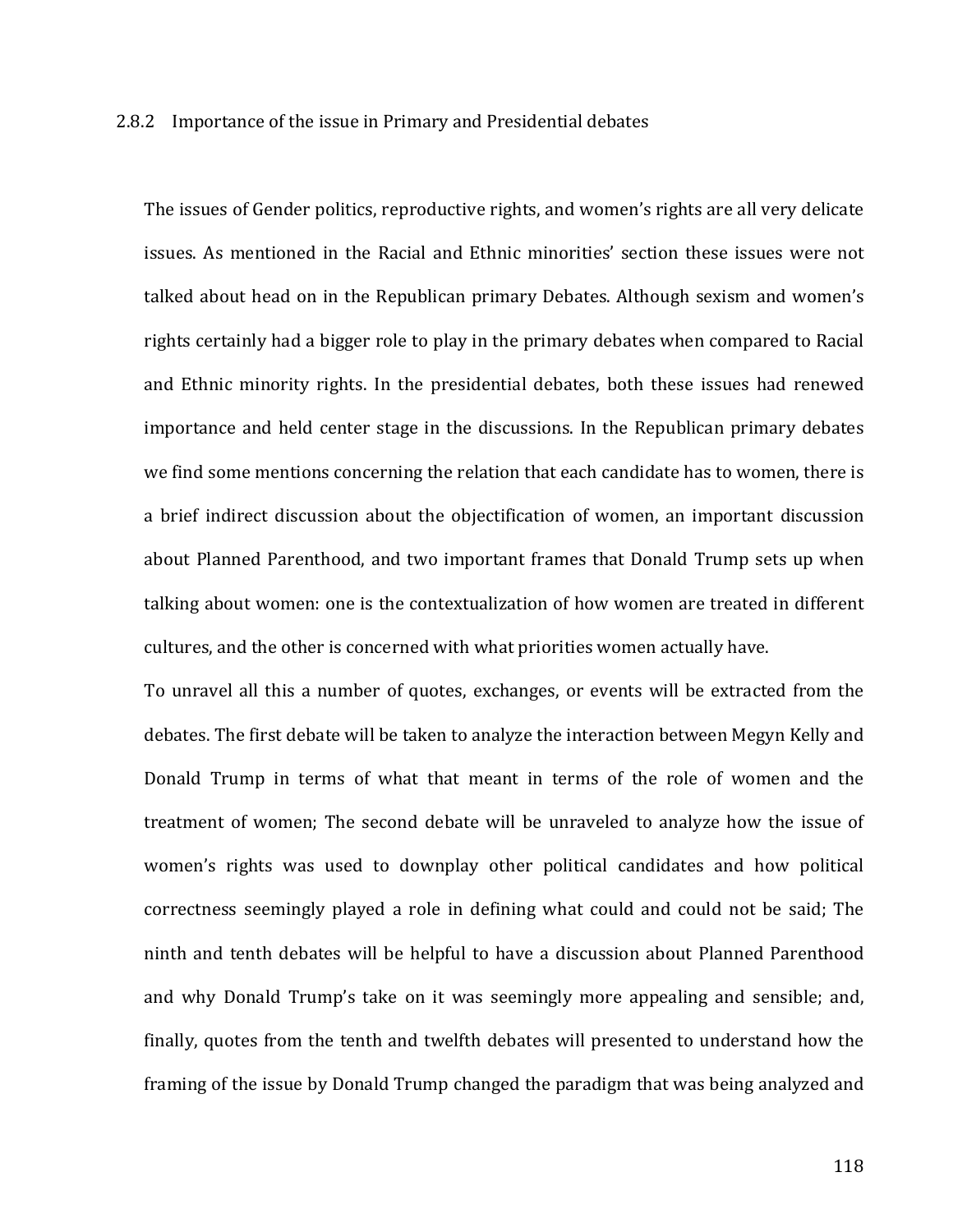how, in turn, the changing paradigm meant that other values or issues gained more importance in comparison to straight forward women's or gender rights.

In the first Republican primary debate the initial interaction between Megyn Kelly and Donald Trump set the stage for a fierce debate on women's rights and the treatment of women by Donald Trump. The quote is reported in the "Media" issue of this thesis because it is relevant for the way moderators interacted with candidates. It was also very significant because of the conversation and comments it sparked after the debate. The language that was used by Donald Trump in an interview following the debate commenting on Megyn Kelly's question is representative of the non-politically correct approach that Donald Trump had in relation to this issue. What is even more significant is that although his comments sparked indignation from a number of commentators these comments were not enough to sidetrack Donald Trump's campaign. In a phone interview with CNN after the debate Donald Trump said, "You know, you could see there was blood coming out of her eyes, blood coming out of her wherever. In my opinion, she was off base" (CNN, 2015). This comment is clearly disparaging Megyn Kelly for seemingly being angry while asking the question, and Donald Trump attributes this anger to her being a woman, suggesting that she might have been on her period and that that was what made her angry. As mentioned in the media issue, the question in the debate was followed by Donald Trump claiming that the problem with the US is political correctness. It is this connection that makes these comments not worthy of discrediting him. He allows himself sexist comments and justifies them by blaming the sensibility of the politically correct camp. Claiming that this outrage is unjustified and bias therefore downplays the following media outrage to these comments. Although the statement did receive criticism, the fact that Donald Trump then went on to win the nominee shows that the focus on women's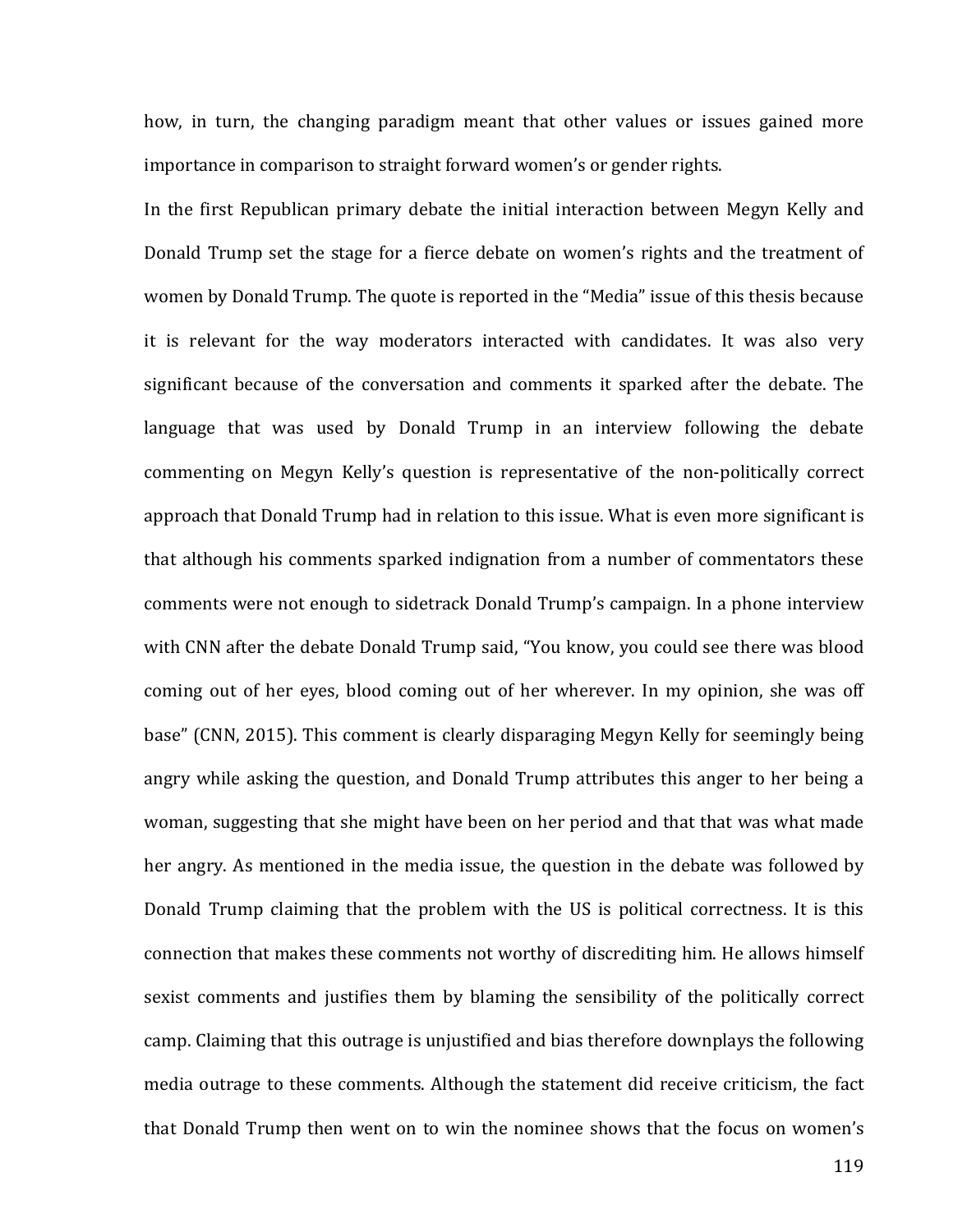rights and in this case sexist comments is not what the electorate really cared about, and that the electorate had other priorities and that fighting for women's rights was of secondary importance.

In the second Republican primary debate it was clear that Republican candidates attempted to use the censorship and the idea of rhetorical etiquette to criticize their opponents. This is significant to highlight to demonstrate how deep political correct benchmark had pervaded the political arena. This is not to say that language was not important before 2016, of course it was. But what is interesting is how Donald Trump could simultaneously be attacked and attack others for the use of inappropriate language or rhetorical slip ups. The two interactions that are seemingly equal are, firstly, Donald Trump attacking Jeb Bush for something he said about women's health, and, secondly, Donald Trump being quoted by the moderator in a seemingly sexist observation about Carly Fiorina. In the first statement Trump says, "And I said, wow, I can't believe it. I will take care of women. I respect women. I will take care of women. You said you're going to cut funding for women's health. You said it." The second quote is, "Quote, "Look at that face. Would anyone vote for that? Can you imagine that, the face of our next president?" Mr. Trump later said he was talking about your persona, not you appearance. Please feel free to respond..." The two 'attacks' or confrontations are understood as being very similar because pertaining to women and to rhetorical observations or statements that might have discredited, at least party, a candidate. Notwithstanding the fact that Jeb Bush reformulated what he meant and Donald Trump eschewing the meaning of what he said, the statements are actually very different. Jeb Bush made a mistake, in his words, about policy. Donald Trump made an observation relating to a candidates esthetic. Bush's mistake is a significant one; Trump's statement is an impulsive one. What is important to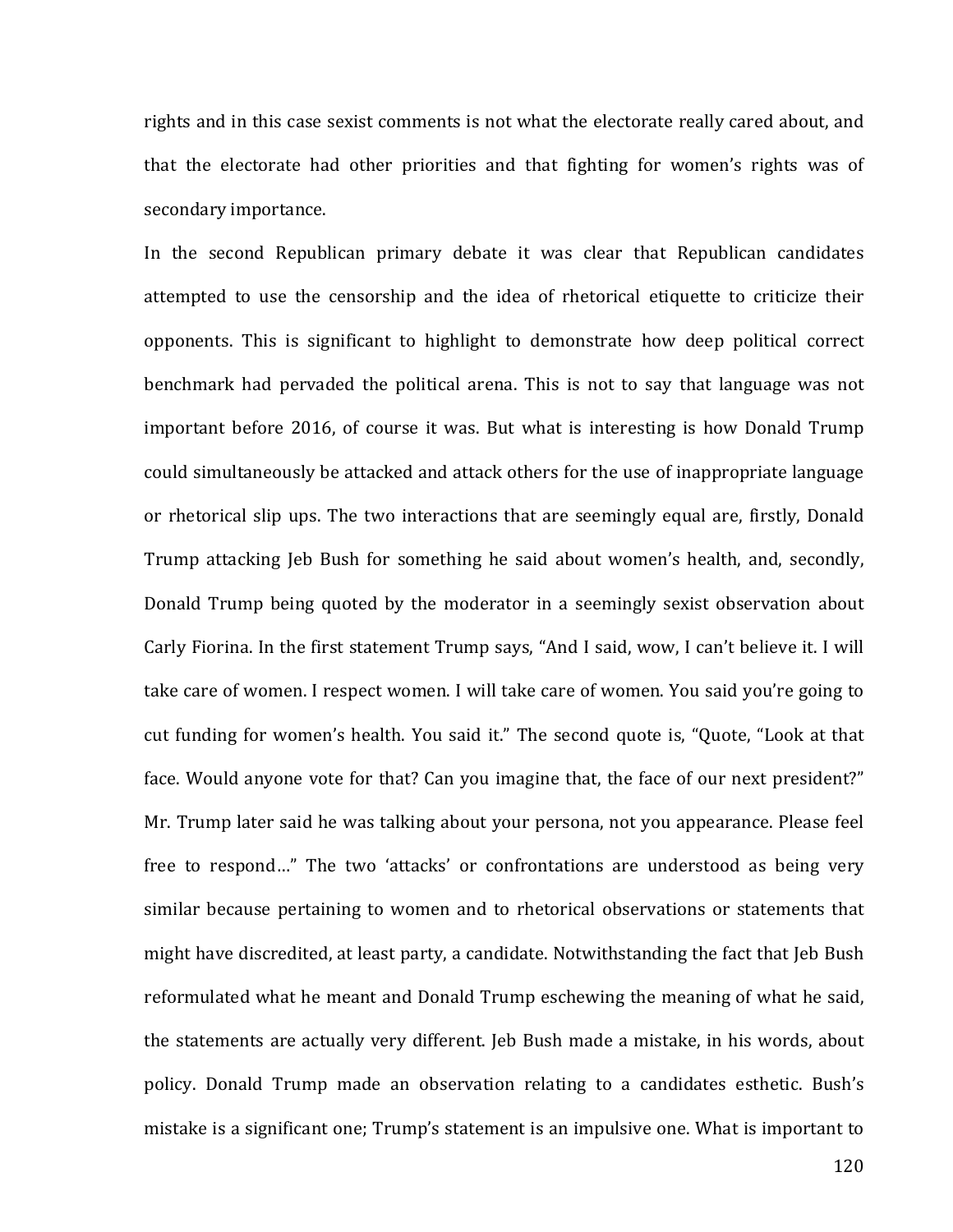understand here, as stated above, is that people had had enough with language being riddled by political correctness and therefore Trump's statements not holding that much weight. The other vitally important thing here is that the two statements should not be categorized as similar. The only reason that they are is because they both relate to women. In turn, this is exactly the same type of categorization that advocates of identity politics make, and it is incorrect. Although both interactions have something to do with women, they are very different and they resonate with women in a very different manner. In one case, Donald Trump's, some women might have been offended; in the other case, Jeb Bush's, some of the welfare pertaining to women's health might have been cut, which would have affected women way more significantly. Therefore some statements, although seemingly relating to women, are much less impactful than others. The past exasperation of political correctness allowed Donald Trump to make certain statements without affecting or downplaying his campaign.

In the ninth and tenth debate Donald Trump has two brief discussions about Planned Parenthood. Planned Parenthood is a public health provider that allows women accessible essential healthcare services such as STD tests, birth control, cancer tests, and a whole range of services. The Republican Party harshly criticizes it at large because seen as incentivizing sexual irresponsibility and immorally providing abortion treatment. Donald Trump, not being a classic Republican, has a different take on it and does not discard it all together. This is typically Donald Trump. Even in this case he is not 'politically correct' per se because to support Planned Parenthood and to be a Republican is very politically incorrect. In a similar but opposing way, also Republicans have their taboos, such as abortions. These taboos are more ideological and therefore are not properly termed politically correct here, but the umbrella idea and the conclusion is very similar: Donald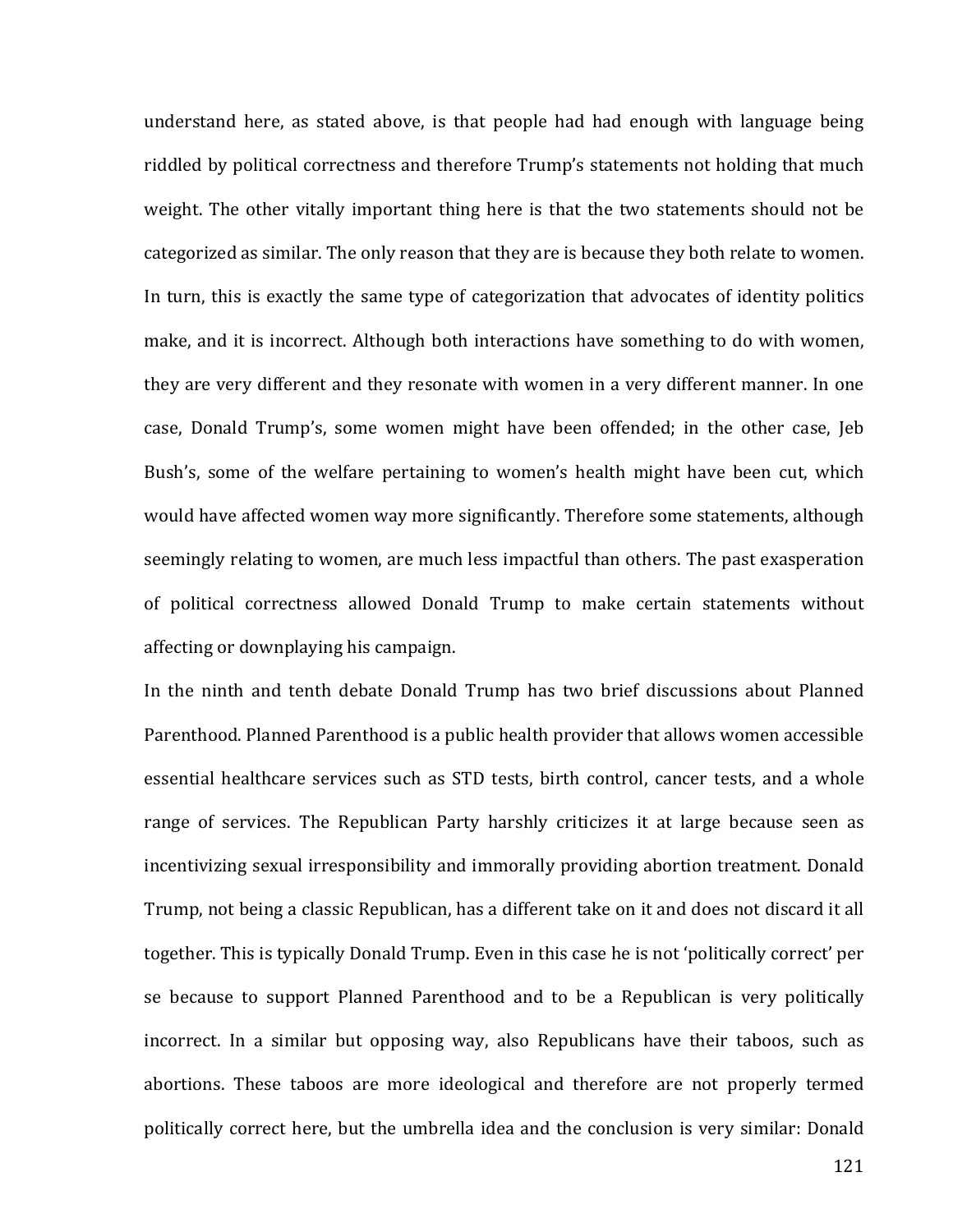Trump appeals to a broader sector of the population. In this first squabble between Trump and Cruz, this is what is said:

*Cruz: You supported it when we were battling over defunding Planned Parenthood. You went on…*

*Trump: That's a lot of lies.* 

*Cruz: You said, "Planned Parenthood does wonderful things and we should not defund it." Trump: It does do wonderful things but not as it relates to abortion.* 

In the tenth debate Trump reiterates his point and says, "As far as Planned Parenthood is concerned, I'm pro life. I'm totally against abortion, having to do with Planned Parenthood. But millions and millions of women- cervical cancer, breast cancer- are helped by Planned Parenthood. So you can say whatever you want, but they have millions of women going through Planned Parenthood that are helped greatly." These two quotes see Donald Trump acceding the core reason for which Planned Parenthood is bad, abortion, but then, as in most cases, refocusing the attention to other positive and more relevant realities for people, in this case women. It is an important realization for a political campaign to shift the focus on what truly matters for the electorate concerned. This broader understanding and appeal then resulted in Donald Trump also being largely in favor of what Planned Parenthood did and being able to say it at his liking.

In the tenth and twelfth Republican primary debates Donald Trump shifts the paradigm and focus of conversations to re establish and highlight what is truly important to people. Again, this also allowed him to slip up and say outrageous things, while maintaining the support he had. The two instances are incredibly important. In the twelfth debate, while talking about Foreign policy (remember that the  $12<sup>th</sup>$  debate is the last one therefore candidates tried to have broad arguments connecting their issues) Donald Trump touches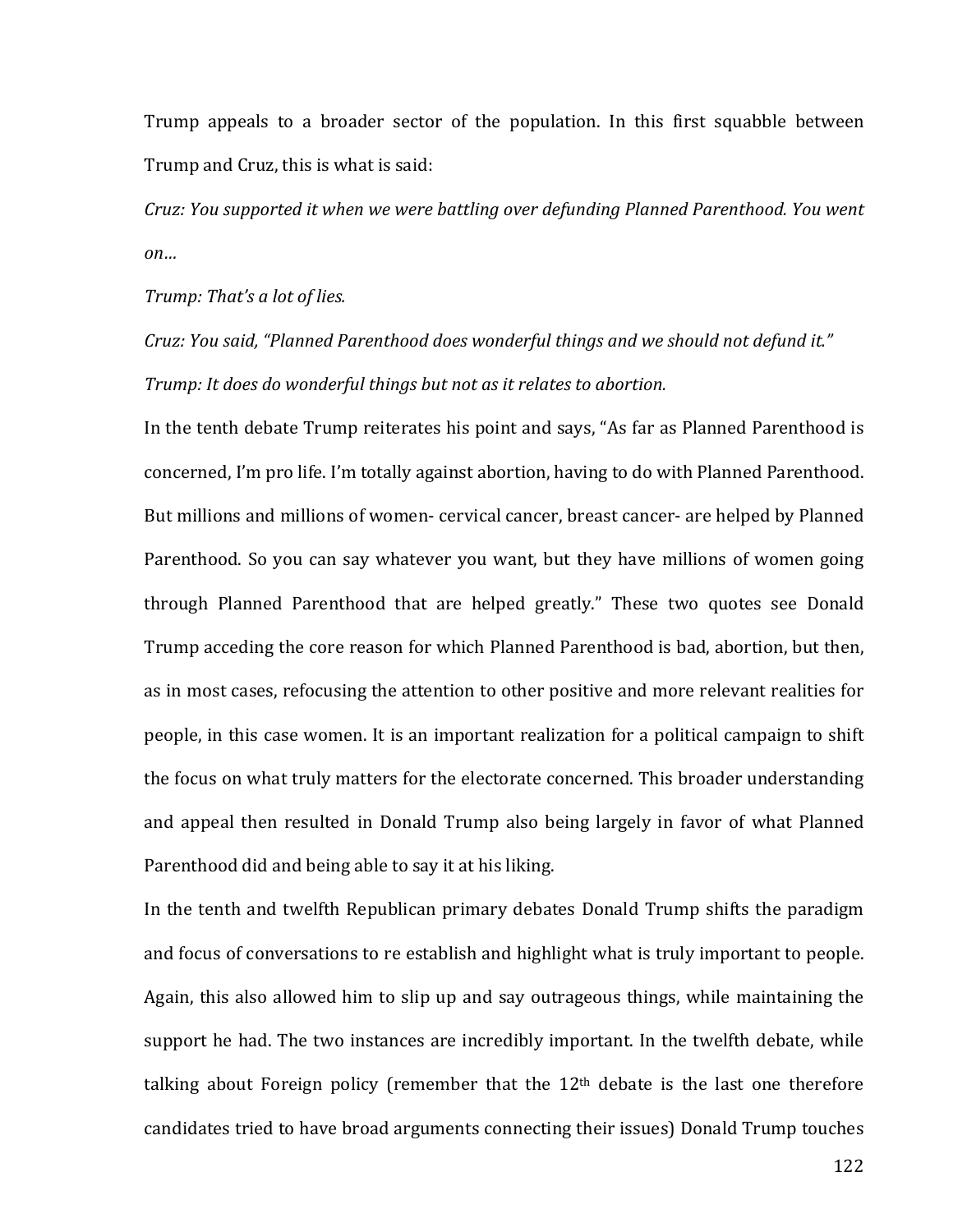upon Arab countries, Terrorism, and connects this to values and culture. He says, "There is tremendous hate (In Arab countries). There is tremendous hate. Where large portions of a group of people, Islam, large portions want to use very, very harsh means. Let me go a step further. Women are treated horribly. You know that. You know that. Women are treated horribly, and other things are happening that are very, very bad." This quote is significant because it refocuses attention on what Donald Trump believes to be more important than anything. A conscious realization that the majority of Muslims have values which are completely different from Western ones especially in terms of women's rights. The focus is unapologetically shifted towards what the real, for Donald Trump, problem is. Political correctness wants everyone to respect each other. The cultural difference between different nations does not allow this to be a reality. This anti politically correct, anti progressive, and anti identity politics take then greatly resonated with the electorate and allowed Donald Trump to make outrageous statements because these were backed by a solid focus on what the electorate truly saw as a problem, again, profound cultural difference. In the tenth debate the conversation about minorities is touched upon. Already mentioned in the Racial and Ethnic minorities section, Donald Trump claims to have the support of most if not all minorities, including women, because he focuses on what people want, not some vague application of social inclusion policy. He says, "They know, and the reason I won in Nevada, not only won the big one, but I also won subs, like, as an example, I won with women...Because they know I'm going to bring jobs back from China, from Japan, from so many other places." Donald Trump believed he had the support of Women, as of minorities in general, because he focused on what people really wanted and needed: jobs. This understanding of popular priorities resulted in being incredibly effective and broadly correct. The role of women's rights and more general gender issues in the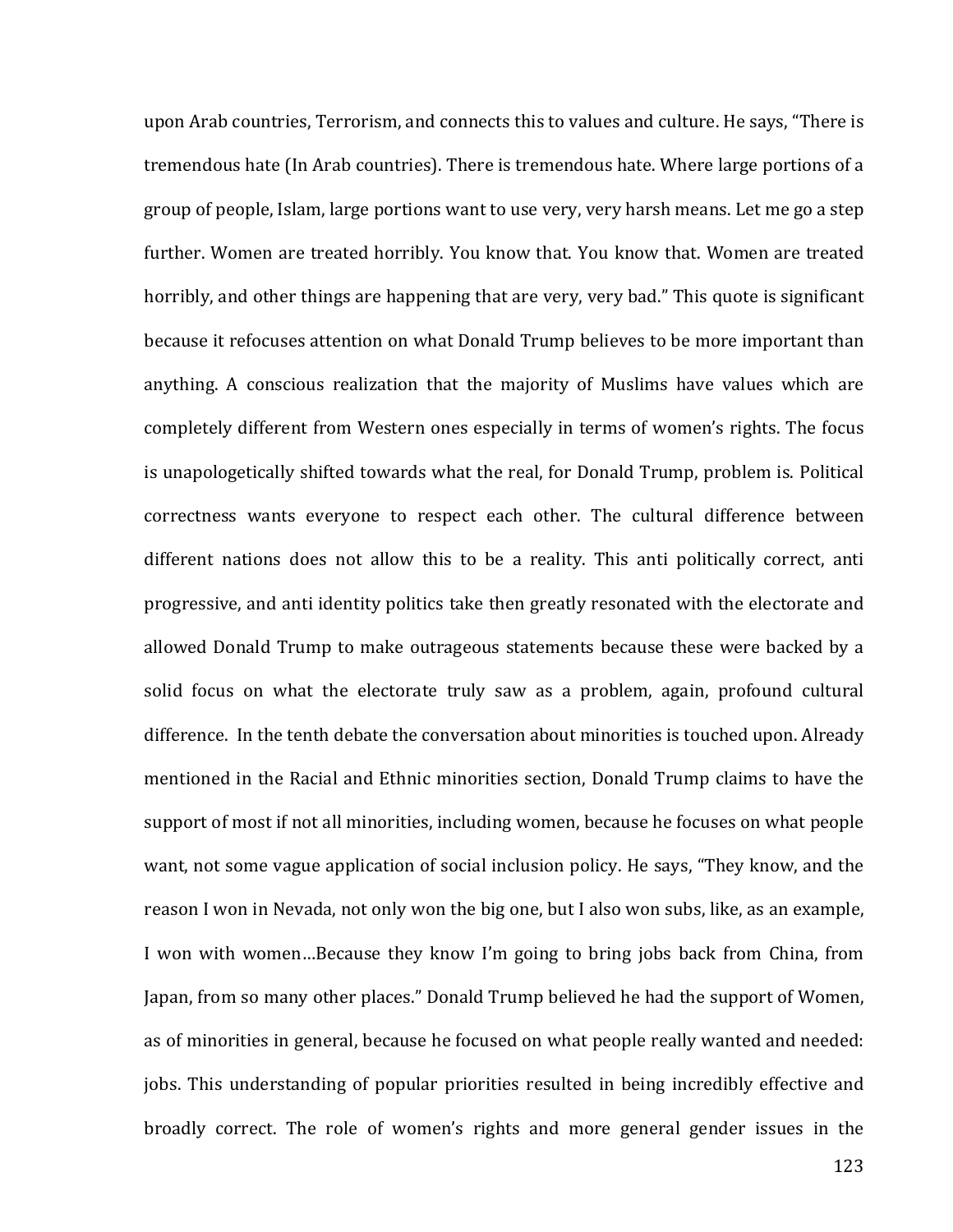Republican primary debates therefore played a number of roles. Most importantly, they helped highlight the hypocrisy of political correctness and its rhetoric and demonstrate that Women, as many other minority groups and the population at large, had very different priorities to the ones that the progressive politically correct camp expected and believed they had.

# 2.8.3 Issue in context

The issue of Women's rights is one that is central to the progressive, Feminist, and Gender studies agenda. It is a topic central to what this thesis has defined as the politically correct progressive left, and has been a topic that has gained so much importance that it has warranted its own discipline. In fact, academia is the clearest area in which women's rights issues have been internalized and are celebrated as essential to the future of humanity. College campuses in the US are exemplary of the foothold that progressive identity politics advocates have on US culture and its discourse. Ideas such as 'safe spaces', where marginalized people or students come together to share their experiences, are symbolic of the importance that identity politics has in American culture. An idea that helps understand the impact of the Women's rights movement in the anti-PC outcry is the concept of 'rape culture'. Gender studies literature, Feminist literature, and Postmodern literature all discuss this issue in American society. 'Rape culture' is a culture that "condones physical and emotional terrorism against women as the norm" (Fletcher et al. 1993: vii). Anyone who argues that rape is not a cultural problem (despite evidence to the contrary), or who does not view rape culture as an important issue in society, will be cast as perpetuating it. The issue here is that anyone looking to engage in a conversation who does not bring the politically correct view to the table is disqualified from engaging in the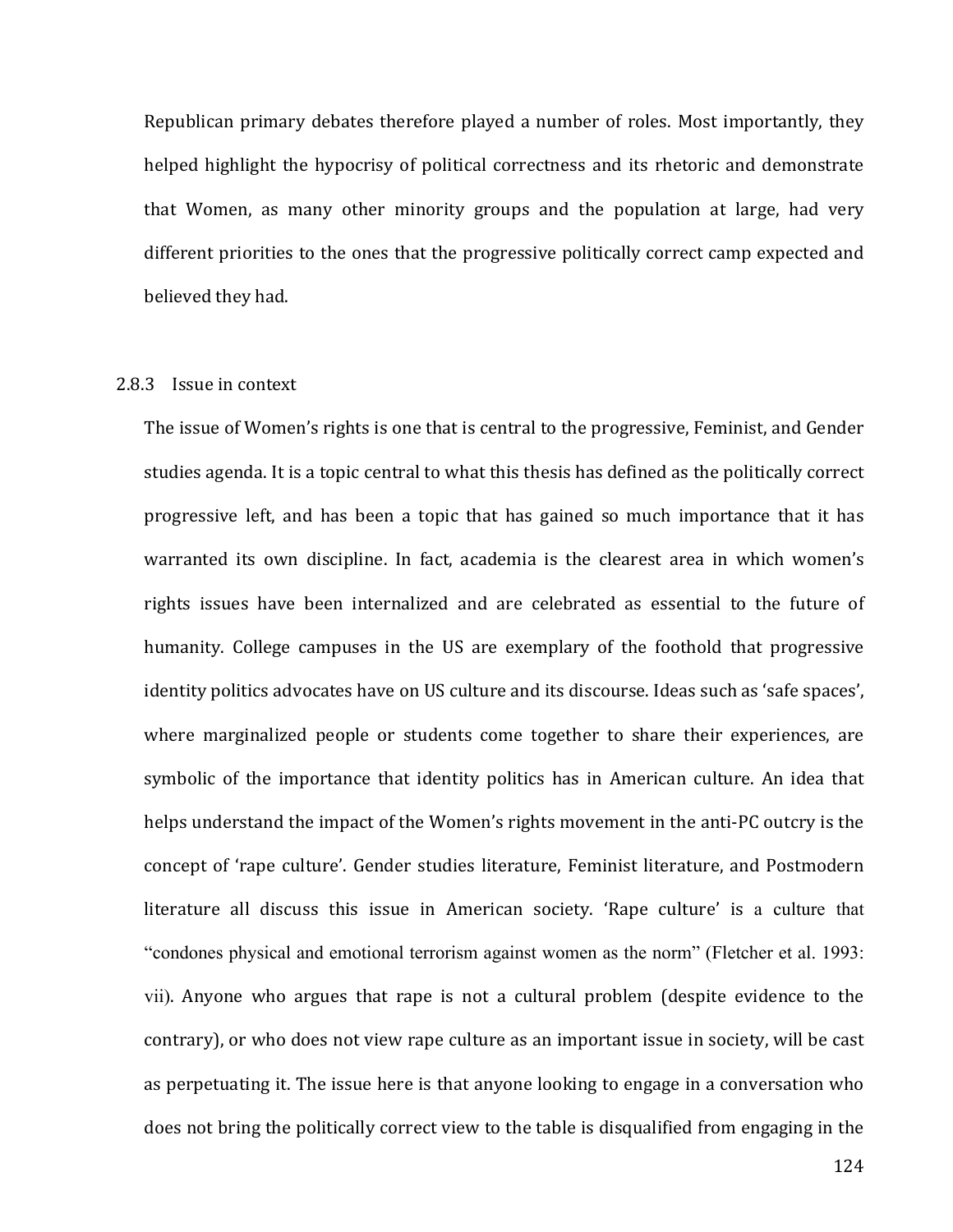conversation, a conversation that might be critical in building consensus and common ground. The fundamental issue here is that, in excluding opposing voices, the politically correct movement misses an opportunity to diminish differences, creating resentment and antagonism in its place. This issue can be compared with people being called racists when arguing that institutionalized racism is less of a problem than we think, or being called idiots when arguing that climate change is not as much as a priority as what some people think. This veil of politically correct, progressive, and identity politics censorship is what Donald Trump attacked head on. If one believed that American College campuses were the mirrors of society at large, or that the future should have to mirror these campuses, the election of Donald Trump proved this belief to be wrong. Not to say that people don't mistreat women or that sexism is a reality that does not still exist, the issue here is the inability to have a conversation or debate about these issues. Not having a conversation led people with moderate understandings of the issue to not being able to identify with the progressive left and eventually led them to side with Donald Trump. The importance that the issue of Women's and  $LGBTQ+$  rights in the politically correct progressive world is therefore the epitome of identity politics. Protecting a seemingly oppressed or marginalized group in society from the oppressive existing paradigm is a staple of progressive postmodern politically correct ideology. The analysis of the issue in context will therefore go as follows: firstly, a discussion of what Obama did pertaining to the issue; secondly, a brief reiteration of Hilary Clinton's take on the issue; thirdly, events during the 2016 campaign will analyze how these enabled and encouraged the Trump campaign; Lastly, the conclusion will connect the issue of Women's rights in the US with happenings around the world.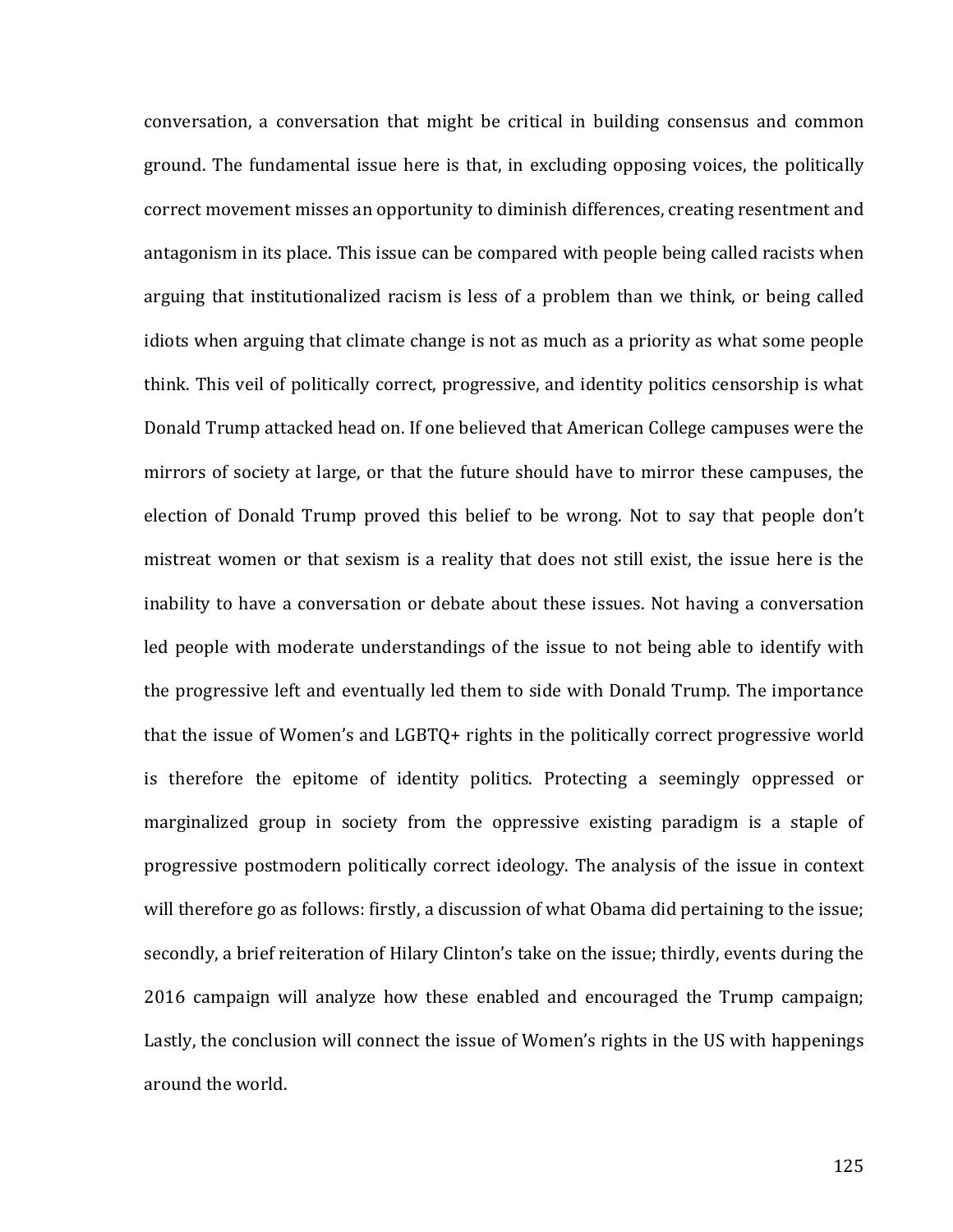From day one, President Obama set out to empower Women and Girls. Extensive programs were set in place to assure equal opportunity, equal pay, affordable healthcare, and many other things deemed necessary for the empowerment of Women. Following these actions President Obama has led the conversation around the fair treatment of women in the US. He has extensively put the issue of Women's rights at the center of many of his programs and has ensured that a Women's rights approach was included and considered in each and every policy program he pursued (WH, 2016). Whether this approach was rightful or not, it is very much in line with the progressive left that eventually lead to the exasperation of the electorate. This belief has not left the ex-President or the Party for which he was elected or the new incumbents, in this case Hilary Clinton. At a recent private event in Singapore, President Obama exemplified all that is wrong with politically correct culture and the postmodern double standard that is enforces. At the event, while speaking to the Female portion of the audience, Obama said, "now Women, I just want you to know, are not perfect, but what I can say pretty indisputably is that you are better than us men" (Asher, 2019). The simplicity with which an individual can criticize and downplay Men is representative of the double standard that postmodern identity politics advocates and all the disciplines that they comprise represent. This double standard and apologetic self-pity is what led numerous Men and Women, not to vote Democratic and to be attracted to the unapologetic and celebratory rhetoric that Trump brought forth.

Hilary Clinton was the personification of what politically correct progressive advocates believed was right for society and, actually, all that was wrong with the conception of progress these same people and had. Hilary Clinton was seen as the savior and pioneer of Women's rights because she is a woman. Her possible election was seen as a watershed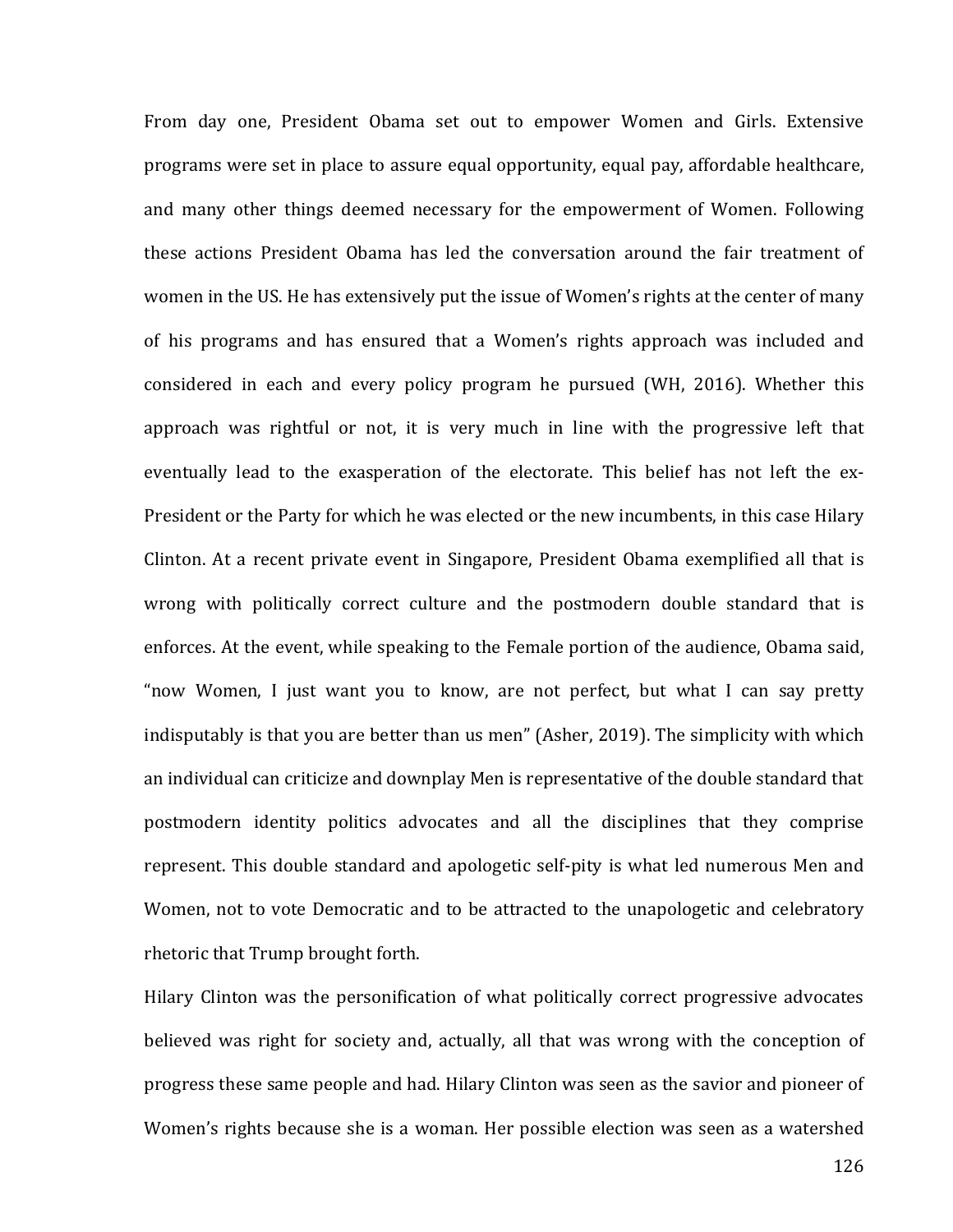moment for the empowerment of Women across the USA (Foran, 2016). This was not necessarily true. As per the example of racial and ethnic minorities not all embodying perfectly liberal beliefs, the same is true of Hilary Clinton. Hilary Clinton's record was not a perfect record of liberal progressive values, exemplifying the mistaken categorization of society that identity politics advocates pursue. For example, Hilary Clinton did not believe in gay marriage until 2013 (LaCapria, 2016). Although this has nothing to do with Women's rights, it has everything to do with Gender rights and the normalization of homosexuality in US society that is certainly another benchmark of the progressive left. In no way is the statement above meant to judge Hilary Clinton's moral fiber or her fitness to become President, it is simply to highlight the mistaken understanding of society that the liberal progressives have. Once this categorization is understood to be wrong, then it is easy to understand why focusing on Gender or Women's rights as isolated issues is counterproductive at best. As said numerous times for the issue of race, 'poor women have more in common with poor men than with rich women'. The categorization by social status is one that makes more sense in terms of social policy and political strategy. In turn, the mistaken appeal, the non-immaculate record, and Donald Trump's completely different take on the issue, made numerous parts of the electorate move towards the Republican camp and eventually vote for Donald Trump.

The 2016 campaign relating to the issue of Women's rights was a smearing and defamatory campaign. Each candidate, as many others did before them, tried to downplay the eligibility of their adversary by highlighting his or her personal flaws and therefore their un-presidential personal figure. As discussed above, the discovery of the 'Hollywood access tapes' was probably the most important event that happened in relation to Women's rights, in conjunction with the statements that followed the First primary debate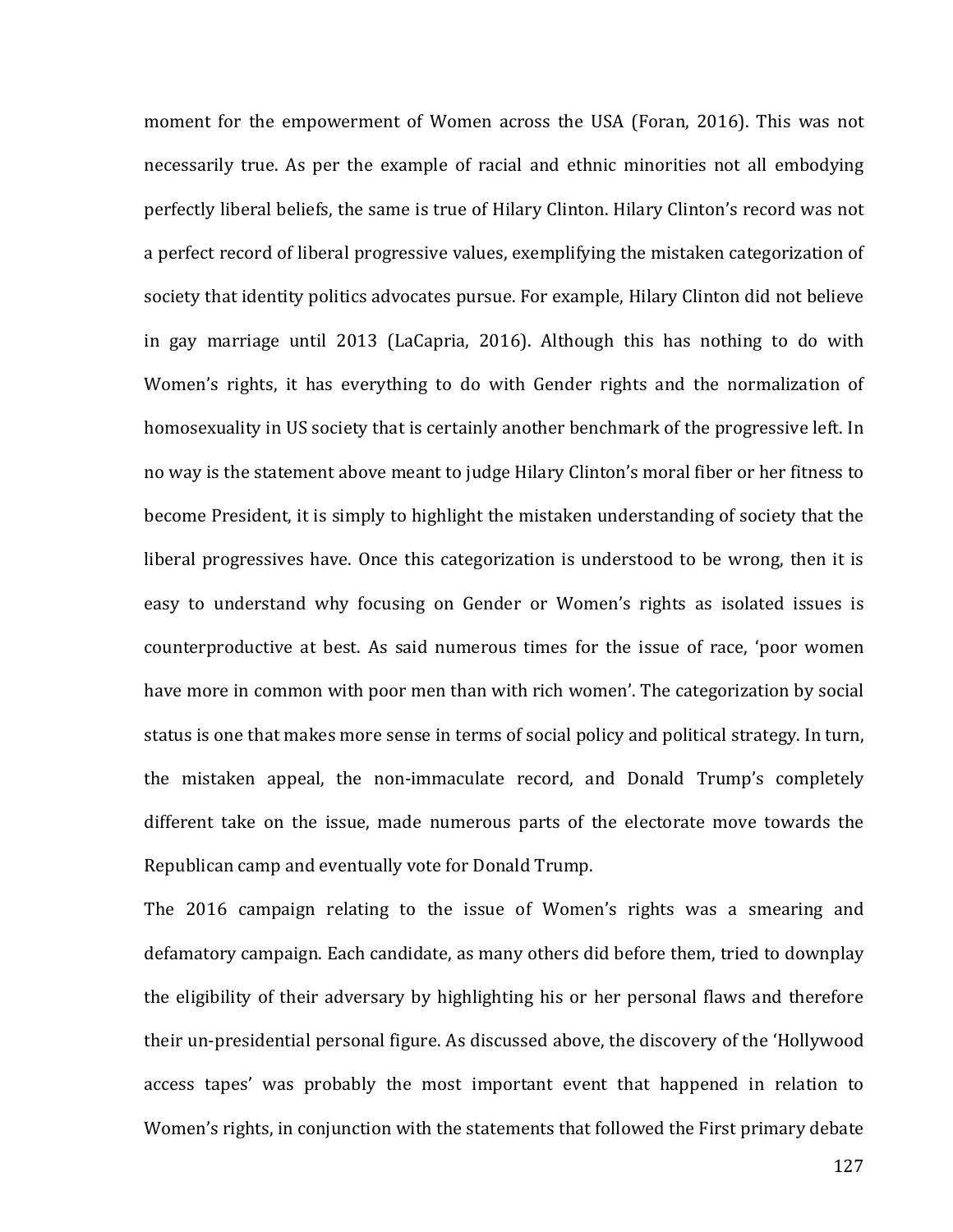questions with Megyn Kelly. The importance of the Hollywood tapes must be looked at in conjunction with the decision to invite the accusers of Bill Clinton to the presidential debate, who had also been accused and harassed by Hilary. What is important to note here is that while Donald Trump was not claiming to base his campaign on morals and righteousness, Hilary Clinton was continuously stating that the right and moral thing to do was vote for her. These different claims led events such as the ones above to affect Hilary Clinton much more than Donald Trump.

The issue of Women and Gender rights was therefore a key and contentious issue. It is the representation, as with other issues such as race, of the mistaken categorization of society on the part of the politically correct identity politics progressive left. While this was unraveling in the US, toned down but similar realities were being discussed in Europe. Although a number of countries already had Women as heads of state and may be seen as ahead of the US on this issue, the EU in general focused on said issue in its public policy decisions. The UK, strongly influenced by US culture, had similar things happen in terms of College campuses and general academia. Although to a lesser degree, Europe focused on these issues too but with a lesser degree of hypocrisy when understanding the differences between men and women, and the importance of categorizing society by class and not race, ethnicity, or gender.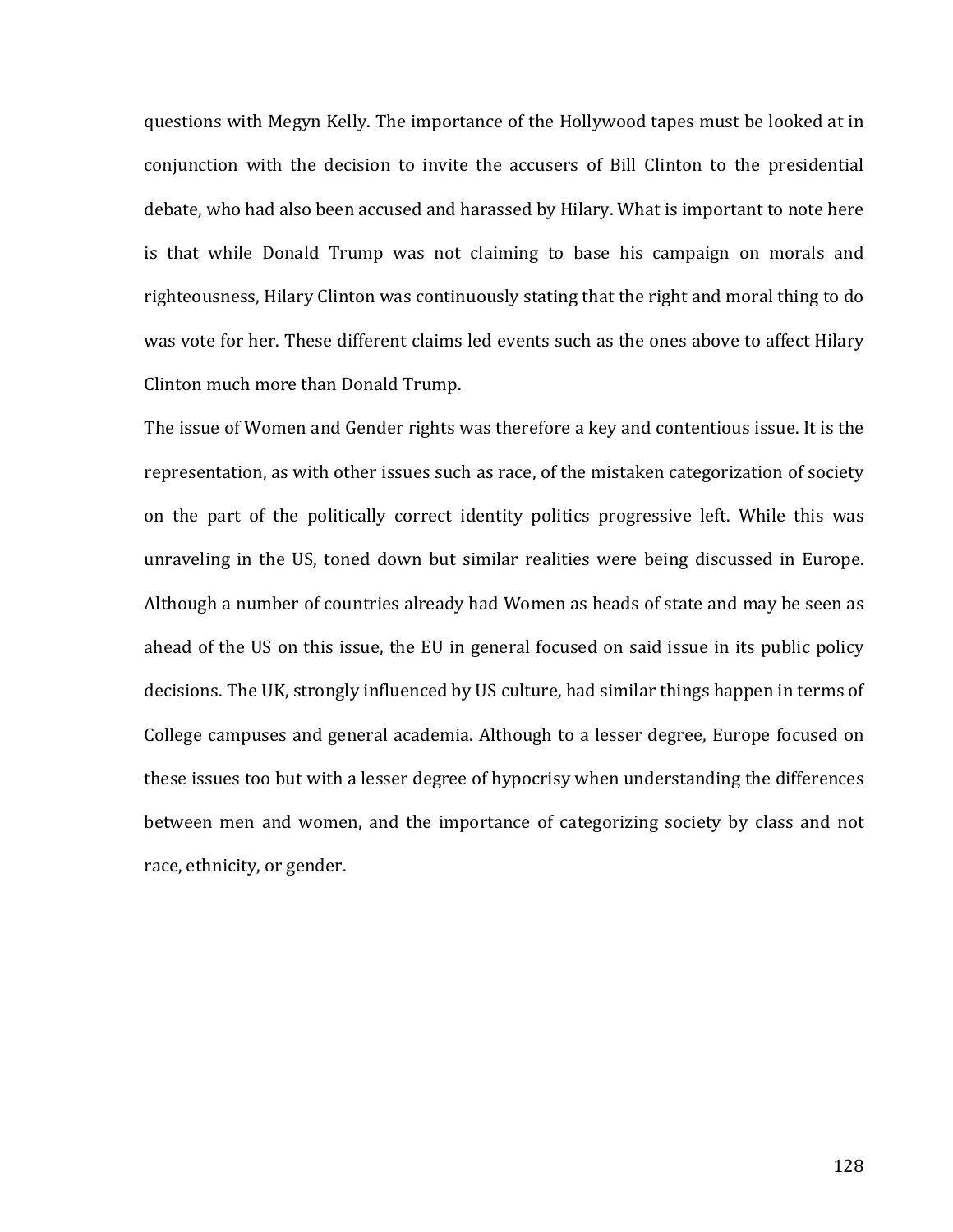## 3. Conclusion

#### 3.1 Weighing the issues: Setting a successful Agenda through the right Frames

Donald Trump won the 2016 elections because he chose the right issues for his campaign and framed them in a manner that appealed to voters. The seven issues analyzed in this thesis all were essential pieces of the puzzle that allowed Donald Trump to be successful in 2016. The seven issues, however, can be understood as belonging to distinct categories. These categories then had a different functional role when compared to each other. The issues comprised in the slogan "Make America Great Again", mainly the economy, jobs, and political correctness can be categorized with the issues comprised in "Foreign Policy", mainly China, Russia, Terrorism, Iran, and the US's role on the global stage. These issues can be bundled together because they represent the base from which Donald Trump commenced his campaign. They are issues that any politician in any country would have to address (with the exception of political correctness that also had another role, which will be later discussed) if he or she is hoping to win an election. The economy, jobs, and foreign policy are therefore the starting point and the bedrock from which Donald Trump's campaign commenced. They are important because they are issues that touch upon every American and therefore have the potential to attract any type of voter.

The issues of political correctness and the media, apart from being fundamental issues in Trump's campaign that enabled the process of highlighting a lot of things that were wrong with the so called 'establishment', they were also functional issues; tools, in other words. By making the media an issue Trump was able to cherry pick what he believed, and wanted, to be understood as the truth. Because the media was attacked for being corrupt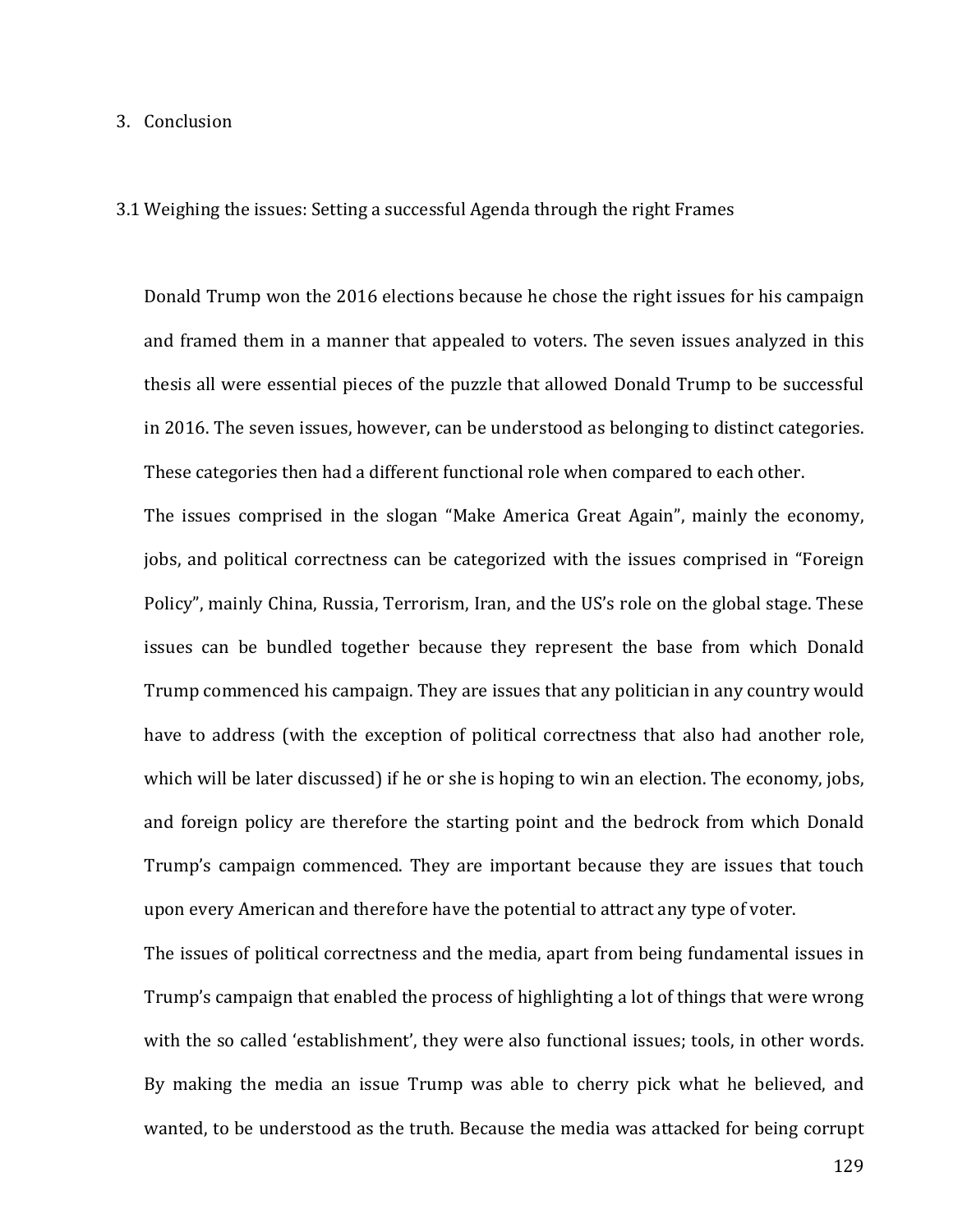and self interested, any media report could be discarded simply based on this claim. Donald Trump, and his electorate, therefore had the power of disregarding any fact or new story that was not in line with their ideology or with what went in their favor at the time. Political correctness was very important as an issue in itself because it highlighted a lot of hypocrisy and mistaken focus in the political process and by political actors. However, political correctness was especially important as a tool. The fact that political correctness was an issue made it possible for any complaint in relation or response to what Trump said to be discarded because labeled as politically correct. Any critique made against Trump's rhetoric or Trump's actions could be simply disregarded if it was deemed to stem from an arena of political correctness. As said in the introduction, political correctness started from a righteous and morally just understanding of society. The will to respect and understand those with less privilege is certainly a value to encourage and uphold. However, the exasperation of political correctness allowed for the complete denial that there was anything good stemming from it. In turn, Donald Trump and his electorate could, again, disregard a comment, opinion, or fact, if seen to originate from a political correct point of view.

The issues of immigration (although immigration also has a role to play as a Base issue and therefore could be categorized with MAGA and Foreign Policy, its more important role lies with these issues and in this category), Climate Change, Race relations, and Women's rights can be understood as being Trump's 'brake-through' issues. These were issues that no one else spoke of in the terms Donald Trump did. These issues brought to light a part of the US's electorate sentiment that no one knew was still so strong. The people whom had been forgotten by the establishment had built up years and years of resentment against established politicians and their diplomatic talk that led to nowhere except to people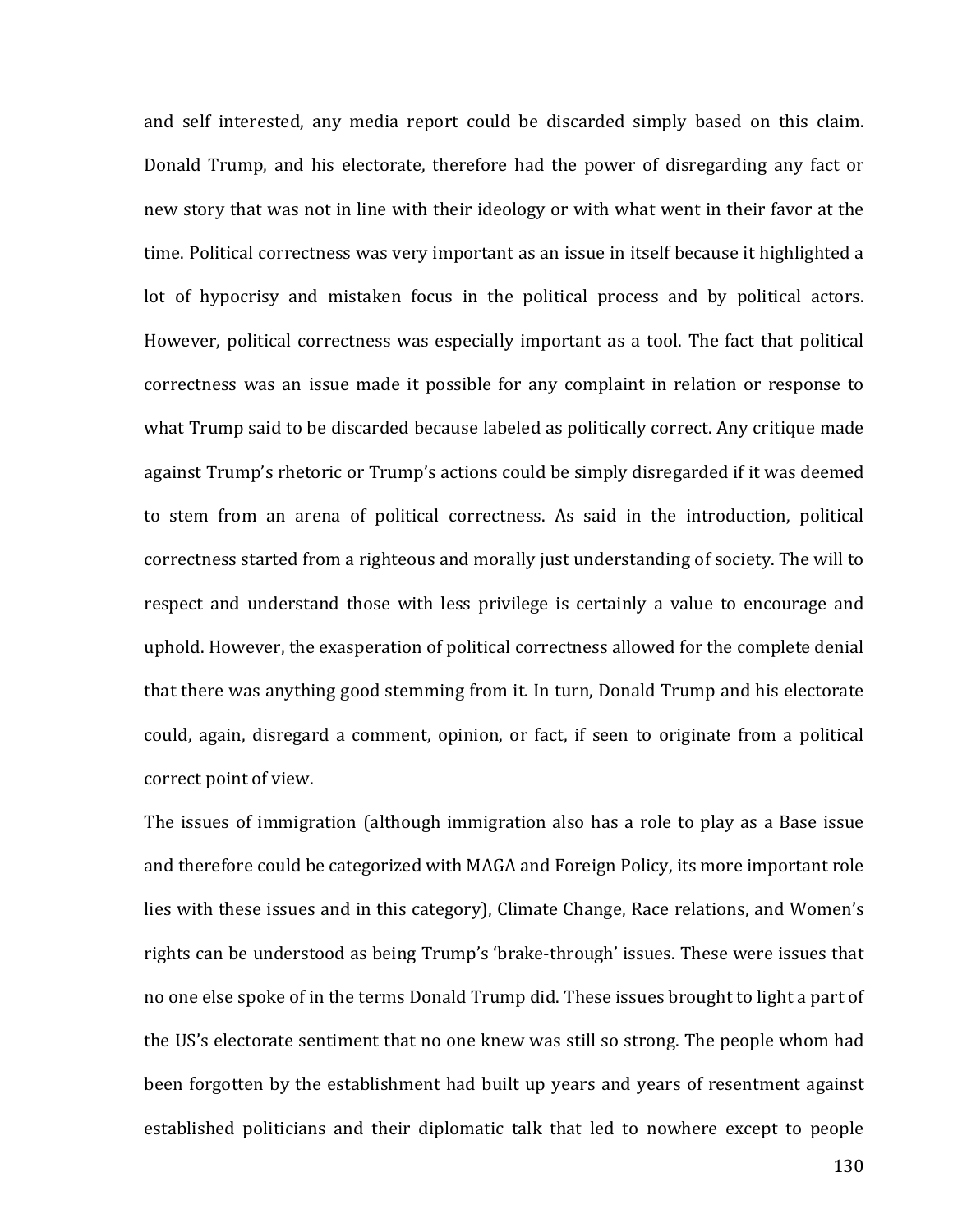being poorer and poorer from the 1970s onwards. Addressing these issues in such a manner and in some case simply speaking about these issues in an open and unapologetic manner enabled Donald Trump to vastly appeal to these forgotten citizens of the United States. These issues are also the ones in which political correctness and a postmodern perception of reality was most present. They are therefore the issues that mostly symbolize the breakthrough that Donald Trump led. The sharp division between political life and rhetoric pre Donald Trump versus post Donald Trump is exemplified mainly in these four issues.

The seven issues analyzed in this thesis were therefore all key to attract American voters and eventually enabled Donald Trump's victory. They all had different roles to play in that they were all different and distinct pieces. However, they were all pieces of the same puzzle and once it came together, painted a powerful picture, or electoral campaign. The issues placed on Donald Trump's agenda and the manner in which these were framed and addressed enabled Trump to win the 2016 election.

#### 3.2 The Democratic conundrum: Trapped in PC rhetoric

A key aspect of Donald Trump's victory was the inability of the Democratic Party to react and oppose him successfully. Many commentators blame the Democratic debacle on the choice of the wrong candidate. The Democratic National Convention should not have chosen Hilary Clinton and should have chosen Bernie Sanders. These opinions all hold an amount of validity and can be debated. However, a control sample does not exist in this thought experiment, and therefore proving such a thing is impossible. In hindsight, it's easy to say that Bernie Sanders wouldn't have done worse than Hilary, because she lost.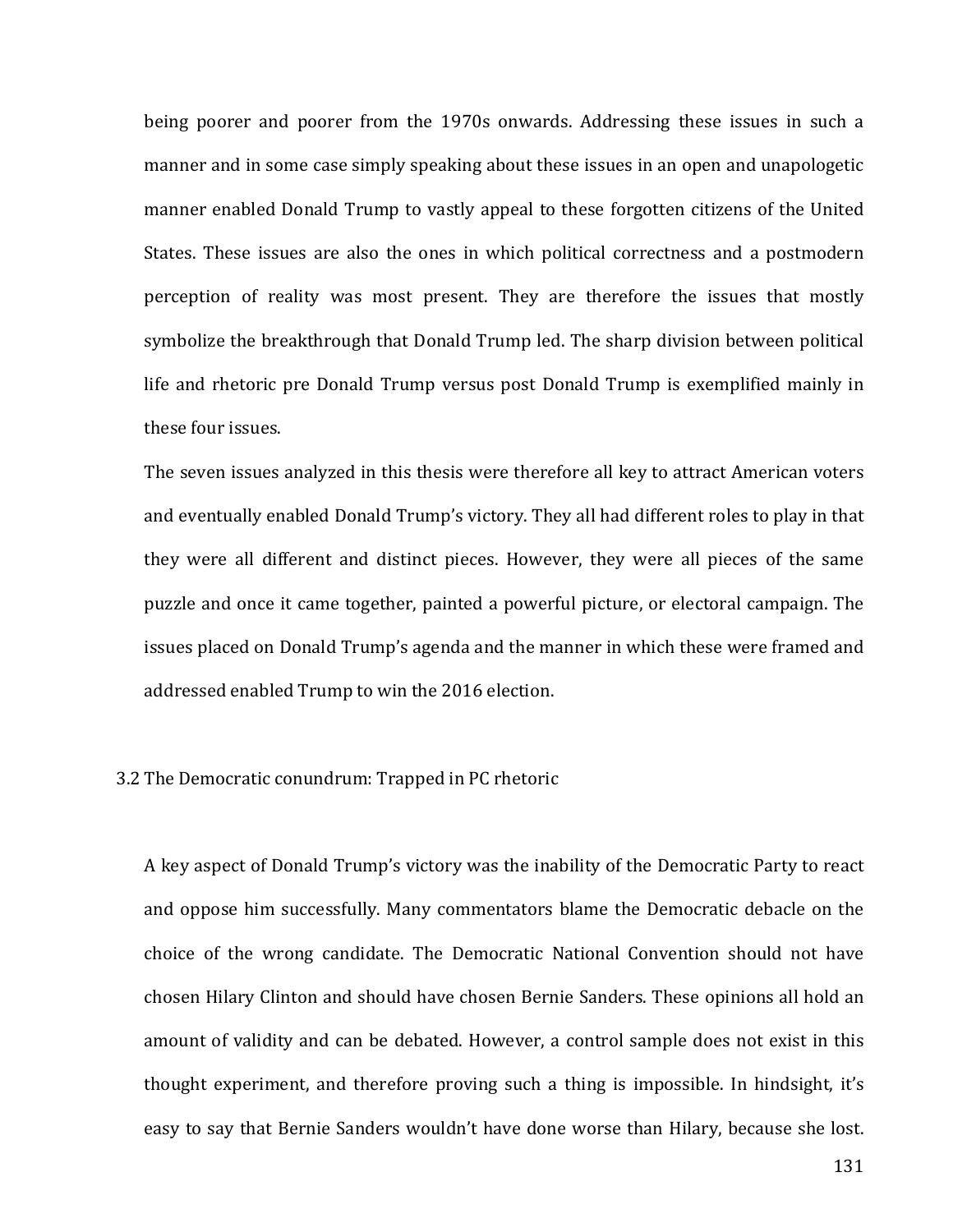The worst that he could have done was lose too. However, there is one aspect of the Democratic Party that is central to their loss and that has been addressed a number of times in this thesis. This is the fact that the Democratic Party found itself in a politicophilosophical moral conundrum. This was so because of two main beliefs of progressive liberals and therefore the Democratic Party. One aspect of this conundrum was the postmodern belief that all interpretations of reality have the same value, and that therefore they must all be considered and used as equals. The second aspect directly stems from the practical application of this belief through political correctness. Two things happened here too. The first thing that happened was the replacement of objectivity with subjectivity, because objectivity did not exist, it was the rhetorical and scientific reflection of oppressive structures of power and control. The second thing that resulted from the practical application of the postmodern principals was the celebration of minorities that in turn did not believe in liberal values. These two realities taken together, on one hand, did not allow for the progressive Democratic Party to truly uphold those subjective understandings of reality by some minorities without also upholding values that were not liberal. On the other hand, did not allow the Democratic Party to truly attack someone for having his or her own interpretation of reality. In turn, this meant that the Democratic Party could not uphold issues to the status of absolute truth without exposing itself to politico-philosophical attacks blaming them of replicating those same oppressive structures of power that their ideology was concentrated on fighting against. What this also meant, that attacking Donald Trump for what he believed, for his interpretation of a given issue or complex problem, was rhetorically impossible. How can an individual, a political party, or even a political philosophy, pick and choose who is entitled to his or her own interpretation of reality? He, she, or it cannot. Therefore, by claiming that what he,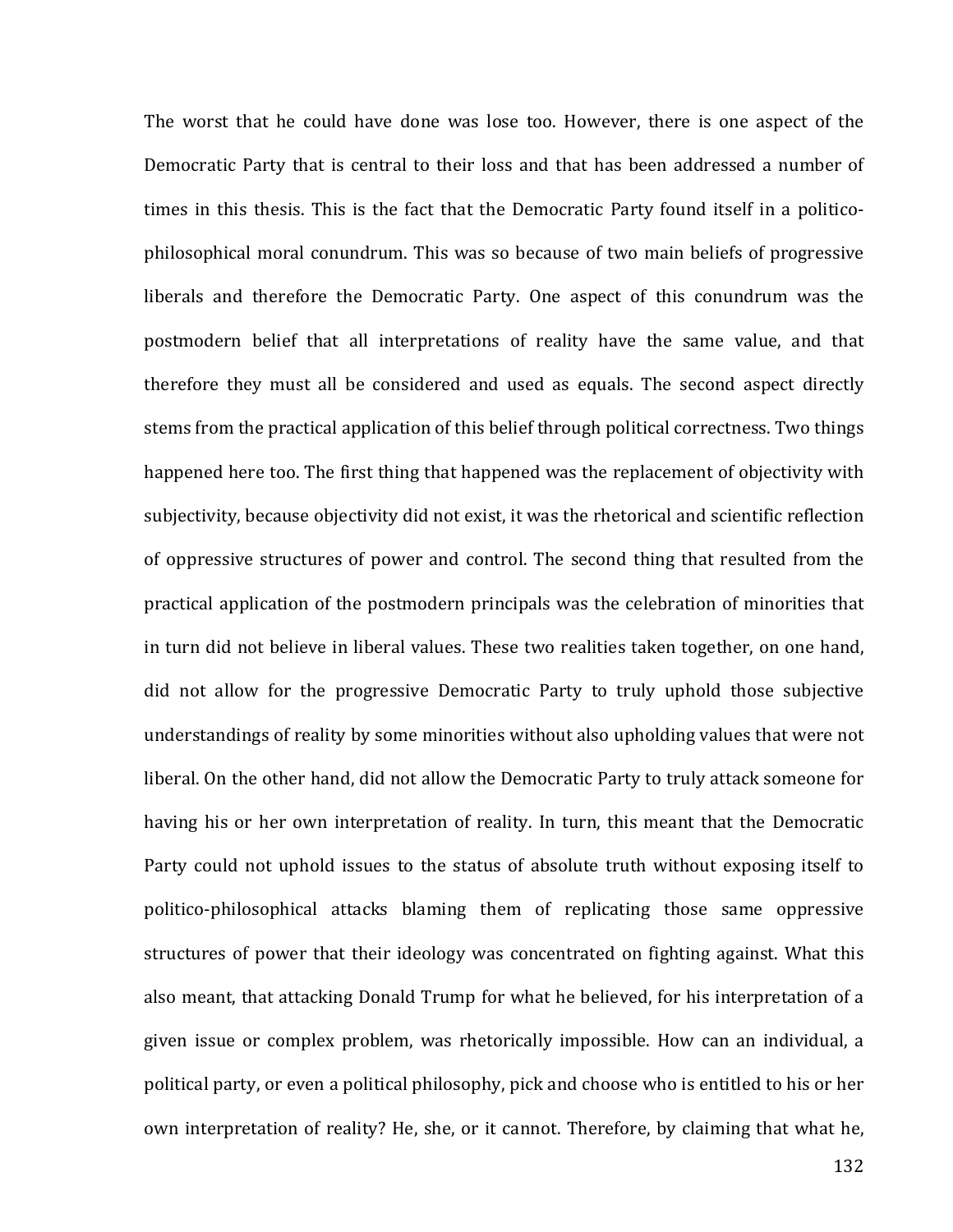Donald Trump, was saying was his subjective understanding of a given issue made any interpretation of reality almost immune to piercing political criticism by the Democratic Party. The Democratic conundrum was therefore a political philosophical vortex in which the Democratic party found itself and that, through reason, made any attack against Trump's interpretation of reality an automatic attack on their own political philosophy.

# 3.3 Trump's anti-PC victory

The politically correct social and political climate allowed Trump to win the 2016 election. Combined with a range of reasons that influenced a complex election such as the 2016 one, the politically correct reality permitted Trump's rhetoric and agenda focus to stand out. This was because the rhetoric concerning the issues, the consequent framing of the issues, and the issues in themselves were different from what other politicians or political parties were offering. The vast appeal that Trump had highlights a deep-rooted sentiment amongst the American electorate that the censorship stemming from political correctness had exasperated social and political life. The impossibility of having a conversation, debate, and, importantly, making a mistake when addressing contentious or totemic issues is at the heart of Trump's appeal. Donald Trump therefore won the 2016 election because the public was saturated with politically correct progressive talk and the public policy that this ideology led politicians to focus on. Trump gave the electorate a very different, at times rude and at times sloppy option that, fundamentally, contrasted the hypocrisy and mistaken or exaggerated focus that the progressive politicians and political affiliates believed in.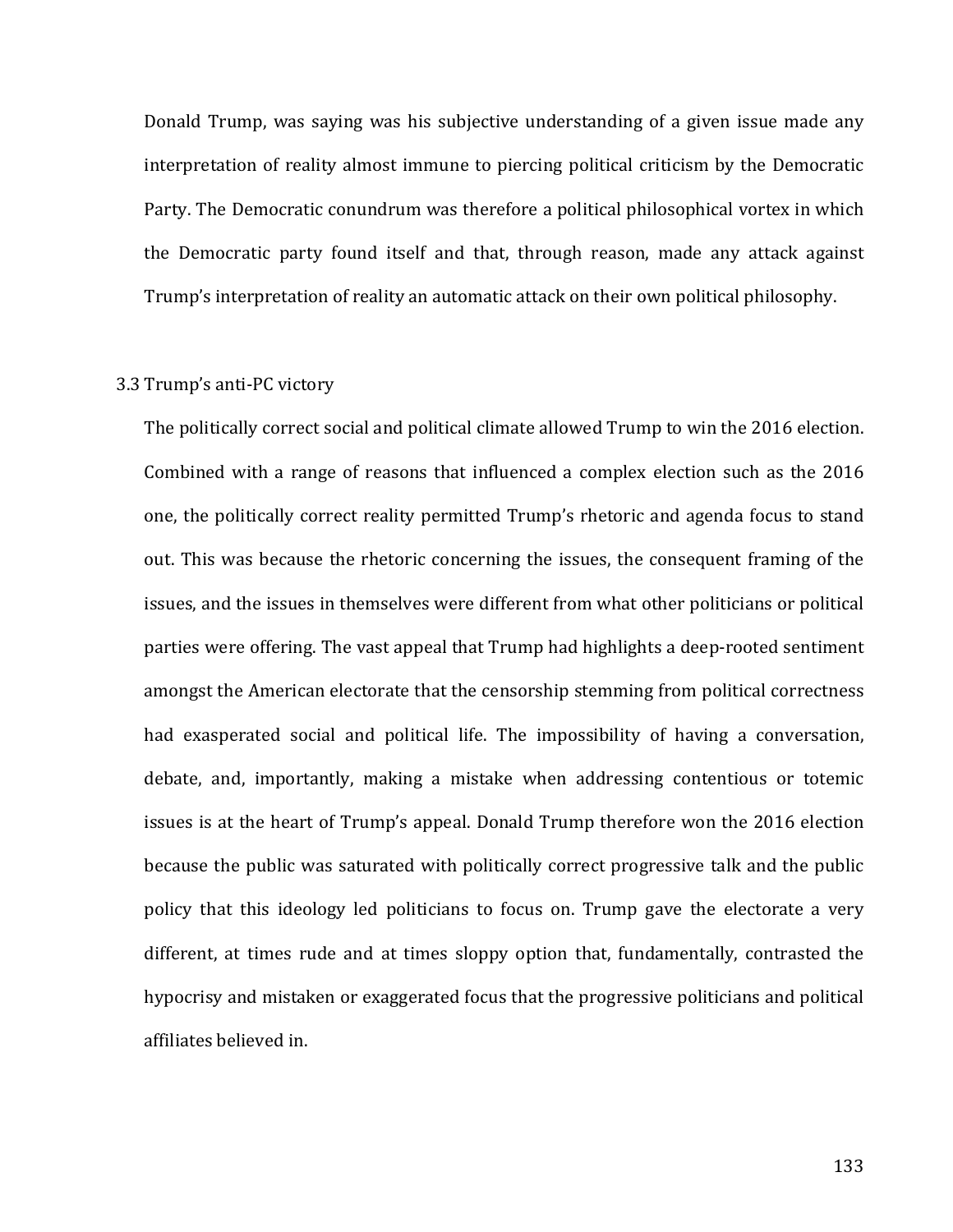# *Bibliography*

- Anderson Ir, Richard D. "The Place of the Media in Popular Democracy." Taylor & Francis, 6 Mar. 2008, www.tandfonline.com/doi/abs/10.1080/08913819808443513?journalCode=rcri20.
- Agence France-Presse. "Trump Slams Ford's Mexico Production Move." IndustryWeek, 15 Sept. 2016, www.industryweek.com/the-economy/article/21981572/trump-slams-fordsmexico-production-move.

Armstrong, Tim. Modernism: a Cultural History. Polity, 2008.

Asher, Saira. "Barack Obama: Women Are Better Leaders than Men." BBC News, BBC, 16 Dec. 2019, www.bbc.com/news/world-asia-50805822.

Ayres, R. William. "Mediating International Conflicts: Is Image Change Necessary?" Journal of Peace Research, vol. 34, no. 4, 1997, pp. 431-447., doi:10.1177/0022343397034004005.

Bagenstos, Samuel R. "On Class-Not-Race." In A Nation of Widening Opportunities? The Civil Rights Act at Fifty, edited by S. R. Bagenstos and E. D. Katz. Ann Arbor, MI: Michigan Publishing, 2015.

Ball, Krystal. "The Democratic Party Deserved To Die." HuffPost, HuffPost, 10 Nov. 2016, www.huffpost.com/entry/the-democratic-party-deserves-todie\_b\_58236ad5e4b0aac62488cde5?guccounter=1&guce\_referrer=aHR0cHM6Ly9lZGl0aW 9uLmNubi5jb20vMjAxNi8xMS8xMC9wb2xpdGljcy93aHktZG9uYWxkLXRydW1wLXdvbi9pb mRleC5odG1s&guce\_referrer\_sig=AQAAALG4VvhBdX5doYNURiix00U02ndE\_VTL1lMkH6A URW4CGMnEDvH3rFcuqAUCmVbz4Xj2Mf6kCg3U4INk5LzgzIqWtDxXpKFgXxgBYfJNHuQjM IcVYOlxEC5\_KgEwmgYWazkLYMfCxeFVXiSSllK\_kISDSSmiB7IZyyaYaBAW2iGp.

Bannon, Stephen K. "Opinion | Steve Bannon: We're in an Economic War with China. It's Futile to Compromise." The Washington Post, WP Company, 6 May 2019, www.washingtonpost.com/opinions/steve-bannon-were-in-an-economic-war-with-chinaits-futile-to-compromise/2019/05/06/0055af36-7014-11e9-9eb4- 0828f5389013\_story.html.

Barrett, Rona. "Rona Barrett's 1980 Interview with Donald Trump." Washington Post, 1980.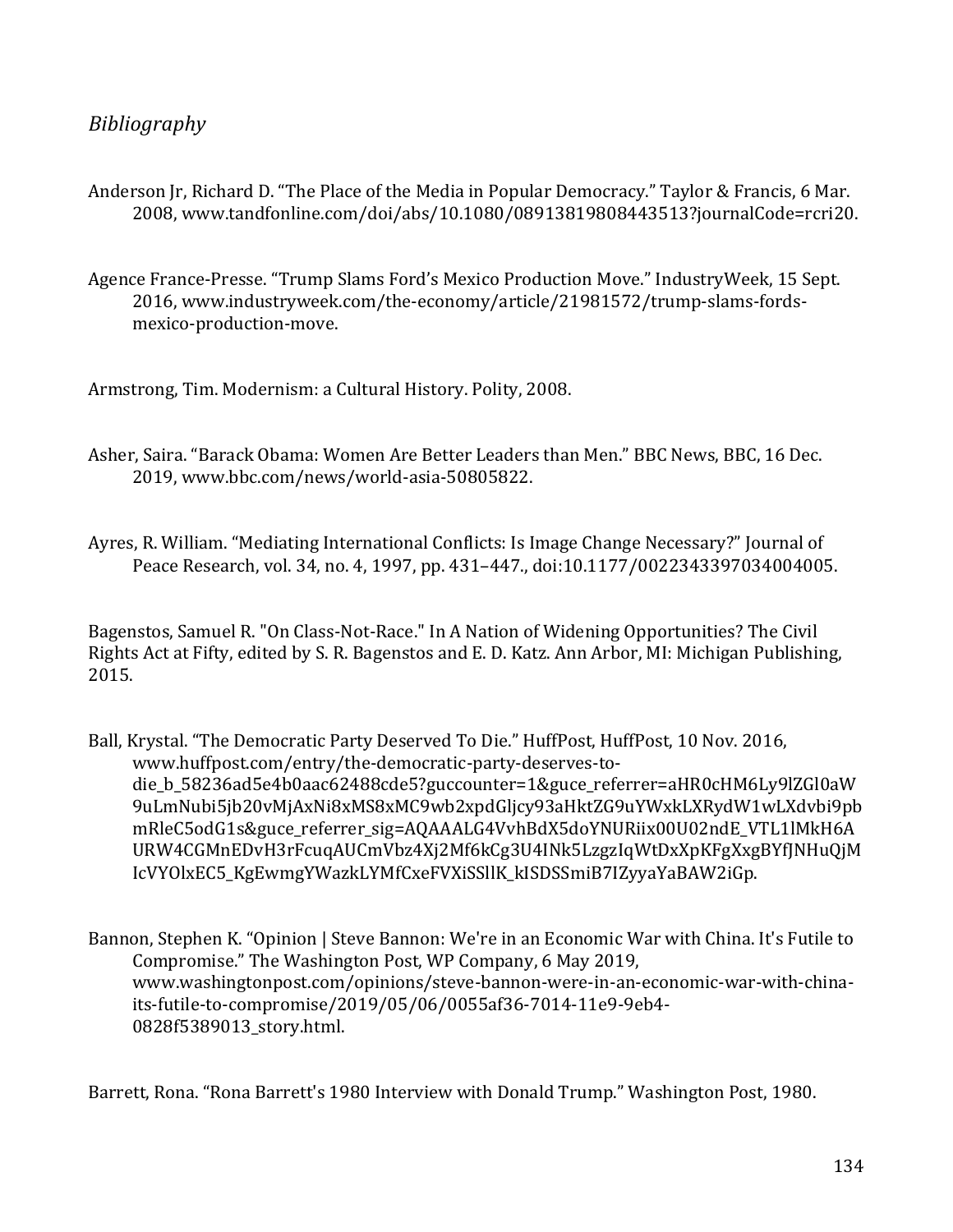- Bartash, Jeffry. "The 2016 Election Is Shaping up to Be Ultimate Battle of the Sexes." MarketWatch, MarketWatch, 11 May 2016, www.marketwatch.com/story/the-2016-election-is-shaping-up-to-be-ultimate-battle-of-the-sexes-2016-05-11.
- BBC. "Trump on Climate Change Report: 'I Don't Believe It'." BBC News, BBC, 26 Nov. 2018, www.bbc.com/news/world-us-canada-46351940.
- BBC News. "Clinton: Half of Trump Supporters 'Basket of Deplorables'." BBC News, BBC, 10 Sept. 2016, www.bbc.com/news/av/election-us-2016-37329812.
- Blankenhorn, David. "The Top 14 Causes of Political Polarization." The American Interest, 16 May 2018, www.the-american-interest.com/2018/05/16/the-top-14-causes-of-politicalpolarization/.
- Boyle, Michael J. "Between Freedom and Fear: Explaining the Consensus on Terrorism and Democracy in US Foreign Policy." International Politics, vol. 48, no. 2-3, 1 Mar. 2011, pp. 412–433., doi:10.1057/ip.2011.1.
- Brenan, Megan. "News Media Viewed as Biased but Crucial to Democracy." Gallup.com, Gallup, 4 Aug. 2020, news.gallup.com/poll/316574/news-media-viewed-biased-crucialdemocracy.aspx.
- Bryant, Nick. "Barack Obama Legacy: Did He Improve US Race Relations?" BBC News, BBC, 10 Jan. 2017, www.bbc.com/news/world-us-canada-38536668.
- Casselman, Ben, and Jim Tankersley. "Black Democrats Say It's the Economy, Still." The New York Times, The New York Times, 6 June 2019, www.nytimes.com/2019/06/06/business/economy/black-democrats-economy.html.
- Chaturvedi, Richa. "The Gender Gap in Presidential Voting: A Closer Look." Pew Research Center, Pew Research Center, 28 July 2016, www.pewresearch.org/fact-tank/2016/07/28/acloser-look-at-the-gender-gap-in-presidential-voting/.
- Chotiner, Isaac. "A Political Economist on the End of the Age of Objectivity." The New Yorker, 14 Feb. 2019, www.newyorker.com/news/q-and-a/a-political-economist-on-the-end-of-theage-of-objectivity.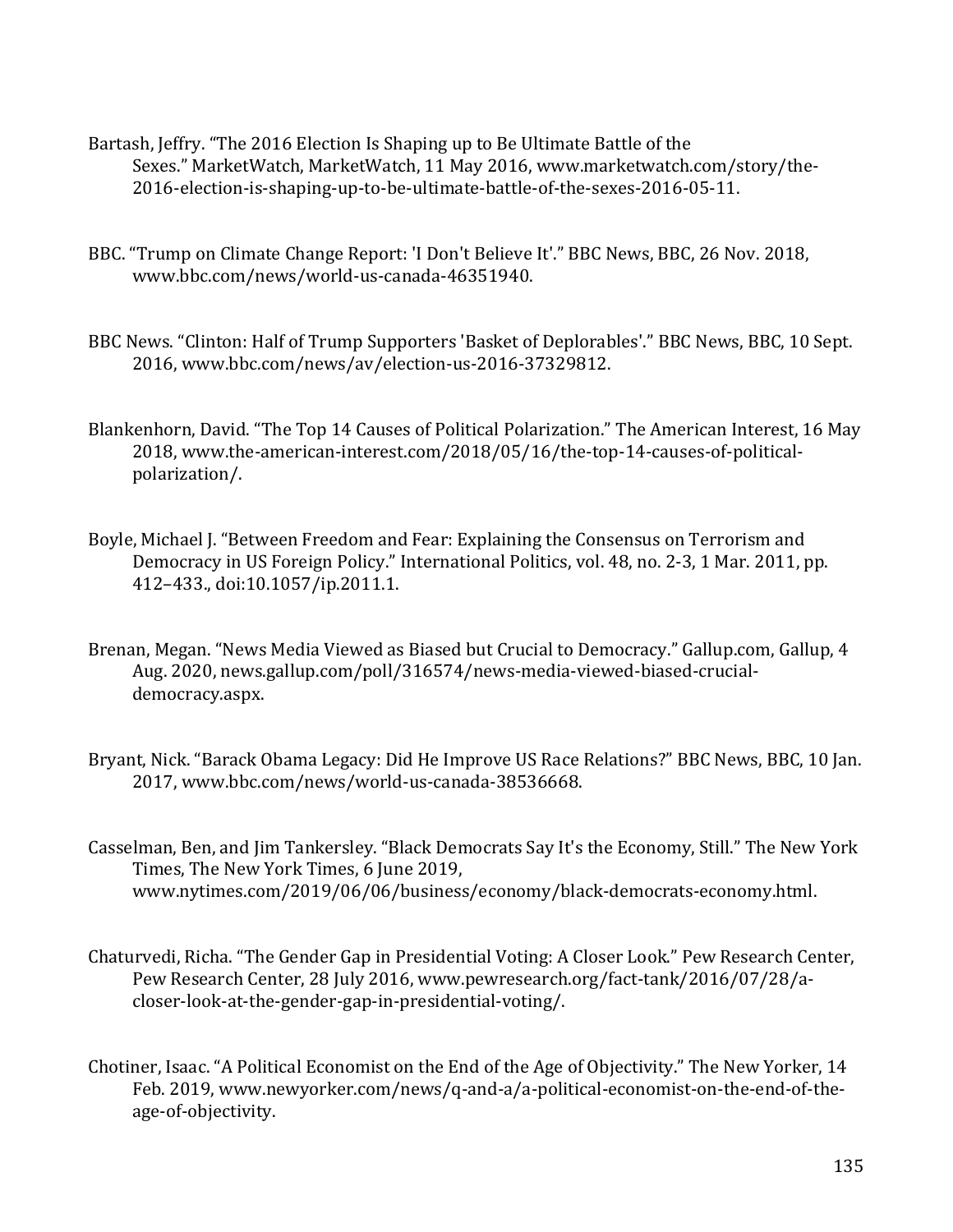- CNN. "Trump on Kelly: Blood Was Coming out of Her Eyes CNN Video." CNN, Cable News Network, 8 Aug. 2015, edition.cnn.com/videos/us/2015/08/08/donald-trump-megynkelly-blood-lemon-intv-ctn.cnn.
- Coburn, David. "Income Inequality, Social Cohesion and the Health Status of Populations: the Role of Neo-Liberalism." Social Science & Medicine, vol. 51, no. 1, 1 July 2000, pp. 135-146., doi:10.1016/s0277-9536(99)00445-1.
- Cooper, Helene, and Abby Goodnough. "Over Beers, No Apologies, but Plans to Have Lunch." The New York Times, The New York Times, 31 July 2009, www.nytimes.com/2009/07/31/us/politics/31obama.html.
- Danziger, Kurt. "The Varieties of Social Construction." Theory & Psychology, vol. 7, no. 3, 1 June 1997, pp. 399–416., doi:10.1177/0959354397073006.
- DeCosta-Klipa, Nik. "Here Are 3 People Who Correctly Predicted Donald Trump Would Win the Election." Boston.com, The Boston Globe, 10 Nov. 2016, www.boston.com/news/politics/2016/11/10/here-are-3-people-who-correctly-predicteddonald-trump-would-win-the-election.
- Dreyfuss, Bob and Barbara. "The Left Ought to Worry About Hillary Clinton, Hawk and Militarist, in 2016." The Nation, 29 June 2015, www.thenation.com/article/archive/left-ought-worryabout-hillary-clinton-hawk-and-militarist-2016/.
- Drum, Kevin. "'But He's Our Son of a Bitch.'" Washington Monthly, 16 May 2006, washingtonmonthly.com/2006/05/16/but-hes-our-son-of-a-bitch/.
- Dustmann, Christian, et al. "The Impact of Immigration: Why Do Studies Reach Such Different Results?" Journal of Economic Perspectives, vol. 30, no. 4, 2016, pp. 31-56., doi:10.1257/jep.30.4.31.
- Edo, Anthony, et al. "The Effects of Immigration in Developed Countries: Insights from Recent Economic Research." Cep.fr, Apr. 2018, www.cepii.fr/PDF\_PUB/pb/2018/pb2018-22.pdf.
- Farhi, Paul. "Fox News Hires Former Democratic Chair Who Left CNN over Clinton Controversy." The Independent, Independent Digital News and Media, 19 Mar. 2019, www.independent.co.uk/news/world/americas/donna-brazile-fox-news-democrat-hillaryclinton-sanders-cnn-debate-a8830286.html.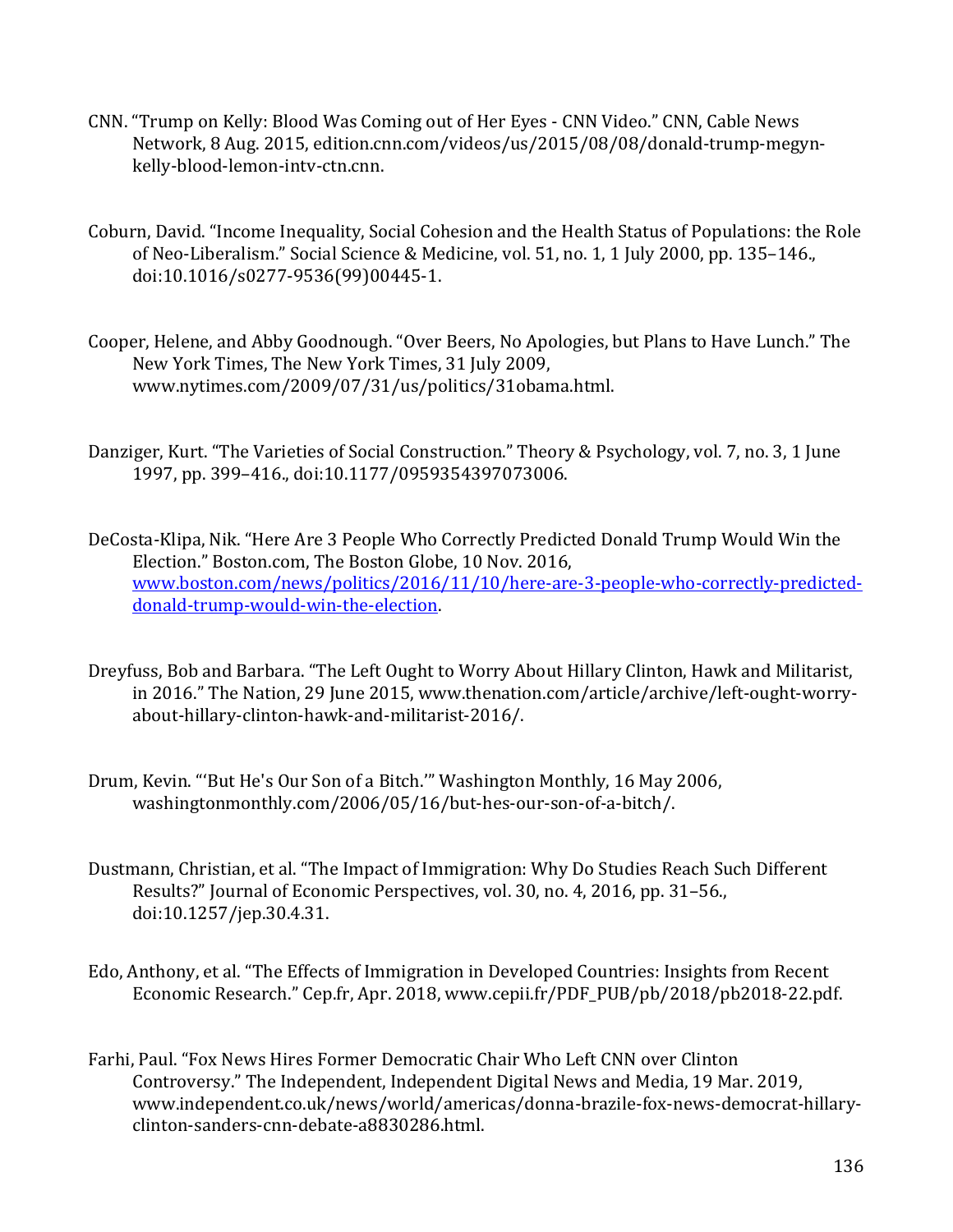- Farrar, Cynthia. "The Video That Helps Explain Clinton's Loss." POLITICO Magazine, 26 Oct. 2016, www.politico.com/magazine/story/2016/10/hillary-clinton-immigration-story-video-214392.
- Filipov, David, and Andrew Roth. "Moscow Had Contacts with Trump Team during Campaign, Russian Diplomat Says." The Washington Post, WP Company, 10 Nov. 2016, www.washingtonpost.com/world/moscow-had-contacts-with-trump-team-duringcampaign-russian-diplomat-says/2016/11/10/28fb82fa-a73d-11e6-9bd6- 184ab22d218e\_story.html.

Fletcher, Pamela R., et al. Transforming a Rape Culture. Milkweed Editions, 2005.

Foran, Clare. "Hillary Clinton's Feminist Triumph." The Atlantic, Atlantic Media Company, 29 July 2016, www.theatlantic.com/politics/archive/2016/07/hillary-clinton-presidentialnomination-dnc/493556/.

Frank, Thomas. Listen, Liberal: or, What Ever Happened to the Party of the People?Picador, 2017.

Garten, Jeffrey E. "Is American Decline Inevitable?" World Policy Journal, vol. 5, no. 1, 1987, pp. 151-174. JSTOR, www.jstor.org/stable/40209077. Accessed 31 Aug. 2020.

- Gass, Nick. "'Sanctuary Cities' under Fire in 2016 Campaign, Congress." POLITICO, 9 July 2015, www.politico.com/story/2015/07/sanctuary-cities-under-fire-in-2016-campaigncongress-119933.
- Gecewicz, Claire, and Michael Lipka. "Blacks Are Lukewarm to Gay Marriage, but Most Say Businesses Must Provide Wedding Services to Gay Couples." Pew Research Center, Pew Research Center, 7 Oct. 2014, www.pewresearch.org/fact-tank/2014/10/07/blacks-arelukewarm-to-gay-marriage-but-most-say-businesses-must-provide-wedding-services-togay-couples/.
- Goldmacher, Shane, et al. "Trump Pulls off Biggest Upset in U.S. History." POLITICO, 9 Nov. 2016, www.politico.com/story/2016/11/election-results-2016-clinton-trump-231070.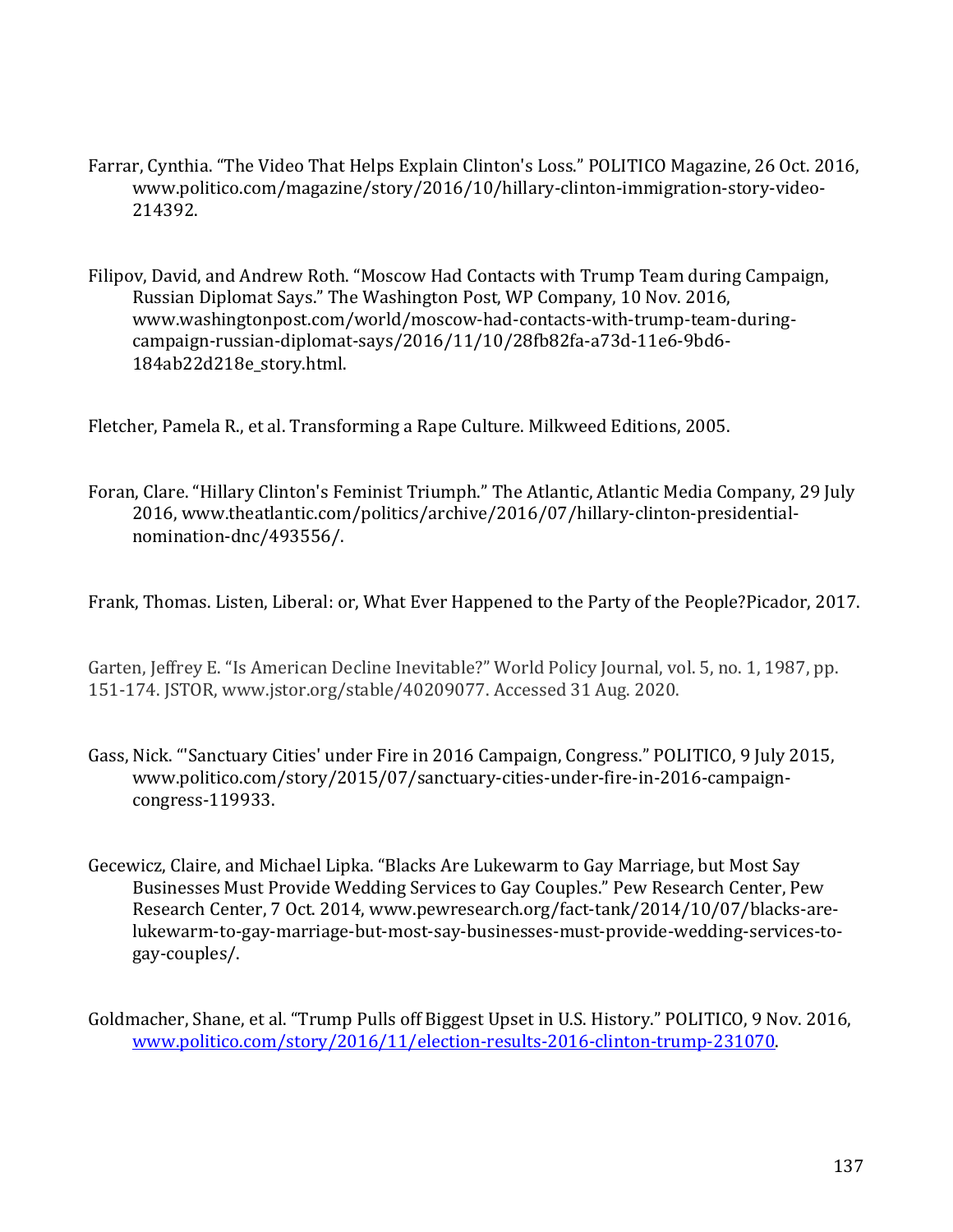- Hasham, Nicole. "Climate Change Is the Defining Issue of Our Time We're Giving It the Attention It Deserves." The Conversation, 22 June 2020, the conversation.com/climate-change-is-thedefining-issue-of-our-time-were-giving-it-the-attention-it-deserves-123592.
- Haverty, Dan and Augusta Saraiva. "When It Comes to China, Americans Think Like Trump." Foreign Policy, Foreign Policy, 30 July 2020, foreignpolicy.com/2020/07/30/pewresearch-trump-china-american-public/.

Hedges, Chris. Death of the Liberal Class. Nation Books, 2011.

- Humer, Caroline. "Trump Promised to Repeal Obamacare. Now What?" Reuters, Thomson Reuters, 10 Nov. 2016, www.reuters.com/article/us-usa-election-obamacare-analysisidUSKBN135171.
- Jann, Werner, and Kai Wegrich. "Theories of the Policy Cycle." Handbook of Public Policy Analysis, by Frank Fischer et al., Taylor & Francis, 2007, pp. 43-62.
- Johansson, Catrin. "Goffman's Sociology: An Inspiring Resource for Developing Public Relations Theory." Public Relations Review, vol. 33, no. 3, 2007, pp. 275–280., doi:10.1016/j.pubrev.2007.05.006.
- Karuri, Ken. "Obama: Aftermath of Gaddafi Overthrow, 'Worst Mistake as President'." Africanews, Africanews, 11 Apr. 2016, www.africanews.com/2016/04/11/obama-aftermath-ofgaddafi-overthrow-worst-mistake-as-president/.
- Kirk, Michael. "The Frontline Interview: Steve Bannon." PBS, Public Broadcasting Service, 17 Mar. 2019, www.pbs.org/wgbh/frontline/interview/steve-bannon/.
- Krieg, Gregory. "How Did Trump Win? Here Are 24 Theories." CNN, Cable News Network, 10 Nov. 2016, edition.cnn.com/2016/11/10/politics/why-donald-trump-won/index.html.
- LaCapria, Kim. "Hillary Clinton: 'Marriage Is Always Between a Man and a Woman'." Snopes.com, 30 July 2016, www.snopes.com/fact-check/hillary-clinton-marriage-is-always-between-aman-and-a-woman/.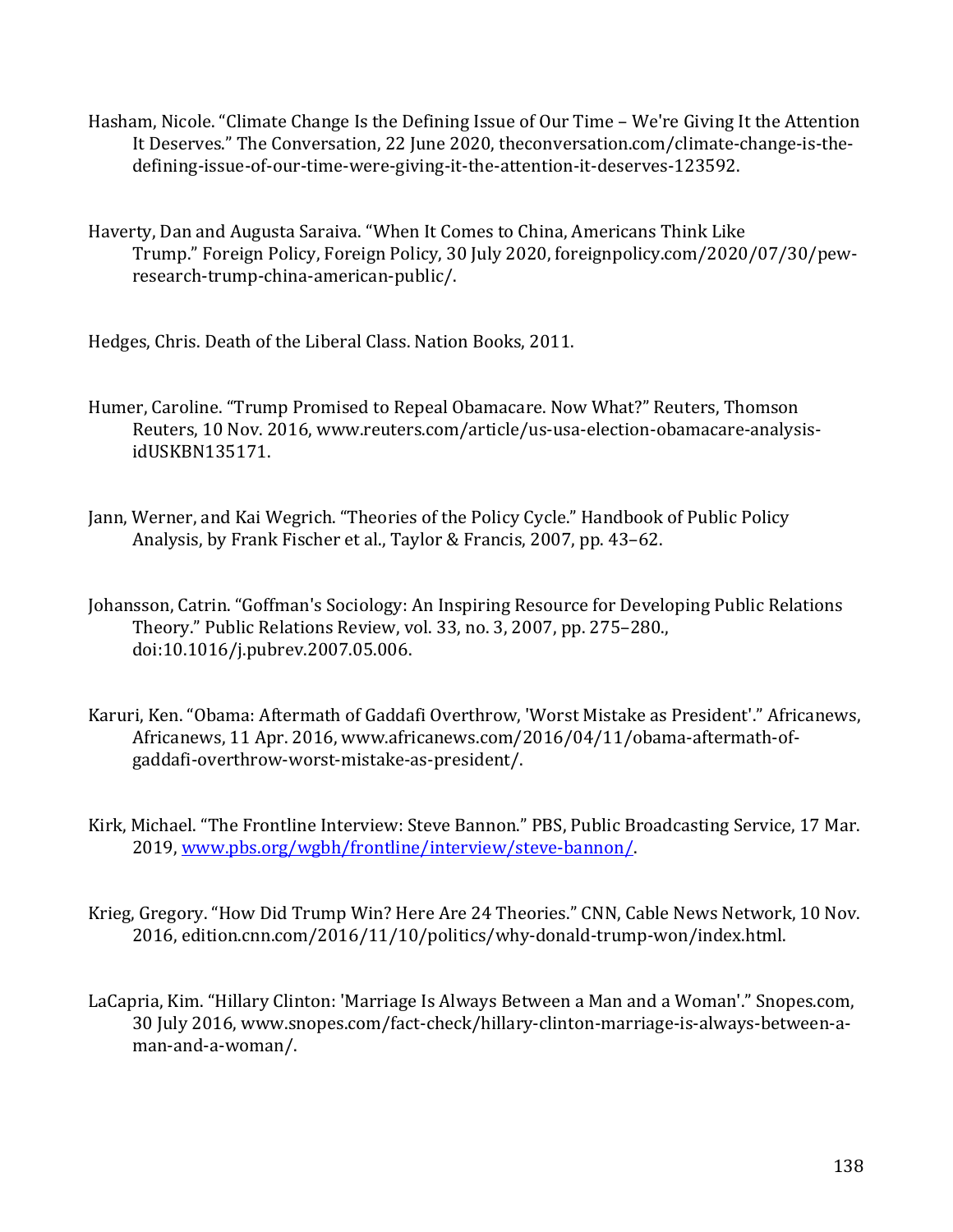- Lerner, Michael. "Stop Shaming Trump Supporters." The New York Times, The New York Times, 9 Nov. 2016, www.nytimes.com/interactive/projects/cp/opinion/election-night-2016/stopshaming-trump-supporters.
- Lieber, James. "President Obama Fails to Go after Those Responsible for the Financial Meltdown." Miami New Times, 4, 2 Apr. 2016, www.miaminewtimes.com/news/presidentobama-fails-to-go-after-those-responsible-for-the-financial-meltdown-6365966.
- Lorino, Philippe, et al. "Goffman's Theory of Frames and Situated Meaning-Making in Performance Reviews. The Case of a Category Management Approach in the French Retail Sector." Accounting, Organizations and Society, vol. 58, 2017, pp. 32-49., doi:10.1016/j.aos.2017.03.004.
- Lucas, Peter. "Media Shows Similar Bias against Trump as It Did Vietnam War." Boston Herald, Boston Herald, 2 June 2020, www.bostonherald.com/2020/06/03/media-shows-similarbias-against-trump-as-it-did-vietnam-war/.
- Lundy, Lisa K. "Effect of Framing on Cognitive Processing in Public Relations." Public Relations Review, vol. 32, no. 3, 2006, pp. 295-301., doi:10.1016/j.pubrev.2006.05.021.
- Majone, Giandomenico. "Agenda Setting." Oxford Handbooks Online, 2008, doi:10.1093/oxfordhb/9780199548453.003.0011.
- Malone, Clare. "Trump Made Breitbart Great Again." FiveThirtyEight, FiveThirtyEight, 18 Aug. 2016, fivethirtyeight.com/features/trump-made-breitbart-great-again/.
- Mansfield, Harvey. "Political Correctness and the Suicide of the Intellect." The Heritage Foundation, 26 June 1991, www.heritage.org/political-process/report/politicalcorrectness-and-the-suicide-the-intellect.
- Matthews, Jack. "The Effect of Loaded Language on Audience Comprehension of Speeches." Speech Monographs, vol. 14, no. 1-2, 5 June 2009, pp. 176-186., doi:10.1080/03637754709374935.
- Martinez, Kiyoshi. "Net Neutrality vs. Network Diversity." The Daily Illini, 12 May 2016, dailyillini.com/news/2006/06/27/net-neutrality-vs-network-diversity/.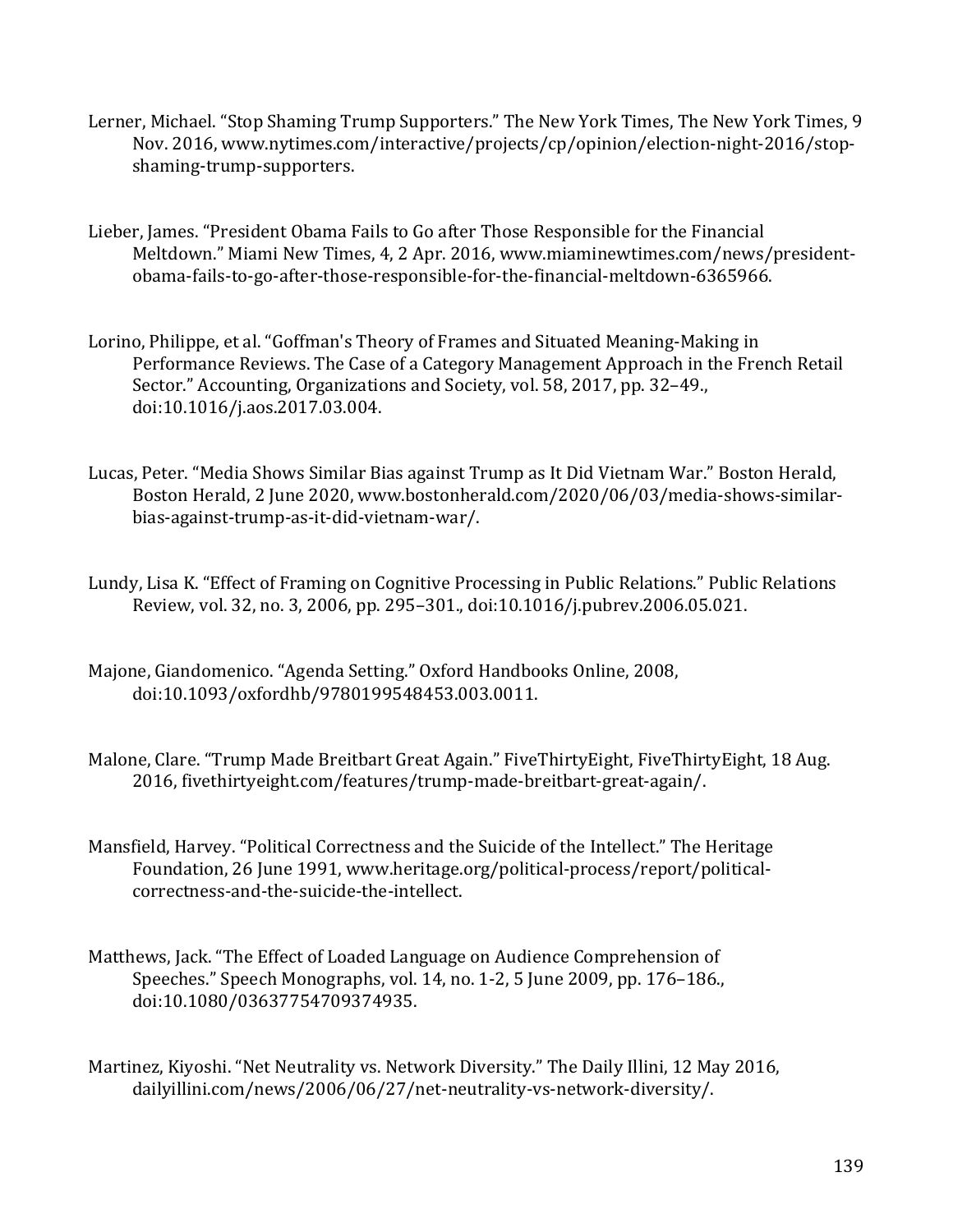- Memoli, Michael A. "Black Lives Matter Playing a Prominent Role at Democratic Convention." Los Angeles Times, Los Angeles Times, 27 July 2016, www.latimes.com/politics/la-na-poldemocrats-black-lives-matter-20160727-snap-story.html.
- Mercuri, Michela. "La Libia è Stata La Pompa Di Benzina Dell'Italia. Quali Prospettive per Il Futuro?" Dialoghi Mediterranei, 1 July 2017, www.istitutoeuroarabo.it/DM/la-libia-e-statala-pompa-di-benzina-dellitalia-quali-prospettive-per-il-futuro/.

Meyerson, Debra, et al. "Rethinking Political Correctness." *Harvard Business Review*, 21 Aug. 2014, hbr.org/2006/09/rethinking-political-correctness.

Mosley, Michael. "Why Is There Only One Human Species?" BBC News, BBC, 23 June 2011, www.bbc.com/news/science-environment-13874671.

- Moss, Philip I., and Chris Tilly. "Racial Inequality in the Labour Market: Market Forces or Discrimination?" Stories Employers Tell: Race, Skill, and Hiring in America, Russell Sage Foundation, 2003, pp. 1-16.
- Mounk, Yascha. "Americans Strongly Dislike PC Culture." The Atlantic, Atlantic Media Company, 30 Oct. 2018, www.theatlantic.com/ideas/archive/2018/10/large-majorities-dislikepolitical-correctness/572581/.
- Murray, Douglas. "Immigration Is Bad for Britain." OxfordUnion, Oxford Union Society Lecture Series, 2014. https://www.youtube.com/watch?v=1ehGhwfd4sM
- Negrin, Matt, and Pierre Thomas. "Obama Defends Immigrant Deportation Rules Criticized as Political." ABC News, ABC News Network, 15 June 2012, abcnews.go.com/Politics/OTUS/obama-defends-immigrant-deportation-rules-criticizedpolitical/story?id=16576677.

Noack, Rick. "Multiculturalism Is a Sham, Says Angela Merkel." The Washington Post, WP Company, 14 Dec. 2015, www.washingtonpost.com/news/worldviews/wp/2015/12/14/angelamerkel-multiculturalism-is-a-sham/.

Nunn, Gary. "Winning Words: the Language That Got Donald Trump Elected." The Guardian, Guardian News and Media, 11 Nov. 2016, www.theguardian.com/media/mind-yourlanguage/2016/nov/11/winning-words-the-language-that-got-donald-trump-elected.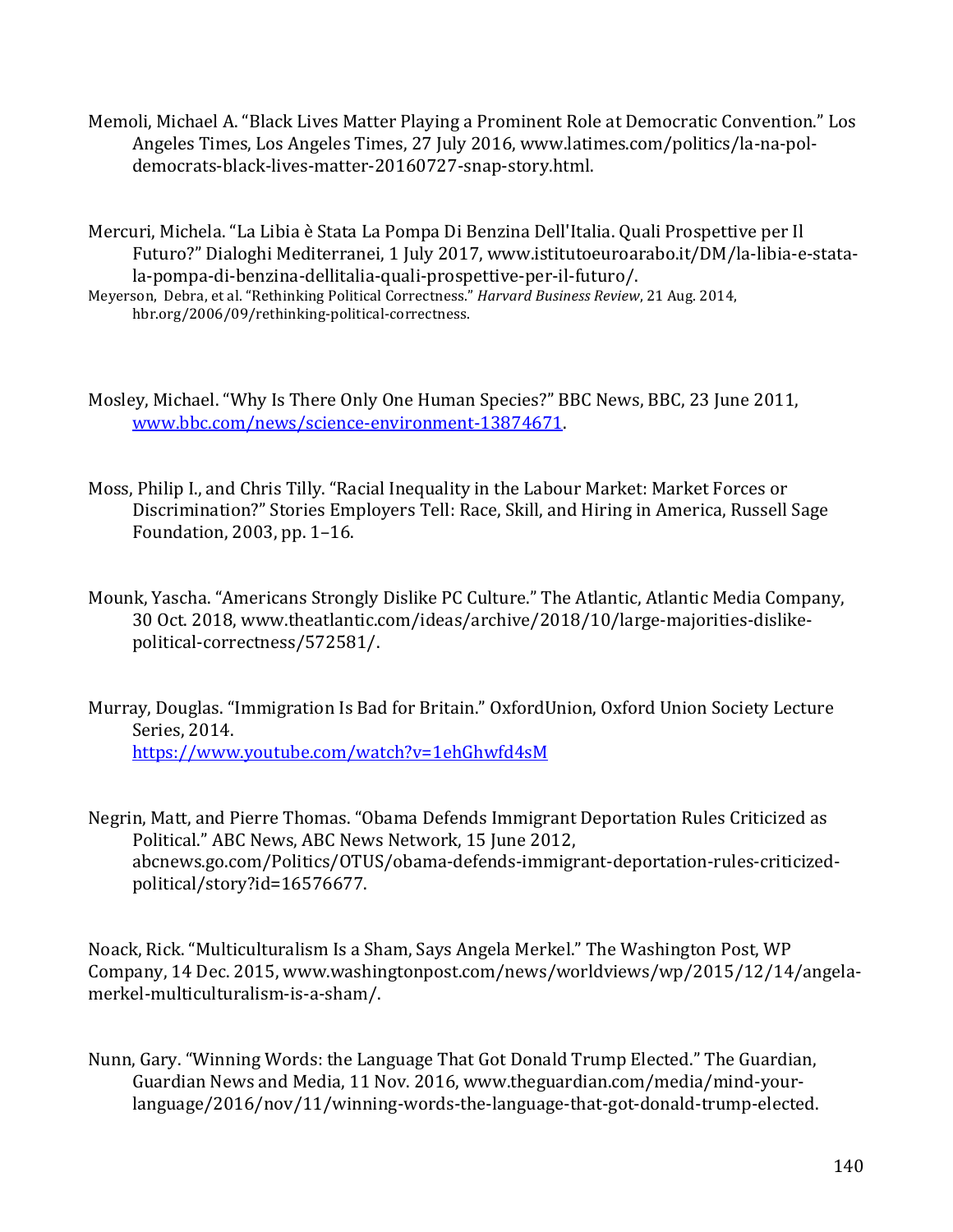- Odiorne, George S. "Unemployment as a Political Issue." Challenge, vol. 13, no. 1, Oct. 1964, pp. 13–16., doi:10.1080/05775132.1964.11469749.
- Oliphant, J. Baxter. "Where Republicans and Democrats Agree, Differ on Gun Policy." Pew Research Center, Pew Research Center, 23 June 2017, www.pewresearch.org/facttank/2017/06/23/bipartisan-support-for-some-gun-proposals-stark-partisan-divisionson-many-others/.
- Ordway, Denise-Marie. "Study: Trump Support for Police Was 'Dog Whistle' to Voters." Journalist's Resource, 30 May 2020, journalistsresource.org/studies/politics/elections/support-for-police-voters-election/.
- Packer, George. The Unwinding: an Inner History of the New America. Farrar, Straus and Giroux, 2014.
- Pew Research Center. "Hispanic Voters and the 2016 Election." Pew Research Center U.S. Politics & Policy, Pew Research Center, 7 July 2016, www.pewresearch.org/politics/2016/07/07/6-hispanic-voters-and-the-2016-election/.
- Pew Research Center (2). "Winning the Media Campaign." Pew Research Center's Journalism Project, 22 Oct. 2008, www.journalism.org/2008/10/22/winning-media-campaign/.
- Pollak, Joel B., and Larry Schweikart. How Trump Won: the inside Story of a Revolution. Regnery Publishing, a Division of Salem Media Group, 2017.
- Potts, Monica. "Donald Trump Won on White-Male Resentment-but Don't Confuse That With the Working Class." The Nation, 10 Nov. 2016, www.thenation.com/article/archive/donaldtrump-won-on-white-male-resentment-but-dont-confuse-that-with-the-working-class/.
- Pucciarelli, Matteo. "Salvini Incita La Platea Leghista: 'Ripuliamo Le Città Dagli Immigrati." Repubblica.it, 15 Aug. 2016, oasjs.repubblica.it/cookielex/setcookie.short.redir?backurl=aHR0cHM6Ly93d3cucmVwdWJibGljYS5pdC9wb2xpdGljYS8yM DE2LzA4LzE1L25ld3Mvc2FsdmluaV9pbmNpdGFfbGFfcGxhdGVhX2xlZ2hpc3RhX3JpcHVsa WFtb19sZV9jaXR0YV9kYWdsaV9pbW1pZ3JhdGlfLTE0NjA1NDI3Mi8%2FcmVmcmVzaF9jZ Q.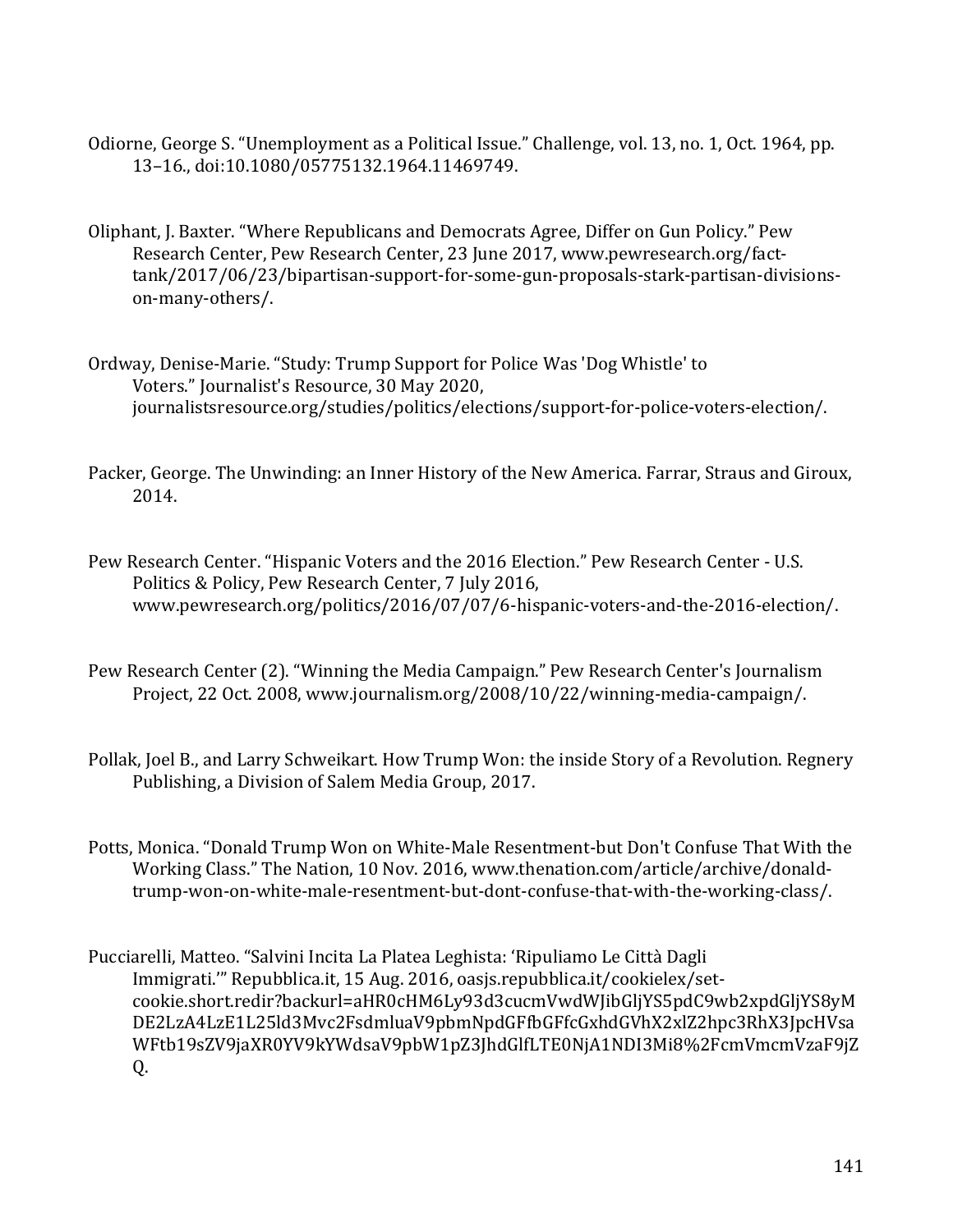- Reeve, Elspeth. "Why the NRA Is Still Winning the War on Guns." The Atlantic, Atlantic Media Company, 30 Oct. 2013, www.theatlantic.com/national/archive/2012/12/nra-guns-2012/320461/.
- Ruhs, Martin, and Carlos Vargas-Silva. "The Labour Market Effects of Immigration." Migration Observatory, 18 Feb. 2020, migrationobservatory.ox.ac.uk/resources/briefings/the-labourmarket-effects-of-immigration/.
- Russett, Bruce M., et al. "Clash of Civilizations, or Realism and Liberalism Déjà Vu? Some Evidence." Journal of Peace Research, vol.  $37$ , no.  $5$ , 1 Sept.  $2000$ , pp.  $583-608$ . doi:10.1177/0022343300037005003.
- Sanandaji, Tino. "The Cost of Sweden's Silent Consensus Culture." POLITICO, POLITICO, 13 Sept. 2018, www.politico.eu/article/the-cost-of-swedens-silent-consensus-culture/.
- Sarsour, Linda . "Now You See the Brutality of ICE, Help Us Abolish It: Opinion." Newsweek, Newsweek, 9 July 2018, www.newsweek.com/now-you-see-brutality-ice-help-us-abolishit-opinion-1005766.
- Salgado, Sebastião. "When the Oil Fields Burned." The New York Times, The New York Times, 9 Apr. 2016, www.nytimes.com/interactive/2016/04/08/sunday-review/exposures-kuwaitsalgado.html.
- Schaeffer, Katherine. "Share of Americans Who Favor Stricter Gun Laws Has Increased since 2017." Pew Research Center, Pew Research Center, 16 Oct. 2019, www.pewresearch.org/fact-tank/2019/10/16/share-of-americans-who-favor-stricter-gunlaws-has-increased-since-2017/.
- Schwarz, Jon. "Political Correctness Is Destroying America! (Just Not How You Think.)." The Intercept, 18 July 2020, theintercept.com/2020/07/18/political-correctness-destroyingamerica/.
- Schwartz, John, and Tatiana Schlossberg. "For Clinton and Trump, There's Little Debating a Climate Change Divide." The New York Times, The New York Times, 17 Oct. 2016, www.nytimes.com/2016/10/18/science/hillary-cinton-donald-trump-globalwarming.html.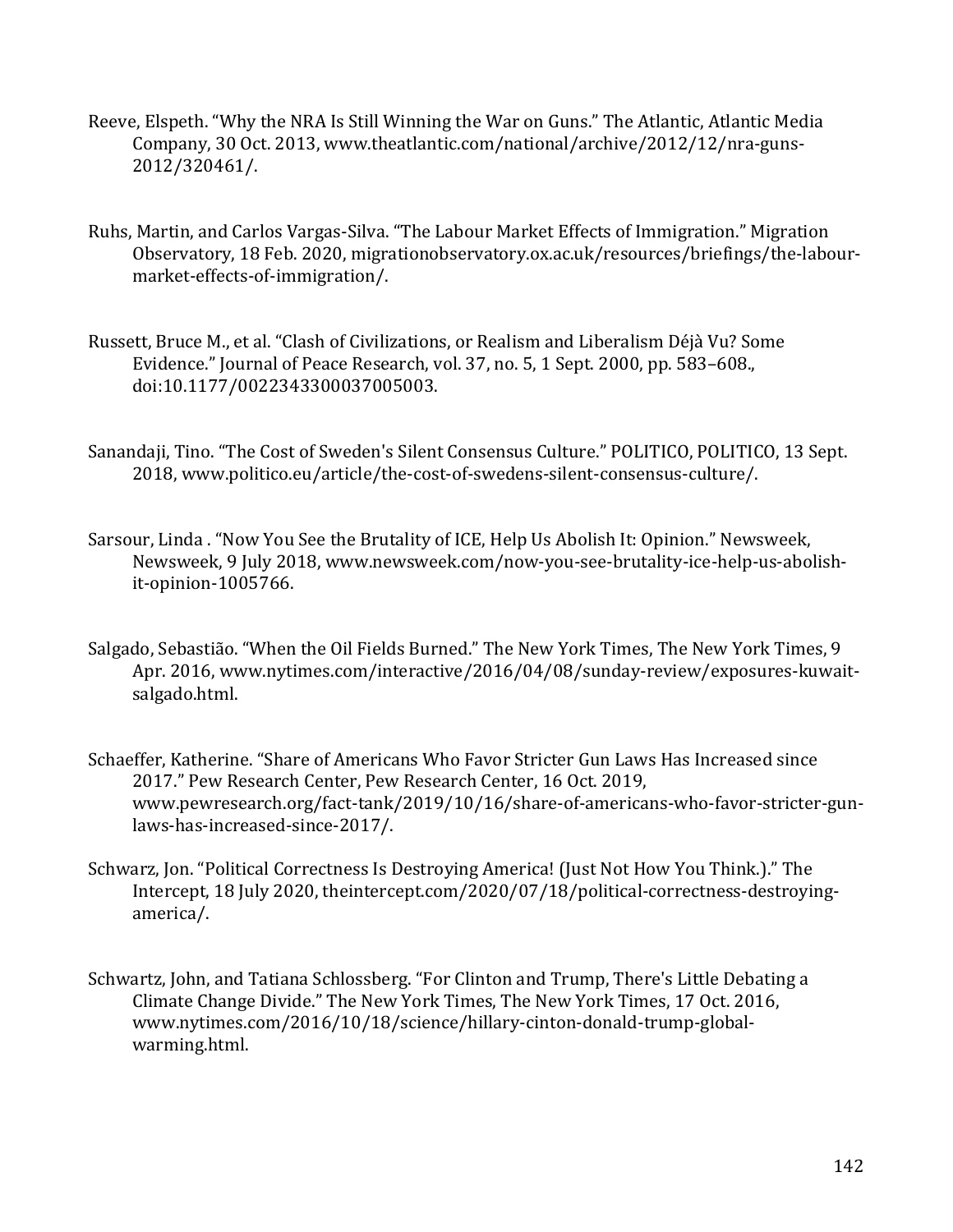- Sen, Jahnavi. "Not One Major Poll or Analyst Predicted Trump Defeating Clinton." The Wire, 9 Nov. 2016, thewire.in/world/not-one-major-poll-analyst-predicted-trump-defeatingclinton.
- Shapiro, Ben. Bullies: How the Left's Culture of Fear and Intimidation Silences America. Threshold Editions, 2014.
- Sharp, Paul. "For Diplomacy: Representation and the Study of InternationalRelations." International Studies Review, vol. 1, no. 1, 17 Dec. 2002, pp. 33-57., doi:10.1111/1521-9488.00140.
- Sherman, Amy. "Obameter." PolitiFact, 21 Sept. 2016, www.politifact.com/truth-ometer/promises/obameter/promise/288/provide-a-path-to-citizenship-forundocumented-imm/.
- Smith, Michael. "No One Votes to Be Despised. Democrats' Message May Swing My Ballot to Trump." Journal, Courier Journal, 19 Aug. 2019, eu.courierjournal.com/story/opinion/2019/08/19/democrats-racism-message-may-swing-my-votepresident-trump/2029081001/.
- Spaulding, Suzanne, et al. "Why Putin Targets Minorities." Why Putin Targets Minorities | Center for Strategic and International Studies, 21 Dec. 2018, www.csis.org/analysis/why-putintargets-minorities.
- Stephens, Bret. "Donald Trump's Media Attacks Should Be Viewed as Brilliant." Time, Time, 26 Feb. 2017, time.com/4675860/donald-trump-fake-news-attacks/.
- Stewart, Heather. "We Are in the Worst Financial Crisis since Depression, Says IMF." The Guardian, Guardian News and Media, 9 Apr. 2008, www.theguardian.com/business/2008/apr/10/useconomy.subprimecrisis.
- Sweet, Lynn. "Defund the Police Activists Play into Trump's Hand and Make It More Difficult for Biden." Times, Chicago Sun-Times, 9 June 2020, chicago.suntimes.com/columnists/2020/6/8/21284750/defund-the-police-activists-playinto-trumps-hand-and-make-it-more-difficult-for-joe-biden.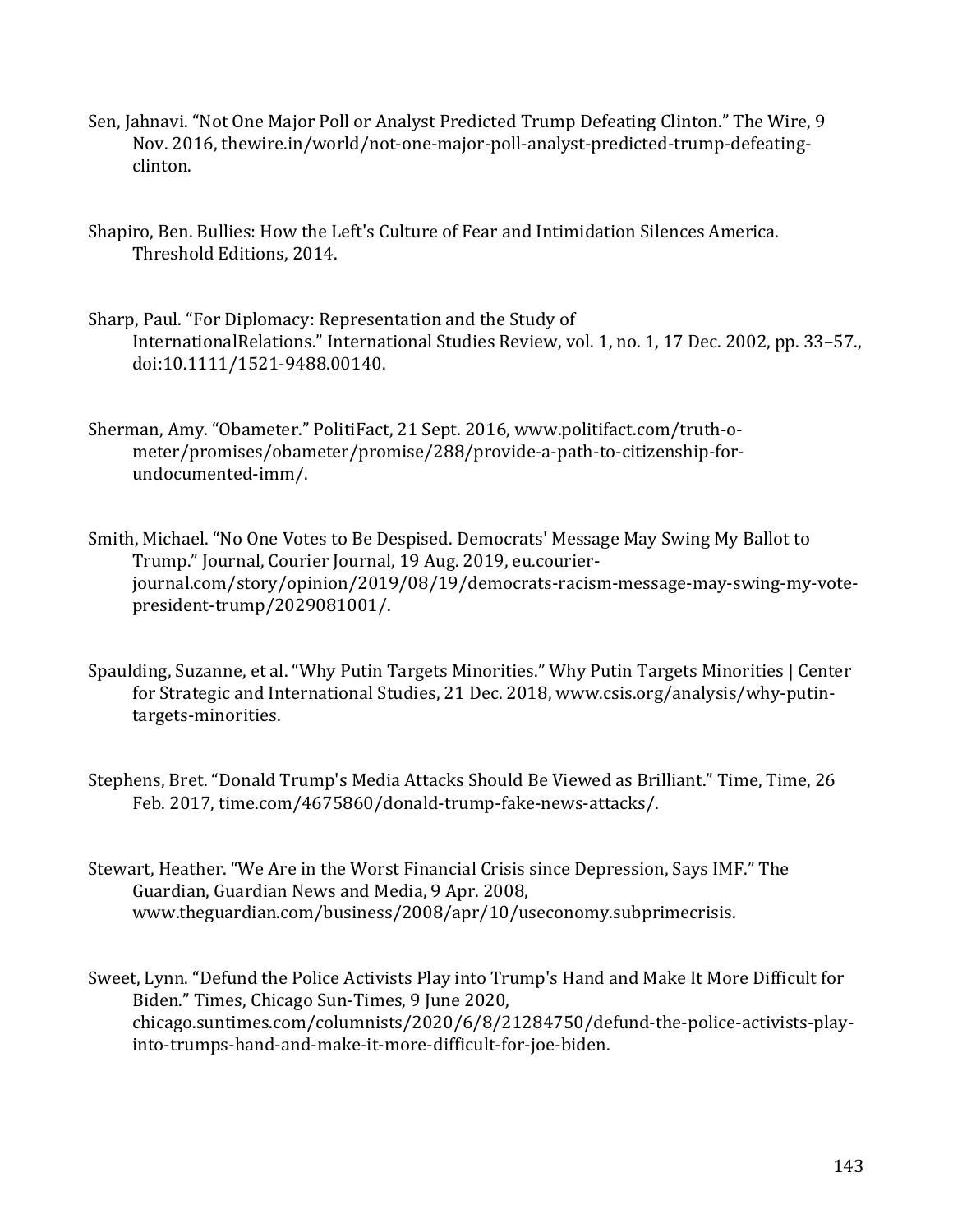- Tapper, Jake, and Karen Travers. "President Obama Calls for a 'New Beginning' Between U.S., Muslims Worldwide in Speech at Cairo University." ABC News, ABC News Network, 2 June 2009, abcnews.go.com/Politics/International/story?id=7737872.
- Taylor, Jessica. "'You Can Do Anything': In 2005 Tape, Trump Brags About Groping, Kissing Women." NPR, NPR, 7 Oct. 2016, www.npr.org/2016/10/07/497087141/donald-trumpcaught-on-tape-making-vulgar-remarks-about-women.
- Terrell, Anthony. "Trump Out-Campaigned Clinton by 50 Percent in Key Battleground States in Final Stretch." NBCNews.com, NBCUniversal News Group, 8 Feb. 2017, www.nbcnews.com/politics/2016-election/trump-out-campaigned-clinton-50-percentkey-battlegrounds-final-100-n683116.
- Trump, Donald J. "In the East, It Could Be the COLDEST New Year's Eve on Record. ." Twitter, Twitter, 29 Dec. 2017, twitter.com/realdonaldtrump/status/946531657229701120.

Trump, Donald J. Crippled America: How to Make America Great Again. Threshold Editions, 2016.

- Tiffen, Rodney. "Our Thirty-Year Culture Wars." Inside Story, 12 Mar. 2020, insidestory.org.au/our-thirty-year-culture-wars/.
- Toulmin, Stephen. "The Construal of Reality: Criticism in Modern and Postmodern Science." Critical Inquiry, vol. 9, no. 1, 1982, pp. 93-111., doi:10.1086/448190.
- UNFCCC. "The Paris Agreement." Unfccc.int, 22 Apr. 2016, unfccc.int/process-and-meetings/theparis-agreement/the-paris-agreement.
- Vance, J. D. Hillbilly Elegy. HarperCollins Books, 2016.
- Walker, Owen. "Trump Claims of Chinese Dumping Lift US Steel Shares." Subscribe to Read | Financial Times, Financial Times, 14 July 2017, www.ft.com/content/9c273c1e-686d-11e7-8526-7b38dcaef614.
- Warren, James. "Trump, Marketer-in-Chief." U.S. News & World Report, U.S. News & World Report, 27 Jan. 2016, www.usnews.com/opinion/articles/2016-01-27/trumps-campaignbrand-marketing-is-brilliant.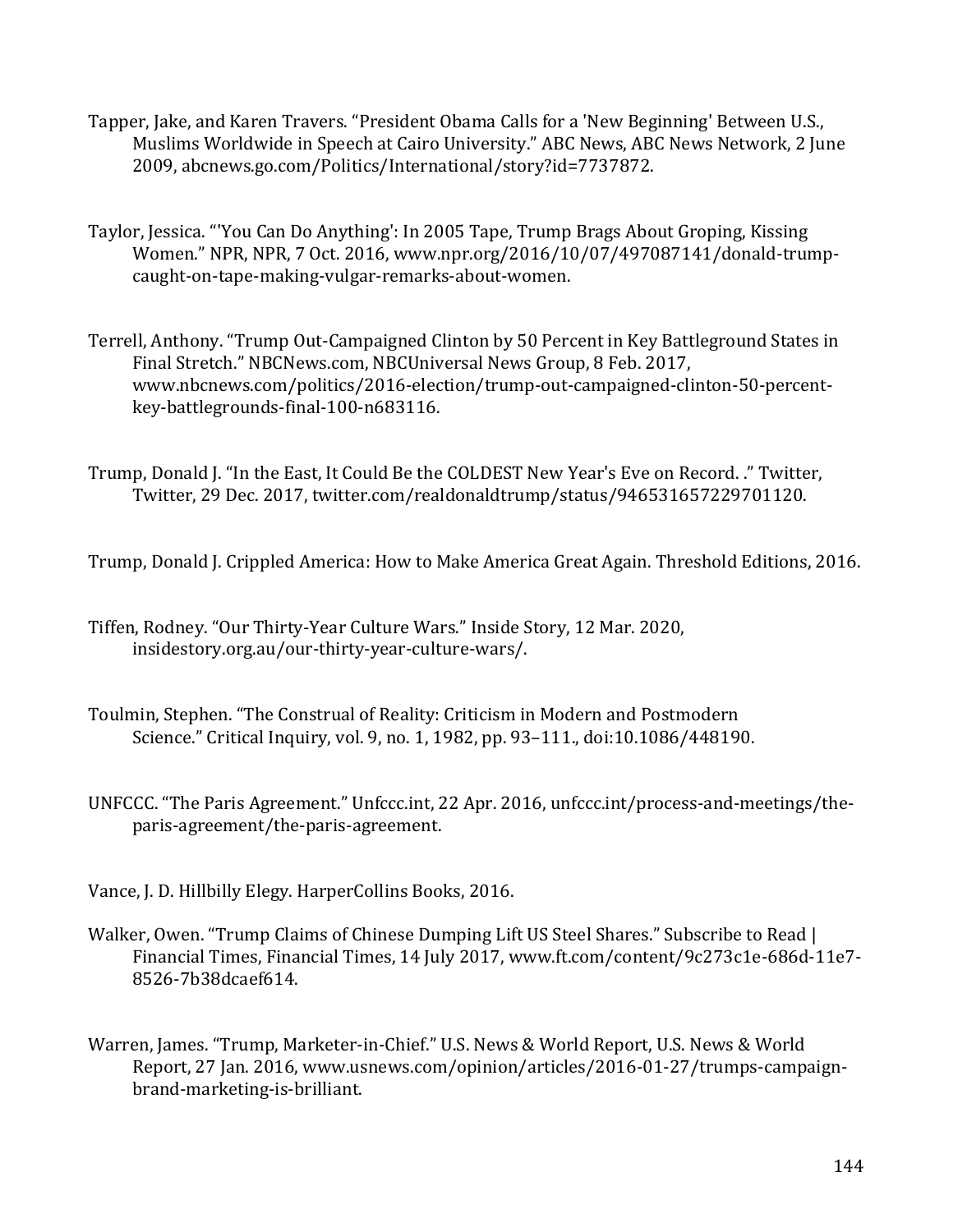- Wehner, Peter. "The Democratic Party Is Radicalizing." The Atlantic, Atlantic Media Company, 3 Apr. 2019, www.theatlantic.com/ideas/archive/2019/04/progressivism-makingdemocrats/586372/.
- WH. "President Obama's Record on Empowering Women and Girls." National Archives and Records Administration, National Archives and Records Administration, 2016, obamawhitehouse.archives.gov/issues/women.
- WH2. "Climate Change." National Archives and Records Administration, National Archives and Records Administration, June 2013, obamawhitehouse.archives.gov/president-obamaclimate-action-plan.
- "Why the Arguments against Immigration Are so Popular." The Economist, The Economist Newspaper, 14 Nov. 2019, www.economist.com/special-report/2019/11/14/why-the-arguments-againstimmigration-are-so-popular.
- Worland, Justin. "Climate Change Science Politics: From Bipartisan to Divisive." Time, Time, 27 July 2017, time.com/4874888/climate-change-politics-history/.
- Zhu, Jian-Hua. "Issue Competition and Attention Distraction: A Zero-Sum Theory of Agenda-Setting." Journalism Quarterly, vol.  $69$ , no.  $4$ , 1992, pp. 825–836. doi:10.1177/107769909206900403.
- Zurcher, Anthony. "US Election 2016 Results: Five Reasons Donald Trump Won." BBC News, BBC, 9 Nov. 2016, www.bbc.com/news/election-us-2016-37918303.

*Primary Debate Transcripts*

 $1<sup>st</sup>$  debate

https://www.rev.com/blog/transcripts/first-2015-republican-primary-debate-transcriptclassic-debates-from-2016-election-cycle

2<sup>nd</sup> debate

https://time.com/4037239/second-republican-debate-transcript-cnn/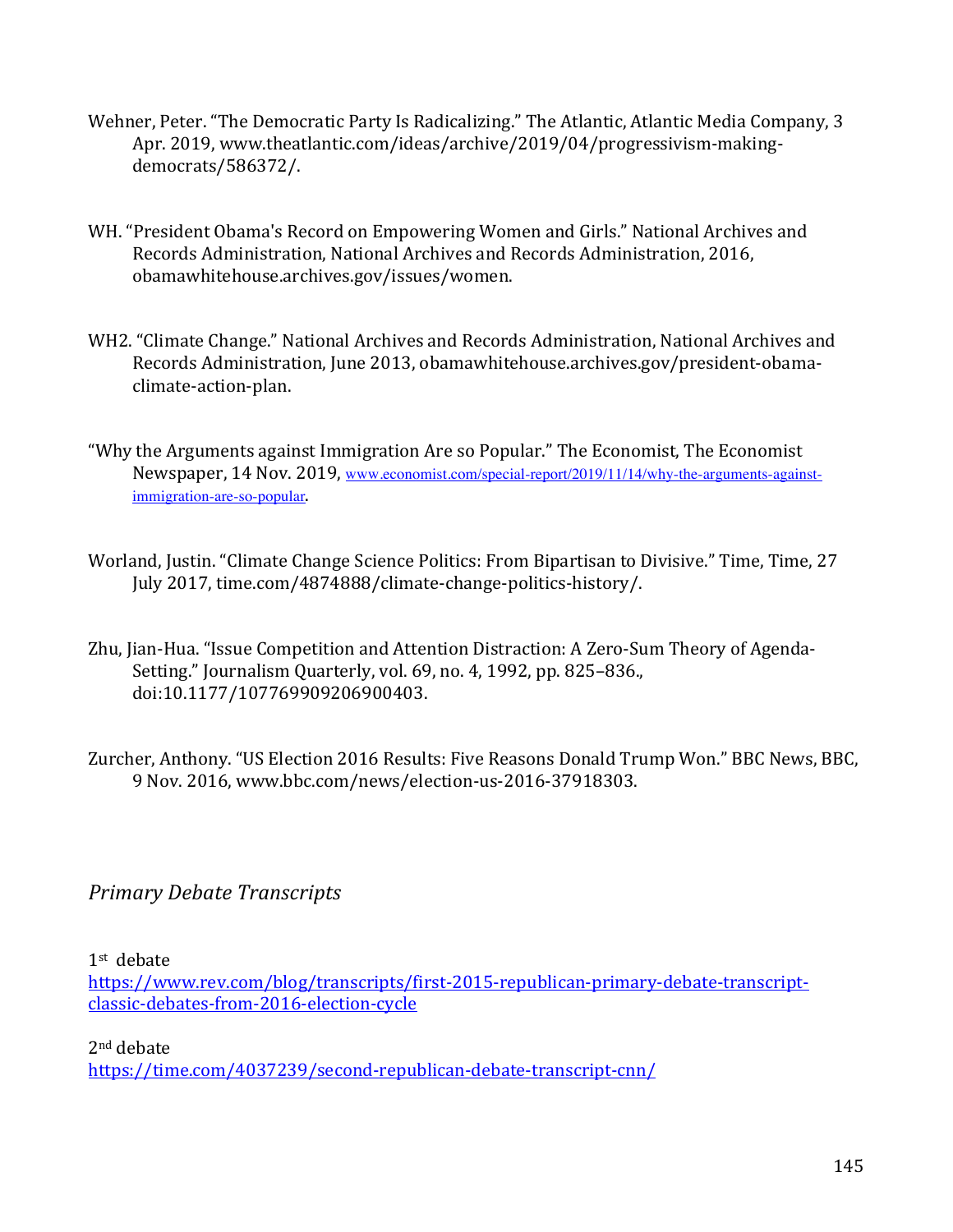3<sup>rd</sup> debate

https://www.washingtonpost.com/news/the-fix/wp/2015/10/28/the-third-republican-debateannotating-the-transcript/

## 4<sup>th</sup> debate

https://time.com/4107636/transcript-read-the-full-text-of-the-fourth-republican-debate-inmilwaukee/

5th debate

https://www.washingtonpost.com/news/the-fix/wp/2015/12/15/who-said-what-and-what-itmeant-the-fifth-gop-debate-annotated/

6<sup>th</sup> debate

https://www.washingtonpost.com/news/the-fix/wp/2016/01/14/6th-republican-debatetranscript-annotated-who-said-what-and-what-it-meant/

7<sup>th</sup> debate

https://www.washingtonpost.com/news/the-fix/wp/2016/01/28/7th-republican-debatetranscript-annotated-who-said-what-and-what-it-meant/

8<sup>th</sup> debate

https://time.com/4210921/republican-debate-transcript-new-hampshire-eighth/

9<sup>th</sup> debate

https://time.com/4224275/republican-debate-transcript-south-carolina-ninth/

 $10<sup>th</sup>$  debate

https://time.com/4238363/republican-debate-tenth-houston-cnn-telemundo-transcript-fulltext/

11<sup>th</sup> debate

https://time.com/4247496/republican-debate-transcript-eleventh-detroit-fox-news/

 $12<sup>th</sup>$  debate

https://time.com/4255181/republican-debate-transcript-twelfth-cnn-miami/

# *Presidential Debate Transcripts*

1<sup>st</sup> debate

http://www.astrid-online.it/static/upload/tran/transcript-of-the-first-presidential-debate.pdf

2<sup>nd</sup> debate

http://www.astrid-online.it/static/upload/tran/transcript-of-the-second-presidentialdebate.pdf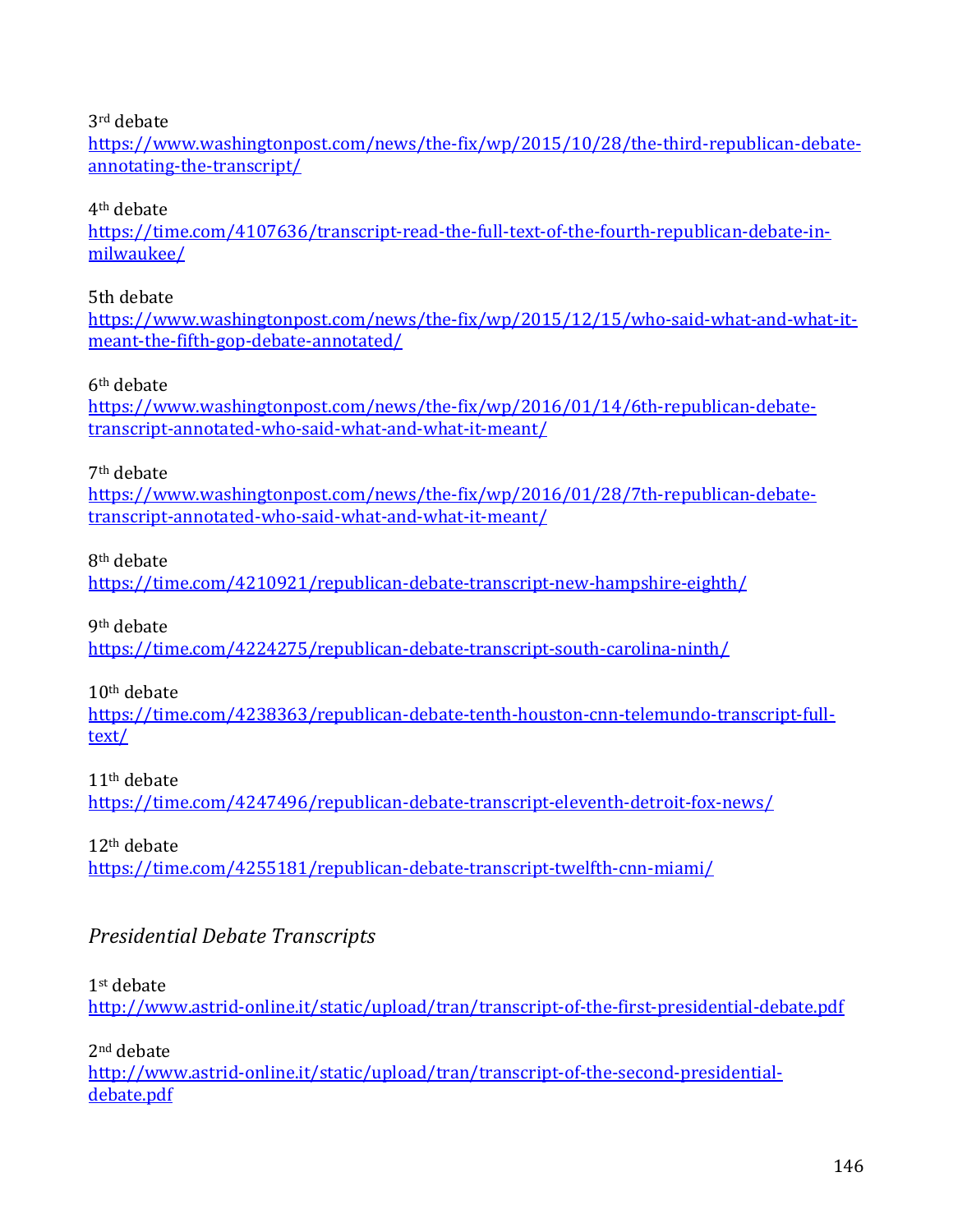$3^{\rm rd}$  debate

https://www.politico.com/story/2016/10/full-transcript-third-2016-presidential-debate-230063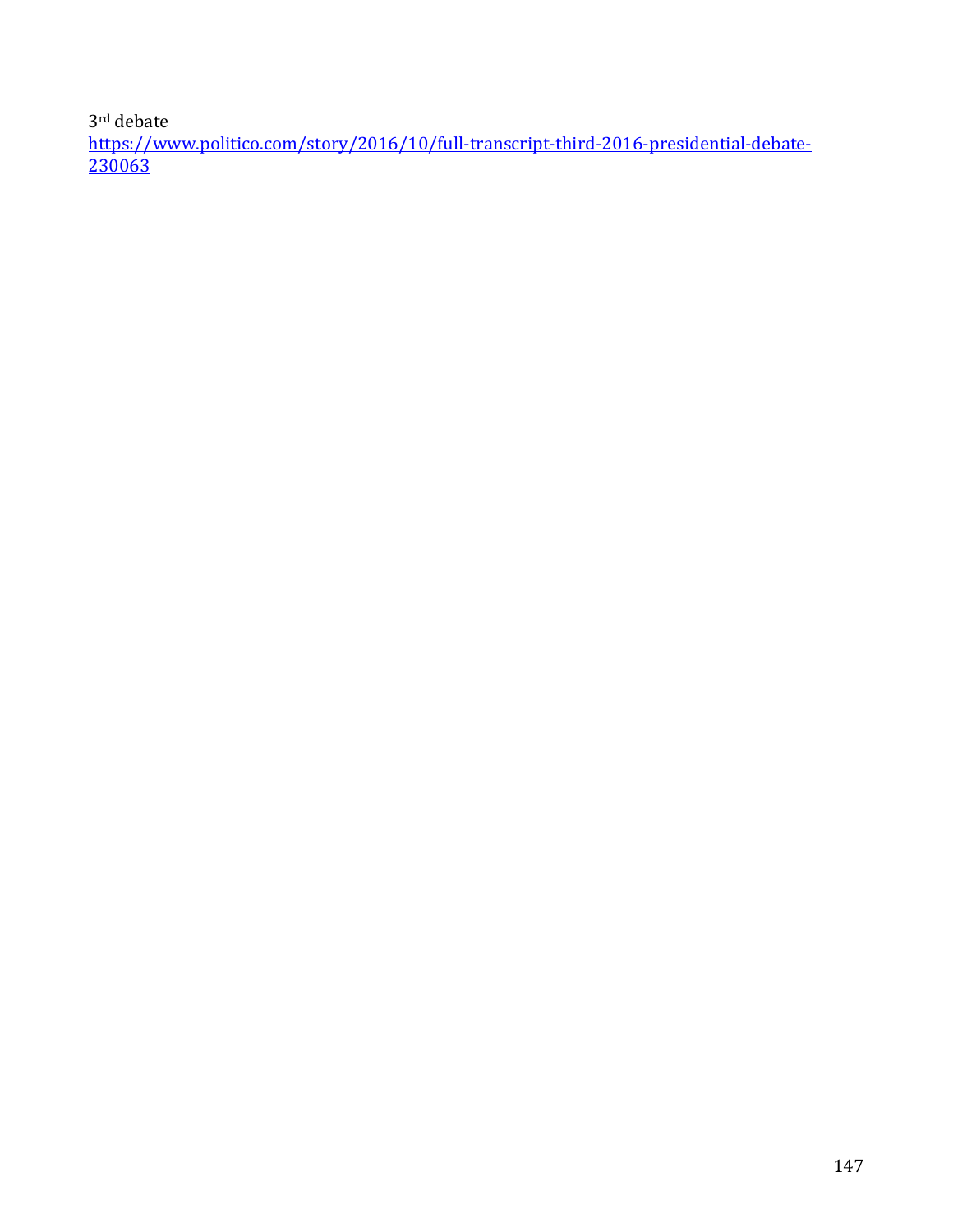## *Introduction*

On November  $8<sup>th</sup>$ , 2016 Donald J. Trump was elected President of the United States (POTUS). This was and continues to be seen as one of – if not *the* most - shocking electoral result in American electoral history (Goldmacher et al, 2016). This thesis argues that Donald Trump's success was made possible because political and social life in the USA was saturated with political correctness (PC) and the censorship that PC imposed on American society. The manner in which he spoke about the issues he placed on his agenda, and the issues he chose in and of themselves are the keys to understand how Donald Trump's campaign pierced through the veiled censorship of PC and therefore built the vast appeal that eventually led him to become POTUS.

The thesis is structured in three parts. Firstly, the introduction covers a brief overview of Trump's 2016 victory and presents some public policy theory to understand it. It then discusses what political correctness is, where it comes from and review some literature that focuses on reasons outside PC that might explain why Trump won. Secondly, it covers the different issues that Trump focused on and (crucially) omitted, to understand why a given issue was so important. In parallel to this it explains why certain issues were not as important as the press expected, and what the implications of this oversight were. The final section focuses on reviewing and weighing which issues held more importance to help Trump win the election and how the context of political correctness sealed his success.

## *Agenda setting and Framing*

Agenda setting is the process by which new social problems are defined and accepted as such. The political brilliance in this process is to understand what social problems actually exist, what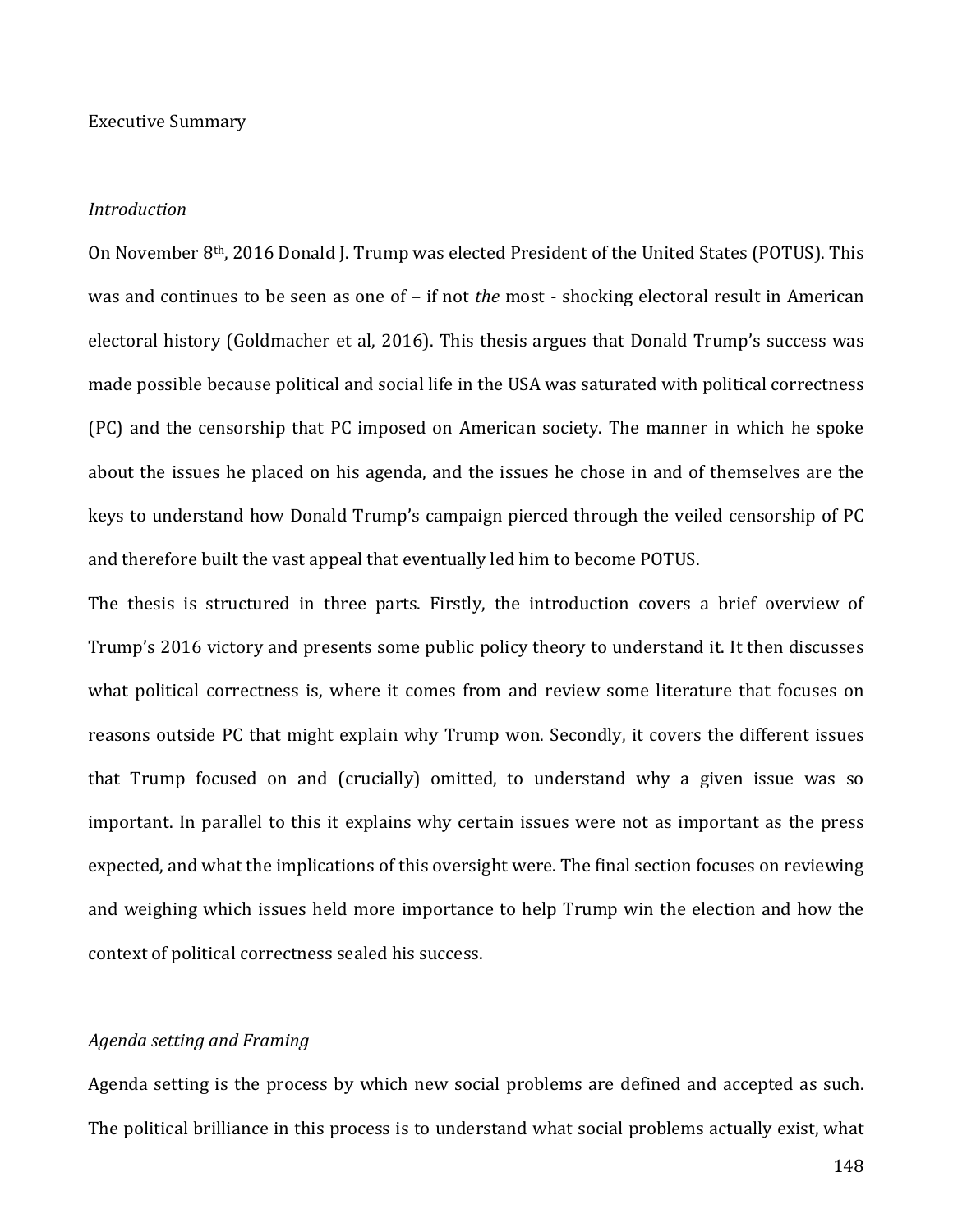the perspective of those experiencing these problems is, and how feasible solutions to these problems are.

The 'Theory of Frames' stems from cognitive psychology and the work of Erving Goffman (Johansson, 2007). This theory focused on the role of the media in giving importance to certain events over others and giving these events a 'frame of meaning' (Lorino, 2017). This process is critical for successful political campaigns. It is in the right selection and framing of issues that a campaign achieves its goals.

## *Post-modernism and Political Correctness*

Post-modernism centered its belief on the idea that there are an infinite amount of interpretations to a given phenomenon (Toulmin, 1982). This shift resulted in the return of a subjective interpretation of reality in opposition to modernism's objectivity. This emphasis on subjectivity is the starting point from which postmodern thinkers analyze and interpret the world. Postmodern thought, therefore, claims that any given fact can mean different things or be interpreted by different people in different ways. Today, this idea is widely accepted. However, while preaching the idea that all interpretations of a given reality have the same value, the postmodernists attribute more value to some interpretations and less to others. The interpretations that are given less value are the ones that are understood to originate from the positions of power in the existing or previous hierarchical structures. The exasperation of this phenomenon leads the white middle class to be excluded from conversations a priori. Their being white (especially male) is a demonstration that they come from a past of oppression and that this disallows them from having a say. Political correctness has therefore been corrupted. If originally that term was used to identify language that had been modified to seemingly not exclude anyone from it (see Chairman into Chairperson) in an effort to include and respect. Today and in recent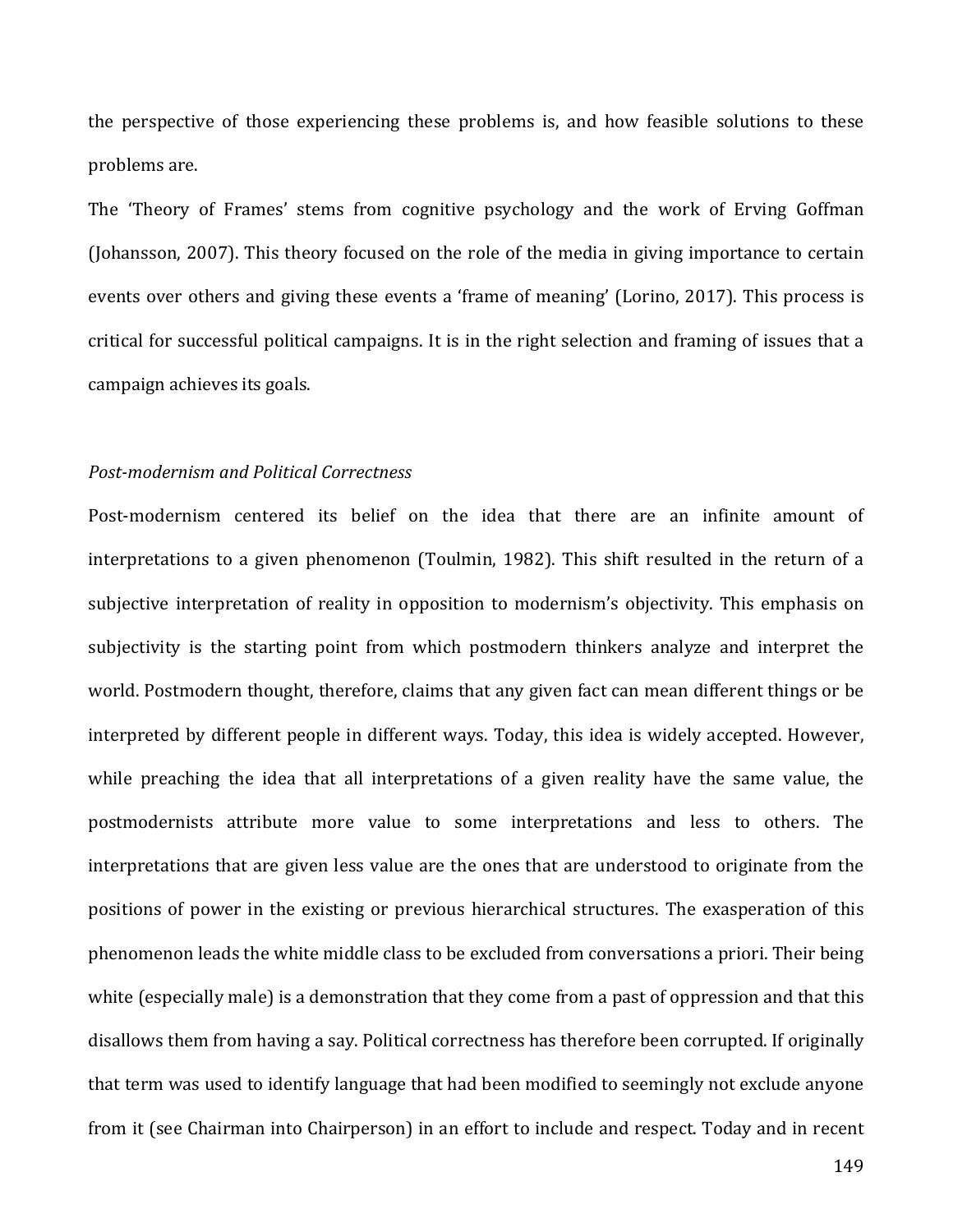decades it has meant the creation of a space where only those who were or have been seemingly oppressed know the truth. In practical terms, this has meant: the in-validation of the opinions of huge amounts of white middle class voters, the strengthening of social groups based on racial or sexual identity, and the furthering apart of these same groups.

The political philosophy of post-modernism has created a political correct space where people can be arbitrarily shut down. Not allowing for confrontation and imposing ones truth on others is what we saw happen with Trump's election, eventually alienating people and leading them to look for a non establishment and non PC leader.

#### The Election of Donald J Trump: Literature Review and Thesis

This thesis supports the claim that it was the issues Donald Trump focused on and the antipolitical correct manner in which he spoke about these that led him to victory. However, there are numerous differing explanations for why Trump won. Literature concerning Trump's victory often highlights the prolonged series of events that led to Trump winning. Many authors had predicted pre-election that a 'Trump-like figure' (not necessarily Trump himself) was needed to win the presidency. This thesis also points to a combination of long-term phenomena (the rooting of politically correct) and short-term strategies (Trump's 2015 campaign agenda) as having impacted the outcome. Long term cultural, institutional, and social changes must be taken into consideration when analyzing Trumps victory. For example, one of the principal explanations for Trump's victory is the decade-long failure by the liberals in the Democratic Party to be a voice for middle-class concerns. The over-emphasis on working professionals, the loss of core middle-class democratic values, and the divestment in liberal institutions lead to the collapse of the Democratic Party and everything it stood for. Other explanations for why Trump won focus on the campaign itself and the series of events that unfolded between the nomination and the

150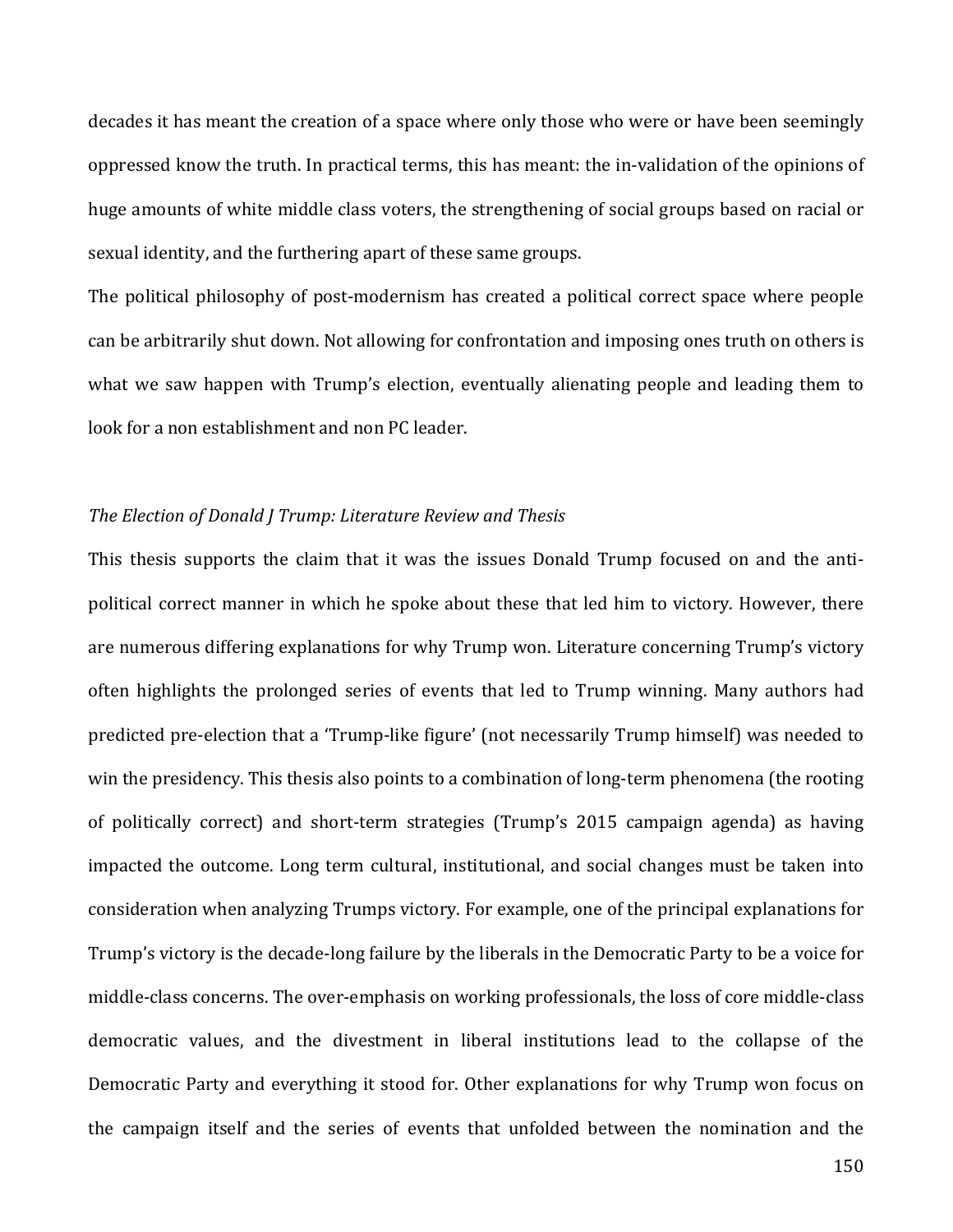election. Russian intervention (Filipov, 2016), the numerous changes in Trump's campaign staff (Warren, 2016), Hilary's email scandal and Sanders being cheated out of the nomination (Ball, 2016), the Clinton victim stunt and more generally the ferocious campaign (Pollak, 2017), the number of events each candidate participated in (Terrel, 2017) and many more can all be seen as having played a role in the rollercoaster of events that eventually enabled Trump's victory.

## *The issues*

The issues that are analyzed in this section have all played a part in allowing Donald Trump to become POTUS. These are: America Winning Again, Foreign policy, Immigration, the Media, Climate Change, Racial and Ethnic minorities, and Gender politics and reproductive rights. The issues are analyzed in three sub-sections: Introduction of the issue, Importance of the issues in primary and Presidential debates, and Issue in context.

## *America Winning Again*

"Make America Great Again" (MAGA) was not a simple slogan, but the foundational ground laid down to frame all other issues. At the center of Donald Trump's agenda was the idea that "America is losing", and that "We (America) have to start winning again" (Trump, 2015: 1). This apparently vague guiding principle encompassed three of the most fundamental issues that Donald Trump focused on: jobs, the economy, and political correctness. He constantly referred to these issues throughout his campaign. Crucially, his framing of these issues carried a heavy ideologically anti-liberal and anti-globalization sentiment with them. From this perspective, political correctness was heralded as the reason people were censored when talking about phenomena such as liberalism or globalization. The rhetorical censorship stemming from PC and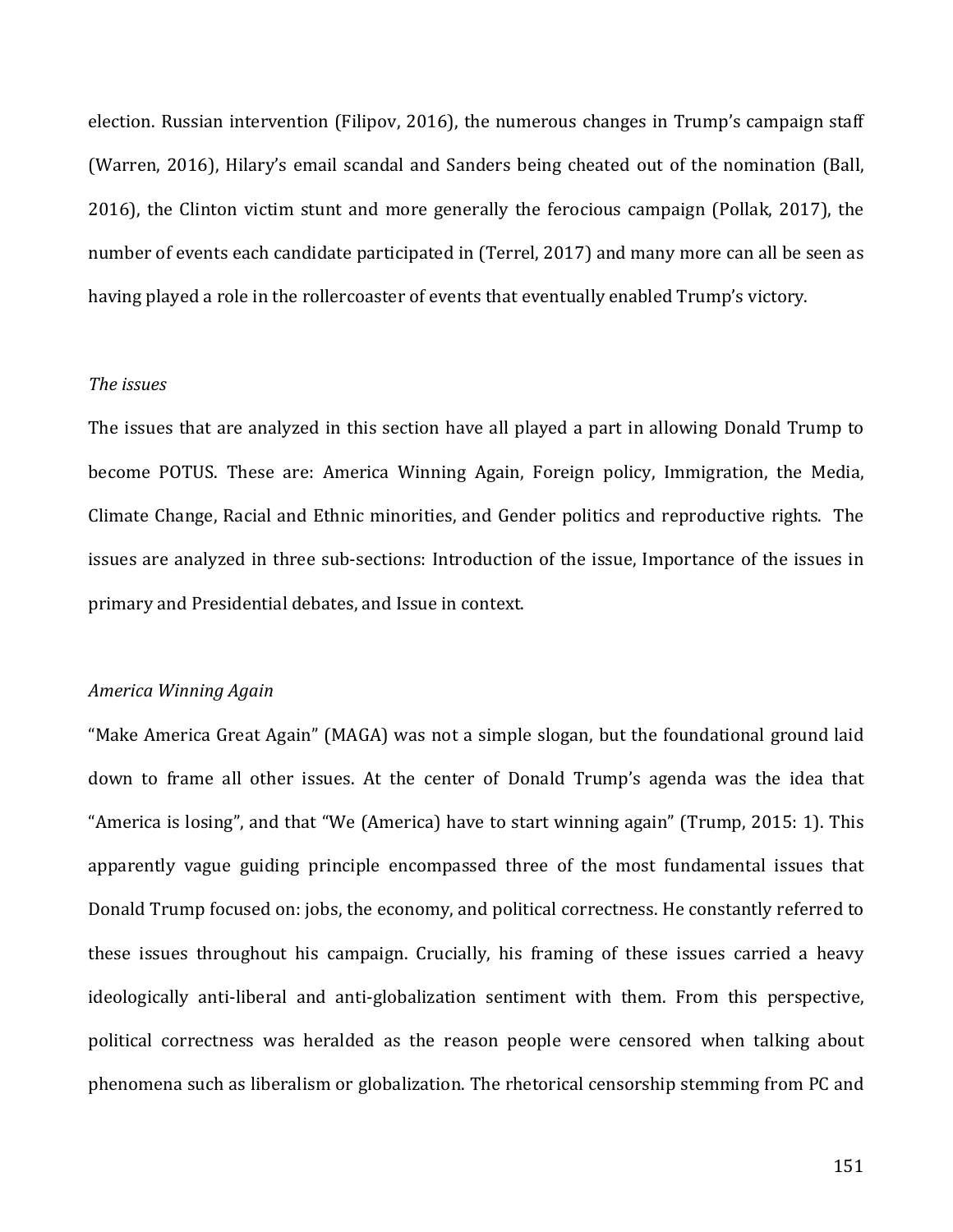public shaming of those who held anti-liberal or anti-globalization sentiment were blamed for making America such a "loser" on the current world stage (Mansfield, 1991).

#### *Foreign Policy*

Foreign policy is a vast and complex issue. It directly feeds into the main MAGA narrative and the need, according to Donald Trump, to reestablish the US's dominant role in political, economic, and military global affairs. The rhetorical focus on Foreign policy covered issues ranging from the infamous 'Iran deal', to US-China, US-Russia relations, trade agreements, and terrorism. All of these were addressed in Donald Trump's campaign and are exemplary to explain how Donald Trump's rhetoric differed from his predecessors and opponents. Donald Trump held and spoke about foreign relations issues in a unique manner, his point of view covered issues such as replacing the US at the center of International relations and greatly limiting the supragovernmental control exerted by International agencies and International agreements on the US. His direct attacks on China, his 'love' for Russia, his complete disgust for the Iran deal, and his take on Terrorism were, if not unconventional, profoundly different from what we had been used to seeing and hearing.

#### *Immigration*

Immigration and its impact has been one of, if not *the* main, field of focus in economics, sociocultural, and political study in recent years. In the US and beyond, immigration has been hailed as increasing gross domestic product (GDP), enhancing multiculturalism, and representing humanitarianism and solidarity throughout the world. All these things that immigration is said to do, it does. However, the effects need to be analyzed objectively rather than aspirationally, to go beyond its role representing what is 'good in the world'. Immigration often fosters economic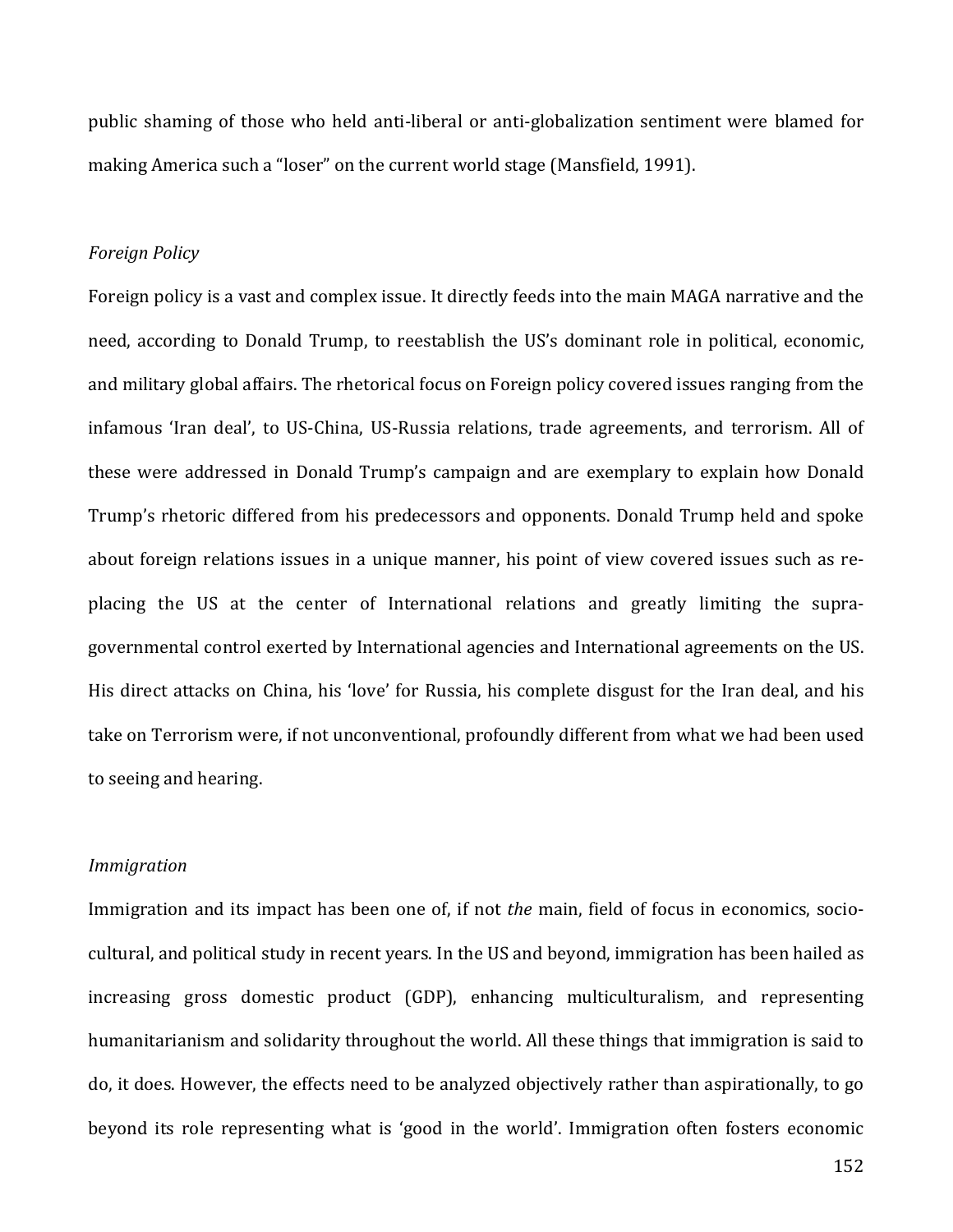growth by increasing labor supply and decreasing its competitive nature, and as a result, its cost. The people hit the hardest by immigration are usually the poor, who are pitted against immigrants of a similar socio economic status against whom they must compete. Political correct censorship led to the inability of having the above-mentioned conversations, and Trump pierced through this inability.

## *The Media*

In his 2016 campaign, Donald Trump frequently attacked what he referred to as the 'mainstream media'. Trump attacked the media for not performing, from his perspective, an un-biased role in covering news issues and the campaign itself. It would be naïve to say that media is unbiased. Undeniably, whoever covers the news will carry their own ideas, opinions, and views; they will decide how to cover events, from what perspective to tell the story and what leading narrative to support. Thus, one can understand the impossibility of completely un-biased reporting, but still expect honest and open discussion. The last point concerning 'open discussion' is what is central to Donald Trump's campaign and what feeds directly into the narrow mindedness of eschewed political correctness.

## *Climate Change*

Climate Change is the apotheosis of the combination of the corrupt political correctness of our time and the idea that objectivity does not exist. This combination disentangled and destroyed the Democratic Party morally and eventually politically. Even though Climate Change used to be a bipartisan issue until the 1990s (Worland, 2017) with the introduction of the Air Pollution Control Act of 1955 and the subsequent Clean Air Act of 1963 and all its amendments', Climate Change today is a Democratic Party issue. Donald Trump entered this politically correct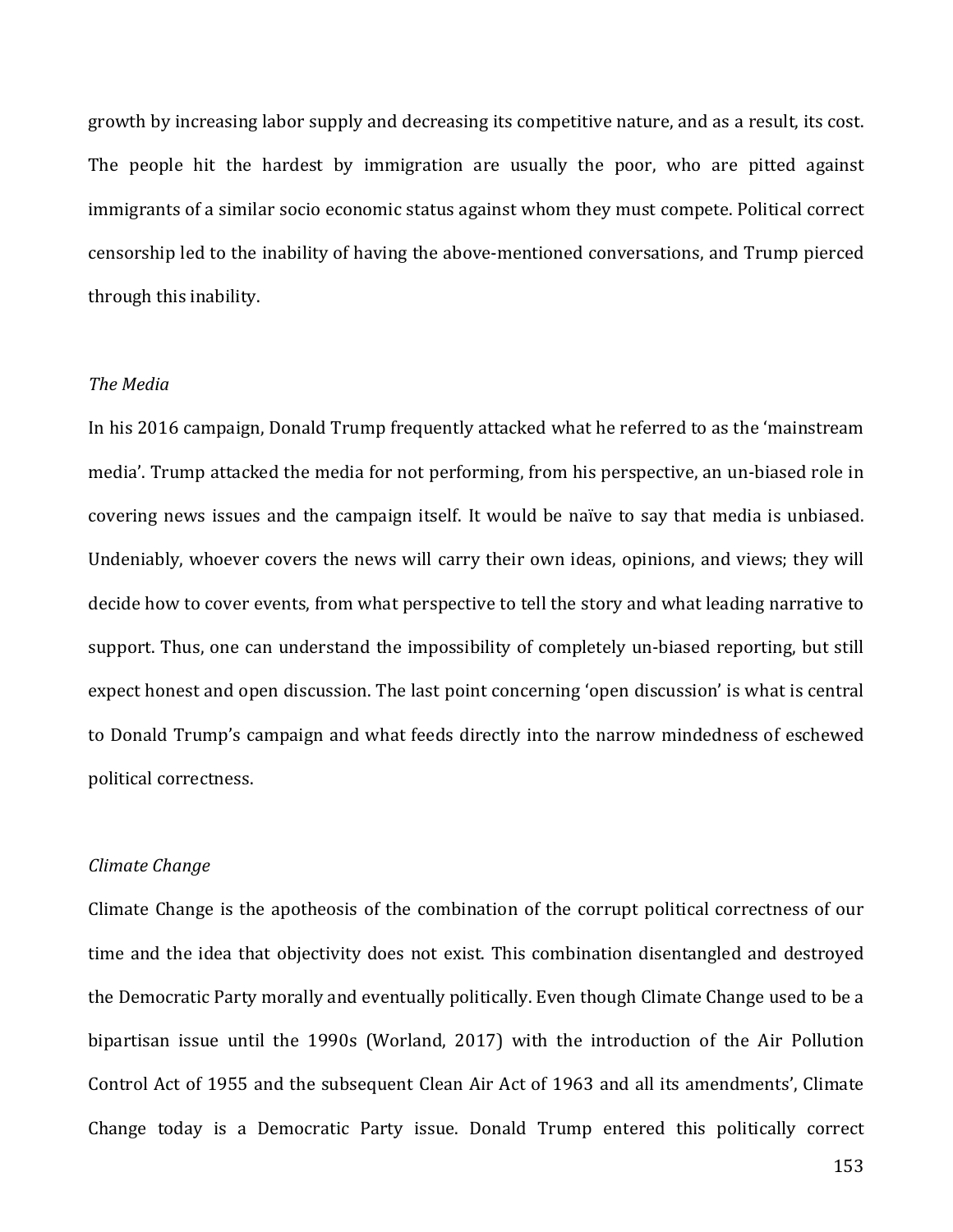postmodern arena and said what he thought. Ironically, his subjective understanding had as much value as someone else's subjective understanding, because that was and still is what the politically correct postmodern ideology teaches. He could do so while Climate Change is one of the most important global concerns in our modern era (Hasham, 2020).

#### *Racial and Ethnic minorities*

The debate around racial and ethnic minorities is central to the progressive way of life and that is celebrated as a victory for human progress. Multiculturalism, for example, is an idea that should not have any connotation. It is a reality that different people live in different ways and that should be understood, most times, contextually. The blind belief in openness, at least rhetorically, by the Democratic Party is what allowed for the anti-PC wave pushed by Donald Trump. As for many other themes, the impossibility of having a conversation regarding certain aspects of life, in this case race, ethnicity, and the impacts of multiculturalism, is what fuelled the backlash. The politically correct push seen through, for example, the imposition to hire from a diverse pool of potential employees to reach certain quotas in most cases solely to portray a façade of justice, had exasperated people.

#### *Gender politics and Reproductive rights*

The 2016 presidential race was a battle of the sexes (Bartash, 2016). For the first time in US history, a woman won the nomination of her party and was set to win the presidency. For a number of pollsters, the fact that Ms Clinton was a woman was enough to make her win. The possibility of voting for a woman would have drawn half of the electorate (the female electorate) to the pollsters in favor of the Democratic candidate. A similar idea was brought forth eight years prior with President Obama, and that prediction resulted to be, for the most part, true. What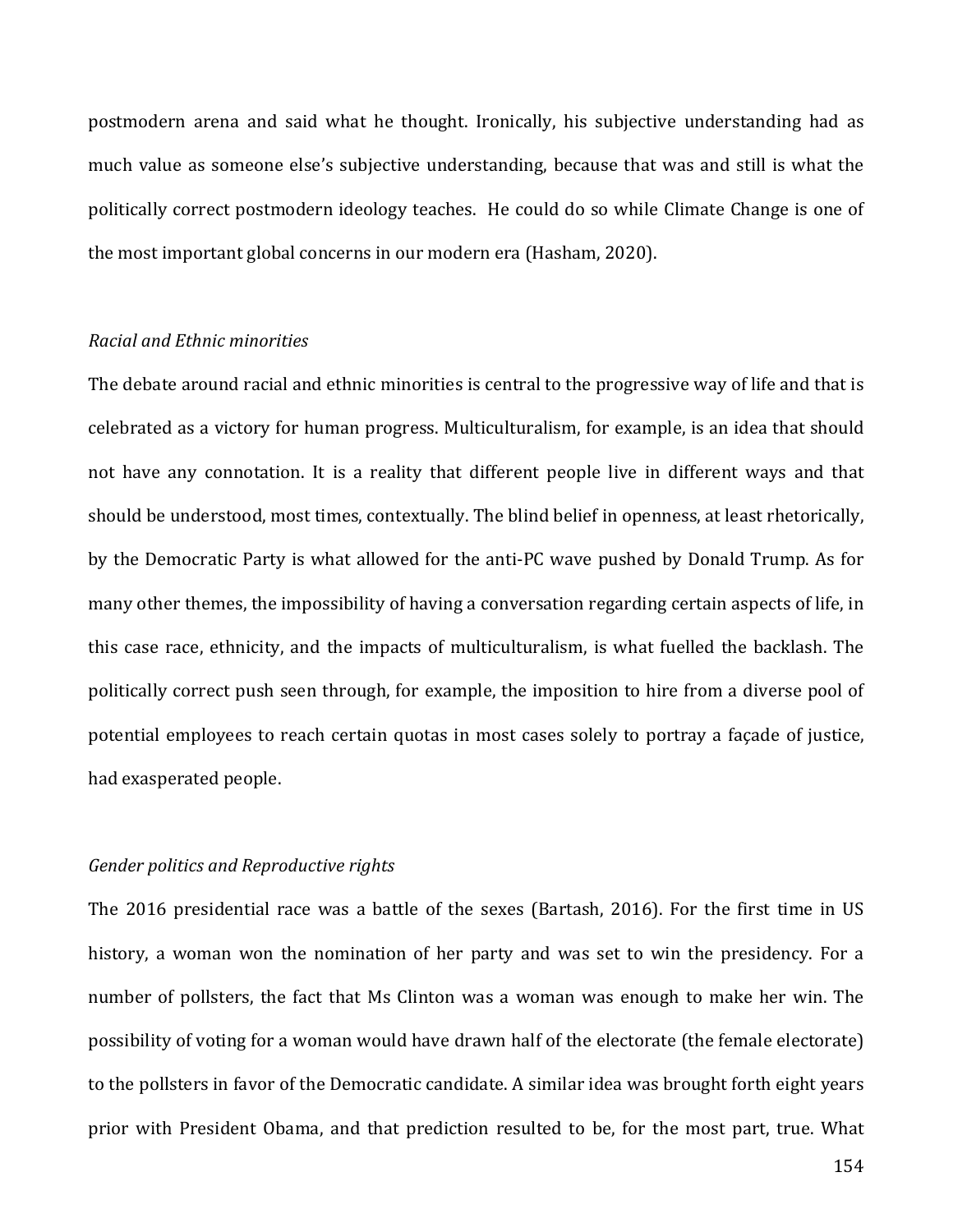people would have later realized was that Obama won because he had appeal, charisma, a set of solid ideas that people could buy into, not because he was Black. Donald Trump could not ignore the importance of the issue, but his focus was to debunk the fake myths that voting for a woman would automatically favor or uphold the rights of other women and that the US electorate believed this issue necessitated center stage in political life.

## *Conclusion*

## *Weighing the issues: Setting a successful Agenda through the right Frames*

Donald Trump won the 2016 elections because he chose the right issues for his campaign and framed them in a manner that appealed to voters. The seven issues analyzed in this thesis all were essential pieces of the puzzle that allowed Donald Trump to be successful in 2016. The seven issues, however, can be understood as belonging to distinct categories. These categories then had a different functional role when compared to each other.

The issues comprised in the slogan "Make America Great Again", mainly the economy, jobs, and political correctness can be categorized with the issues comprised in "Foreign Policy", mainly China, Russia, Terrorism, Iran, and the US's role on the global stage. These issues can be bundled together because they represent the base from which Donald Trump commenced his campaign. They are issues that any politician in any country would have to address (with the exception of political correctness that also had another role, which will be later discussed) if he or she is hoping to win an election. The economy, jobs, and foreign policy are therefore the starting point and the bedrock from which Donald Trump's campaign commenced. They are important because they are issues that touch upon every American and therefore have the potential to attract any type of voter.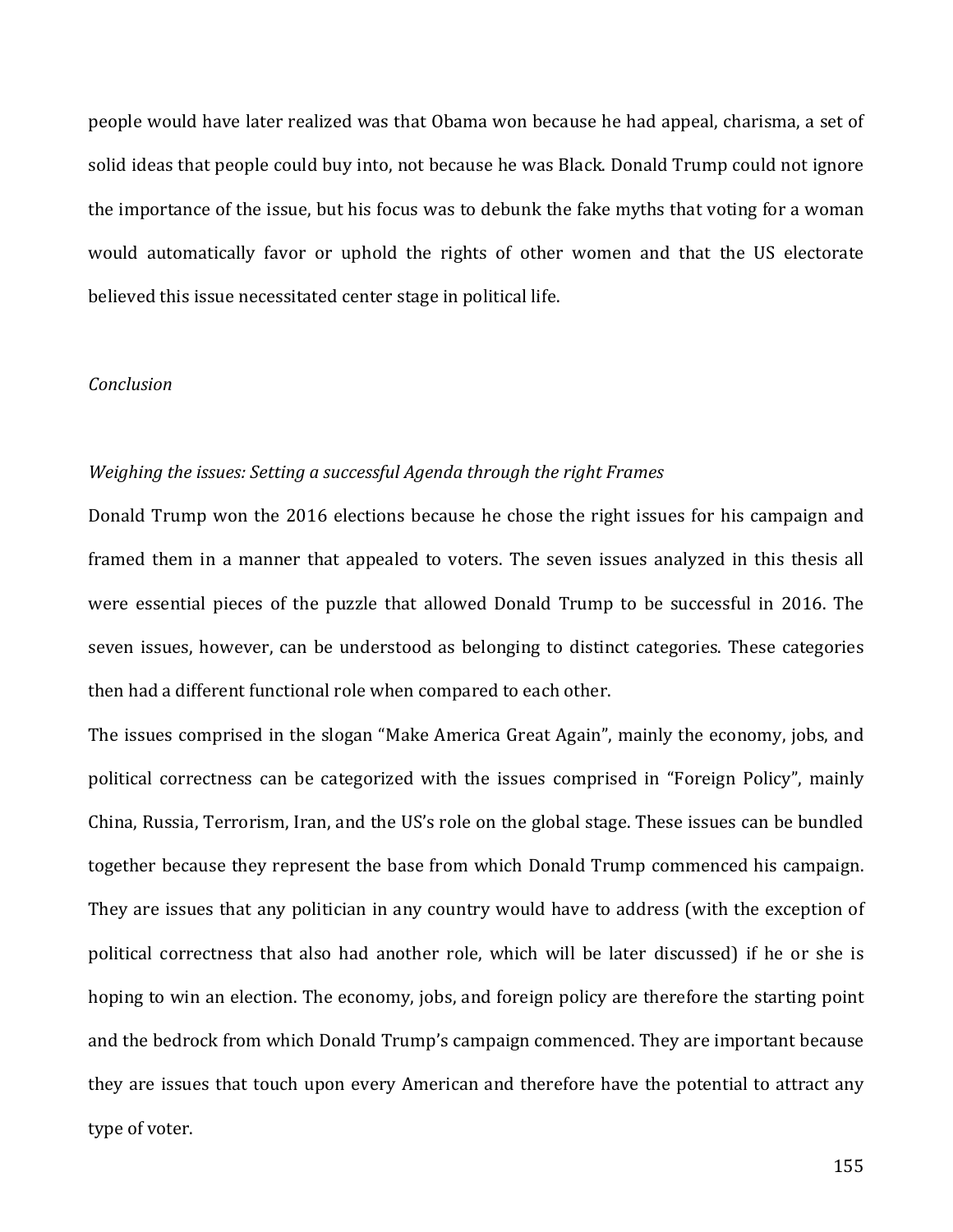The issues of political correctness and the media, apart from being fundamental issues in Trump's campaign that enabled the process of highlighting a lot of things that were wrong with the so called 'establishment', they were also functional issues; tools, in other words. By making the media an issue Trump was able to cherry pick what he believed, and wanted, to be understood as the truth. Because the media was attacked for being corrupt and self interested, any media report could be discarded simply based on this claim. Donald Trump, and his electorate, therefore had the power of disregarding any fact or news story that was not in line with their ideology or with what went in their favor at the time. Political correctness was very important as an issue in itself because it highlighted a lot of hypocrisy and mistaken focus in the political process and by political actors. However, political correctness was especially important as a tool. The fact that political correctness was an issue made it possible for any complaint in relation or response to what Trump said to be discarded because labeled as politically correct. Any critique made against Trump's rhetoric or Trump's actions could be simply disregarded if it was deemed to stem from an arena of political correctness. As said in the introduction, political correctness started from a righteous and morally just understanding of society. The will to respect and understand those with less privilege is certainly a value to encourage and uphold. However, the exasperation of political correctness allowed for the complete denial that there was anything good stemming from it. In turn, Donald Trump and his electorate could, again, disregard a comment, opinion, or fact, if seen to originate from a political correct point of view.

The issues of immigration (although immigration also has a role to play as a Base issue and therefore could be categorized with MAGA and Foreign Policy, its more important role lies with these issues and in this category), Climate Change, Race relations, and Women's rights can be understood as being Trump's 'brake-through' issues. These were issues that no one else spoke of in the terms Donald Trump did. These issues brought to light a part of the US's electorate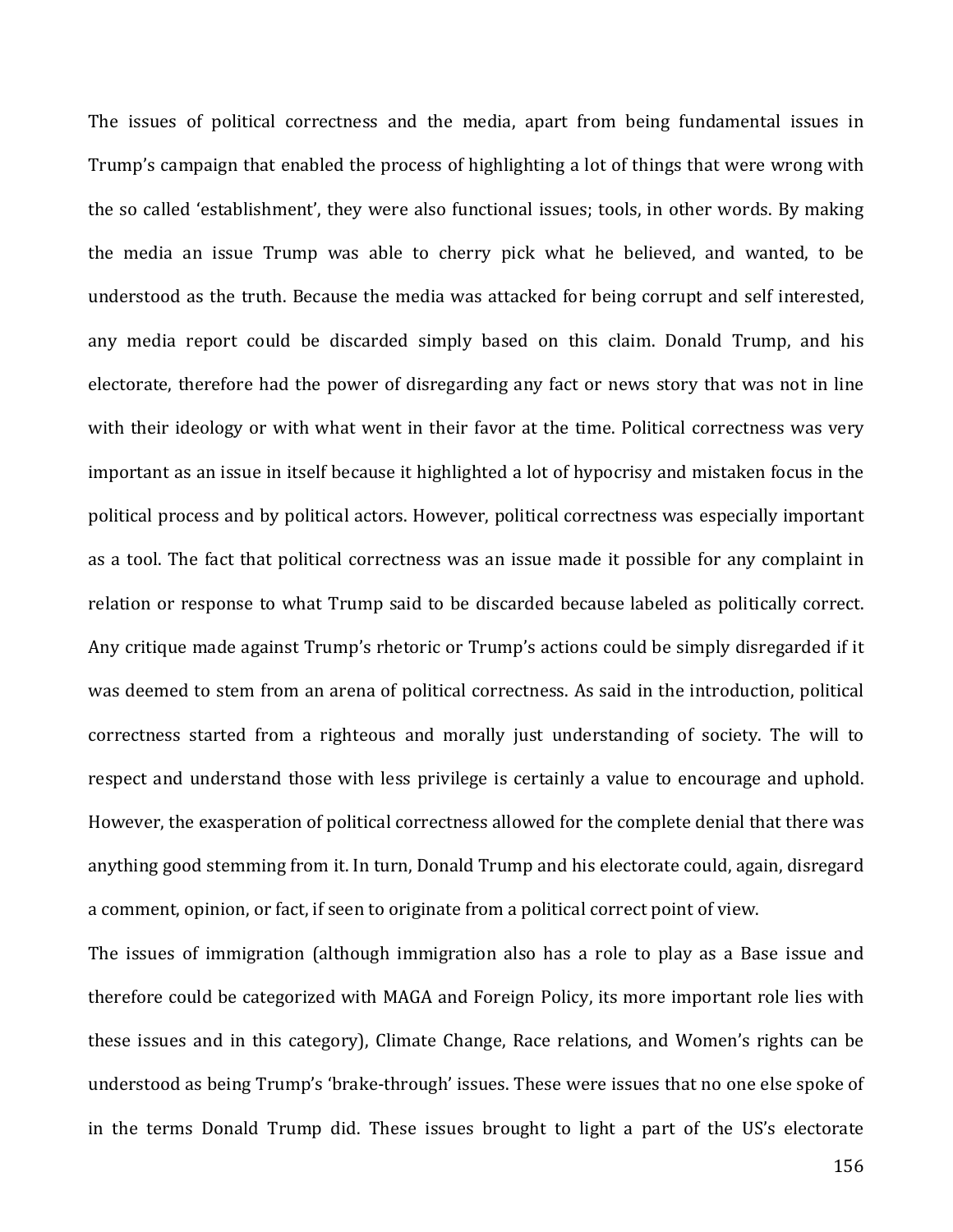sentiment that no one knew was still so strong. The people whom had been forgotten by the establishment had built up years and years of resentment against established politicians and their diplomatic talk that led to nowhere except to people being poorer and poorer from the 1970s onwards. Addressing these issues in such a manner and in some case simply speaking about these issues in an open and unapologetic manner enabled Donald Trump to vastly appeal to these forgotten citizens of the United States. These issues are also the ones in which political correctness and a postmodern perception of reality was most present. They are therefore the issues that mostly symbolize the breakthrough that Donald Trump led. The sharp division between political life and rhetoric pre Donald Trump versus post Donald Trump is exemplified mainly in these four issues.

The seven issues analyzed in this thesis were therefore all key to attract American voters and eventually enabled Donald Trump's victory. They all had different roles to play in that they were all different and distinct pieces. However, they were all pieces of the same puzzle and once it came together, they painted a powerful picture, or electoral campaign. The issues placed on Donald Trump's agenda and the manner in which these were framed and addressed enabled Trump to win the 2016 election.

#### *The Democratic conundrum: Trapped in PC rhetoric*

A key aspect of Donald Trump's victory was the inability of the Democratic Party to react and oppose him successfully. Many commentators blame the Democratic debacle on the choice of the wrong candidate. The Democratic National Convention should not have chosen Hilary Clinton and should have chosen Bernie Sanders. These opinions all hold an amount of validity and can be debated. However, a control sample does not exist in this thought experiment, and therefore proving such a thing is impossible. In hindsight, it's easy to say that Bernie Sanders wouldn't have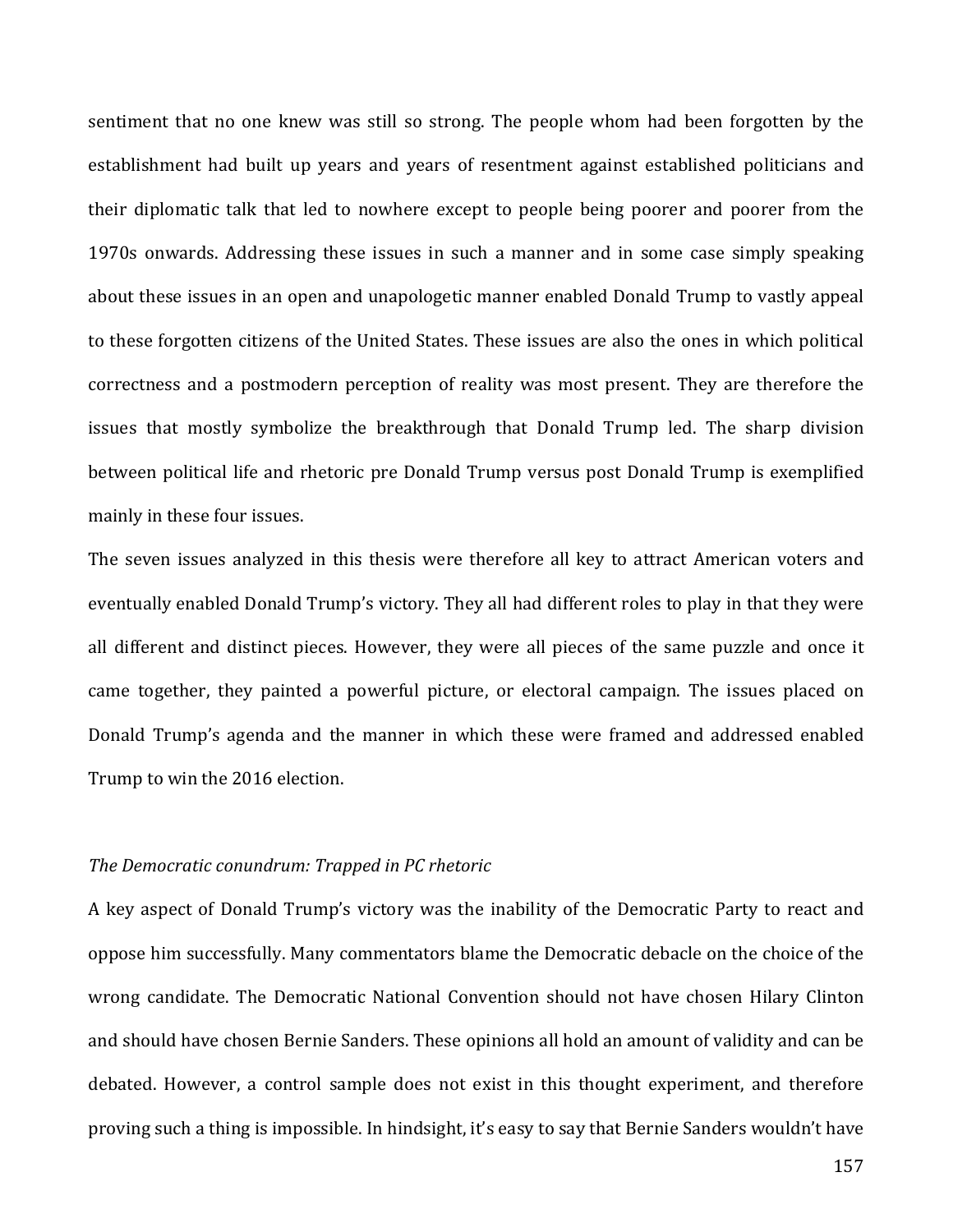done worse than Hilary, because she lost. The worst that he could have done was lose too. However, there is one aspect of the Democratic Party that is central to their loss and that has been addressed a number of times in this thesis. This is the fact that the Democratic Party found itself in a politico-philosophical moral conundrum. This was so because of two main beliefs of progressive liberals and therefore the Democratic Party. One aspect of this conundrum was the postmodern belief that all interpretations of reality have the same value, and that therefore they must all be considered and used as equals. The second aspect directly stems from the practical application of this belief through political correctness. Two things happened here too. The first thing that happened was the replacement of objectivity with subjectivity, because objectivity did not exist, it was the rhetorical and scientific reflection of oppressive structures of power and control. The second thing that resulted from the practical application of the postmodern principals was the celebration of minorities that in turn did not believe in liberal values. These two realities taken together, on one hand, did not allow for the progressive Democratic Party to truly uphold those subjective understandings of reality by some minorities without also upholding values that were not liberal. On the other hand, did not allow the Democratic Party to truly attack someone for having his or her own interpretation of reality. In turn, this meant that the Democratic Party could not uphold issues to the status of absolute truth without exposing itself to politico-philosophical attacks. These could blame them of replicating those same oppressive structures of power that their ideology was concentrated on fighting against. What this also meant was that attacking Donald Trump for what he believed, for his interpretation of a given issue or complex problem, was rhetorically impossible. How can an individual, a political party, or even a political philosophy, pick and choose who is entitled to his or her own interpretation of reality? He, she, or it cannot. Therefore, by claiming that what he, Donald Trump, was saying was his subjective understanding of a given issue made any interpretation of